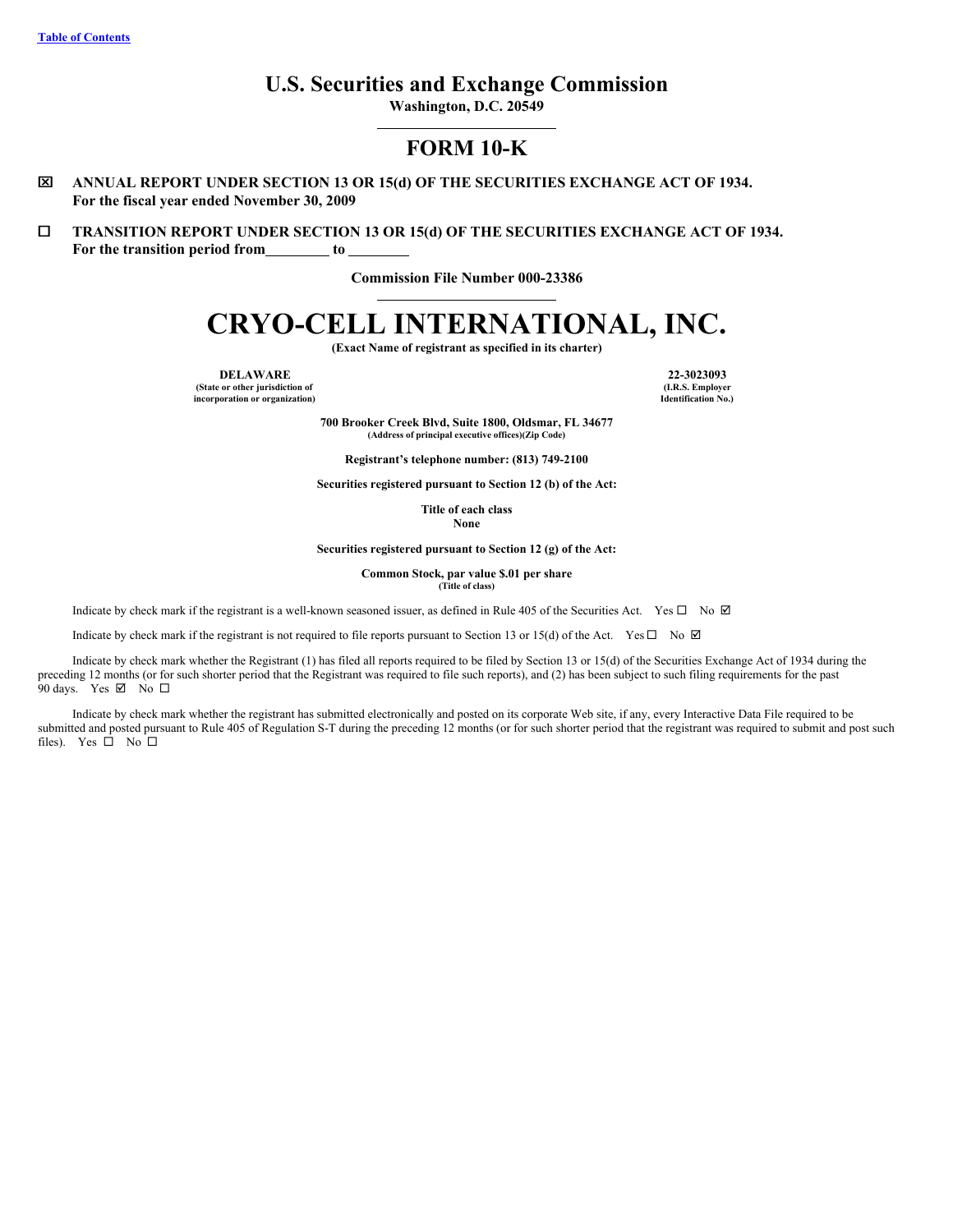Indicate by check mark if disclosure of delinquent filers pursuant to Item 405 of Regulation S-K is not contained herein, and will not be contained, to the best of the Registrant's knowledge, in definitive proxy or information statements incorporated by reference in Part III of this Form 10-K or any amendment to this Form 10-K.  $\Box$ 

Indicate by check mark whether the registrant is a large accelerated filer, an accelerated filer, or a non-accelerated filer or a smaller reporting company. See definition of "large accelerated filer", "accelerated filer" and "smaller reporting company" in Rule 12b-2 of the Exchange Act. (Check one):

| Large accelerated filer |                                                                                                                                                                | Accelerated filer         |   |
|-------------------------|----------------------------------------------------------------------------------------------------------------------------------------------------------------|---------------------------|---|
| Non-accelerated filer   | $\Box$ (Do not check if a smaller reporting company)                                                                                                           | Smaller reporting company | ☑ |
|                         | Indicate by check mark whether the registrant is a shell company (as defined in Rule 12b-2 of the Securities Exchange Act of 1934). Yes $\square$ No $\square$ |                           |   |

The aggregate market value of the Registrant's Common Stock held by non-affiliates of the Registrant is computed by reference to the price at which the common stock was last sold as of the last business day of the Registrant's most recently completed second fiscal quarter was \$10,697,858.

As of January 31, 2010, the Registrant had 11,752,574 shares of Common Stock, \$0.01 par value, issued and outstanding.

# **DOCUMENTS INCORPORATED BY REFERENCE**

None.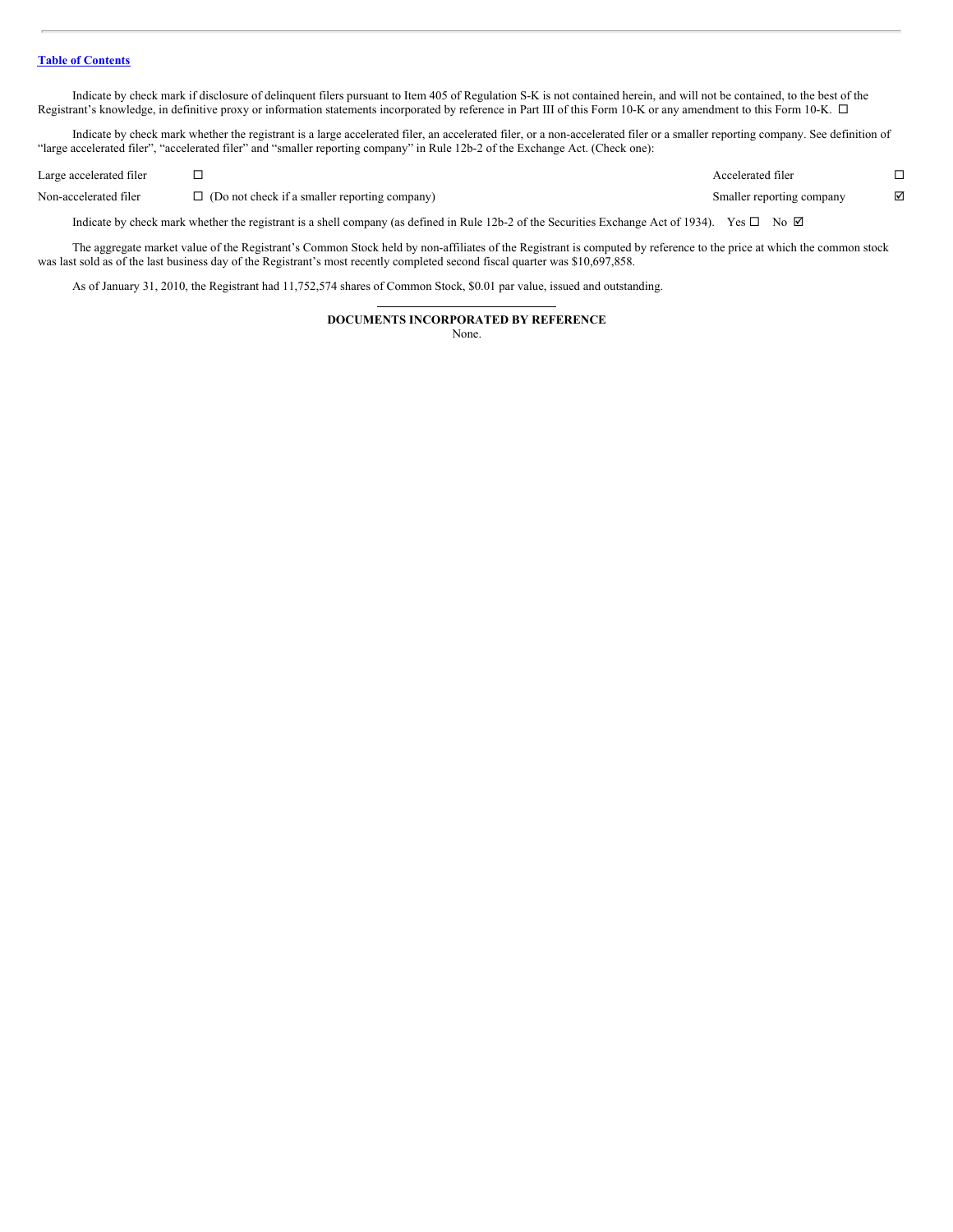# <span id="page-2-0"></span>**TABLE OF CONTENTS**

|          | <b>PART I</b>                                                                                         | Page |
|----------|-------------------------------------------------------------------------------------------------------|------|
|          |                                                                                                       |      |
|          | <b>FORWARD LOOKING STATEMENTS</b>                                                                     |      |
| ITEM 1.  | <b>BUSINESS</b>                                                                                       | 4    |
| ITEM 1A. | <b>RISK FACTORS</b>                                                                                   | 16   |
| ITEM 1B. | <b>UNRESOLVED STAFF COMMENTS</b>                                                                      | 24   |
| ITEM 2.  | <b>PROPERTIES</b>                                                                                     | 24   |
| ITEM 3.  | <b>LEGAL PROCEEDINGS</b>                                                                              | 25   |
| ITEM 4.  | <b>RESERVED</b>                                                                                       | 25   |
|          | <b>PART II</b>                                                                                        |      |
| ITEM 5.  | MARKET FOR THE REGISTRANT'S COMMON EQUITY, RELATED STOCKHOLDER MATTERS AND ISSUER PURCHASES OF EQUITY |      |
|          | <b>SECURITIES</b>                                                                                     | 25   |
| ITEM 6.  | <b>SELECTED FINANCIAL DATA</b>                                                                        | 26   |
| ITEM 7.  | MANAGEMENT'S DISCUSSION AND ANALYSIS OF FINANCIAL CONDITION AND RESULTS OF OPERATIONS                 | 26   |
| ITEM 7A. | <b>OUANTITATIVE AND OUALITATIVE DISCLOSURES ABOUT MARKET RISK</b>                                     | 34   |
| ITEM 8.  | FINANCIAL STATEMENTS AND SUPPLEMENTARY DATA                                                           | 34   |
| ITEM 9.  | CHANGES IN AND DISAGREEMENTS WITH ACCOUNTANTS ON ACCOUNTING AND FINANCIAL DISCLOSURE                  | 62   |
| ITEM 9A. | <b>CONTROLS AND PROCEDURES</b>                                                                        | 62   |
| ITEM 9B. | <b>OTHER INFORMATION</b>                                                                              | 64   |
|          |                                                                                                       |      |
|          | <b>PART III</b>                                                                                       |      |
| ITEM 10. | DIRECTORS. EXECUTIVE OFFICERS AND CORPORATE GOVERNANCE                                                | 64   |
| ITEM 11. | <b>EXECUTIVE COMPENSATION</b>                                                                         | 66   |
| ITEM 12. | SECURITY OWNERSHIP OF CERTAIN BENEFICIAL OWNERS AND MANAGEMENT AND RELATED STOCKHOLDER MATTERS        | 72   |
| ITEM 13. | CERTAIN RELATIONSHIPS AND RELATED TRANSACTIONS. AND DIRECTOR INDEPENDENCE                             | 75   |
| ITEM 14. | PRINCIPAL ACCOUNTANT FEES AND SERVICES                                                                | 76   |
|          | <b>PART IV</b>                                                                                        |      |
| ITEM 15. | <b>EXHIBITS AND FINANCIAL STATEMENT SCHEDULES</b>                                                     | 77   |
|          | <b>SIGNATURES</b>                                                                                     | 78   |
|          |                                                                                                       |      |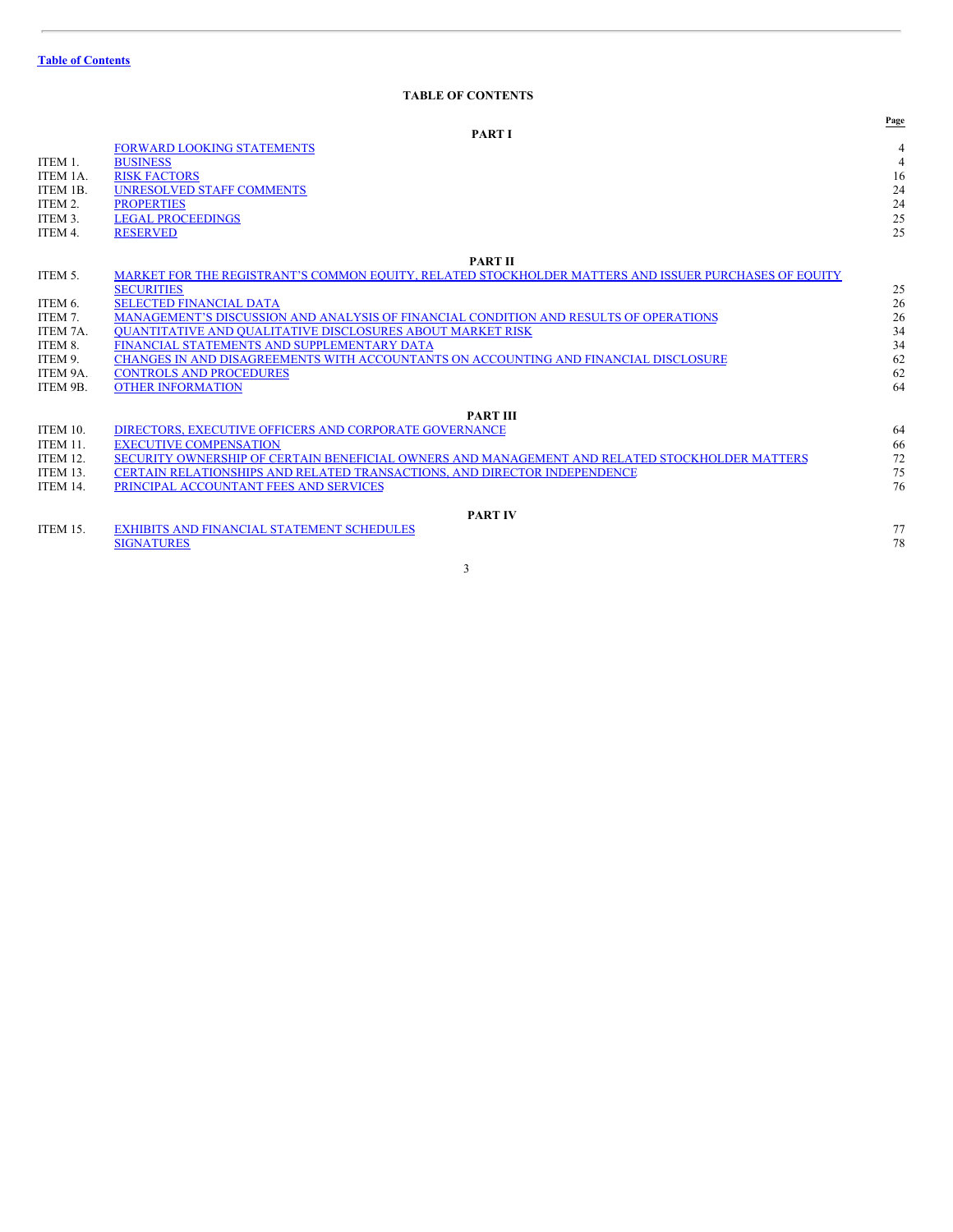# <span id="page-3-0"></span>**Forward-Looking Statements**

This Form 10-K, press releases and certain information provided periodically in writing or orally by the Company's officers or its agents may contain statements which constitute "forward-looking statements" within the meaning of Section 27A of the Securities Act of 1933, as amended, and Section 21E of the Securities Exchange Act of 1934, as amended. The terms "Cryo-Cell International, Inc.," "Cryo-Cell" "Company," "we," "our" and "us" refer to Cryo-Cell International, Inc. The words "expect," "believe," "goal," "plan," "intend," "estimate" and similar expressions and variations thereof, if used, are intended to specifically identify forward-looking statements. Those statements appear in a number of places in this Form 10-K and in other places, and include statements regarding the intent, belief or current expectations of the Company, its directors or its officers with respect to, among other things, our future performance and operating results, our future operating plans, our liquidity and capital resources; and our legal proceedings. Investors and prospective investors are cautioned that any such forward-looking statements are not guarantees of future performance and involve risks and uncertainties, and that actual results may differ materially from those projected in the forward-looking statements as a result of various factors. The factors that might cause such differences include, among others, the factors discussed under Item 1A "Risk Factors" of this Form 10-K.

# <span id="page-3-1"></span>**ITEM 1. BUSINESS.**

# *Introduction*

Cryo-Cell International, Inc. ("the Company" or "Cryo-Cell") operates in one reportable segment and is principally engaged in cellular processing and cryogenic storage, with a current focus on the collection and preservation of umbilical cord (U-Cord®) blood stem cells for family use. The Company, in combination with its global affiliates currently stores over 200,000 cord blood specimens worldwide for the exclusive benefit of newborn babies and possibly other members of their families. The Company is one of the world's largest and most established private family cord blood stem cell banks in terms of the number of specimens preserved. Its headquarters facility in Oldsmar, Florida handles all aspects of its U.S.-based business operations, including the processing and storage of specimens. The specimens are stored in commercially available cryogenic storage units at the Company's technologically and operationally advanced facility in Oldsmar, Florida.

In recent years, the Company has expanded its research and development ("R&D") activities to develop technologies related to stem cells other than umbilical cord blood stem cells such as fetal and maternal stem cells harvested from the placenta. During 2006, the Company discovered novel technology related to menstrual stem cells. In November 2007, the Company announced the launch of its C'elle<sup>sM</sup> service related to this patent-pending technology, and the Company continues to focus its current research and development activities principally on the C'elle service and related new menstrual stem cell technologies. The Company is actively marketing the C'elle service which is available both through a bundled offer with the Company's U-Cord service and on a stand-alone basis.

The Company was incorporated on September 11, 1989 in the State of Delaware.

# **Cord Blood Stem Cell Processing and Storage Business**

#### *Background of Business*

Nearly fifty years ago researchers discovered that cells could be cryopreserved at extremely low temperatures and all cellular activity would cease until the specimens were thawed. Historically, cryopreservation was required for organ transplants, blood banking and medical research. Today, cryopreservation of umbilical cord blood stem cells gives expectant parents the opportunity to potentially take advantage of evolving cellular therapies and other medical technologies.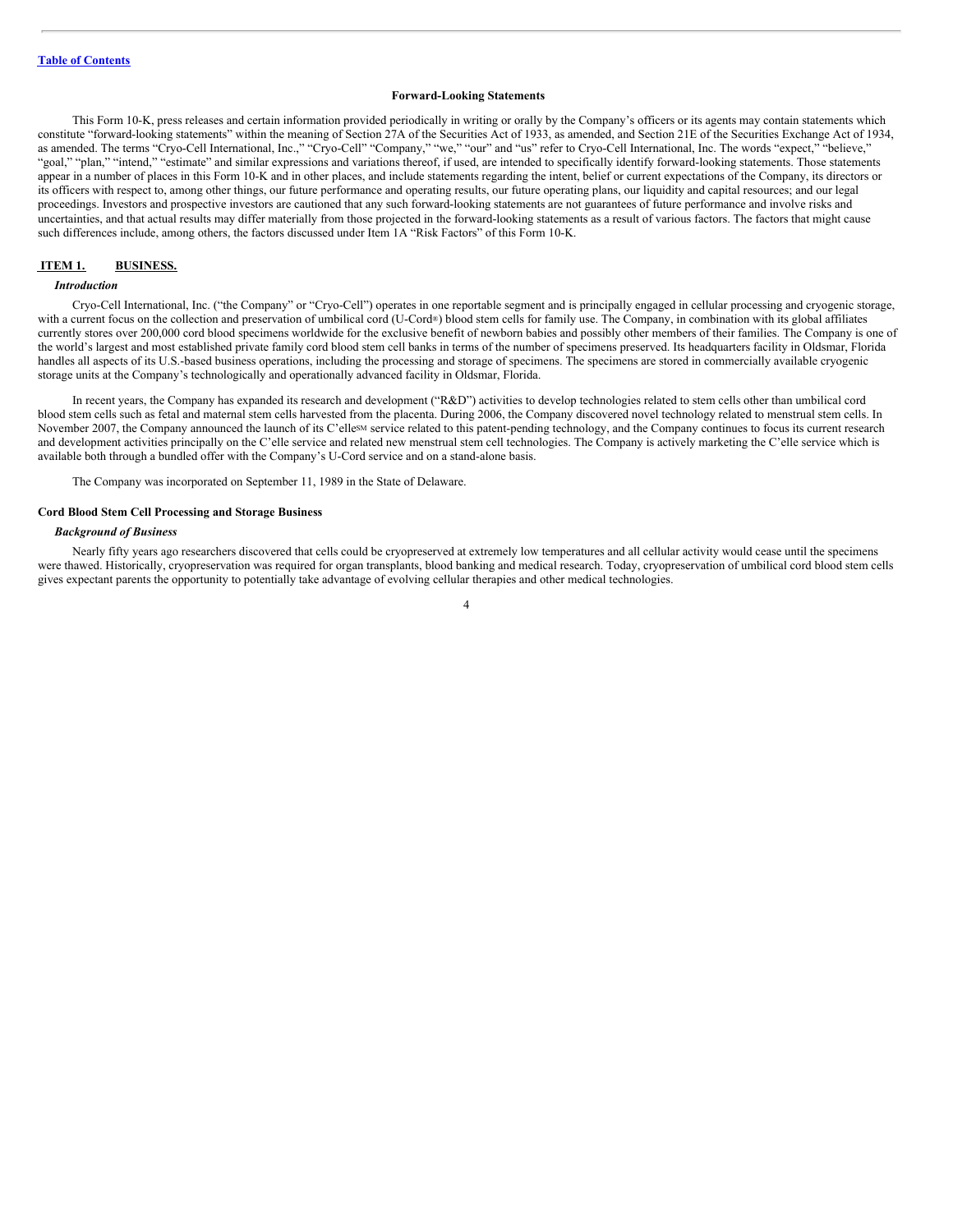Hematopoietic stem cells are the building blocks of our blood and immune systems. They form the white blood cells that fight infection, red blood cells that carry oxygen throughout the body and platelets that promote healing. Stem cells are found in bone marrow where they continue to generate cells throughout our lives. Stem cells can be stored in a cryogenic environment, and upon thawing, infused into a patient. They can be returned to the individual from whom they were taken (autologous) or donated to someone else (allogeneic). An individual's own bone marrow may be used for a transplant if the cancer has not entered the marrow system (metastasized). Otherwise, a marrow donor needs to be identified to provide the needed bone marrow. The availability of a marrow donor or matched stem cell specimen allows physicians to administer larger doses of chemotherapy or radiation in an effort to eradicate the disease. Stem cell therapies and transplants are used for both cancerous and non-cancerous diseases.

Stem cells are found in umbilical cord/placental blood ("cord blood stem cells") and can be collected and stored after a baby is born. Over 12,000 cord blood stem cell transplants have been performed to date. The Company believes that parents will want to save and store these cells for potential future use by their family, either for the donor or for another family member. Moreover, researchers believe they may be utilized in the future for treating diseases that currently have no cure.

The Company believes that the market for cord blood stem cell preservation is enhanced by global discussion on stem cell research developments and the current focus on reducing prohibitive health care costs. With the increasing costs of bone marrow matches and transplants, a newborn's U-Cord® cells can be stored as a precautionary measure. Medical technology is constantly evolving which may provide new uses for cryopreserved cord blood stem cells.

#### *Our Cord Blood Stem Cell Storage Services*

The Company enters into storage agreements with its clients under which the Company charges a fee for the processing and testing of the umbilical cord blood. Thereafter, the client is charged an annual fee to store the specimen, unless the client has entered into a 21-year pre-paid storage plan.

The Company's corporate headquarters are located in a nearly 18,000 square-foot state-of-the-art current Good Manufacturing Practice and Good Tissue Practice (cGMP/cGTP)-compliant facility. Food and Drug Administration ("FDA") 21 CFR Part 1271, effective in May 2005, requires human cellular and tissue-based products to be manufactured in compliance with good tissue practices (cGTPs). The Company's laboratory processing facility contains a Class 10,000 clean room and Class 100 environments for the processing of cord blood stem cells and other cellular tissues. In addition, the cellular products cryogenic storage area has been designed as a "bunker," with enhanced provisions for security, building fortification for environmental element protection and back-up systems for operational redundancies. The Company believes that it was the first private bank to process cord blood in a technologically and operationally advanced cGMP/cGTP-compliant facility. The Company's facility, which also currently houses the Company's clinical services, marketing and administrative operations, is designed and appointed to accommodate a broad range of events such as client tours and open houses, as well as educational workshops for clinicians and expectant parents.

The Company, in combination with its global affiliates, currently stores over 200,000 cord blood stem cell specimens worldwide for the exclusive benefit of newborn babies and possibly other members of their families. The Company believes it is one of the world's largest family cord blood stem cell banks in terms of the number of worldwide specimens preserved by the Company and its affiliates.

#### *Competitive Advantages*

The Company believes that it provides several key advantages over its competitors, including:

• The most established private family cord blood bank, with an established client base (including licensees) exceeding 200,000 worldwide,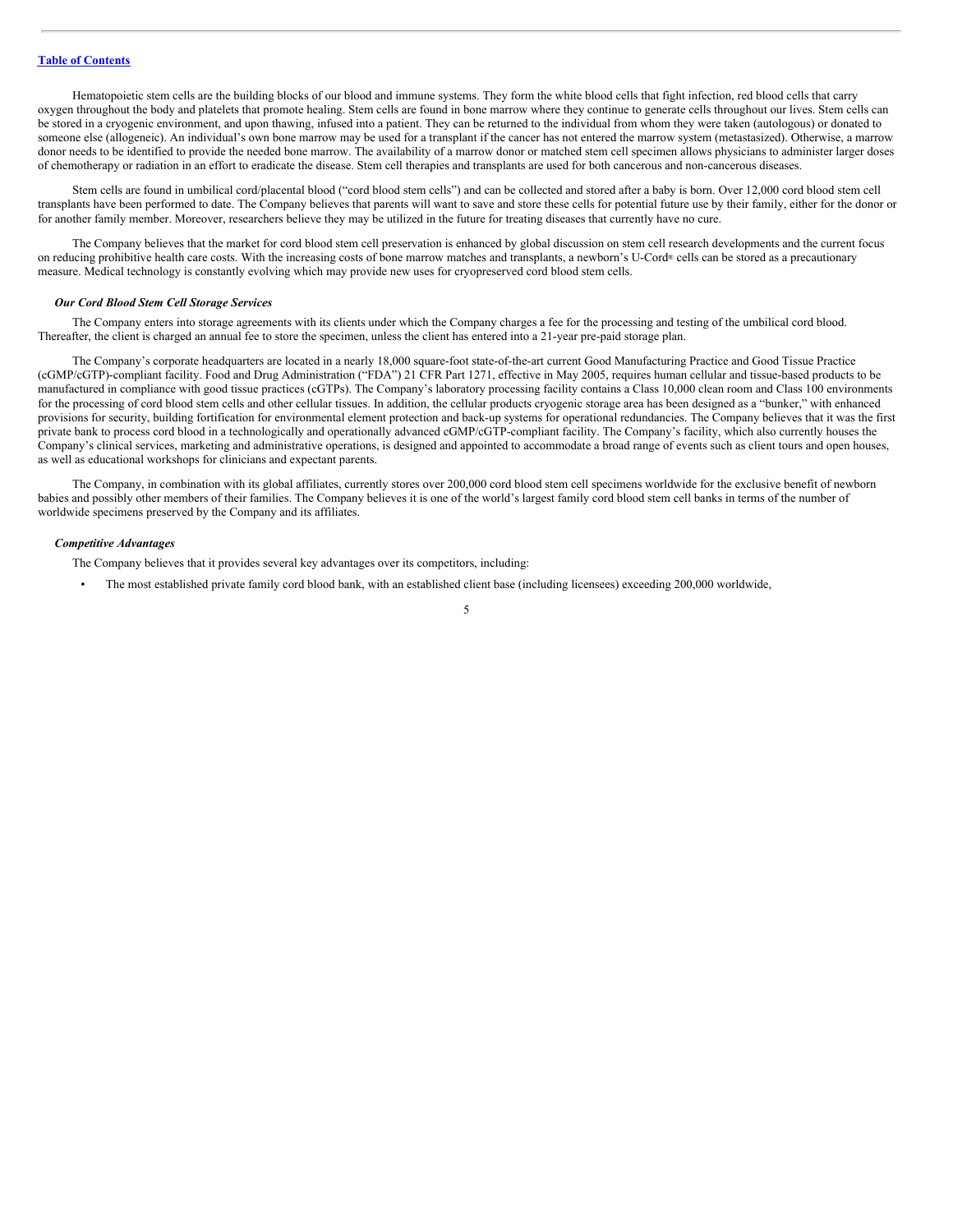- Our status as the only cGMP- and cGTP-compliant private cord blood bank with both International Organization for Standardization ("ISO") certification and AABB accreditation,
- a state-of-the-art laboratory processing facility,
- a safe, secure and monitored storage environment,
- demonstrated success in the transplant of processed specimens,
- 7 day per week processing capability,
- a 24-hour, 7 day per week client support staff to assist clients and medical caregivers,
- high-value pricing,
- the option of participating in Upromise®, a nationally recognized 529 registered college savings plan that gives clients money back for college,
- our Client for Life™ Program, announced in December 2005, that enables clients to lock-in today's U-Cord Service prices for the family's future newborns,
- a payment warranty under which the Company agrees to pay \$50,000 to its client if the U-Cord® product retrieved is used for a stem cell transplant for the donor or an immediate family member and fails to engraft, subject to various restrictions,
- a \$10,000 Cryo-Cell Cares™ payment that provides families with a lump-sum payment to assist with personal living expenses in the event that their child's Cryo-Cell processed and stored cord blood specimen is utilized for bone marrow transplant, and
- the availability of our C'elle services bundled with the U-Cord services, Protect Baby Protect Mon<sup>sM</sup> which gives expectant mothers the ability to store their own stem cells on a combined and value priced basis.

#### **C'elle**<sup>SM</sup> Menstrual Stem Cell Technology

In November 2007, the Company announced its discovery of novel stem cell technology and its launch of the world's first-ever commercial service allowing women to store their own menstrual stem cells. The new service, called C'elle (pronounced "C-L"), enables women to collect menstrual flow containing stem cells, which can be cryogenically preserved in a manner similar to stem cells from umbilical cord blood and may one day serve as a potential source for promising regenerative therapies to treat heart disease, diabetes, neurological disorders like spinal cord injury, Parkinson's and Alzheimer's diseases, in addition to cosmeceutical applications such as anti-aging therapies, to name a few. The C'elle service is based on Cryo-Cell's intellectual property portfolio, for which patent applications are pending, related to the procurement, processing, isolation, cryo-preservation and composition of matter of these unique menstrual stem cells. The exclusive and proprietary C'elle service is being offered following the Company's discovery of new scientific evidence that menstrual flow, which results from the shedding of the uterine lining (endometrium) during menstruation, contains millions of stem cells that have demonstrated many properties and characteristics similar to those of both bone marrow and embryonic stem cells.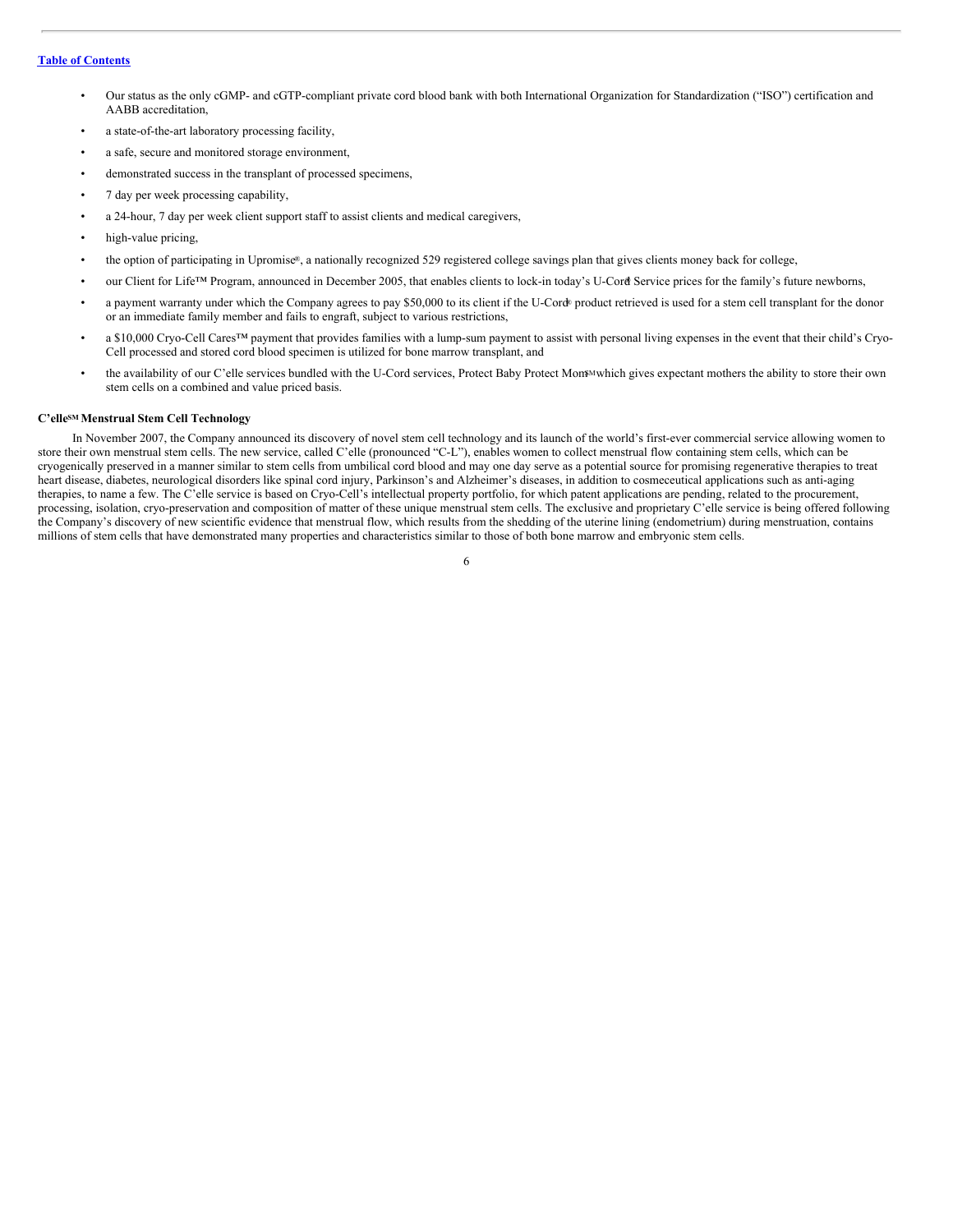The Company believes C'elle menstrual stem cells will have a significant impact on regenerative medicine. C'elle menstrual stem cells are easily available, compared to stem cells from bone marrow and cord blood that are commonly used in treatments today. Further, the C'elle commercial service allows many more cells to be extracted and stored, compared to the limitations on the number of cells that can be extracted from bone marrow or cord blood, a factor that limits many treatments today.

Further C'elle menstrual stem cells have demonstrated the capability in preliminary research to differentiate into many more types of cells and may potentially be pluripotent. Preliminary studies have shown that these stem cells can expand their numbers in cell culture and differentiate into other cell types, such as nervous system, heart, bone, fat and cartilage cells. C'elle menstrual stem cells are adult stem cells but with many properties associated with both embryonic stem cells and mesenchymal stem cells (a highly potent adult stem cell in therapeutic use today derived from connective tissue). In recent years researchers have successfully isolated stem cells from fat cells, semen, unfertilized egg cells, and other sources, but the Company believes the C'elle menstrual stem cells represent the first identified adult stem cell that shows a very attractive set of features – the ability to differentiate into many types of cells, the lack of a need for invasive collection techniques, and the availability of a considerably renewable source of cells. Based on the preliminary studies, C'elle menstrual stem cells may have the potential to be used to treat a broad range of diseases and conditions, including diabetes, osteoporosis, heart disease and neural disorders such as stroke, Alzheimer's and Parkinson's disease, as well as for cosmeceutical therapies such as anti-aging treatments.

Although menstrual stem cells have not been used to date in human therapies, animal studies of menstrual stem cells have commenced, showing strong potential value. This research is further supported by several recent scientific publications that demonstrate the potential of menstrual stem cells for human therapies such as cardiac and bone repair. Cryo-Cell is the first and only company to launch a service, C'elle, that will enable women to collect and store these stem cells. The Company has filed patent applications to protect a broad range of intellectual property (IP) associated with C'elle menstrual stem cell technology, and it intends to license the exclusive service in selected global markets. The Company has executed collaborative research agreements with several leading stem cell researchers who have initiated preclinical studies in a broad range of diseases reflecting the significance of this discovery, including diabetes, cardiac and neurological diseases and disorders such as stroke and Alzheimer's disease.

The Company estimates that over 70 million women in the U.S. alone are in the target market for the C'elle service. The Company anticipates that C'elle market penetration will expand over time as scientific research is announced and therapeutic developments emerge.

# **Medical and Scientific Advisory Board**

The Company has an eight member Medical and Scientific Advisory Board (MSAB), with Stephen Noga, M.D., Ph.D. serving as its Chairman. Dr. Noga is currently the Director of Medical Oncology & Hematology at the Alvin & Lois Lapidus Cancer Institute and the Director of the Cellular Therapeutics Program, both at Sinai Hospital of Baltimore. He is an Associate Professor of Oncology and Pathology at The Johns Hopkins University School of Medicine. In addition to his expertise in cellular therapies, Dr. Noga is a noted speaker, has served on many editorial boards and has organized many conferences, advisory committees and review groups.

Dr. Noga is joined by seven other highly qualified MSAB members, each having expertise in the areas of transplant medicine, infectious disease, laboratory/transfusion medicine and/or obstetrics/gynecology.

#### **Marketing**

*Marketing Approach*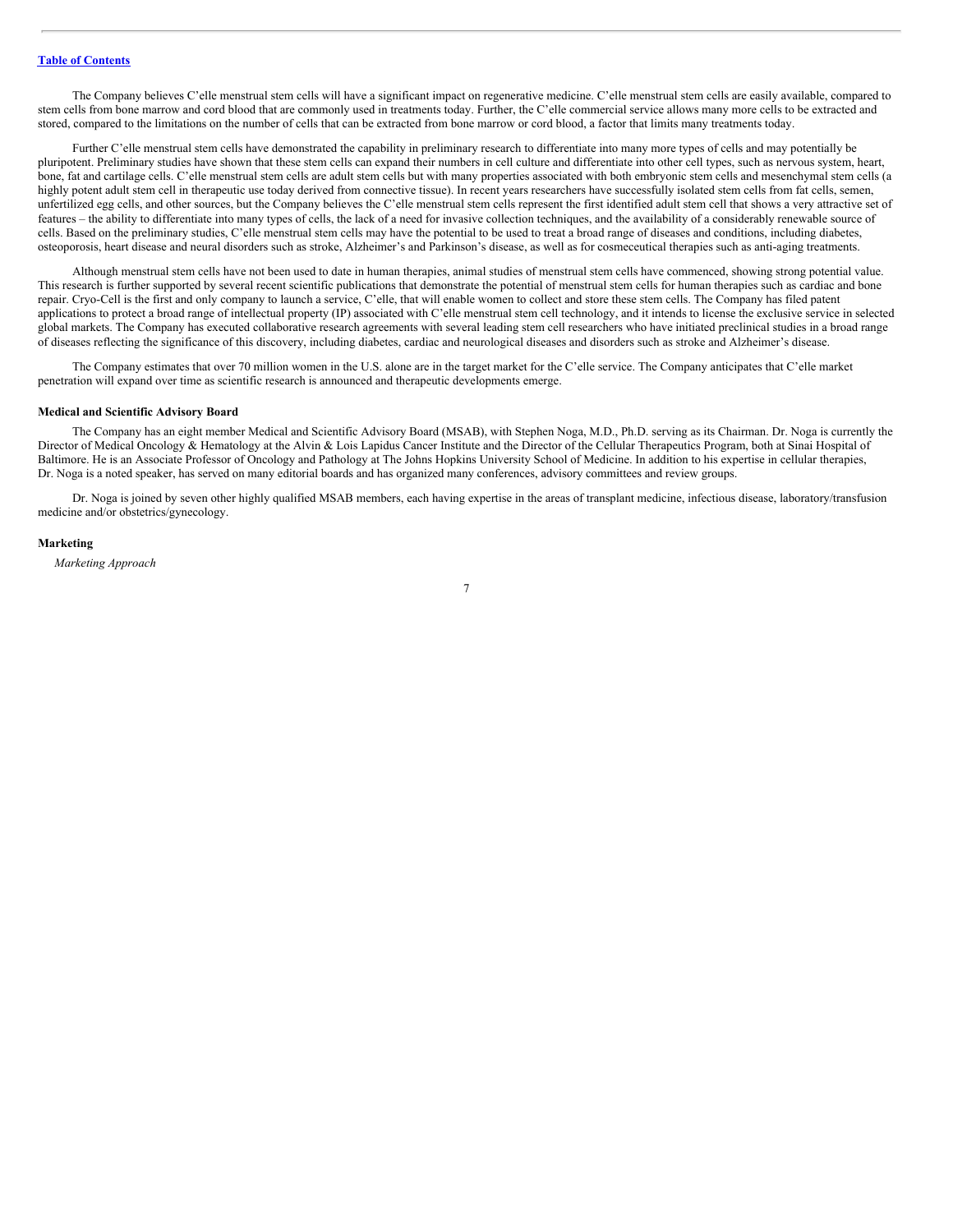It is the Company's mission to inform expectant parents and their prenatal care providers of the potential medical benefits from preserving stem cells and to provide them the means and processes for collection and storage of these cells. Today, stem cell transplants are known and accepted treatments for approximately 75 diseases, a number of them life-threatening. With continued research in this area of medical technology, other therapeutic uses for cord blood stem cells are being explored. A vast majority of expectant parents are simply unaware that umbilical cord blood contains a rich supply of non-controversial stem cells and that they can be collected, processed and stored for the potential future use of the newborn and possibly related family members. A baby's stem cells are a perfect match for the baby throughout its life and have at least a 1-in-4 chance of being a perfect match for a sibling. There is no assurance; however, that a perfect match means the cells could be used to treat certain diseases of the newborn or a relative. Today, it is still common for the cord blood (the blood remaining in the umbilical cord and placenta) to be discarded at the time of birth as medical waste.

Despite the potential benefits of U-Cord® stem cell preservation, the number of parents of newborns participating in stem cell preservation is still relatively small compared to the number of births (four million per annum) in the United States. Some reasons for this low level of market penetration are the misperception of the high cost of stem cell storage and a general lack of awareness of the benefits of stem cell preservation programs. However, evolving medical technology could significantly increase the utilization of the U-Cord® blood for transplantation and/or other types of treatments. The Company believes it offers the highest quality, highest value service targeted to a broad base of the market. We intend to maximize our growth potential through our superior quality, value-driven competitive leadership position, product differentiation, a fastgrowing embedded client base, increased public awareness and accelerated market penetration.

# *U-Cord Service*

The Company markets its cord blood stem cell preservation services directly to expectant parents and by distributing information through obstetricians, pediatricians, Lamaze instructors and other childbirth educators, certified nurse-midwives and other related healthcare professionals. The Company believes that its growth has been facilitated by a variety of referral sources, resulting from high levels of customer satisfaction. New expectant parent referrals during 2009 were provided by physicians, midwives and childbirth educators, and by client-to-client referrals and repeat clients storing the stem cells of their additional children.

Starting in 2007, the Company has increased its marketing activities with its clinical referral sources, including physicians, midwives and hospitals. Promotional activities were launched that included advertisements in several clinical journals and telemarketing activities. In addition, the Company has exhibited at conferences, trade shows and other meetings attended by medical professionals. Significant portions of client referrals to the Company are from medical caregiver professionals.

To increase awareness among expectant parent audiences, the Company continues to promote its service through internet marketing and print advertising in several national targeted prenatal magazines including American Baby and Fit Pregnancy, as well as several magazines distributed during childbirth classes. Expectant parents have also received information via emails and the Company has increased its internet marketing campaigns.

The Company's client support team of highly trained advisors are available by telephone 24 hours, 7 days a week to enroll clients and educate both expectant parents and the medical community on the life-saving potential of cord blood stem cell preservation.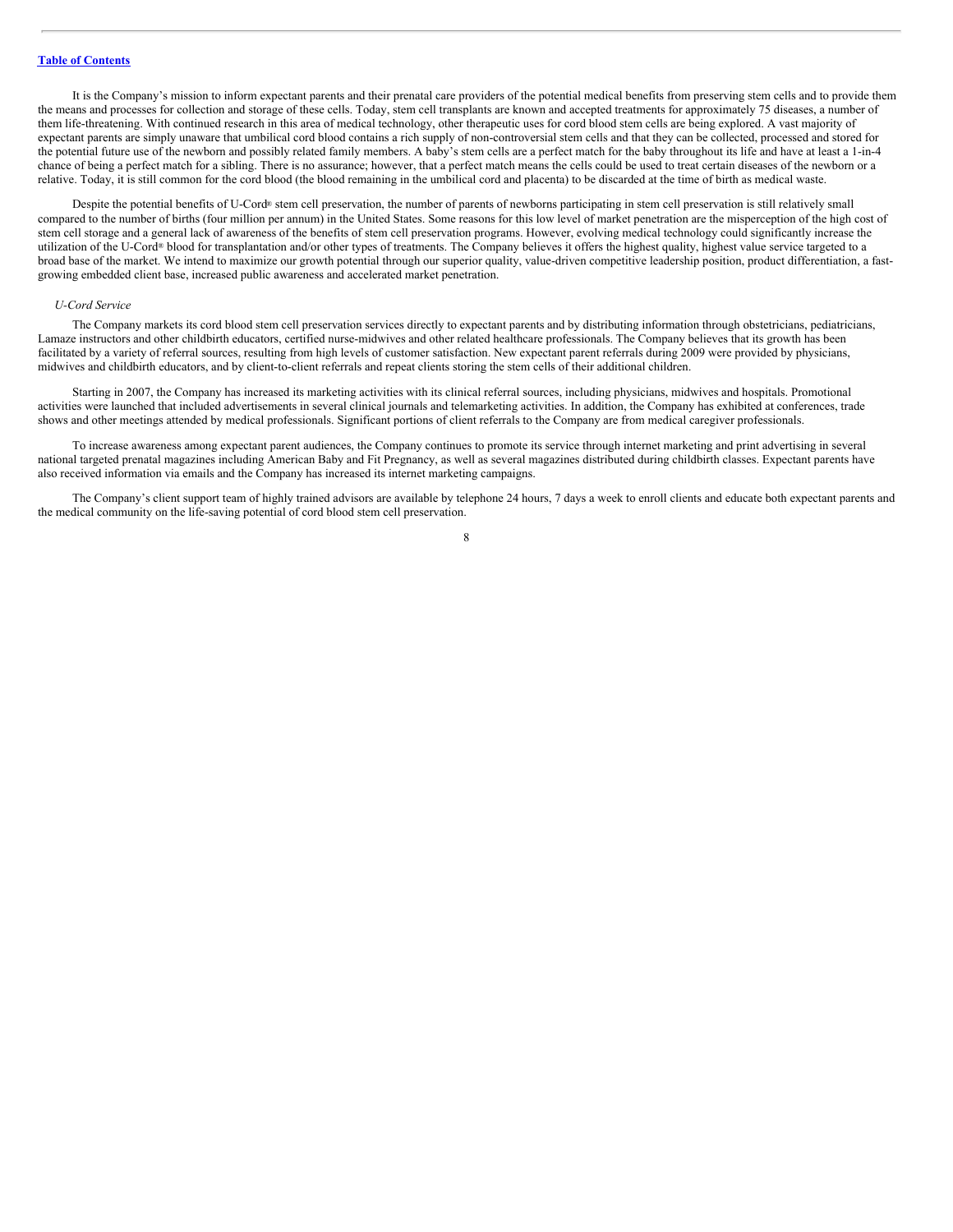The Company continues to use its Web site, www.cryo-cell.com, to market its services and to provide resource information to expectant parents. The site, which is frequently updated and improved, is divided into areas of interest, including sections for expectant parents, medical caregivers and investors. Expectant parents may request and receive information about the U-Cord® service and enroll online. Viewers may read about successful transplants using Cryo-Cell stored cord blood stem cells and access other topical information.

#### *C'elle Service*

The C'elle marketing strategy includes plans to leverage the new service with the Company's existing cord blood clientele primarily to prospective new cord blood clients through a bundled offer ("Protect Baby, Protect Mom"). The comprehensive website for C'elle, www.celle.com, includes an e-commerce platform that enables clients to purchase annual plans or the 21-year pre-paid storage plan, which is only available with the bundled offer. The Company believes that many women in the target market may opt to participate in the C'elle service more than one-time because of family history of disease; perimenopause; or other conditions, such as a prospective hysterectomy.

The Company also believes that its exclusive C'elle service may potentially serve to enhance its competitive position in the cord blood industry as the leader of "innovative stem cell solutions". As part of the initial launch of C'elle, the service has been bundled with the U-Cord service and marketed to clients as a way to protect their newborn and to protect themselves. This "U-Cord and C'elle Combo Offer" is highly differentiated and value priced in comparison to the stand-alone cord blood services of the Company's primary competitors. There are distinctive synergies between the target markets for C'elle and U-Cord in that clients of both services are typically well-educated with higher discretionary incomes; are knowledgeable about the promise and potential of stem cell science; and are keenly interested in preserving stem cells for possible therapeutic applications that may emerge in the future for their families and themselves.

The Company has executed numerous collaborative research agreements with stem cell researchers who are studying C'elle menstrual stem cells in various pre-clinical models including diabetes; breast cancer; heart disease, vascular regeneration and stroke. The Company does not have funding commitments with any of the collaborative research agreements.

# **Competition**

Growth in the number of families banking their newborn's cord blood stem cells has been accompanied by an increasing landscape of competitors. The Company competes against approximately 25 other national private cord blood banks. Some of these companies, such as Cord Blood Registry, Inc. are competitors who, as privately owned entities, can leverage considerable resources to market and sell their services. Other competitors such as ViaCord, a division of ViaCell, Inc., a wholly-owned subsidiary of PerkinElmer and LifeBankUSA, a division of Celgene, are both publicly traded corporations.

The competitors mentioned above, and others, may have access to greater financial resources. Nevertheless, the Company believes it is currently well positioned to compete in the industry. Importantly, the Company believes that the competitors mentioned above, along with others, charge significantly more for comparable quality service. In addition, the Company possesses an industry-recognized AABB accreditation, and believes that it was the first private cord blood bank to process in a cGMP- and cGTPcompliant facility exceeding current FDA requirements. In November 2005, the Company was granted ISO 9001:2008 certification from BSI America's, Inc., a leading quality management systems registrar. ISO (International Organization for Standardization) standards are internationally recognized as an effective framework for a quality management system (QMS). This achievement positions Cryo-Cell as the industry quality leader as the only cGMP- and cGTP-compliant private cord blood bank with both ISO certification and AABB accreditation. The Company believes it offers the most superior value of highest quality cryopreservation processing and storage in the industry.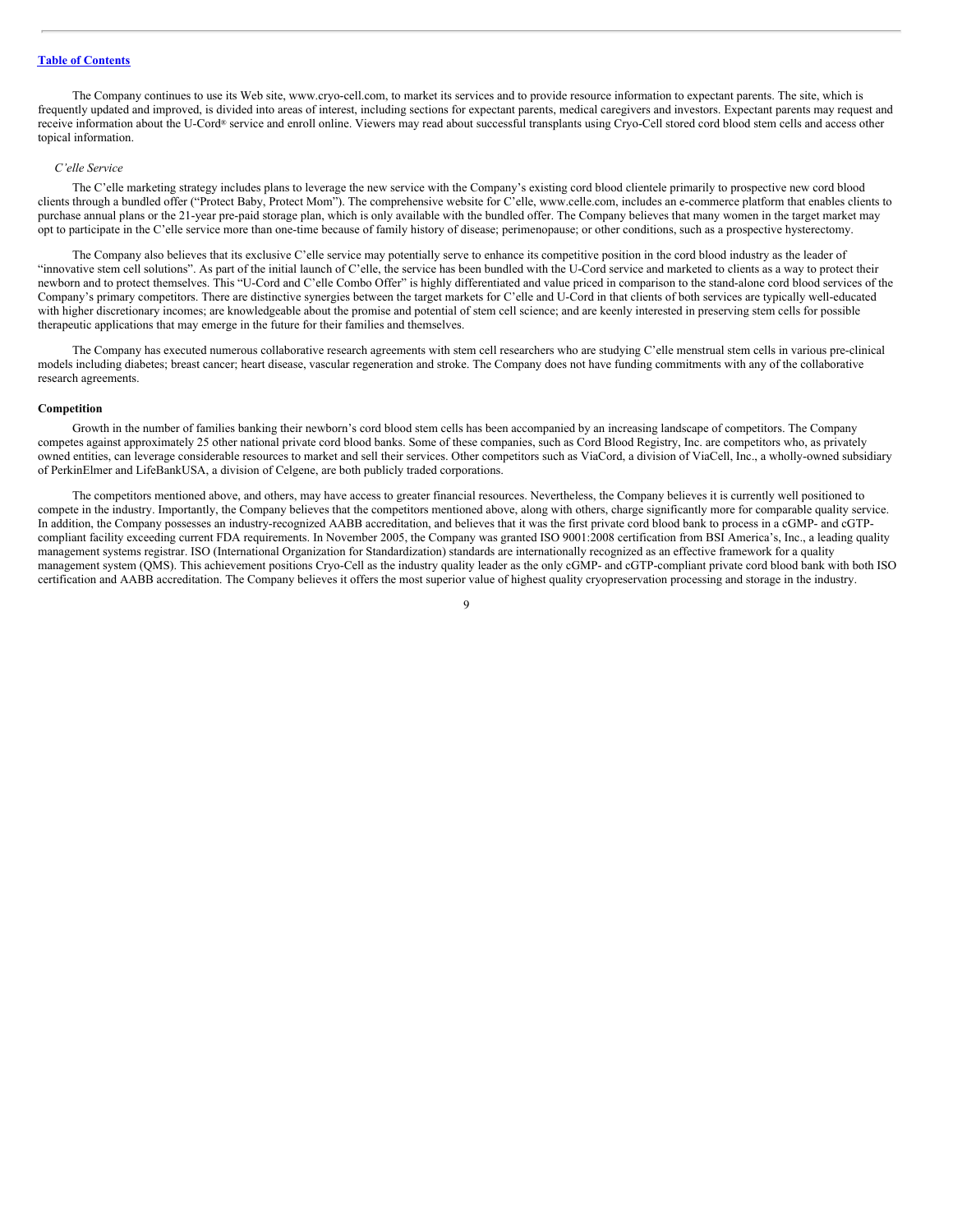The Company also operates in an environment where various public cord blood banks are encouraging parents to donate their newborn's cord blood rather than privately banking it. Although this option is generally no-cost to the parents, there is no assurance that the newborn's cells would be available to the family, if they were needed. The Company believes that the distinctive benefits of private cord blood banking clearly differentiate its services from that of public cord banks.

The Company believes that its longevity and experience; value-based pricing strategy; superior customer service supported by a 24/7 professional nurse staff; premier technical and operational expertise; state-of-the-art facilities; innovative marketing programs and its expansive client base will continue to provide a competitive advantage. The Company believes the availability of our C'elle services bundled with the U-Cord services will ultimately provide a competitive advantage over competitors that offer only the storage of umbilical cord blood.

# **Government Regulation**

The Company is required to register with the FDA under the Public Health Service Act because of its ongoing cellular storage business and is subject to FDA inspection. This requirement applies to all establishments engaged in the recovery, processing, storage, labeling, packaging, or distribution of any Human Cells, Tissues, and Cellular and Tissue-Based Products ("HCT/Ps") or the screening or testing of a cell or tissue donor. The Company voluntarily registered with the FDA in January 2003 and has successfully updated that registration for 2010, thus meeting this compliance requirement.

The division of FDA which regulates HCT/P's is the Center for Biologics Evaluation and Research ("CBER"). The section of FDA Code of Federal Regulations ("CFR") pertaining to cord blood is 21 CFR 1271. Since 2004, the FDA has formulated a "Tissue Action Plan" which consists of these three rules:

- 1. As of January 21, 2004, all cord blood banks are required to register with the FDA. Any cord blood bank which has a laboratory should be on the web page of FDA Registered Establishments.
- 2. The second rule was published May 20, 2004, and became effective May 25, 2005. It pertains to donor eligibility. This rule requires more screening of donors for communicable diseases.
- 3. The final rule establishes FDA standards of current Good Tissue Practice ("GTP") for laboratories which process HCT/P's. This rule was published November 19, 2004, became effective May 25, 2005, and is intended to prevent contamination or cross-contamination during the handling of HCT/P's.

These three FDA rules only apply to cord blood processed on or after the effective date of May 25, 2005. The final rule allows the FDA to inspect cord blood laboratories to determine compliance with the provisions of 21 CFR Part 1271. In the summer of 2009, the FDA began conducting unannounced inspections of cord blood banks.

Currently, the states of California, Illinois, Maryland, New Jersey and New York require cord blood banks to be registered or licensed. The Company is currently registered or licensed to operate in these states. If the Company identifies other states with licensing requirements or if other states adopt such requirements, the Company would have to obtain licenses or registration to continue providing cord blood services in those states.

Federal and state laws govern the Company's ability to obtain and, in some cases, to use and disclose data that we may need to conduct certain activities. The Health Insurance Portability and Accountability Act of 1996 ("HIPAA") requires the Department of Health and Human Services to issue a series of regulations establishing standards for the electronic transmission of certain health information. The Company is not subject to HIPAA because the Company does not engage in certain electronic transactions related to the reimbursement of healthcare providers and because blood and tissue procurement and banking activities are exempt. However, the healthcare providers that collect umbilical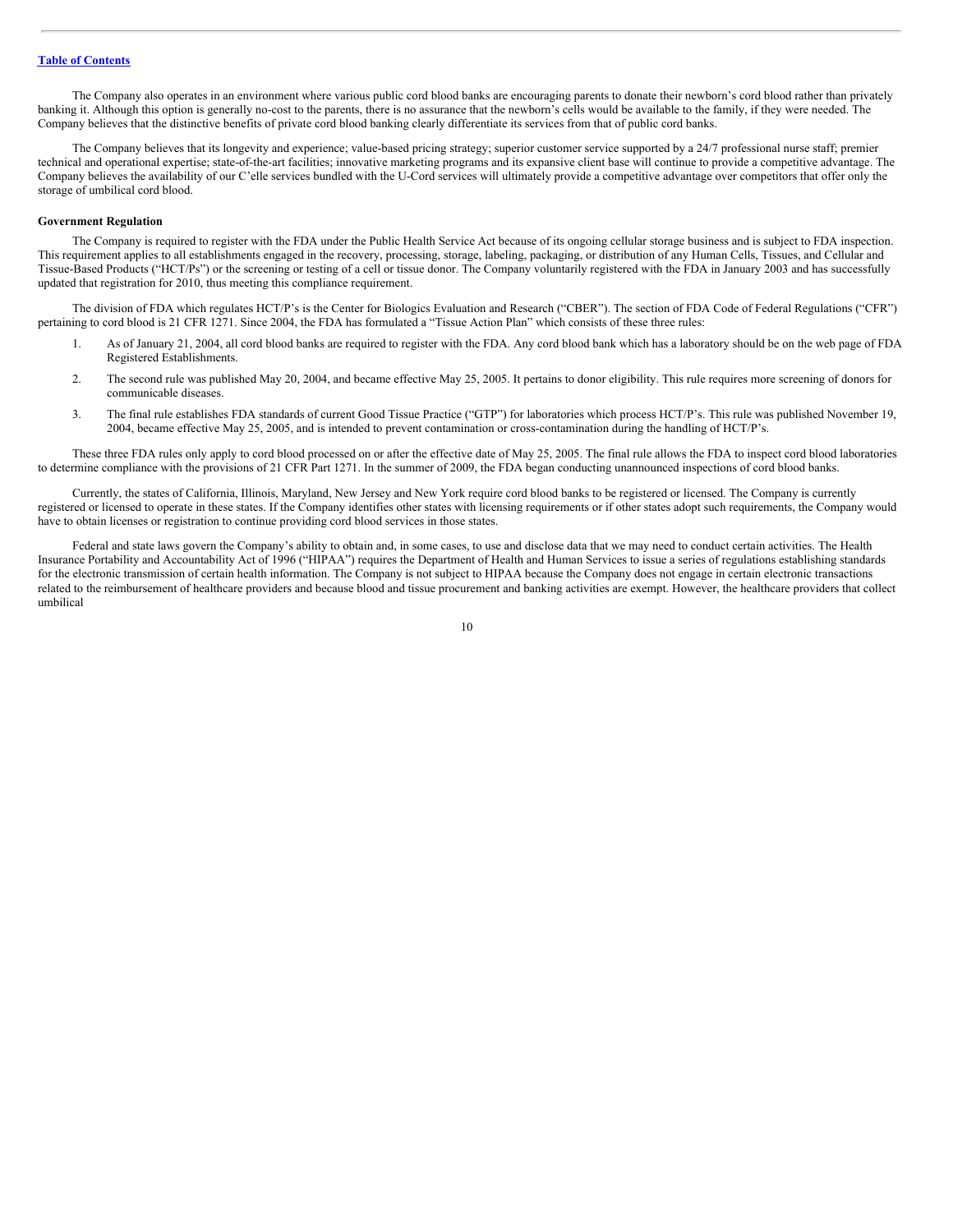cord blood for the Company's customers are subject to HIPAA. The identifiable information shared is only what is permitted by HIPAA. In 2009, a portion of the American Recovery and Reinvestment Act of 2009 modified HIPAA under the Health Information Technology for Economic and Clinical Health Act ("HITECH Act"). While the Company is still not subject to HIPAA for the reasons stated above the Company may incur material expenses associated with compliance efforts. In addition, compliance may require management to spend substantial time and effort on compliance measures. If the Company fails to comply with HIPAA, it could suffer criminal and civil penalties. The civil penalties could include monetary penalties ranging from \$100 per violation to \$1.5 million depending on the level of violation.

The Company is also subject to local, state and federal laws and regulations relating to safe working conditions, laboratory and manufacturing practices and the use and disposal of hazardous or potentially hazardous substances. These laws include the Occupational Safety and Health Act ("OSHA"), cGTPs, cGMPs, Environmental Protection Agency ("EPA"), and those of the local Department of Health.

Enacted in 1970, OSHA requires all employers to assure safe and healthful working conditions for working men and women through development and implementation of work standards, education, and training. OSHA enforces the standards developed under the Act, applicable to all employers in the U.S. and its territories. cGTPs are laws, enforced by the FDA, that define and govern methods used in the manufacture of Human Cells, Tissues, and cellular and tissue-based Products (HCT/Ps). Current Good Manufacturing Practices (cGMPs) are laws, enforced by the FDA, that define and govern methods used in the manufacture of drugs and finished pharmaceuticals. Both of the latter federal practices, or laws, govern the Company's products.

The Environmental Protection Agency (EPA) governs the management and proper disposal of products and by-products or waste. These products must be disposed in a manner that does not adversely affect the environment from which it came or where disposed of. The Department of Health on the local level primarily regulates systems and associated equipment employed in recovery activities such as back-up generators; therefore, governing specific internal processes.

Evolving legislation and regulations governing private cord blood banking in various jurisdictions throughout the world may impact the Company's international licensees.

In addition, as the organization grows and evolves, other legislation and regulations are expected to impact the Company. One such evolution involves activities that may be designated as or involve medical research or cooperative agreements associated with medical research. These types of activities are also governed by the FDA, specifying oversight by an Institutional Review Board (IRB). The IRB is a board or committee that approves the initiation of, and conducts periodic review of, biomedical research involving human subjects. The primary purpose of such review is to assure the protection of the rights and welfare of the human subjects. Governance of biomedical research is codified as laws by Title 21 of the Code of Federal Regulations (CFR) Part 56, and enforced by the FDA.

#### **Subsidiaries and Joint Ventures**

Since its inception, Cryo-Cell has entered into a number of business activities through subsidiaries and joint ventures, including the following activities and those described under "International" below. Cryo-Cell had de-emphasized certain of these activities in prior periods in connection with the Board of Directors' strategic decision to focus the Company's priorities and resources on its core business of marketing cord blood stem cell preservation services. In recent periods, however, the Company intends to evaluate and pursue certain opportunities for global expansion, on a selective basis, in which operational synergies and economic potential align with Cryo-Cell's strategic direction.

*Saneron CCEL Therapeutics, Inc.*The Company owns an approximate 35% interest in Saneron CCEL Therapeutics, Inc. ("Saneron") as of November 30, 2009 and 2008. Saneron is the owner and/or exclusive licensee of technology developed by and/or in collaboration with the University of South Florida ("USF") and the University of Minnesota ("UMN"). The technology covers various patents, patent Applications and trade secrets for the therapeutic use of umbilical cord blood stem cells (U-CORD-CELL) and Sertoli cells (SERT-CELL).

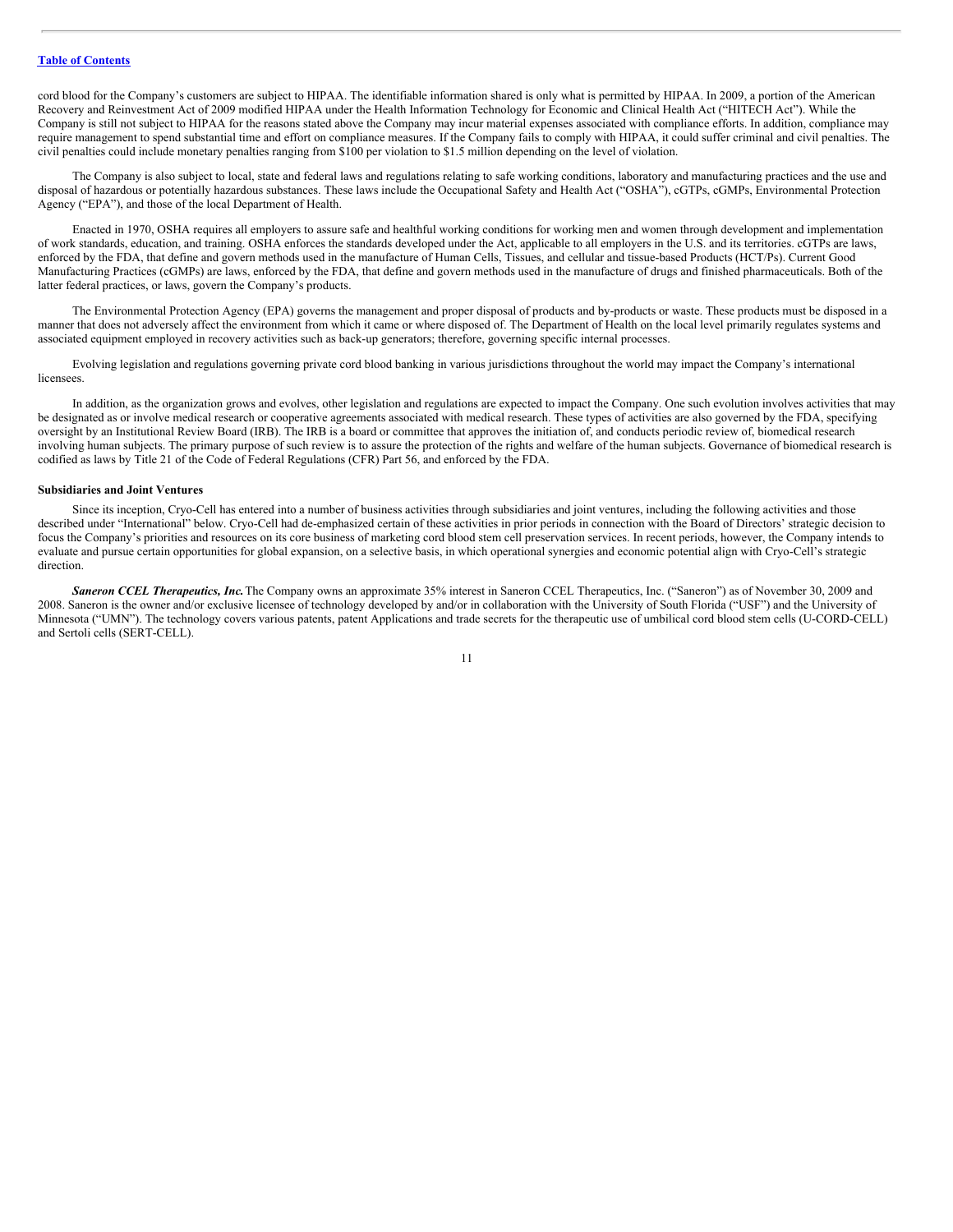To date, Saneron has received ten SBIR/STTR grants, has been the industry sponsor on eight Florida High Tech Corridor grants, and has participated in several other corporate and non-profit R&D projects to continue their efforts towards the development of cellular therapies for neurological and cardiac disorders. In November 2005, Saneron received a grant from the Johnnie B. Byrd, Sr. Alzheimer's Center and Research Institute, Inc. for the study of the Saneron U-CORD-CELL™ as a treatment for Alzheimer's. During 2006, Saneron and GE Healthcare completed two phases of a joint research project intended to optimize GE Healthcare's Ficoll-Paque™ for isolating stem cells from umbilical cord blood. The preliminary results from that study were presented at the International Society for Cellular Therapy meeting in Berlin, Germany. Validation studies needed for the submission of a Drug Master File of Saneron's U-CORD-CELL™ have been underway at Cryo-Cell International's GMP facility and the University of South Florida. Saneron is currently finishing the preclinical studies needed for the completion of an IND application for the use of the U-CORD-CELL™ as a potential therapy for ALS.

In January 2008, the Company announced that it has formalized a research and development agreement with Saneron to develop regenerative therapies utilizing Cryo-Cell's C'elle menstrual stem cell technology. Cryo-Cell and Saneron will collaborate on research in pre-clinical models for certain neurological diseases and disorders. Under terms of the agreement, the Company will provide Saneron with menstrual stem cells along with proprietary methodology associated with the technology. Saneron will provide study materials and develop research methodology for potential therapeutic applications associated with designated pre-clinical applications. Intellectual property resulting from this research collaboration will be jointly owned by the parties.

*Safti-Cell, Inc.* On September 24, 2009, the Company entered into an Asset Purchase Agreement with Red Rock Investments, LLP to purchase the assets and rights related to Safti-Cell, Inc., which was mainly cryogenic storage units, to cancel the Safti-Cell contract, as well as, to assume the remaining portion of Safti-Cell's building lease. Safti-Cell had provided back-up dual cryogenic storage of umbilical cord stem cells as part of the Company's service offering. The twenty-year storage agreement required Cryo-Cell to pay fees to Safti-Cell for each specimen stored in the facility for Cryo-Cell customers. The Asset Purchase Agreement required the Company to pay \$750,000 to Red Rock in installments of which \$53,150 has been allocated to the purchase of the cryogenic storage units and \$696,850 has been allocated to the cancellation of the contract and included in the consolidated statement of operations and comprehensive income (loss) for the year ended November 30, 2009. The first installment of \$375,000 was paid on September 24, 2009. The remaining \$375,000, which has a stated interest rate of 3.25% and is collateralized by the assets and the rights to the Safti-Cell cryogenic storage units, will be paid in equal quarterly installments of principal plus interest of approximately \$95,000 over the next twelve months and is secured by the assets purchased by the Company. All of the specimens stored at Safti-Cell were moved to the Company's laboratory for continued storage. The twenty-year storage agreement entered into in October 2001 which required Cryo-Cell to pay fees to Safti-Cell for each specimen stored in the facility for Cryo-Cell customers was terminated as a result of the Asset Purchase Agreement. The Company's total payments to Safti-Cell for storage for the fiscal years ended November 30, 2009 and 2008 were \$236,304 and \$324,210, respectively. Due to the cancellation of the contract with Safti-Cell, the Company will be saving approximately \$3,300,000 over the next 12 years.

# **Revenue Sharing Agreements**

The Company entered into RSAs prior to 2002 with various third and related parties. The Company's RSAs provide that in exchange for a non-refundable up-front payment, the Company would share for the duration of the contract a percentage of its future revenue derived from the annual storage fees charged related to a certain number of specimens that originated from specific geographical areas. The RSAs have no definitive term or termination provisions. The sharing applies to the storage fees for all specified specimens in the area up to the number covered in the contract. When the number of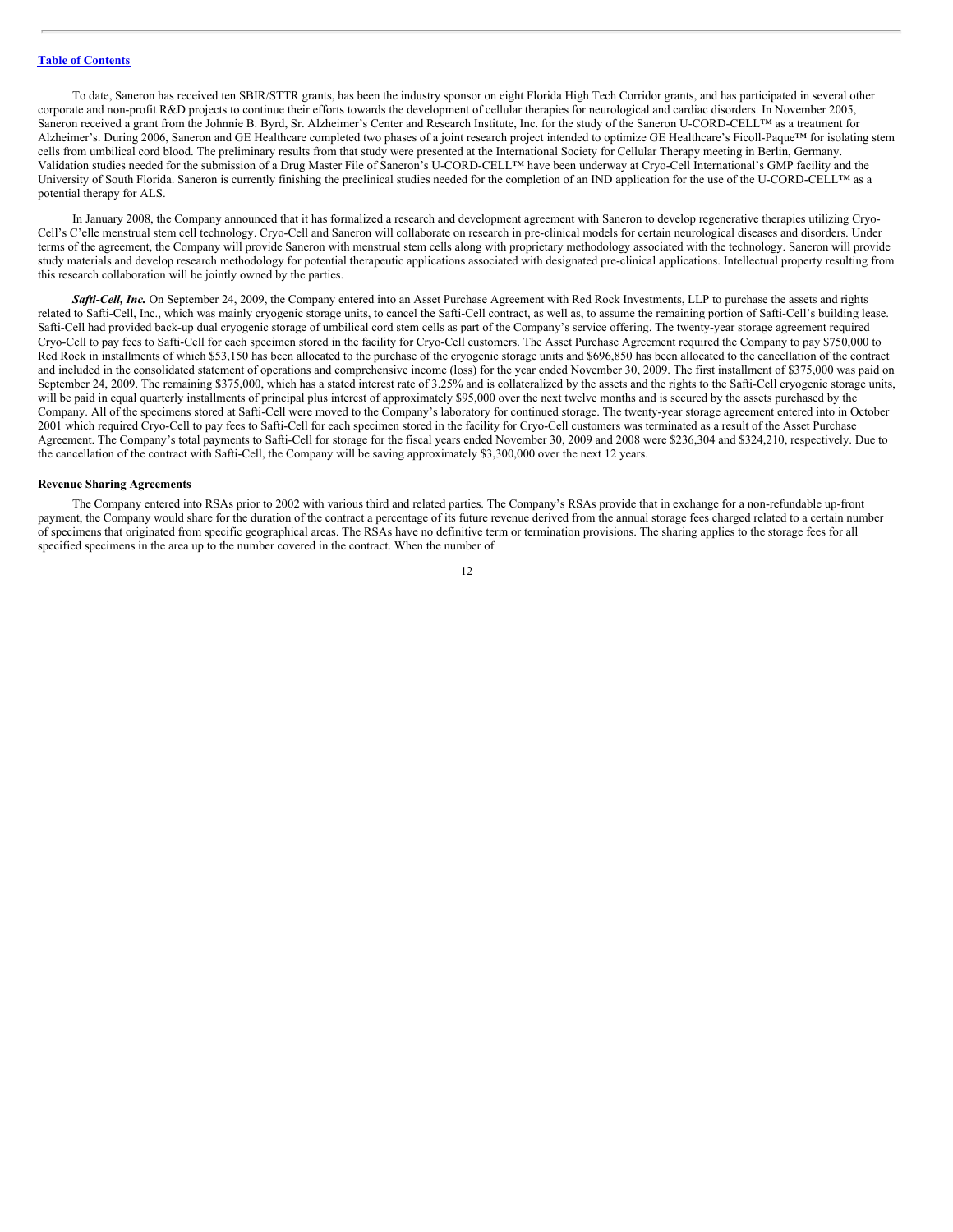specimens is filled, any additional specimens stored in that area are not subject to revenue sharing. As there are empty spaces resulting from attrition, the Company agrees to fill them as soon as possible. The Company reflects these up-front payments as long-term liabilities on the accompanying consolidated financial statements. The Company does not intend to enter into additional RSAs.

In the future, the Company could reverse the liability relating to the RSAs over an appropriate period of time, based on the Company's expectations of the total amount of payments it expects to pay to the other party under the particular revenue sharing agreement. However, the RSAs do not establish a finite term or time frame over which to estimate the total payments and the Company had not previously estimated and has concluded that it is not currently practicable to estimate the projected cash flows under the RSAs. At present, the Company intends to defer the reversal of the liability, until such time as these amounts can be determined. During the periods when the Company defers the reversal of the liability, the quarterly payments during these periods will be treated as interest expense, which will be recognized as the payments become due. In future periods, if a portion of the liability can be de-recognized based on the effective interest method, the payments will be allocated between interest and amortization of the liability. As cash is paid out to the other party during any period, the liability would be de-recognized based on the portion of the total anticipated payouts made during the period, using the effective interest method. That is, a portion of the payment would be recorded as interest expense, and the remainder would be treated as repayment of principal, which would reduce the liability.

*Florida*. On February 9, 1999, the previous agreements with the Company's Arizona Revenue Sharing investors were modified and replaced by a revenue sharing agreement for the state of Florida for a price of \$1,000,000. The revenue sharing agreement applies to net storage revenues originating from specimens from within the state of Florida. The revenue sharing agreement entitles the investors to revenues from a maximum of 33,000 storage spaces. A former member of the Board of Directors of the Company is a 50% owner of this revenue sharing agreement. The revenue sharing agreement was entered into prior to the time he became a member of the Board from which he resigned during December 2004.

*Illinois*. In 1996, the Company signed agreements with a group of investors entitling them to an on-going 50% share in the Company's portion of net storage revenues generated by specimens stored in the Illinois Masonic Medical Center for a price of \$1,000,000. The agreements were modified in 1998 to entitle the investors to a 50% share of the Company's portion of net revenues relating to specimens originating in Illinois and its contiguous states and stored in Oldsmar, Florida for a maximum of up to 33,000 storage spaces.

*New York.* On February 26, 1999, the Company entered into a modified revenue sharing agreement with Bio-Stor International, Inc. ('Bio-Stor') for the state of New York. The Company credited the \$900,000 Bio-Stor had previously paid toward the purchase of 90% of the Company's 50% portion of net storage revenues generated from the specimens originating from the Company's clients in the state of New York for up to 33,000 shared storage spaces. This agreement supersedes all other agreements between Bio-Stor and the Company.

On November 5, 1998, an agreement previously entered into with a private investor was revised. Per the terms of the original agreement, the investor had purchased 10% of a revenue sharing agreement in the state of New Jersey. The 1998 agreement transferred the \$100,000 investment such that it now applies to the state of New York. Under the revised agreement the investor will receive 10% of the 50% share in the Company's portion of net storage revenues generated by the specimens originating from the Company's clients in the state of New York for up to 33,000 spaces.

*Texas*. On May 31, 2001, the Company entered into an agreement with Red Rock Partners, an Arizona general partnership, entitling them to on-going shares in a portion of the Company's net storage revenue generated by specimens originating from within the State of Texas for a price of \$750,000. The investors are entitled to a 37.5% share of net storage revenues originating in the State of Texas to a maximum of 33,000 storage spaces. The same former member of the Board of Directors is a 50% owner of Red Rock.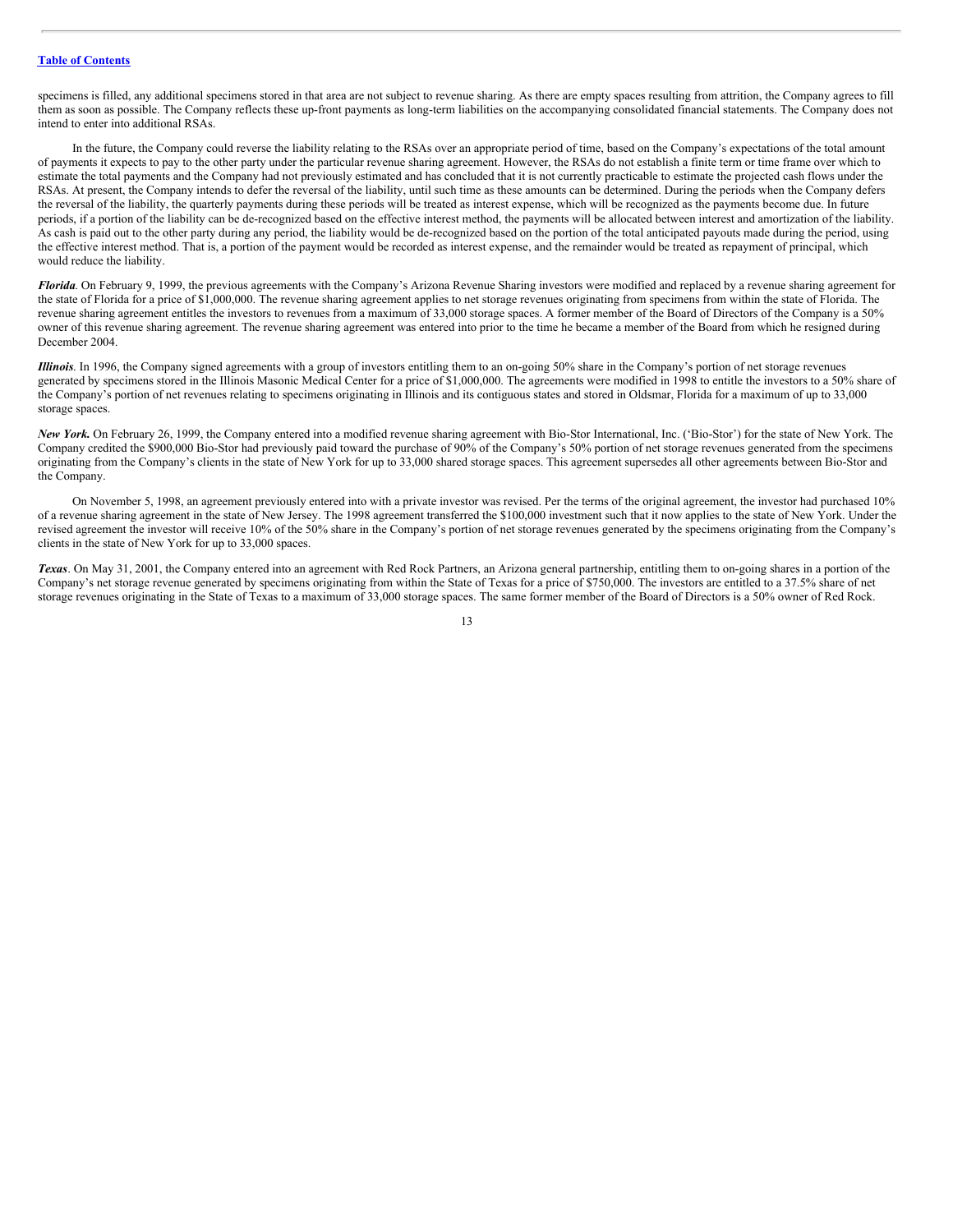The revenue sharing agreement was entered into prior to the time he became a member of the Board, from which he resigned during December 2004. During fiscal 2008, Red Rock assigned 50% of their interest in the agreement to SCC Investments, Inc., an Arizona corporation. Subsequent to year end November 30, 2009, SCC Investments, Inc. assigned its interest to SCF Holdings, LLC, an Arizona limited liability company.

The Company made total payments to all RSA holders of \$1,284,805 and \$1,145,338 for the fiscal years ended November 30, 2009 and 2008, respectively. The Company recorded an RSA accrual of \$745,127 and \$602,245 as of November 30, 2009 and 2008, respectively, which are included in accrued expenses in the Company's consolidated financial statements under Item 8 of the Annual Report or Form 10-K.

#### **International**

#### *Cryo-Cell De Mexico*

In June 2001, the Company entered into an agreement with Cryo-Cell de Mexico, as amended in October 2001, February 2007 and October 2009, for the exclusive license to market the Company's U-Cord® program. The license allows Cryo-Cell de Mexico to directly market and sub-license the U-Cord® program throughout Mexico, Central America and Ecuador. The Company receives royalty fees ranging from \$35 to \$75 per specimen, depending on the then current pricing structure in effect for U-Cord ® collection, processing and testing fees in Mexico. The Company also receives royalties on storage revenues based on a percentage of the amount received by Cryo-Cell de Mexico. The total royalty payments per the revised 2007 agreement are capped at \$1 million annually and \$10 million cumulatively dating back to October 15, 2001. The Company does not anticipate reaching the cumulative maximum royalty payments for a number of years.

The Company recorded royalties and sub-license fees from Cryo-Cell de Mexico in the amount of approximately \$699,000 and \$605,000 for the years ended November 30, 2009 and 2008, respectively, and this is reflected in licensee income in the accompanying consolidated statements of operations and comprehensive income (loss). In addition, the Company processes and stores specimens sent from sub-licensees in Central America, Ecuador, and to a lesser extent Mexico ("sublicensees"). Under the revised agreement effective October 2009, the sublicensees terminated the rights and obligations of their agreements with Cryo-Cell de Mexico and entered into separate storage services and license agreements with the Company for the exclusive license to market the Company's U-Cord program. Processing and storage revenues from specimens originating in these territories and stored at the Company's facility in Oldsmar, Florida totaled \$813,000 and \$628,000 for the years ended November 30, 2009 and 2008 and are reflected in revenues in the Company's consolidated financial statements under Item 8 of this Annual Report or Form 10-K.

#### *Asia Cryo-Cell Private Limited*

On July 14, 2004, the Company entered into a definitive License and Royalty Agreement with Asia Cryo-Cell Private Limited ("ACCPL"), as amended on January 22, 2007, to establish and market its U-Cord® program in India. The up-front license fee of \$750,000 was payable by ACCPL in installments through 2007. In consideration for the up-front license fee, the Company licensed its technology, know-how and quality systems to ACCPL in 2004. The Company also receives royalty fees ranging from \$35 to \$75 per specimen, depending on the then current pricing structure in effect for cord blood collection, processing and testing fees in India. The Company also receives royalties on storage revenues of 10%. The total royalty payments per the agreement are capped at \$1 million annually and \$10 million cumulatively dating back to July 14, 2004. The Company does not anticipate reaching the cumulative maximum royalty payments for a number of years.

The Company recorded royalties and sub-license fees from ACCPL in the amount of approximately \$405,000 and \$227,000, which principally consisted of \$277,808 and \$197,965 in royalty income earned on the processing and storage of cord blood stem cell specimens for the years ended November 30, 2009 and, 2008, respectively and this is reflected in licensee income in the Company's consolidated financial statements under Item 8 of this Annual Report or Form 10-K.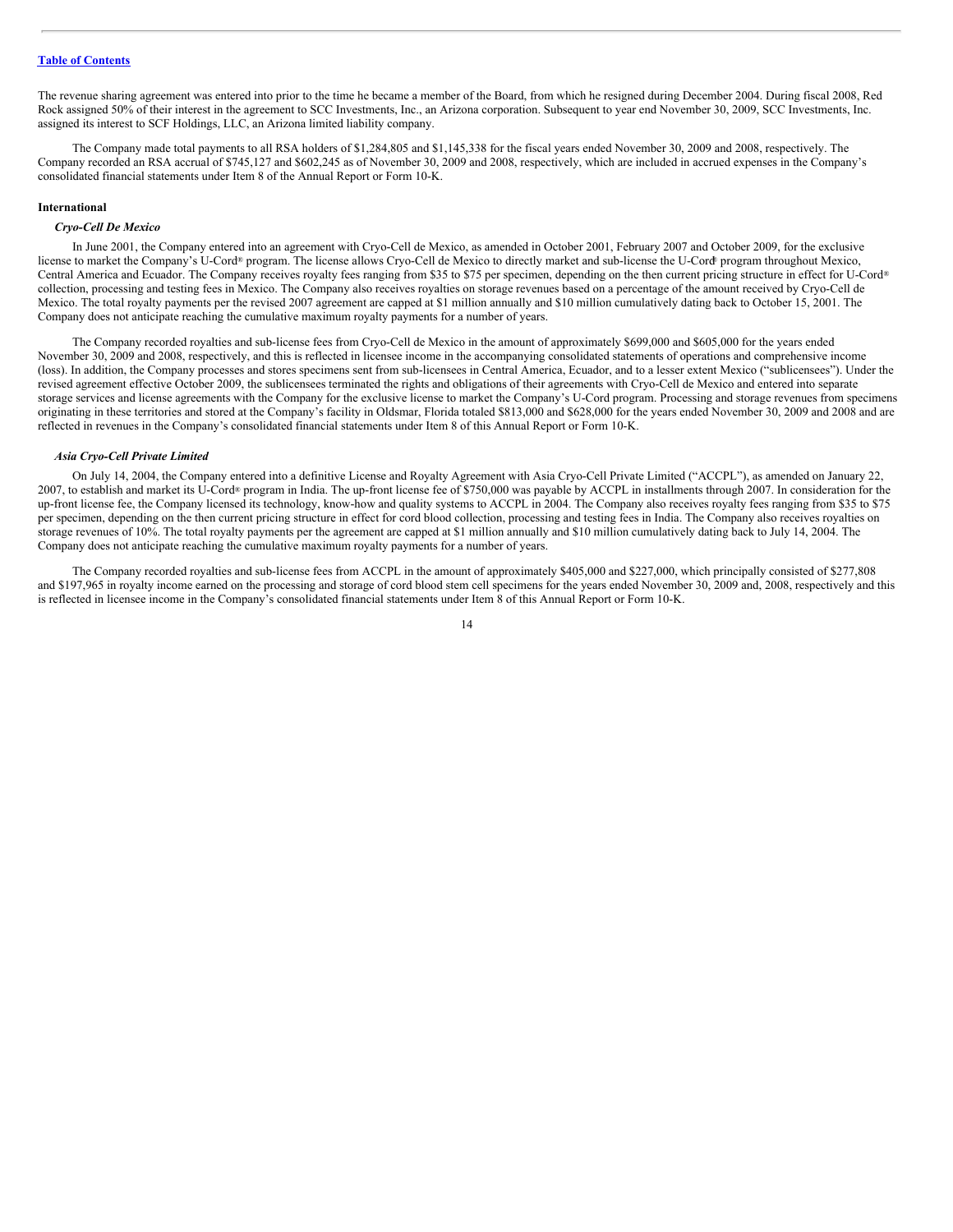On March 17, 2008, the Company entered into a definitive License and Royalty Agreement with LifeCell International Private Ltd. to establish and market its C'elleSM preservation program in India and optionally, into the countries of Bangladesh, Nepal, Pakistan and Sri Lanka. The non-refundable up-front license fee of \$250,000, before taxes, is payable by ACCPL in installments. The first installment of approximately \$89,000, net of foreign income taxes of approximately \$11,000, was paid during the second quarter of fiscal 2008. The final payments of approximately \$127,000, net of foreign income taxes of approximately \$23,000, were paid during the second and third quarters of 2009. In consideration for the up-front license fee, the Company licensed its technology, know-how and quality systems to ACCPL. In addition, the Company will receive royalty fees of 8% of the C'elle collection and processing revenues generated by ACCPL up to 10,000 specimens. The Company will also receive royalty fees of 8% on storage revenues up to 10,000 specimens. Once ACCPL has processed 10,000 specimens, the parties have agreed to renegotiate the royalty fee on collection, processing and storage revenues.

On June 27, 2009, the Company amended the original definitive License and Royalty agreement with ACCPL dated July 14, 2004 and further amended the agreement on January 7, 2010. The amendments expand the licensed territory to include Bangladesh, Nepal, Sri Lanka, Bhutan, Maldives, Oman, Saudi Arabia and the United Arab Emirates. There are no incremental license fees associated with the expanded licensed territory.

#### *Venezuela*

On February 20, 2008, the Company entered into an agreement with Cryo-Cell de Venezuela for storage services and the exclusive license to market the Company's U-Cord program. The agreement was amended on August 29, 2008. The license allows Cryo-Cell de Venezuela to directly market the U-Cord program throughout Venezuela and to collect and ship the specimens to the Company's facility in Oldsmar, Florida for which the Company receives a fee for processing and storage of the specimens. The initial up-front storage services and license fee is \$200,000 and is non-refundable. The Company received the first installment payment of \$100,000 during the first quarter of fiscal 2008 and the second installment payment of \$100,000 during the first quarter of fiscal 2009. The installment payments are reflected in licensee income in the accompanying consolidated statements of operations and comprehensive income (loss). Processing and storage revenue totaled approximately \$245,000 and \$109,000 for the years ended November 30, 2009 and 2008, respectively, and is reflected in revenues in the Company's consolidated financial statements under Item 8 of this Annual Report or Form 10-K.

On February 22, 2010, the agreement was amended extending the territory to include Peru, Chile and Colombia to directly market the U-Cord program throughout Peru, Chile and Colombia and to collect and ship the specimens to the Company's facility in Oldsmar, Florida for which the Company will receive a fee for processing and storage of the specimens. The initial up-front storage and license fee is \$450,000 and is non-refundable. The Company received the first installment of \$125,000 during the first quarter of 2010 and the second installment of \$150,000 is due 18 months from the effective date of the amendment and the final installment of \$175,000 is due 30 months from the effective date.

#### *China*

On July 8, 2009, the Company entered into a license agreement with S-Evans Biosciences, Inc. ("SEB") to establish and market its C'ell&M preservation program in mainland China. The agreement also allows SEB to conduct research studies using Cryo-Cell's proprietary C'elle menstrual stem technology to identify future potential therapeutic applications. The Company will receive royalty fees of 15% of the C'elle collection and processing revenues generated by SEB. The Company will also receive royalty fees of 15% on storage revenues. In consideration for the royalties, the Company licensed its technology, know-how and quality systems to SEB. The Company did not record royalties in fiscal 2009.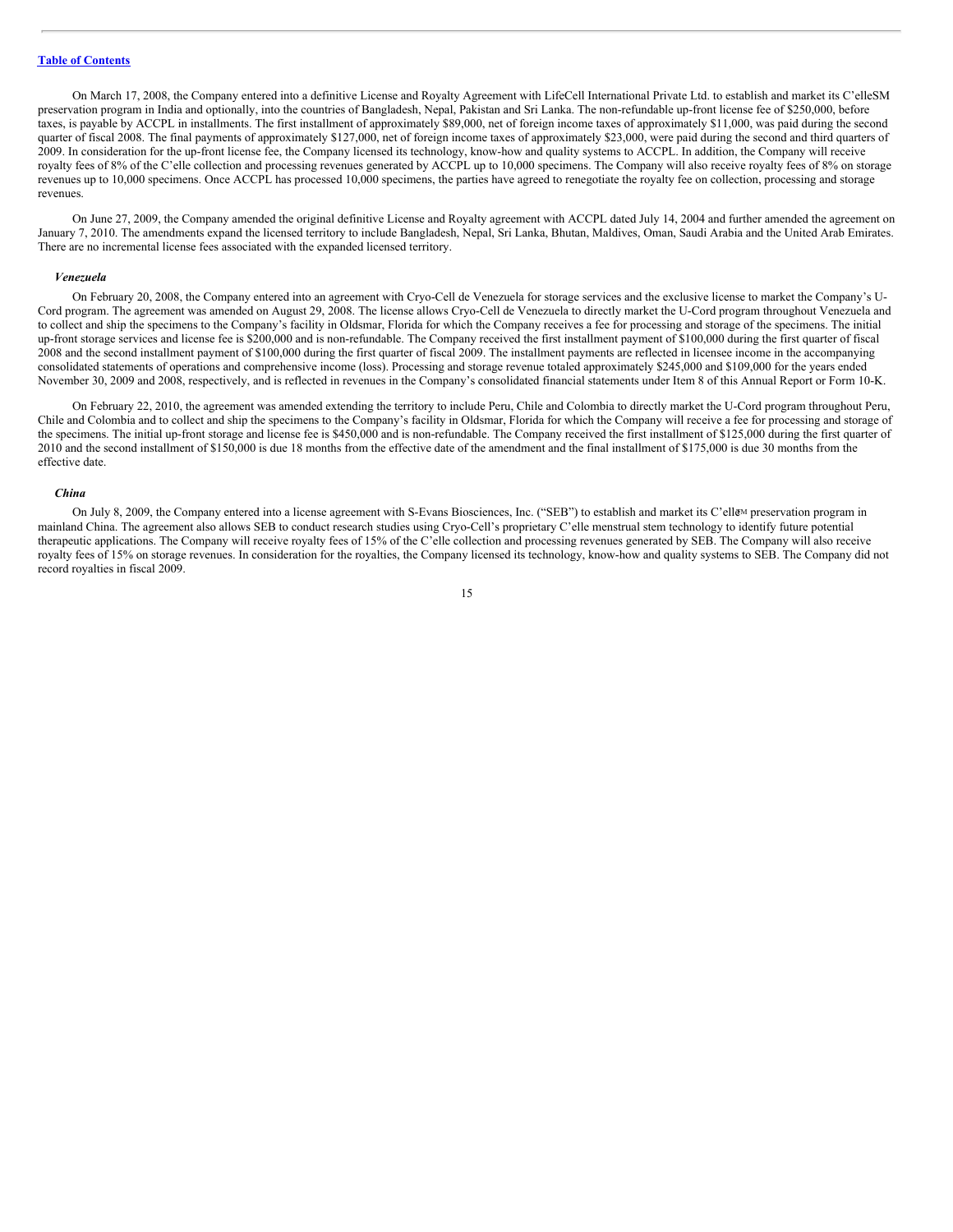#### *Germany*

On October 1, 2009, the Company entered into a License Agreement with Innovative Medical Solutions SRL ("IMS") to establish and market the Company's U-Cord business in Germany with the option to expand the licensed territory to include Italy, Spain and France. IMS is to pay the Company an annual fee of \$20,000 per year on the anniversary of the effective date for the term of the contract. The initial term of the agreement is ten years and may be extended in five year increments by mutual agreement of the parties. The Company will receive royalties of 12% of the U-Cord collection and processing revenues generated by IMS. The Company will also receive royalty fees of 14% - 18% on storage revenues. In consideration for the annual fee, the Company licensed its technology, know-how and quality systems to IMS. The Company did not record license fees or royalties in fiscal 2009.

On October 1, 2009, the Company entered into a license agreement with Innovative Medical Solutions SRL ("IMS") to establish and market the Company's C'elle preservation program in Germany with an option to expand the licensed territory to include Italy, Spain and France. IMS is to pay the Company an annual fee of \$30,000 per year on the anniversary of the effective date for the term of the contract. The initial term of the agreement is ten years and may be extended in five year increments by mutual agreement of the parties. The Company will receive royalties of 18% - 22% of the C'elle collection and processing revenues generated by IMS. The Company will also receive royalty fees of 20% - 24% on storage revenues. In consideration for the annual fee, the Company licensed its technology, know-how and quality systems to IMS. The Company did not record license fees or royalties in fiscal 2009.

#### *Nicaragua*

On January 11, 2010, the Company entered into a storage services and license agreement with Innovagen, S.A. ("Innovagen") for storage services and the exclusive license to market the Company's U-Cord program. The license allows Innovagen to directly market the U-Cord program throughout Nicaragua and to collect and ship the specimens to the Company's facility in Oldsmar, Florida for which the Company receives a fee for processing and storage of the specimens. The initial up-front storage services and license fee is \$60,000 which is to be paid in three installments over the next two years. The license fee is non-refundable.

# *Pakistan*

On January 27, 2010, the Company entered into a storage services and license agreement with Cryo-Cell Pakistan (Pvt.) Limited ("Pakistan"), for storage services and the exclusive license to market the Company's U-Cord program. The license allows Pakistan to directly market the U-Cord program throughout Pakistan and to collect and ship the specimens to the Company's facility in Oldsmar, Florida for which the Company receives a fee for processing and storage of the specimens. The initial up-front storage services and license fee is \$100,000 and is non-refundable. The Company received the first installment payment of \$20,000 during the first quarter of fiscal 2010. The second and third installments are payable during Q1 of fiscal 2011 and 2012, respectively.

#### **Employees**

At November 30, 2009, there are 48 full-time employees and 1 part-time employee on the staff of the Company. Additional employees and staff will be hired on an "as needed" basis. The Company believes its relationship with its employees is good. None of our employees are members of any labor union, and we are not a party to any collective bargaining agreement.

#### <span id="page-15-0"></span>**ITEM 1A. RISK FACTORS.**

You should carefully consider the risks described below before making an investment decision in our securities. These risk factors are effective as of the date of this Form 10-K and shall be deemed to be modified or superseded to the extent that a statement contained in our future filings modifies or replaces such statement. The forwardlooking statements in this Form 10-K involve risks and uncertainties and actual results may differ materially from the results we discuss in the forward-looking statements. If any of the following risks actually occur, our business, financial condition or results of operations could be materially adversely affected. In that case, the trading price of our *stock could decline, and you may lose all or part of your investment.*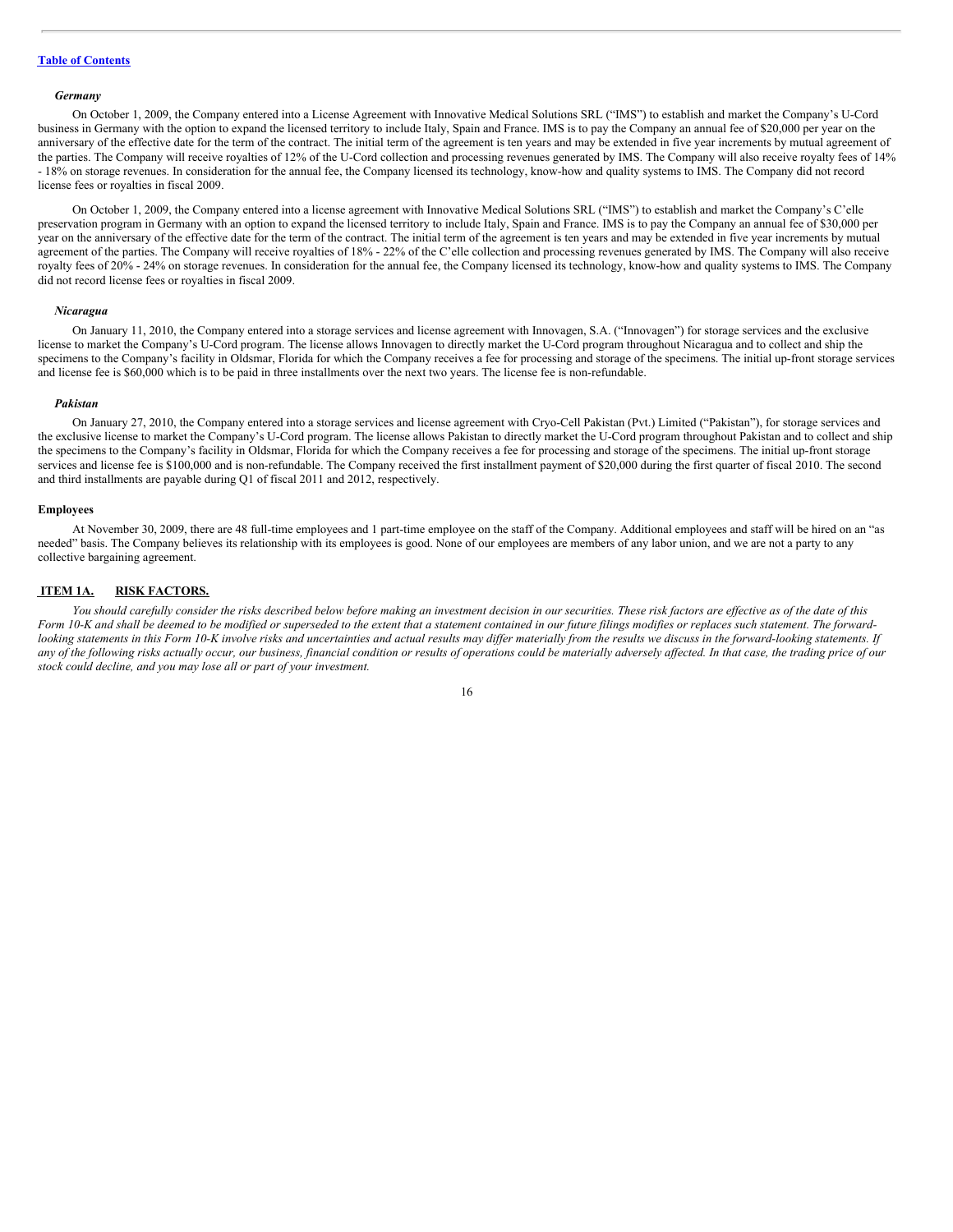#### *Risks Related to Our Business*

We may be forced to undertake lengthy and costly efforts to build market acceptance of our umbilical cord blood stem cell storage services, the success of which is critical to *our profitability.*

We anticipate that service fees from the processing and storage of umbilical cord blood stem cells will comprise a substantial majority of our revenue in the future and. therefore, our future success depends on the successful and continued market acceptance of this service. Broad use and acceptance of our service requires marketing expenditures and education and awareness of consumers and medical practitioners, and the time and expense required to educate and build awareness of our services and its potential benefits could significantly delay market acceptance and our ultimate profitability. Further sales of our services will also require that we satisfactorily address the needs of obstetricians and family medicine practitioners in order to address potential resistance to recommendations for our services and ultimately reach our potential consumers.

# Market acceptance of our new C'elle service will require publication of scientific studies, consumer awareness, and the development of new therapies from the C'elle *technology, none of which are certain.*

The launch of the C'elle service in November 2007 was a "soft launch", prior to the commencement of full marketing efforts and before the publication of full scientific research; therefore, sales of the C'elle service have only been on a preliminary basis. Market acceptance of this service will depend on several factors, none of which are certain. First, media attention and success with new customers will depend on publication of scientific data that supports the regenerative capabilities of our menstrual stem cells. We are working with respected researchers who are endeavoring to publish data to support these claims; however, there is no assurance that multiple studies will be accepted for publication, that the content of these publications will attract media attention or customer acceptance, and the timing of any publications is not certain. Second, the success of this business will depend upon the effectiveness of our consumer marketing efforts, and the efforts of our sales force to build awareness among medical professionals who would encourage women to purchase these services. Third, the long-term growth of this business will depend on the development and commercialization of effective therapies derived from these stem cells. Such development is subject to many factors, such as development and protection of intellectual property, regulatory approvals and commercialization factors. There is no assurance that such therapies and products can be successfully developed.

# The successful development of new therapies from the C'elle technology will depend on overcoming a variety of challenges.

The Company is protecting intellectual property relating to various medical therapies and applications relating to its proprietary C'elle menstrual stem cells. Successful development of products and other applications will depend on many factors, such as development and protection of intellectual property, regulatory approvals and commercialization factors. The Company will also be reliant on the efforts of joint venture partners, researchers and others for such development. There is no assurance that such therapies and products can be successfully developed.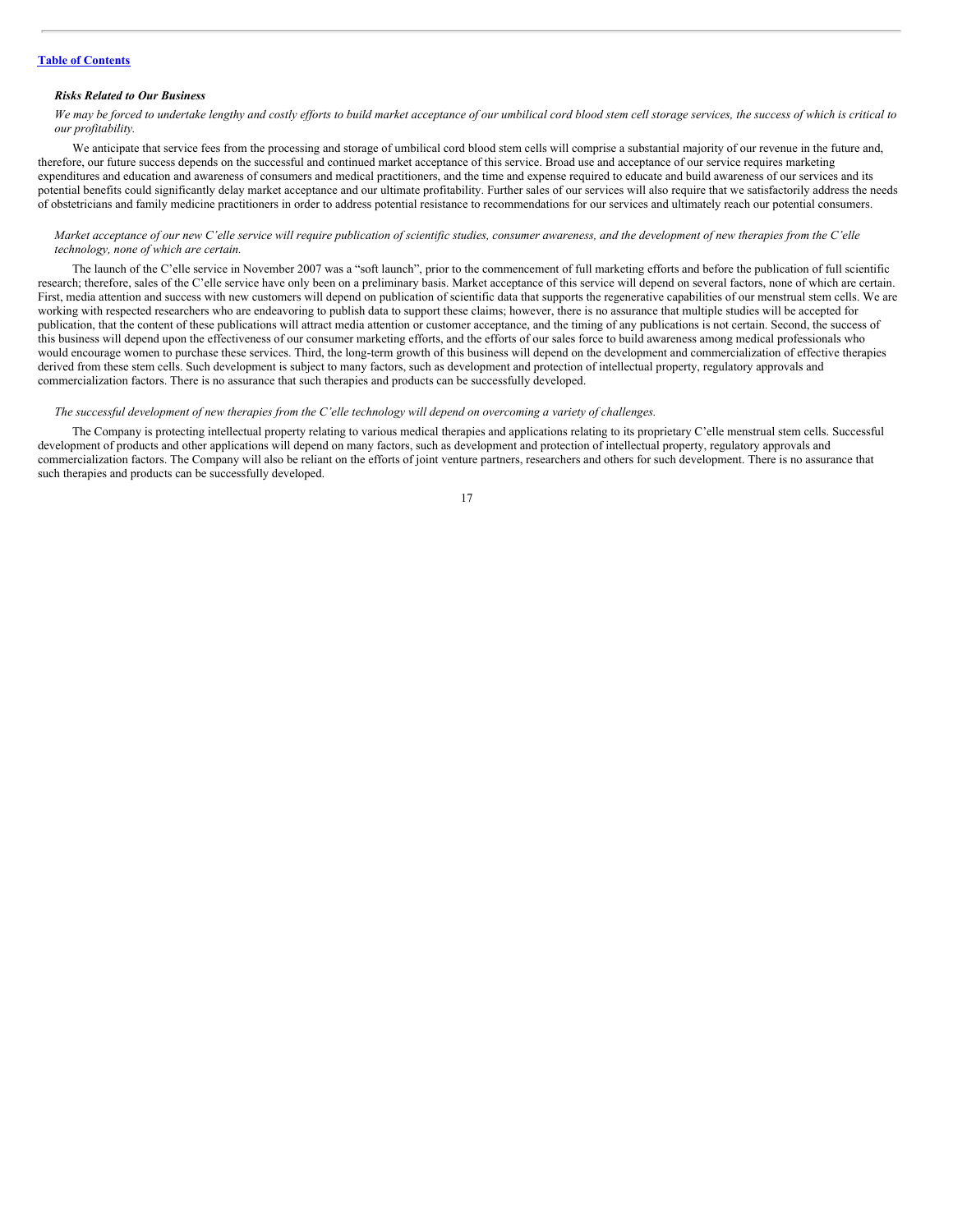# Any new services relating to new types of stem cells have not yet been offered commercially, and there is no assurance that such services or other stem cell services will be *launched or will gain market acceptance.*

We have not yet commercially launched services relating to fetal placental stem cells, MPSCs or other new types of stem cells other than the C'elle service. Such commercial launches are subject to certain developments, including completion of clinical validation and testing. There can be no assurance that completion of these developments will be successful or that any new services will ever be commercially launched. The Company continues to work on other intellectual property, to explore new technologies related to other types of stem cells that could potentially lead to new products or services. However, further development is necessary before we can announce commercialization plans. There can be no assurance that such development will be successful or that such commercial services will ever be launched. Such service offerings will be new and untested, and there is no assurance that, if launched, they would gain market acceptance. Unlike umbilical cord blood stem cells, fetal placental stem cells, MSPCs and any other new stem cells that may be offered have not yet been used in human therapies. Market acceptance of such new services will depend upon the willingness of prospective parents to pay for the processing and storage of such cells based upon the possibility that such treatments will be discovered in the future. Further, if there are setbacks in medical and scientific research relating to treatment applications for new types of cells, this may adversely affect our future sales, if any, of these services.

# *Our stem cell storage business is susceptible to deteriorations in economic conditions and consumer confidence.*

Our stem cell storage business is subject to the impact of deteriorating economic conditions, including rising unemployment, lower consumer confidence and restricted access to credit. Any of these conditions in the U.S. economy may adversely affect customers' decisions to use our preservation and storage services or to continue making payments on existing storage contracts. These factors may adversely affect our revenues and cash flows in future periods. Because consumer spending for the processing and storage of umbilical cord blood stem cells and menstrual stem cells can generally be considered a discretionary purchase, we may experience a more negative impact on our business due to these conditions than other companies that don't depend on discretionary spending. We have experienced an increase in bad debt expense which we believe is primarily a result of the economy and we have also increased our use of discounts promotions to attract returning and new clients in light of economic conditions. Deteriorating global economic conditions may affect our revenues from our foreign licensees and distributors and may make it more difficult to sign additional license and distribution agreements in foreign countries. If these factors adversely affect our revenues, this could have a material adverse effect on our results of operations and financial condition.

#### *Changes in the cord blood storage technologies could render our services less desirable or obsolete.*

Our storage facilities could be rendered less desirable or obsolete in the future by technological advances in cryopreservation technologies. Other cord blood banks may have better technologies than ours for preserving the cord blood units collected to facilitate future harvest of stem cells contained in the cord blood. To effectively compete in the future, we may need to invest significant financial resources to keep pace with technological advances in cord blood storage technologies. If we fail to respond rapidly to changing technologies it could have a material and adverse impact on our business and cause our revenues to decline. Any significant capital requirements could adversely affect our profitability because we may not be able to pass the costs onto our clients.

#### We operate in a regulated environment, and our failure to comply with applicable regulations, registrations and approvals could materially and adversely affect our business.

Historically, the FDA has not regulated banks that collect and store cord blood for private or family use. Recent changes, however, require establishments engaged in the recovery, processing, storage, labeling, packaging or distribution of any Human Cells, Tissues, and Cellular and Tissue-Based Products (HCT/Ps) or the screening or testing of a cell tissue donor to register with the FDA in January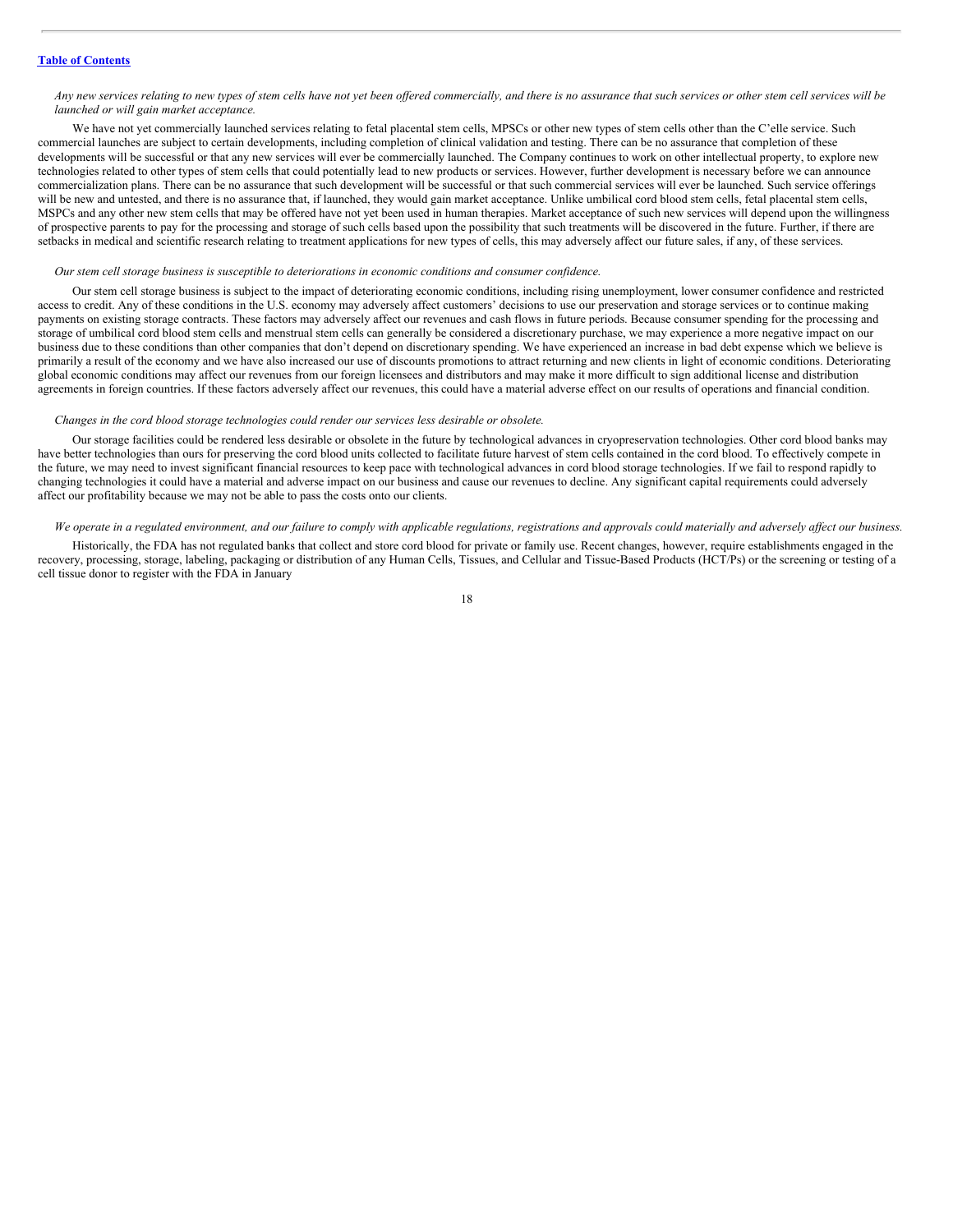2004. We voluntarily registered with the FDA in January 2003 and successfully updated that registration, thus meeting the compliance requirement. The FDA in 2005 adopted rules that regulate current Good Tissues Practices (cGTP). Future FDA regulations could adversely impact or limit our ability to market or perform our services. Failure to comply with applicable regulatory requirements can result in, among other things, injunctions, operating restrictions, and civil fines and criminal prosecution. Delays or failure to obtain registrations could have a material adverse effect on the marketing and sales of our services and impair our ability to operate profitably in the future.

International licenses of our technology and services account for a portion of our income, and the continued success of our involvement in those arrangements involves unique *risks.*

Our licensing activities in Mexico/Central America, India and Venezuela accounted for \$1,331,553 and \$1,036,965 of licensee income for the years ended November 30, 2009 and 2008, respectively. We also have new licensing activities in China, Germany, Nicaragua and Pakistan. Our international business activities present a number of challenges. Specifically, our growth and future license income and return on investments from these sources will face the following challenges, among others:

- Local laws may not provide the same degree of protection against infringement of our intellectual property rights;
- Local laws and business practices could prevent our business from operating or favor local competitors;
- It may be difficult and time consuming to locate local organizations, with whom to partner, that are capable of undertaking and sustaining operations;
- We may be forced to incur significant expenses related to entering into licensing and investment arrangements in new foreign markets; and
- Because the majority of our international license fees are currently denominated in U.S. dollars, an increase in the value of the U.S. dollar relative to foreign currencies could make our services less competitive in international markets.
- To the extent our license agreements are exclusive we are dependent solely on the success of the particular licensee.

If we are unable to meet and overcome these challenges, our international growth may slow, be limited, or be altogether unsuccessful.

Further, the Company renegotiated its international license agreements covering these countries, which significantly reduced the ongoing revenues from these countries and provided an overall cap on the revenues. There is no assurance that further renegotiation will not be necessary.

We may be unable to protect our intellectual property from infringement by third parties, and third parties may claim that we infringe on their intellectual property, either of *which could materially and adversely af ect the Company.*

We rely upon patent protection, trade secrets, technical know-how and continuing technological innovation to develop and maintain our competitive position, and we typically require our employees, consultants and advisors to execute confidentiality and assignment of inventions agreements in connection with their employment, consulting or advisory relationships. There can be no assurance, however, that these agreements will not be breached or that we will have adequate remedies for any such breach.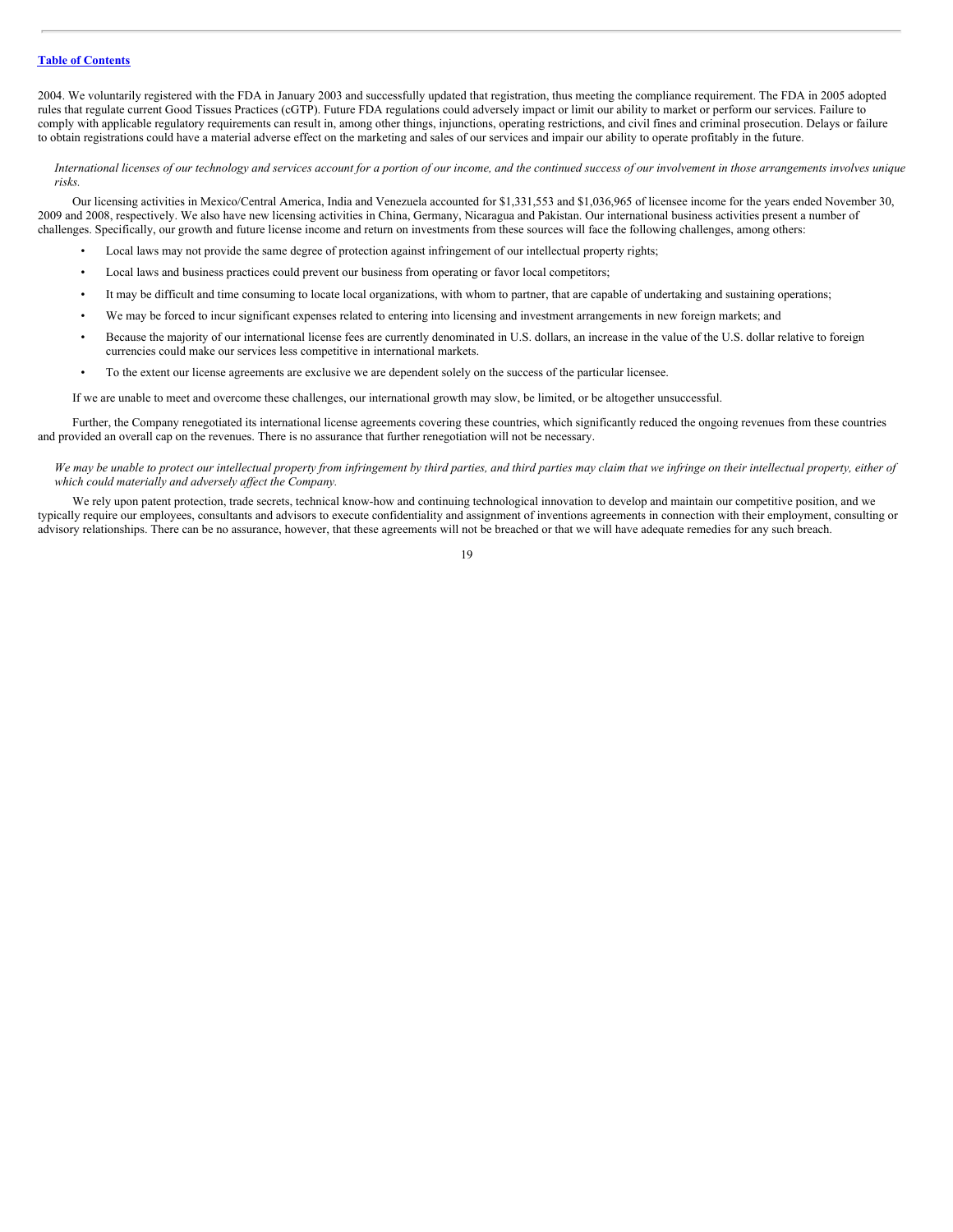Despite our efforts to protect our intellectual property, third parties may infringe or misappropriate our intellectual property or may develop intellectual property competitive to ours. Our competitors may independently develop similar technology, duplicate our processes, products or services or design around our intellectual property rights. As a result, we may have to litigate to enforce and protect our intellectual property rights to determine their scope, validity or enforceability. Intellectual property litigation is particularly expensive, time-consuming, diverts the attention of management and technical personnel and could result in substantial cost and uncertainty regarding our future viability. The loss of intellectual property protection or the inability to secure or enforce intellectual property protection would limit our ability to produce and/or market our products in the future and would likely have an adverse affect on the revenues generated by the sale or license of such intellectual property. Furthermore, any public announcements related to such litigation or regulatory proceedings could adversely affect the price of our common stock.

We also may be subject to costly litigation in the event our products or technology infringe upon another party's proprietary rights. Third parties may have, or may eventually be issued, patents that would be infringed by our technology. Any of these third parties could make a claim of infringement against us with respect to our technology. We may also be subject to claims by third parties for breach of copyright, trademark or license usage rights. Any such claims and any resulting litigation could subject us to significant liability for damages. An adverse determination in any litigation of this type could require us to design around a third party's patent, license alternative technology from another party or otherwise result in limitations in our ability to use the intellectual property subject to such claims.

# *The cord blood stem cell preservation market has and continues to become increasingly competitive.*

Cord blood stem cell preservation is becoming an increasingly competitive business. Our business faces competition from other operators of stem cell preservation businesses and providers of stem storage services. Currently, the Company competes against approximately 25 other national private cord blood banks. Some of these companies, such as Cord Blood Registry, Inc. are competitors who as privately owned entities, can leverage considerable resources to market and sell their services. Other competitors such as ViaCord (a division of ViaCell, a wholly-owned subsidiary of PerkinElmer) and LifeBankUSA (a division of Celgene) are affiliates of publicly traded corporations. These competitors may have access to greater financial resources. In addition, established companies with greater access to financial resources may enter our markets and compete with us. Finally, various public cord blood banks are encouraging parents to donate their newborn's cord blood rather than privately banking it.

In the event that we are not able to compete successfully with our current or potential competitors, it may be difficult for us to grow our revenue and maintain our existing business without incurring significant additional expenses to try and refine our technology, services or approach to our business to better compete, and even then there would be no guarantee of success.

#### Because our industry is subject to rapid technological and therapeutic changes, our future success will materially depend on the continued viability of the use of cord blood *stem cells.*

Our success materially depends on the continued viability of cord blood stem cells for developing therapeutic treatments and cures for disease. The broader medical and research environment for such treatments and cures critically affects the utility of stem cells, the services we offer to the public, and our future success. The use of stem cells in the treatment of disease is subject to potentially revolutionary technological, medical and therapeutic changes. Future technological and medical developments could render the use of stem cells and our services and equipment obsolete and unmarketable. As a result, there can be no assurance that our services will provide competitive advantages over other technologies. If technological or medical developments arise that materially alter the commercial viability of our technology or services, we may be forced to incur significant costs in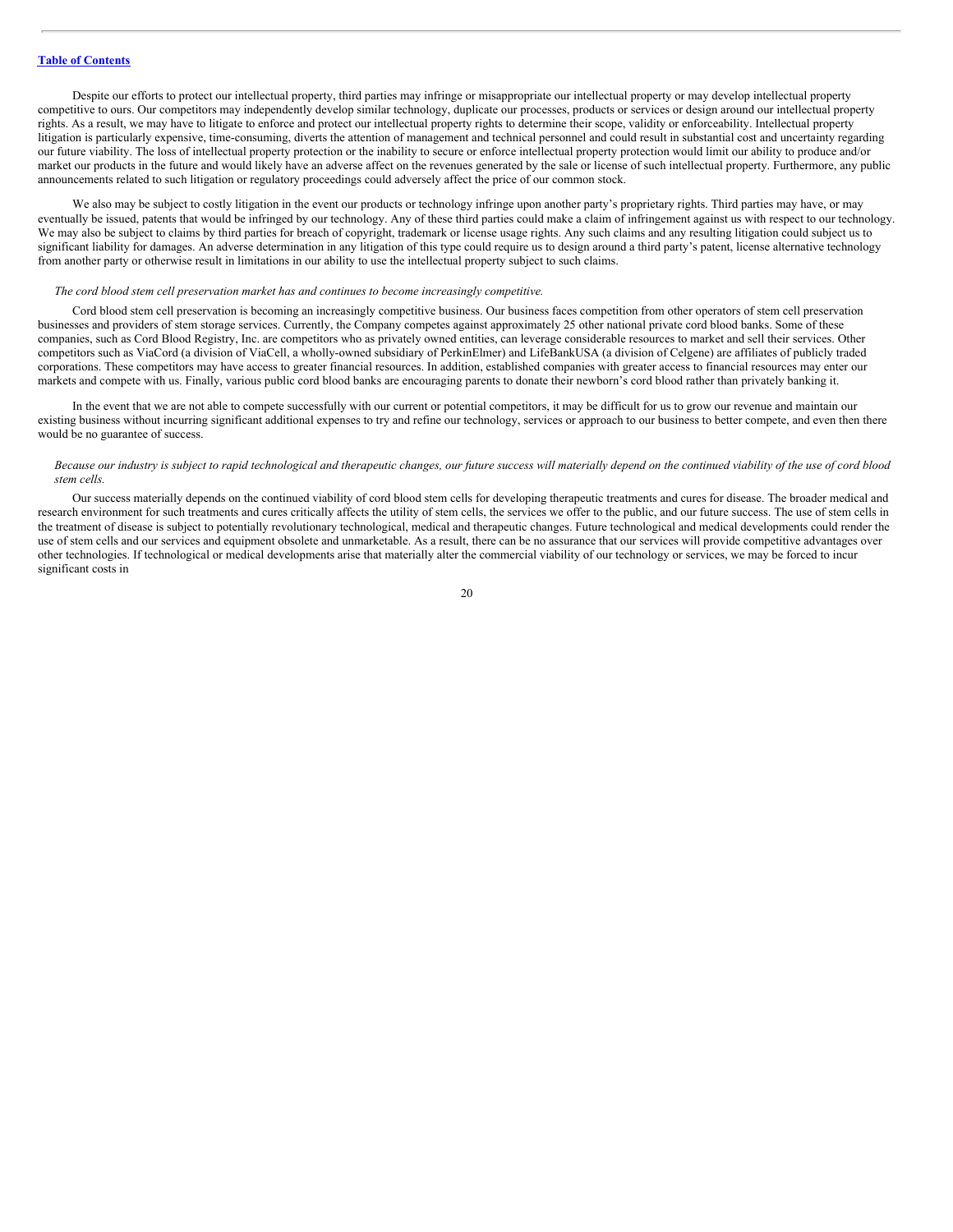replacing or modifying equipment in which we have already made a substantial investment prior to the end of its anticipated useful life. Alternatively, significant advances may be made in other treatment methods or in disease prevention techniques which could significantly reduce or entirely eliminate the need for the services we provide. The materialization of any of these risks could have a material adverse effect on our business, financial condition and results of operations.

In connection with our offering of the C'elle service and development of new therapies and products using the C'elle menstrual stem cells, there is no assurance that future developments in stem cell technology will not render these services, therapies and products obsolete. Such developments would adversely affect the future revenues we expect to derive from these services, therapies and products.

# Our information systems are critical to our business, and a failure of those systems could have a materially adverse effect on the Company's business, financial condition and *reputation.*

We depend on our ability to store, retrieve, process, and manage a significant amount of information through our computer systems. Like most computer systems, our systems are subject to the risks of failure, computer viruses, and unauthorized individuals (hackers) obtaining access to and inadvertently or purposefully damaging them. The Company believes the security systems and virus-detection controls we have implemented significantly reduce these risks. If our computer systems nonetheless fail or are compromised, sensitive information regarding our customers may become publicly available. In such an event, we may be exposed to liability from customers, may lose customers and may suffer significant damage to our business reputation. We are currently in the process of switching over to a new and improved platform but there can be no assurance that it will be successful. Any of these events could have a materially adverse effect on our business and financial condition.

# A failure in the performance of our cryopreservation storage facility or systems could harm our business and reputation.

To the extent our cryopreservation storage service is disrupted, discontinued or the performance is impaired, our business and operations could be adversely affected. We store approximately 122,000 specimens in Oldsmar, Florida and Florida is susceptible to hurricanes. Any failure, including network, software or hardware or equipment failure, that causes a material interruption or discontinuance in our cryopreservation storage of stem cell specimens could result in stored specimens being damaged and unable to be utilized. Specimen damage could result in litigation against us and reduced future revenue to us, which in turn could be harmful to our reputation. Our insurance may not adequately compensate us for any losses that may occur due to any failures in our system or interruptions in our ability to maintain proper, continued, cryopreservation storage services. Any material disruption in our ability to maintain continued uninterrupted storage systems could have a material adverse effect on our business, operating results and financial condition. Our systems and operations are vulnerable to damage or interruption from fire, flood, equipment failure, break-ins, hurricanes, tornadoes and similar events for which we do not have redundant systems or a formal disaster recovery plan and may not carry sufficient business interruption insurance to compensate us for losses that may occur.

# We may be required to spend substantial time, money and effort to comply with legislative and regulatory initiatives relating to patient privacy.

There are government regulations addressing patient information privacy and security concerns that impact our business. In particular, regulations issued under the Health Insurance Portability and Accountability Act of 1996, or HIPAA, and the Health Information Technology for Economic and Clinical Health Act, or HITECH, contain provisions that require us to adopt business procedures designed to protect the privacy of each of our patients' individual health information. We may be required to spend substantial time, money and effort on compliance measures. The HIPAA regulations expose us to increased regulatory risk if we fail to comply. If we fail to comply with the HIPAA regulations, we could suffer civil and civil penalties. The civil penalties could include monetary penalties ranging from \$100 per violation to \$1.5 million depending on the level of violation.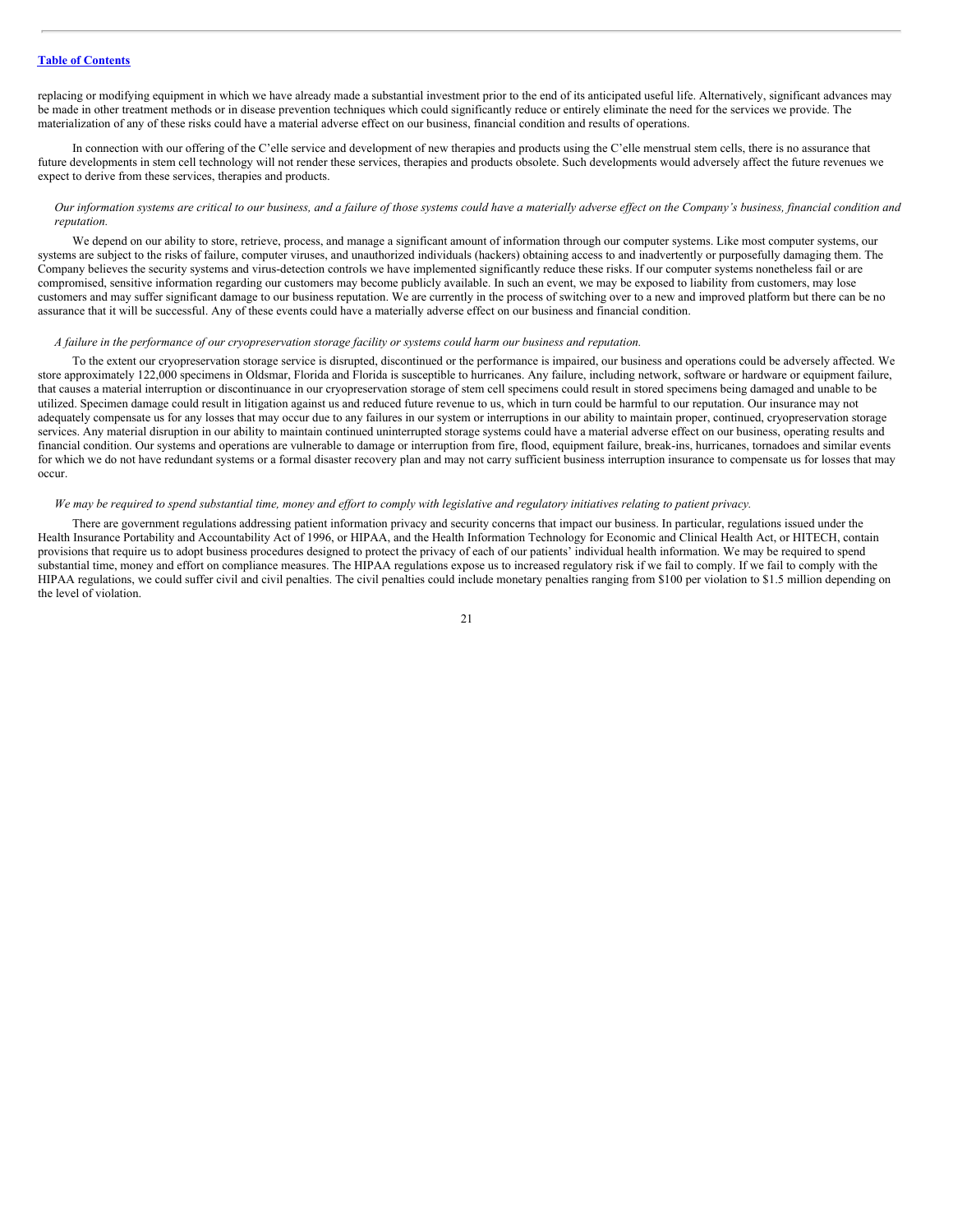#### *Our failure to comply with laws related to hazardous materials could materially harm us.*

We are subject to state and federal laws regulating the protection of employees who may be exposed to hazardous material and regulating the proper handling and disposal of that material. Although we believe we are in compliance with all such applicable laws, a violation of such laws, or the future enactment of more stringent laws or regulations, could subject us to liability, or require us to incur costs that would have an adverse effect on us.

# We are exposed to potential risks resulting from new internal control requirements under Section 404 of the Sarbanes-Oxley Act of 2002.

While we have evaluated our internal controls in order to allow management to report on our internal controls, as required by Section 404 of the Sarbanes-Oxley Act of 2002, our independent registered public accounting firm has not issued its attestation report on our internal controls due to temporary rules of the SEC. There can be no assurances that when our independent registered public accounting firm performs its attestation work that it will concur with management's assessment. Any failure to obtain the attestation report from our independent registered public accounting firm or the identification of material weaknesses by them could result in unexpected delays in further implementing the requirements relating to internal controls; remediation actions or the impact that these activities will have on our operations. We also expect to incur additional expenses and diversion of management's time as a result of performing the system and process evaluation, testing and any remediation required when our auditors perform their attestation work in order to comply with the auditor attestation requirements. We are a small company with limited resources that could make it difficult for us to comply with the auditor attestation requirements of Section 404 in a timely fashion. If we are not able to comply with the requirements set forth in Section 404, we might be subject to sanctions or investigation by regulatory authorities. Any such action could adversely affect our business and financial results.

#### We depend on the services of our senior management for our success and must retain and attract other highly skilled personnel to maintain and grow our business.

Our performance and success is substantially dependent on the continued services and on the performance of our senior management. Our performance and success also depends on our ability to retain and motivate our other key employees. The services of our Chairman and Chief Executive Officer, Mercedes Walton, our Vice President, Finance and Chief Financial Officer, Jill Taymans, our Vice President of Laboratory Operations and R&D, Julie Allickson, Ph.D are important to our ability to implement our business strategy and a loss of their services could harm our business. We have entered into employment agreements with Ms. Walton, Taymans and Allickson. The Company does not carry "key-man" life insurance on these individuals. Our future performance and success also depends on our ability to identify, attract, hire, train, retain and motivate highly skilled personnel. If we fail to attract, integrate and retain the necessary personnel, our ability to successfully maintain and build our business could suffer significantly.

#### Our warranty program could subject us to claims in the future that could have a material impact on our financial results

In December 2005, we began providing clients enrolled under the new pricing structure with a payment warranty under which we agree to pay \$50,000 to the client if the U-Cord® product retrieved is used for a stem cell transplant for the donor or an immediate family member and fails to engraft, subject to various restrictions. Additionally, under the Cryo-Cell Cares<sup>™</sup> program we will pay \$10,000 to the client to offset personal expenses if the U-Cord<sup>®</sup> product is used for bone marrow reconstitution in a myeloblative transplant procedure. While we have not experienced any claims under the warranty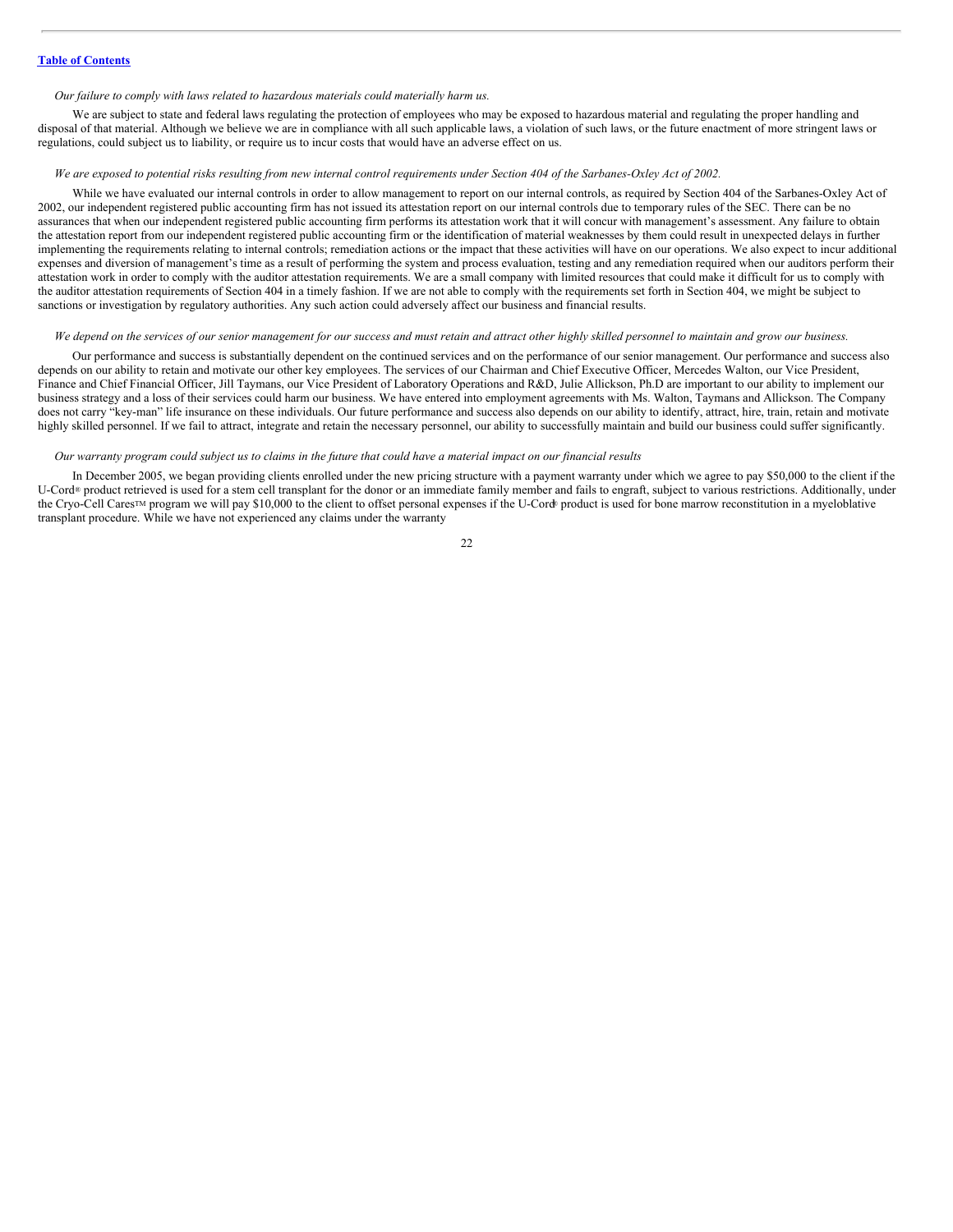program nor have we incurred costs related to these warranties, we could be subject to a significant number of claims in the future that could require us to pay out substantial sums that could have a material adverse impact on our financial results. We do not maintain insurance for this warranty program but we do maintain reserves to cover our estimated potential liabilities. However, we cannot provide assurances that the reserves are adequate.

#### *Risks Related to Our Common Stock*

Our common stock price may be volatile and our trading volume low and as a result you may not be able to resell your shares of our common stock at or above the price you *paid.*

The market price for our common stock is likely to be highly volatile and is likely to experience wide fluctuations in response to factors including the following:

- actual or anticipated variations in our quarterly operating results;
- announcements of technological innovations or new services by us or our competitors;
- changes in financial estimates by securities analysts;
- conditions or trends in the stem cell preservation business;
- changes in the economic performance or market valuations of other stem cell storage companies;
- announcements by us or our competitors of significant acquisitions, strategic partnerships, joint ventures or capital commitments;
- additions or departures of key personnel;
- sales of additional shares of common stock by us;
- adverse results on existing or potential new litigation;
- investor perceptions of us and the stem cell preservation business;
- general economic trends and market conditions;
- adverse announcements by our competitors; and
- adverse publicity.

Broad market and industry factors may adversely affect the market price of our common stock, regardless of our actual operating performance. Also, the daily trading volume of our common stock has historically been relatively low. Over the past two years, the price of our common stock has fluctuated from a high of \$2.32 to a low of \$0.40. To the extent our stock price fluctuates, it could impair our ability to raise capital through the offering of additional equity securities. As a result, holders of our common stock may not be able to resell their stock at or above the price at which they purchase it.

Our common stock trades in an illiquid market, which may make it difficult for you to sell your shares at times and prices you believe to be appropriate.

Trading of our common stock is conducted on the OTC Bulletin Board. This has an adverse effect on the liquidity of our common stock, not only in terms of the number of shares that can be bought and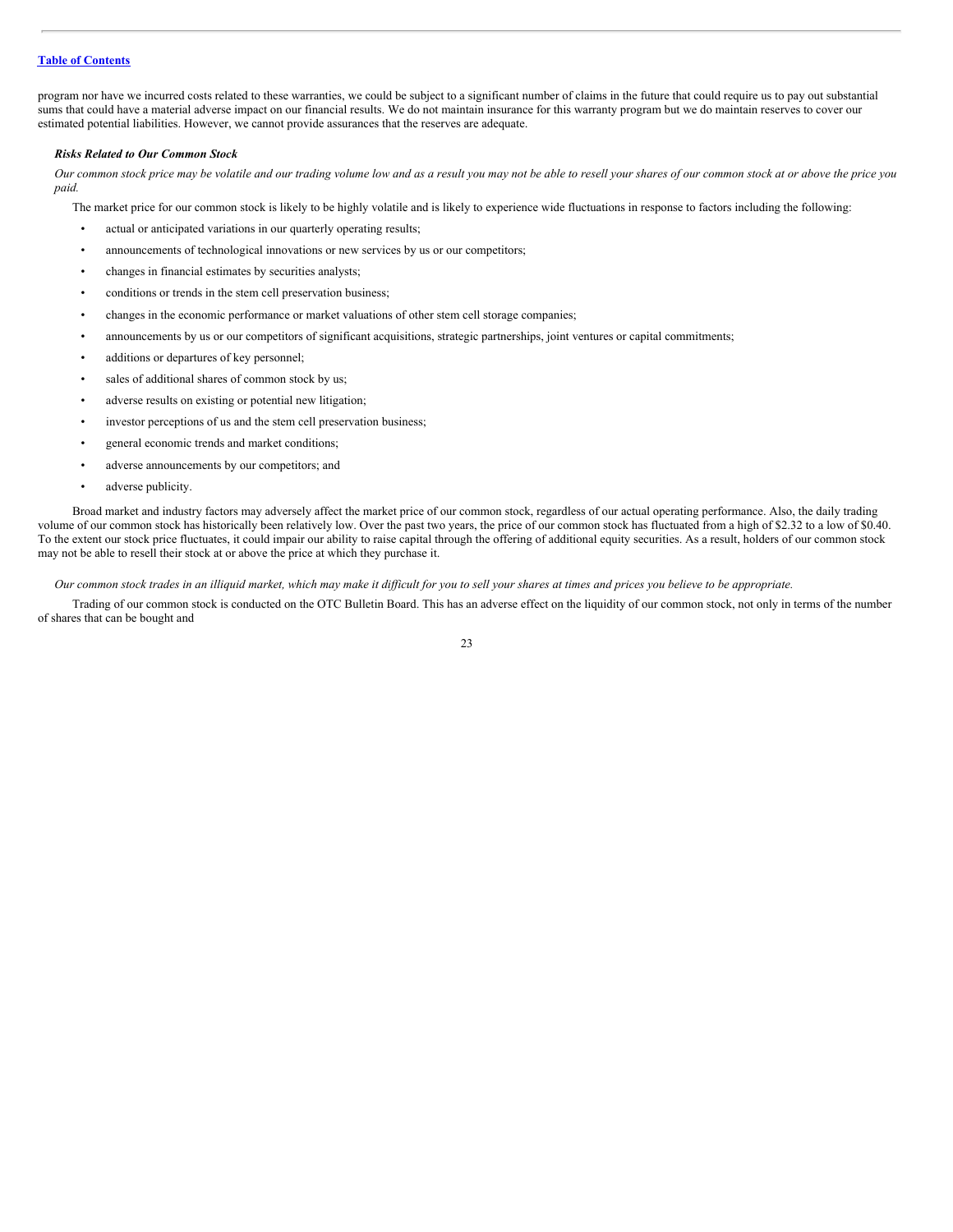sold at a given price, but also through delays in the timing of transactions and reduction in securities analysts' and the media's coverage of our Company and its common stock. This may result in lower prices for our common stock than might otherwise be obtained and could also result in a larger spread between the bid and asked prices for our common stock. In addition, if at any time our the trading price of our stock is below \$5.00 per share it is subject to the SEC's "penny stock" rules. Because the "penny stock" rules impose certain requirements on brokers, they may be less willing to execute transactions in our securities. Furthermore, because of the limited market and generally low volume of trading in our common stock, our common stock is more likely to be affected by broad market fluctuations, general market conditions, fluctuations in our operating results, changes in the market's perception of our business, and announcements made by us, our competitors or parties with whom we have business relationships. Our ability to issue additional securities for financing or other purposes, or to otherwise arrange for any financing we may need in the future, may also be materially and adversely affected by the fact that our securities are not traded on a national securities exchange.

#### Our board of directors has the authority to issue preferred stock, which could deter takeover bids even if those bids are in the stockholders' best interests.

We have 500,000 shares of authorized and unissued preferred stock, which could be issued to third parties selected by management or used as the basis for a stockholders' rights plan, which could have the effect of deterring potential acquirers. The ability of our Board of Directors to establish the terms and provisions of different series of preferred stock could discourage unsolicited takeover bids from third parties even if those bids are in the stockholders' best interests. Further, the issuance of additional shares having preferential rights could adversely affect other rights appurtenant to shares of our common stock.

# *We could issue additional common stock which could negatively impact the price of our stock.*

Our board of directors has authority, without action or vote of our stockholders, to issue all or a part of our authorized but unissued shares. Such stock issuances could be made at a price that reflects a discount or a premium from the then-current trading price of our common stock. In addition, if we need to raise capital, we may need to issue securities that are convertible into or exchangeable for a significant amount of our common stock. These issuances would dilute your percentage ownership interest, which would have the effect of reducing your influence on matters on which our shareholders vote, and might dilute the book value of our common stock. You may incur additional dilution if holders of stock options, whether currently outstanding or subsequently granted, exercise their options to purchase shares of our common stock.

#### *We have no intention of paying dividends on our common stock.*

To date, we have not paid any cash dividends and do not anticipate the payment of cash dividends in the foreseeable future. Accordingly, the only return on an investment in shares of our common stock, if any, may occur upon a subsequent sale of such shares.

#### <span id="page-23-0"></span>**ITEM 1B. UNRESOLVED STAFF COMMENTS.**

Not applicable.

#### <span id="page-23-1"></span>**ITEM 2. PROPERTIES.**

The Company entered into a ten-year lease in April 2004 for its new 17,600 square foot cGMP/cGTP compliant corporate headquarters in Oldsmar, Florida for rent of approximately \$141,000 per year for each of the first two years and escalating thereafter. The lease effectively commenced during October 2004, and the Company moved into this facility in November 2004. This facility contains the Company's executive offices, its conference and training center, its laboratory processing and cryogenic storage facility and its scientific offices.

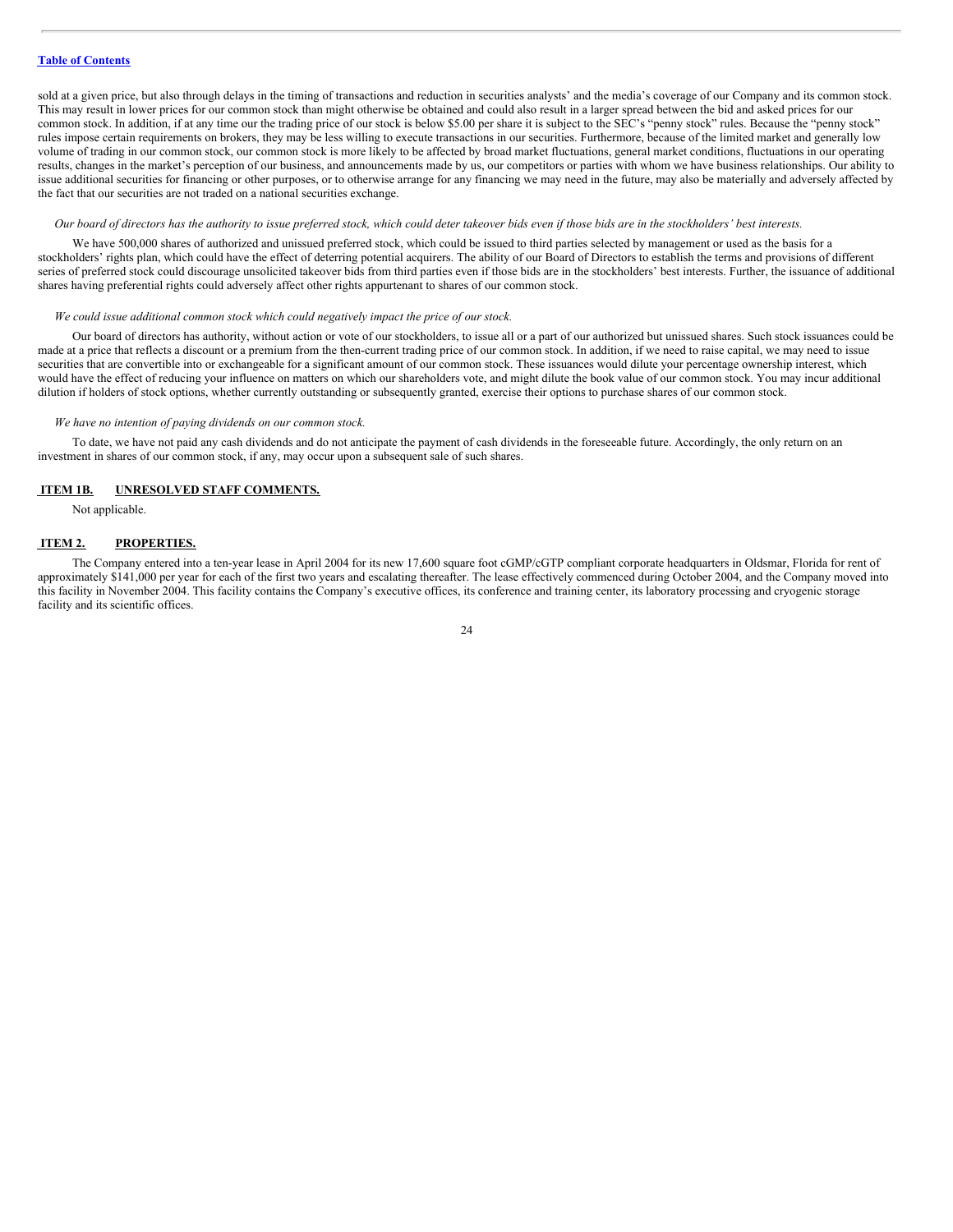On June 7, 2006, the Company entered into a lease amendment, which amends the Company's lease for its principal offices in Oldsmar, Florida. The original lease covered approximately 17,600 square feet of space. Under the amendment, the Company leased an additional 9,600 square feet of space at same location, beginning on August 1, 2006 and ending with the termination of the lease in 2015. The Company's rent for the additional space is \$11,032 per month through July 31, 2009, with annual increases thereafter through the entire lease term to a maximum of \$13,176 per month for the additional space.

# <span id="page-24-0"></span>**ITEM 3. LEGAL PROCEEDINGS.**

None.

# <span id="page-24-1"></span>**ITEM 4. RESERVED.**

# **PART II**

# <span id="page-24-2"></span>**ITEM 5. MARKET FOR THE REGISTRANT'S COMMON EQUITY, RELATED STOCKHOLDER MATTERS AND ISSUER PURCHASES OF EQUITY SECURITIES.**

The Company's common stock is traded on the Over-The-Counter Bulletin Board under the symbol "CCEL". The following table shows, for the calendar periods indicated, the high and low closing bid quotations for the Company's common stock as reported by the Dow Jones Retrieval Service. The quotations represent inter-dealer prices without retail mark-up, markdown or commission and may not represent actual transactions.

|                      | <b>Low Closing Bid</b> | <b>High Closing Bid</b> |
|----------------------|------------------------|-------------------------|
| <b>Quarter Ended</b> |                        |                         |
| February 28, 2009    | 0.42                   | 0.74                    |
| May 31, 2009         | 0.46                   | 1.48                    |
| August 31, 2009      | 1.12                   | 2.32                    |
| November 30, 2009    | 1.66                   | 2.31                    |
| February 29, 2008    | 0.67                   | 1.22                    |
| May 31, 2008         | 0.65                   | 0.93                    |
| August 31, 2008      | 0.62                   | 0.85                    |
| November 30, 2008    | 0.40                   | 0.80                    |

The Company has not declared any cash dividends on its common stock and does not expect to do so in the near future.

As of November 30, 2009, the Company had 300 shareholders of record, and management believes there are approximately 5,000 additional beneficial holders of the Company's common stock.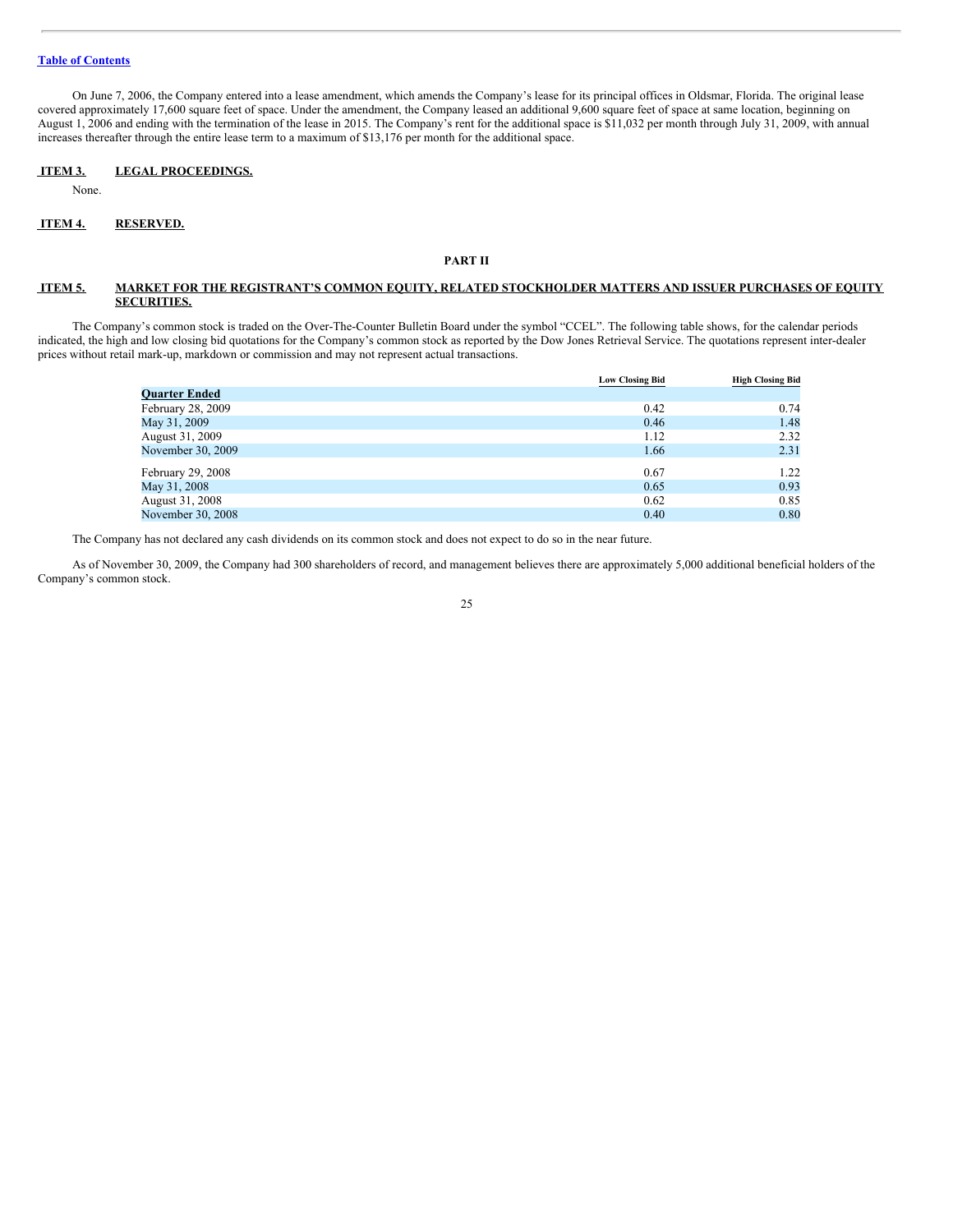*Equity Compensation Plan Information as of November 30, 2009*

| <b>Equity Compensation</b><br>plans approved by<br>stockholders | Number of<br>securities to be<br>issued upon<br>exercise of<br>outstanding<br>options, warrants<br>and rights | Weighted-average<br>exercise price of<br>outstanding options,<br>warrants and rights | <b>Number of securities</b><br>remaining available for<br>future issuance under<br>equity compensation plans<br>(excluding securities)<br>reflected in the first<br>column) |
|-----------------------------------------------------------------|---------------------------------------------------------------------------------------------------------------|--------------------------------------------------------------------------------------|-----------------------------------------------------------------------------------------------------------------------------------------------------------------------------|
| Cryo-Cell International 2000 Stock Incentive Plan               | 958,752                                                                                                       | 2.88                                                                                 | 0(1)                                                                                                                                                                        |
| Cryo-Cell International, Inc. 2006 Stock Incentive Plan         | 237,728                                                                                                       | 1.64                                                                                 | 762,272                                                                                                                                                                     |
| Total                                                           | 1.196.480                                                                                                     | 2.66                                                                                 | 762,272                                                                                                                                                                     |

(1) No further stock options or other awards will be granted under the 2000 Stock Incentive Plan.

#### <span id="page-25-0"></span>**ITEM 6. SELECTED FINANCIAL DATA**

Not Applicable.

# <span id="page-25-1"></span>**ITEM 7. MANAGEMENT'S DISCUSSION AND ANALYSIS OF FINANCIAL CONDITION AND RESULTS OF OPERATIONS.**

The following discussion and analysis of the financial condition and results of operations of the Company for the two years ended November 30, 2009, should be read in conjunction with the consolidated financial statements and related notes as well as other information contained in this Annual Report on Form 10-K. This section of the Form 10-K contains forward-looking statements that involve substantial risks and uncertainties, such as statements about our plans, objectives, expectations and intentions. We use words such as "expect", "anticipate", "plan", "believe", "seek", "estimate", "intend", "future" and similar expressions to identify forward-looking statements. Our actual results could differ materially from those anticipated in these forward-looking statements for many reasons, including as a result of some of the factors described below and in the section titled "Risk Factors". You are cautioned not to place undue reliance on these forward-looking statements, which speak only as of the date of this Form 10-K.

#### *Overview*

The Company is engaged in cellular processing and cryogenic storage, with a current focus on the collection and preservation of umbilical cord (U-Cord) blood stem ®cells for family use. The Company's principal sources of revenues are service fees for cord blood processing and preservation for new customers and recurring annual storage fees. The Company currently charges fees of \$1,595 to new clients for the collection kit, processing and testing and return medical courier service, with discounts in the case of multiple children from the same family and in other circumstances. The Company currently charges an annual storage fee of \$125 for new clients; storage fees for existing customers depend on the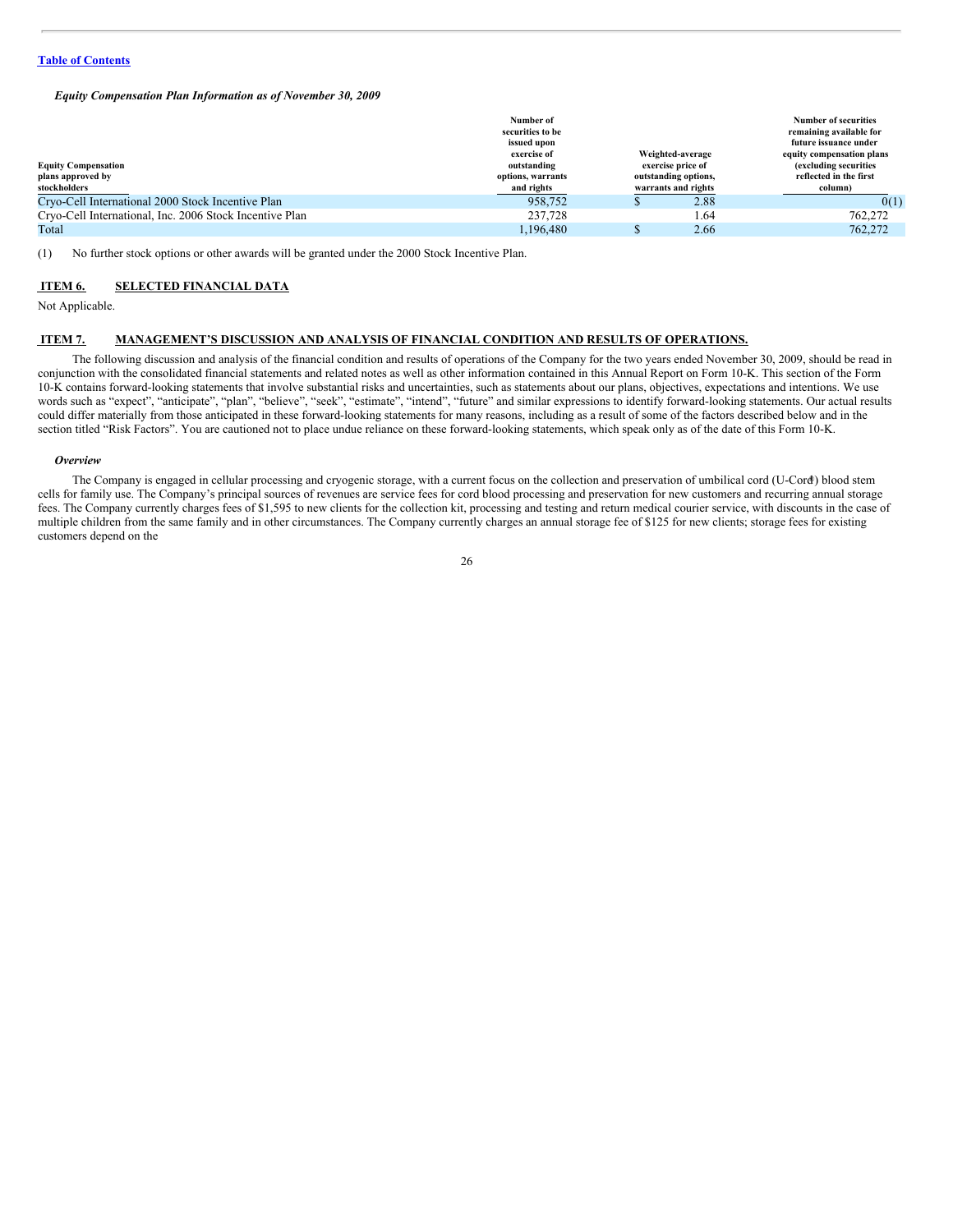contracts with such customers. The Company also offers a one-time payment plan, where the client is charged \$3,495 with discounts in the case of multiple children from the same family and in other circumstances. The one-time plan includes the collection kit, processing and testing, return medical courier service and 21 years of pre-paid storage fees. The Company also receives other income from licensing fees and royalties from global affiliates.

In recent years, the Company has expanded its research and development activities to develop technologies related to stem cells harvested from sources beyond umbilical cord blood stem cells. During 2007, much of the Company's research and development activities focused on the development of proprietary technology related to maternal placental stem cells (MPSCs). Also in 2006, the Company discovered novel technology related to menstrual stem cells. In November 2007, the Company announced the commercial launch of C'elle<sup>sM</sup> service related to this patent-pending technology. The Company continues to focus independently-funded research and development activities through a vast network of research collaboration partners.

During the year ended November 30, 2009, the Company's revenues decreased 6% as compared to the same period in 2008. The Company reported net income of approximately \$1,425,000, or \$.12 per basic common share for fiscal 2009 compared to a net loss of approximately (\$726,000) or (\$.06) per basic common share for fiscal 2008. The increase in net income in fiscal 2009 principally resulted from a 17% decrease in marketing, general and administrative expenses, due mainly to the decrease in operational expenses that resulted from improved operating efficiencies, as well as, a 26% decrease in cost of sales primarily due to a decline in the number of specimens processed and operational efficiencies in the processing and storage process. In addition, research and development expenses were approximately \$102,000 for fiscal 2009, a decrease of approximately 47% in comparison to fiscal 2008. Research and development expenses in 2008 were primarily comprised of expenses related to the initial commercialization of the Company's new stem cell technology, C'elle, which was launched in November 2007. These decreases were offset by a one-time charge of approximately \$697,000 for the Safti-Cell contract cancellation. Due to the cancellation of the contract with Safti-Cell, and moving all of the specimens previously stored by Safti-Cell to the Company's storage facility in Oldsmar, Florida, the Company expects to save approximately \$3,300,000 in storage expense over the next twelve years.

As of November 30, 2009, the Company had cash and cash equivalents of \$6,850,765. The Company's cash increased by approximately \$3,300,000 during fiscal 2009, primarily as a result of positive cash flow from operations. The increase in operating cash flow was primarily attributable to the Company's net income during fiscal 2009. As of February 28, 2010, the Company maintains no long-term indebtedness.

# *Results of Operations*

*Revenue.* For the fiscal year ended November 30, 2009, the Company had revenue of \$16,326,684 compared to \$17,278,058 for the fiscal year ended November 30, 2008 representing a 6% decrease. The decrease is primarily attributable to a decrease in specimens processed of 8%, in addition to an increase in sales discounts of 23%, partially offset by a 10% increase in recurring annual storage fee revenue for the year ended November 30, 2009 compared to the 2008 period. Sales discounts represent discounts to returning clients and promotions offered to newly enrolled clients.

Cost of Sales. For the fiscal year ended November 30, 2009, cost of sales was \$4,532,509, as compared to \$6,113,514 for the fiscal year ended November 30, 2008 representing a 26% decrease. Costs of sales were 28% and 35% of revenues in fiscal 2009 and 2008, respectively**.** Cost of sales includes wages and supplies associated with process enhancements to the existing production procedures and quality systems in the processing of cord blood specimens at the Company's facility in Oldsmar, Florida and depreciation expense of approximately \$286,000 for the year ended November 30, 2009 compared to approximately \$282,000 for the 2008 period. The decrease in cost of sales is primarily attributable to the increase in operational efficiencies as well as the decrease in specimens processed during the year ended November 30, 2009 compared to the 2008 period.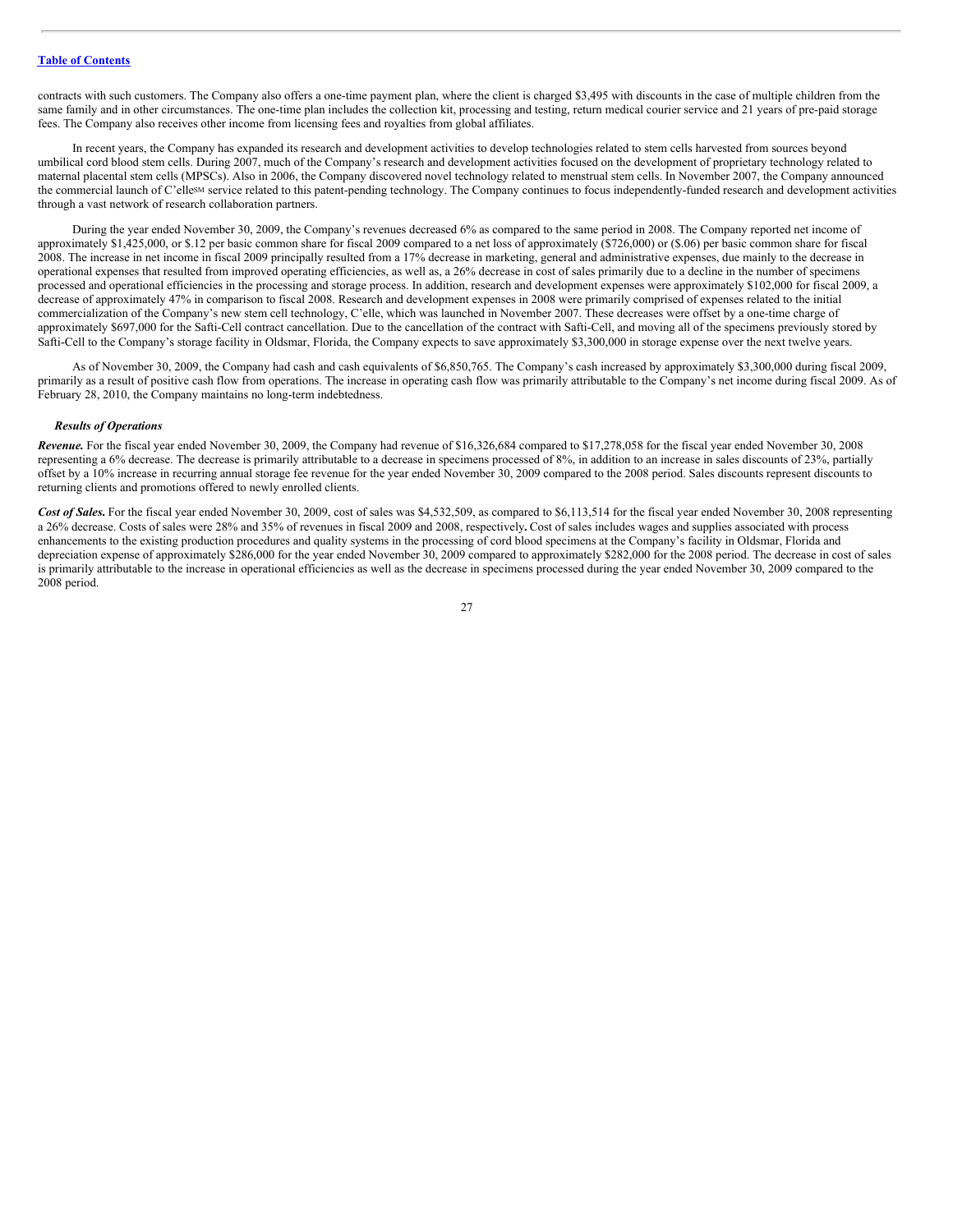*Marketing, General and Administrative Expenses.* Marketing, general and administrative expenses during the fiscal year ended November 30, 2009 were \$8,936,679 as compared to \$10,827,326 for the fiscal year ended November 30, 2008 representing a 17% decrease. These expenses are primarily comprised of expenses for consumer advertising, salaries and wages for personnel and professional fees. The decrease was principally attributable to a 25% decrease in expenses from public relations activities and a 35% decrease in expenses from consumer advertising. The higher expenses in fiscal year 2008 were principally attributable to the implementation of the Company's strategic initiatives to increase market share and achieve unit growth by strengthening the resources allocated to sales and marketing. The Company began to reduce these expenses during the latter part of fiscal 2008.

*Research, Development and Related Engineering Expenses.*Research, development and related engineering expenses for the fiscal year ended November 30, 2009, were \$102,414 as compared to \$194,462 in 2008. The expenses for the years ended November 30, 2009 and 2008 are primarily comprised of expenses related to the continued commercialization of the Company's new stem cell technology, C'elle, which was launched in November 2007.

*Impairment of Assets*. For the fiscal year ended November 30, 2008, the Company recorded an impairment of marketable securities of \$60.736. During the quarter ended August 31, 2008, management reviewed the cost basis of certain investments in marketable securities and determined that the decline in market value was other-than-temporary, resulting in these investments being written down to fair value. There were no such impairments recorded during fiscal 2009.

*Depreciation and Amortization*. Depreciation and amortization (not included in Cost of Sales) for the year ended November 30, 2009 was \$385,978 compared to \$408,766 for the 2008 period.

*Safti-Cell Contract Cancellation Costs.* On September 24, 2009, the Company entered into an Asset Purchase Agreement with Red Rock Investments, LLP to purchase the assets and rights related to Safti-Cell, Inc., which was mainly cryogenic storage units, to cancel the Safti-Cell contract, as well as, to assume the remaining portion of Safti-Cell's building lease. Safti-Cell had provided back-up dual cryogenic storage of umbilical cord stem cells as part of the Company's service offering. The twenty-year storage agreement required Cryo-Cell to pay fees to Safti-Cell for each specimen stored in the facility for Cryo-Cell customers. The Asset Purchase Agreement required the Company to pay \$750,000 to Red Rock in installments of which \$53,150 has been allocated to the purchase of the cryogenic storage units and \$696,850 has been allocated to the cancellation of the contract and included in the consolidated statements of operations and comprehensive income (loss) for the year ended November 30, 2009. The first installment of \$375,000 was paid on September 24, 2009. The remaining \$375,000, which has a stated interest rate of 3.25% and is collateralized by the assets and the rights to the Safti-Cell cryogenic storage units, will be paid in quarterly installments of principal and interest of approximately \$95,000 over the next twelve months and is secured by the assets purchased by the Company. All of the specimens stored at Safti-Cell were moved to the Company's laboratory for continued storage. The twenty-year storage agreement entered into in October 2001 which required Cryo-Cell to pay fees to Safti-Cell for each specimen stored in the facility for Cryo-Cell customers was terminated as a result of the Asset Purchase Agreement. The Company's total payments to Safti-Cell for storage for the fiscal years ended November 30, 2009 and 2008 were \$236,304 and \$324,210, respectively. Due to the termination of the back-up storage agreement, the Company will no longer be obligated to make the storage payments. Due to the cancellation of the contract with Safti-Cell, the Company expects to save approximately \$3,300,000 over the next twelve years.

*Interest Expense.* Interest expense during the fiscal year ended November 30, 2009, was \$1,416,160 compared to \$1,321,771 in 2008. Interest expense is mainly comprised of payments made to the other parties to the Company's RSAs based on the Company's storage revenue. Prior to fiscal 2002, the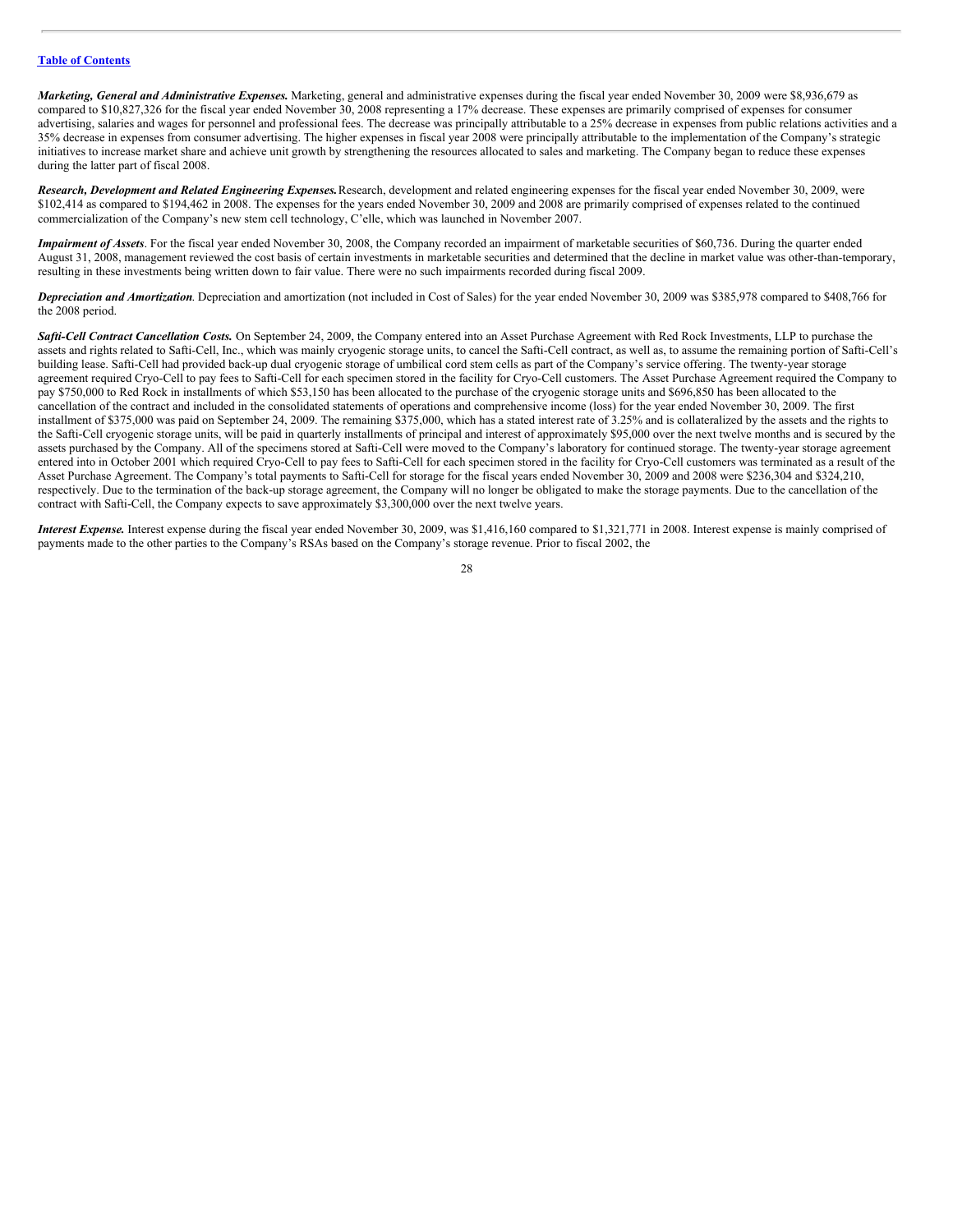Company entered into RSAs with individuals and entities for specific geographic areas. The Company's RSAs provide that in exchange for an up-front payment, the Company would share in perpetuity a percentage of its future revenue derived from the annual storage fees charged related to 33,000 specimens that originated from specific areas. The Company currently has four RSAs in effect covering the following areas: New York, Texas, Florida and Illinois (including contiguous states). If the Company's storage revenues continue to increase in areas covered by RSAs, the Company's interest expense related to the RSA payments will also increase. Also included in interest expense is the amortization of the present value of a deferred consulting agreement in the amount of \$23,759 and \$30,251 for the years ended November 30, 2009 and 2008, respectively.

*Licensee Income*. Licensee income for the fiscal year ended November 30, 2009, was \$1,331,553 as compared to \$1,036,965 in 2008. Licensee income for fiscal 2009 principally consisted of \$1,104,113 in royalty income earned on the processing and storage of cord blood stem cell specimens in geographic areas where the Company has license agreements as compared to \$847,567 in the 2008 period. The increase is due to an increase in the customer base of the Company's international affiliates. The remaining 2009 and 2008 licensee income related to installment payments of non-refundable up-front license fees from the licensees of the Company's U-Cord program in Nicaragua and Venezuela and the Company's C'elle program in India.

Equity in Losses of Affiliate. Equity in losses of affiliate was \$112,769 for the fiscal year ended November 30, 2009 compared to \$164,337 in 2008. Equity in losses of affiliate for the years ended November 30, 2009 and November 30, 2008 solely consists of amounts related to compensation expense for stock option awards that were granted by Saneron to certain consultants and employees.

*Income Taxes*. Deferred tax assets and liabilities are recognized for the estimated future tax consequences attributable to differences between financial statement carrying amounts of existing assets and liabilities and their respective tax bases. Deferred tax assets and liabilities are measured using enacted tax rates expected to be recovered or settled. A valuation allowance covering the deferred tax assets of the Company as of November 30, 2009 and November 30, 2008, has been provided as the Company does not believe it is "more likely than not" that the future income tax benefits will be realized. The Company did not record an income tax provision or benefit during the fiscal years ended November 30, 2009 and 2008, as the provision for 2009 was offset by the utilization of net operating loss carry forwards and the benefit for 2008 was offset by an increase in the valuation allowance. The Company did not pay United States federal income taxes during the fiscal years ended November 30, 2009 and November 30, 2008 because the Company utilized their net operating loss carryforward.

The Company records foreign income taxes withheld from installment payments of non-refundable up-front license fees and royalty income earned on the processing and storage of cord blood stem cell specimens in geographic areas where the Company has license agreements. The Company recognized approximately \$122,000 and \$105,000 for the years ended November 30, 2009 and 2008, respectively, of foreign income tax expense. The increase in foreign tax expense is attributable to the increase in royalties recognized during fiscal 2009.

#### *Liquidity and Capital Resources*

Through November 30, 2009, the Company's principal source of cash has been from sales of its U-Cord program to customers, the sale of license agreements and ®proceeds from licensees. Currently, the Company's cash flow is derived primarily from sales relating to its storage services, including the initial fee and ongoing storage fees, as well as licensee income. The Company does not expect a change in its principal source of cash flow.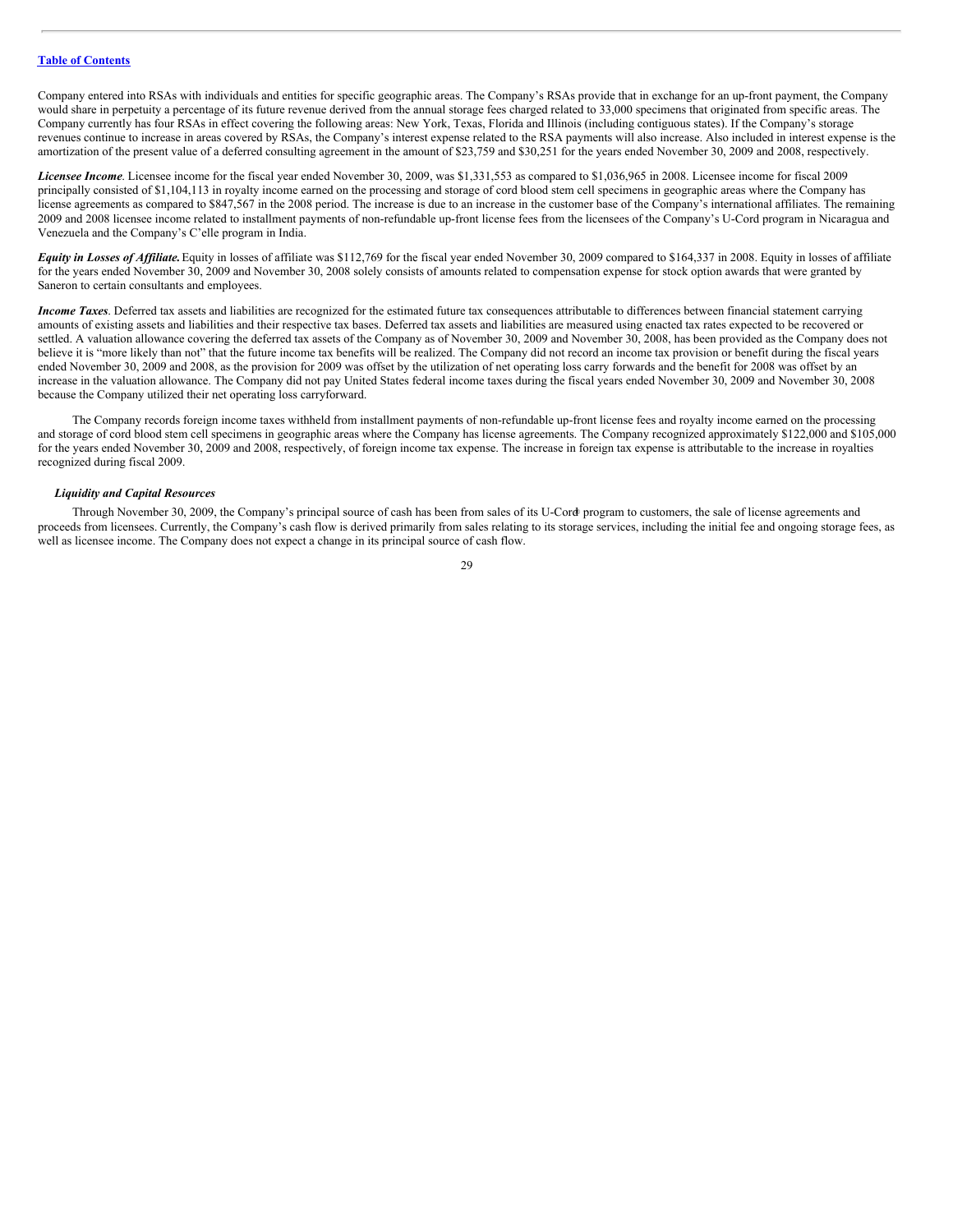At November 30, 2009, the Company had cash and cash equivalents of \$6,850,765 as compared to \$3,566,366 in 2008. The Company also has certain investments in marketable securities, which totaled \$966,404 as of November 30, 2009. The increase in cash and cash equivalents in 2009 was primarily attributable to the following:

Net cash provided by operating activities in fiscal 2009 was \$3,747,854, which was primarily attributable to the Company's net income, payments received on long-term storage contracts and payments from licensees, including the receipt of the second \$100,000 installment payment from the sale of the Cryo-Cell de Venezuela licensee agreement and the receipt of the second and third installment payments from ACCPL totaling \$127,440, net of taxes which was partially offset by the first installment paid for the cancellation of the Safti-Cell contract during the fourth quarter of fiscal 2009 in the amount of \$375,000.

Net cash provided by operating activities in fiscal 2008 was \$614,163, which was primarily attributable to the Company's net income and payments received on longterm storage contracts including receipt of approximately \$189,000 from the sale of licensee agreements to international affiliates during fiscal 2008.

Net cash used in investing activities in fiscal 2009 was \$463,455, which was primarily attributable to the purchase of property and equipment and the investment in patents.

Net cash used in investing activities in fiscal 2008 was \$413,858, which was attributable to the sale of marketable securities offset by the purchase of property and equipment and the costs associated with the application and development of patents.

There was no cash provided by or used in financing activities during fiscal 2009.

Net cash provided by financing activities in fiscal 2008 was \$1,350 as a result of an exercise of stock options.

The Company does not have a line of credit. The Company owes the remaining balance of \$375,000 to be paid to Red Rock for the acquisition of Safti-Cell, which is secured by the assets purchased by the Company. The balance is to be paid in quarterly installments of principal and interest of \$95,388 during fiscal 2010.

The Company anticipates making non-discretionary capital expenditures of approximately \$500,000 over the next twelve months. The Company anticipates funding future property and equipment purchases with cash-on-hand and cash flows from future operations.

The Company anticipates that its cash and cash equivalents, marketable securities and cash flows from future operations will be sufficient to fund its known cash needs for at least the next 12 months. Cash flows from operations will depend primarily upon increasing revenues from sales of its umbilical cord blood cellular storage services and the C'elle service, and controlling expenses. If expected increases in revenues are not realized, or if expenses are higher than anticipated, the Company may be required to reduce or defer cash expenditures or otherwise manage its cash resources during the next 12 months so that they are sufficient to meet the Company's cash needs for that period. In addition, the Company may consider seeking equity or debt financing if deemed appropriate for its plan of operations, and if such financing can be obtained on acceptable terms. There is no assurance that the reductions in expenditures, if necessary, will not have an adverse effect on the Company's business operations, including sales activities and the development of new services and technology.

#### *Critical Accounting Policies and Estimates*

The preparation of consolidated financial statements and related disclosures in conformity with accounting principles generally accepted in the United States requires estimates and assumptions that affect the reported amounts of assets and liabilities, revenues and expenses and related disclosures of contingent assets and liabilities in the consolidated financial statements and accompanying notes. The SEC has defined a company's critical accounting policies as the ones that are most important to the portrayal of the company's financial condition and results of operations, and which require the company

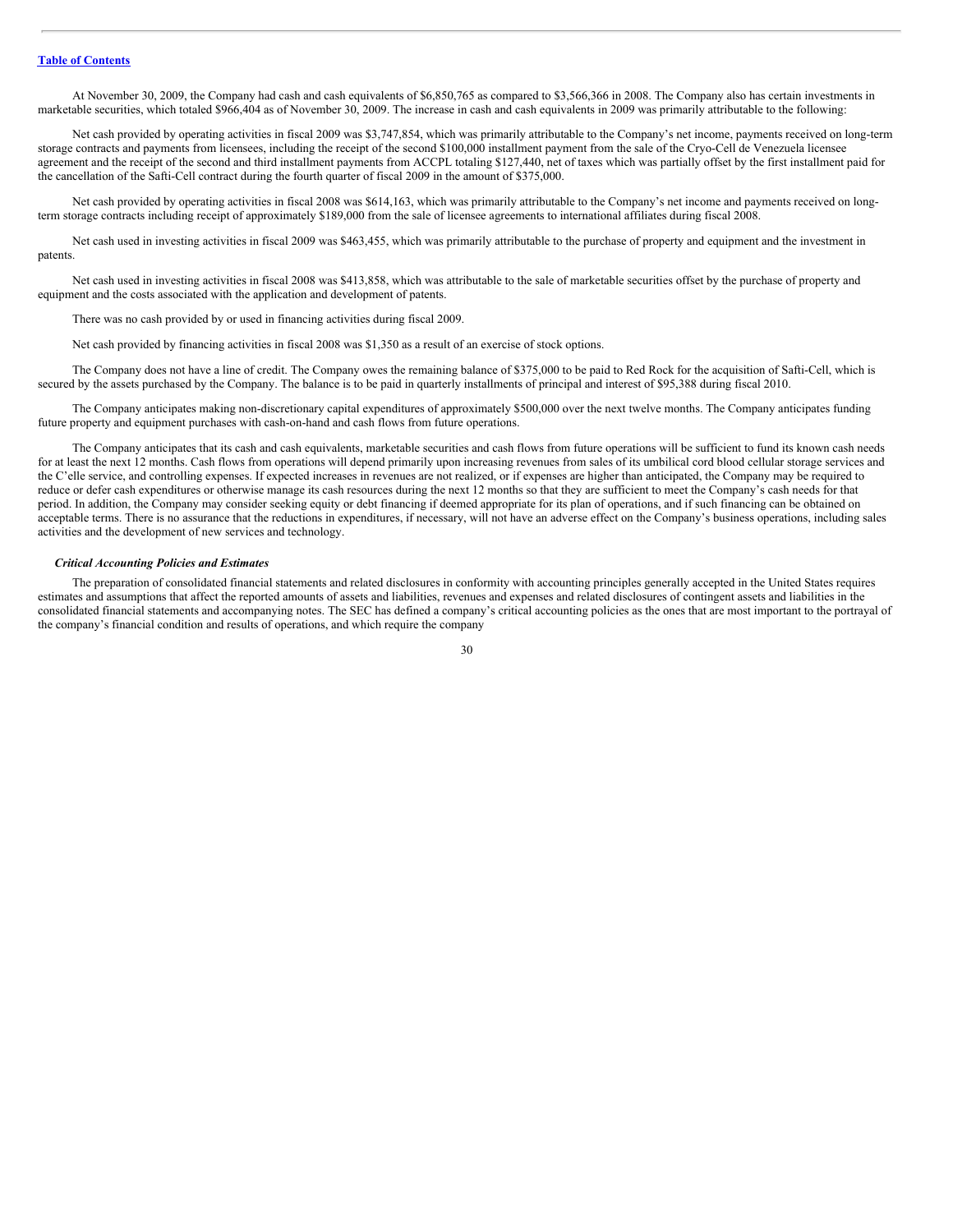to make its most difficult and subjective judgments, often as a result of the need to make estimates of matters that are inherently uncertain. The Company believes that its estimates and assumptions are reasonable under the circumstances; however, actual results may vary from these estimates and assumptions. We have identified the following critical accounting policies that affect the more significant judgments and estimates used in the preparation of the consolidated financial statements. For further discussion of the Company's significant and critical accounting policies, refer to Note 1 – "Description of Business and Summary of Critical and Significant Accounting Policies" to the Consolidated Financial Statements contained in Item 8 of this document.

# *Revenue Recognition*

The Company records revenue from processing and storage of specimens. The Company recognizes revenue from processing fees upon completion of processing and cellular storage fees ratably over the contractual storage period, as well as, other income from royalties paid by licensees related to long term storage contracts which the Company has under license agreements. Deferred revenue on the accompanying balance sheets includes the portion of the annual storage fee and the twenty-one year storage fee that is being recognized over the contractual storage period as well as royalties received from foreign licensees related to long-term storage contracts in which the Company has future obligations under the license agreement. The Company classifies deferred revenue as current if the Company expects to recognize the related revenue over the next 12 months. As of November 30, 2009 and November 30, 2008, the current portion of deferred revenue is approximately \$5,400,000 and \$5,000,000, respectively, and the longterm portion of deferred revenue is approximately \$7,400,000 and \$7,000,000, respectively. The Company also records revenue from shipping and handling billed to customers when earned. Shipping and handling costs that the Company incurs are expensed and included in cost of sales.

#### *Accounts Receivable*

Accounts receivable consist of the amounts due from clients that have enrolled and processed in the U-Cord processing and storage program and amounts due from licensee affiliates and do not require collateral. Accounts receivable due from clients are due within 30 days and are stated at amounts due from clients net of an allowance for doubtful accounts. Accounts outstanding longer than the contractual payment terms are considered past due. The Company determines its allowance by considering the length of time accounts receivable are past due, the Company's previous loss history, and the customer's current ability to pay its obligations. Therefore, if the financial condition of the Company's clients were to deteriorate beyond the estimates, the Company may have to increase the allowance for doubtful accounts which could have a negative impact on earnings. The Company writes-off accounts receivable when they become uncollectible, and payments subsequently received on such receivables are credited to the allowance for doubtful accounts.

# *Income Taxes*

Deferred tax assets and liabilities are recognized for the estimated future tax consequences attributable to differences between financial statement carrying amounts of existing assets and liabilities and their respective tax bases. Deferred tax assets and liabilities are measured using enacted tax rates expected to be recovered or settled. A valuation allowance covering the deferred tax assets of the Company as of November 30, 2009 and November 30, 2008, has been provided as the Company does not believe it is "more likely than not" that the future income tax benefits will be realized. The Company did not record an income tax provision or benefit during the fiscal years ended November 30, 2009 and 2008, as the provision for 2009 was offset by the utilization of net operating loss carry forwards and the benefit for 2008 was offset by an increase in the valuation allowance. The Company did not pay United States federal income taxes during the fiscal years ended November 30, 2009 and November 30, 2008 because the Company utilized their net operating loss carryforward.

The Company records foreign income taxes withheld from installment payments of non-refundable up-front license fees and royalty income earned on the processing and storage of cord blood stem cell specimens in geographic areas where the Company has license agreements. The Company recognized approximately \$122,000 and \$105,000 for the years ended November 30, 2009 and 2008, respectively, of foreign income tax expense. The increase in foreign tax expense is attributable to the increase in royalties recognized during fiscal 2009.

The Company recognizes the financial statement benefit of a tax position only after determining that the relevant tax authority would more likely than not sustain the position following an audit. For tax positions meeting the more-likely-than-not threshold, the amount recognized in the financial statements is the largest benefit that has a greater than 50 percent likelihood of being realized upon ultimate settlement with the relevant tax authority. Increases or decreases to the unrecognized tax benefits could result from management's belief that a position can or cannot be sustained upon examination based on subsequent information or potential lapse of the applicable statute of limitation for certain tax positions.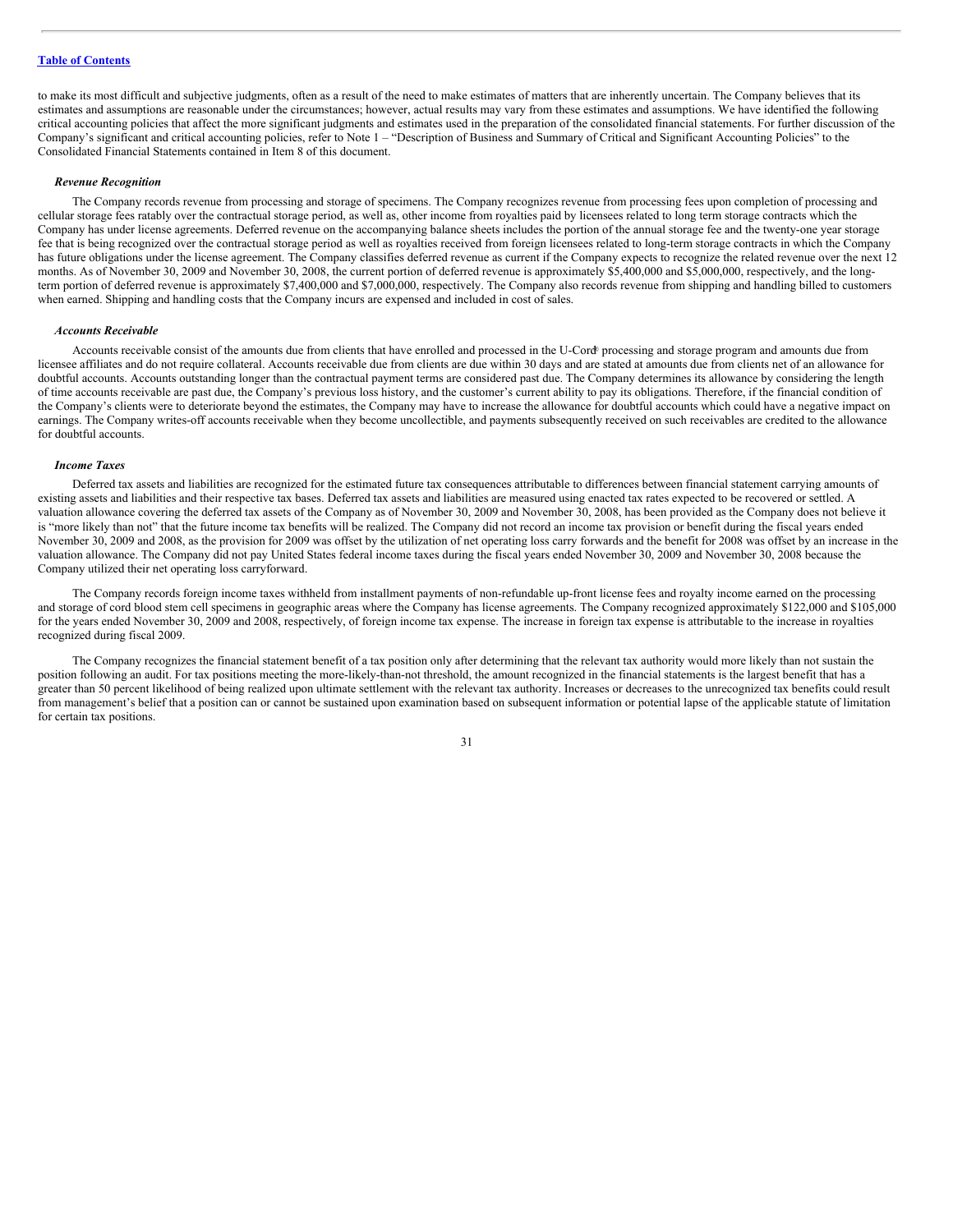The Company recognizes interest and penalties related to uncertain tax positions in income tax expense. As of November 30, 2009 and 2008, the Company had no provisions for interest or penalties related to uncertain tax positions.

#### *Investment in Saneron*

The Company made a significant investment in an entity that is involved in the area of stem cell research. The Company accounts for this investment under the equity method, and reviews annually to determine if an other than temporary impairment exists. The Company previously recorded equity in losses of affiliate until the investment balance was zero and only goodwill remained. The investment is reviewed annually to determine if an other than temporary impairment exists. The Company does not believe that an impairment exists as of November 30, 2009 and November 30, 2008. If actual future results are not consistent with the Company's assumptions and estimates, the Company may be required to record impairment charges in the future which could have a negative impact on earnings.

#### *Patents*

The Company incurs certain legal and related costs in connection with patent applications. If a future economic benefit is anticipated from the resulting patent or an alternate future use is available to the Company, such costs are capitalized and amortized over the expected life of the patent. The Company's assessment of future economic benefit involves considerable management judgment. A different conclusion could result in the reduction of the carrying value of these assets.

Patent costs are capitalized on the date that the utility patent was filed and are amortized over a period of 20 years. Capitalized patent costs, net of accumulated amortization, as of November 30, 2009 and November 30, 2008 are \$401,206 and \$243,863, respectively, and are included in deposits and other assets in the accompanying consolidated balance sheets.

#### *Revenue Sharing Agreements*

The Company has entered into Revenue Sharing Agreements ("RSAs") with various parties whereby these parties contracted with the Company for a percentage of future storage revenues the Company generated from clients in specific geographical areas. The RSAs have no definitive term or termination provisions. The sharing applies to the storage fees for all specified specimens in the area up to the number covered in the contract. When the number of specimens is filled, any additional specimens stored in that area are not subject to revenue sharing. As there are empty spaces resulting from attrition, the Company agrees to fill them as soon as possible. The parties typically pay the Company a non-refundable up-front fee for the rights to these future payments. The Company recognized these non-refundable fees as a long-term liability. Given the criteria under which these RSAs are established, cash flows related to these contracts can fluctuate from period to period. All payments made to the other parties to the RSAs are recognized as interest expense. At such time as the total payments can be determined, the Company will commence amortizing these liabilities under the effective interest method. The Company does not intend to enter into additional RSAs.

#### *License and Royalty Agreements*

The Company has entered into licensing agreements with certain investors in various international markets in an attempt to capitalize on the Company's technology. The investors typically pay a licensing fee to receive Company marketing programs, technology and know-how in a selected area. The investor may be given a right to sell sublicense agreements as well. As part of the accounting for the up-front license revenue, revenue from the up-front license fee is recognized based on such factors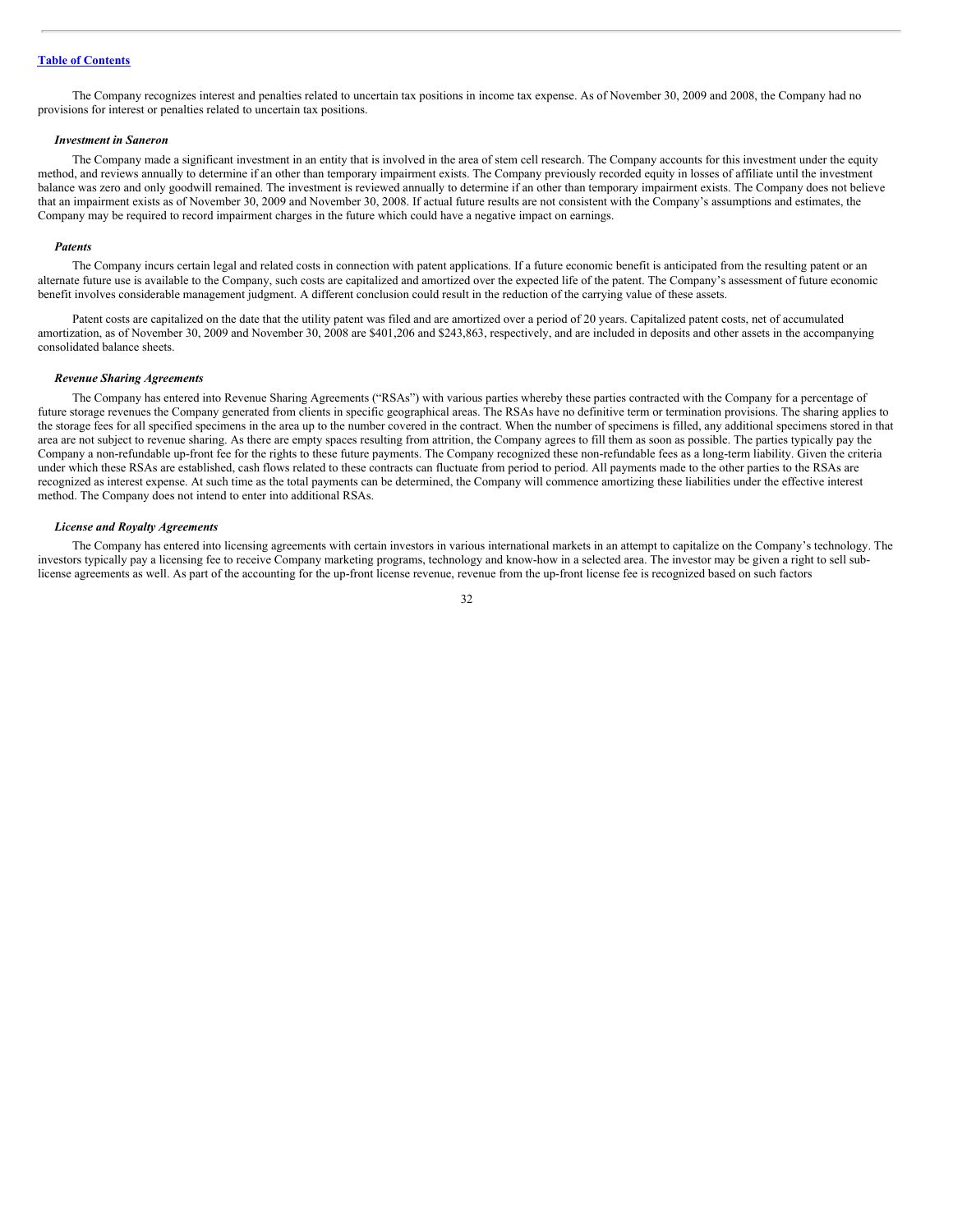as when the payment is due, collectability and when all material services or conditions relating to the sale have been substantially performed based on the terms of the agreement. The Company has fourteen active licensing agreements. The following areas each have one license agreement: Mexico, El Salvador, Guatemala, Nicaragua, Ecuador, Panama, Honduras, Venezuela, China and Pakistan. The following areas each have two license agreements: China and Germany.

In addition to the license fee, the Company earns royalties on subsequent processing and storage revenues received by the licensee in the selected area and a fee on any sub-license agreements that are sold by the licensee where applicable. The Company also processes and stores specimens sent directly from customers of sub-licensees in Mexico, Central America, Ecuador, Pakistan and Venezuela. These fees are included in revenue on the consolidated statements of operations and comprehensive income (loss). As part of the accounting for royalty revenue, the Company uses estimates and judgments based on historical processing and storage volume in determining the timing and amount of royalty revenue to recognize. The Company periodically reviews license and royalty receivables for collectability and, if necessary, will record an expense for an allowance for uncollectible accounts. If the financial condition of the Company's sub-licensees were to deteriorate beyond the estimates, the Company may have to increase the allowance for doubtful accounts which could have a negative impact on earnings. If the licensee's customer base were to decrease, it would negatively impact the Company's ongoing license income.

#### *Recently Issued Accounting Pronouncements*

# *Business Combinations*

In December 2007, the Financial Accounting Standards Board ("FASB") issued an accounting standard to improve the relevance, representational faithfulness, and comparability of the information that a reporting entity provides in its financial reports about a business combination and its effects. This standard establishes principles and requirements for how the acquirer recognizes the identifiable assets acquired, the liabilities assumed, and any noncontrolling interest in the acquiree, recognizes and measures goodwill or a gain from a bargain purchase, and identifies financial statement disclosures related to the business combination. This standard applies prospectively to business combinations for which the acquisition date is on or after the beginning of the first annual reporting period beginning on or after December 15, 2008. The Company will adopt this standard on December 1, 2009.

#### *Equity Method Investment Accounting Considerations*

In November 2008, the FASB issued an accounting standard to clarify the accounting for certain transactions and impairment considerations involving equity method investments. This accounting standard is effective in fiscal periods beginning on or after December 15, 2008. The Company is currently assessing the impact that this standard may have on its consolidated financial statements upon adoption on December 1, 2009.

#### *Subsequent Events*

In May 2009, the FASB issued an accounting standard, which established general standards of accounting for and disclosure of events that occur after the balance sheet date but before financial statements are issued. This standard is effective for interim or annual periods ending after June 15, 2009, and accordingly, the Company adopted this standard during the third quarter ended August 31, 2009.

# *Revenue Arrangements with Multiple Deliverables*

In October 2009, the FASB issued an Accounting Standard Update ("ASU"), which addresses the accounting for multiple-deliverable arrangements to enable vendors to account for products or services separately rather than as a combined unit and modifies the manner in which the transaction consideration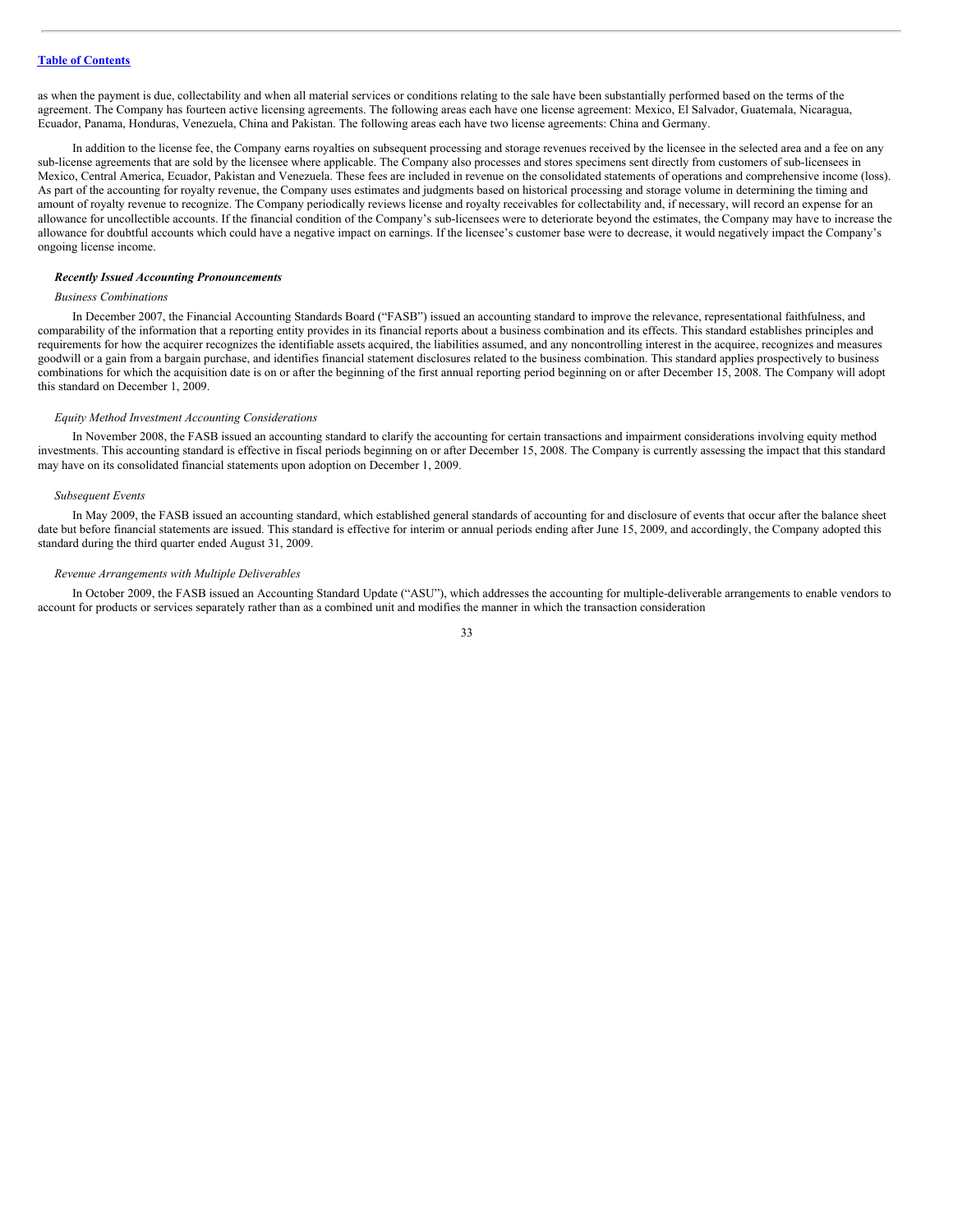is allocated across the separately identified deliverables. The ASU significantly expands the disclosure requirements for multiple-deliverable revenue arrangements. The ASU will be effective for the first annual reporting period beginning on or after June 15, 2010, and may be applied retrospectively for all periods presented or prospectively to arrangements entered into or materially modified after the adoption date. Early adoption is permitted, provided that the guidance is retroactively applied to the beginning of the year of adoption. The Company has not determined if it will adopt this new update on December 1, 2010. The Company is currently evaluating the impact this update may have on its consolidated financial statements upon its required adoption on December 1, 2011.

#### *Of -Balance Sheet Arrangements*

The Company has no off-balance sheet arrangements that have or are reasonably likely to have a current or future effect on its financial condition, changes in financial condition, revenues or expenses, results of operations, liquidity, capital expenditures or capital resources that is material to investors.

# <span id="page-33-0"></span>**ITEM 7A. QUANTITATIVE AND QUALITATIVE DISCLOSURES ABOUT MARKET RISK.**

Not applicable.

#### <span id="page-33-1"></span>**ITEM 8. FINANCIAL STATEMENTS AND SUPPLEMENTARY DATA.**

The consolidated financial statements and supplementary data listed in the accompanying Index to Consolidated Financial Statements are attached as part of this report.

The following consolidated financial statements of CRYO-CELL International, Inc. are included in Item 8:

Report of Independent Registered Public Accounting Firm

Consolidated Balance Sheets as of November 30, 2009 and 2008

Consolidated Statements of Operations and Comprehensive Income (Loss) For the Years Ended November 30, 2009 and 2008

Consolidated Statements of Cash Flows For the Years Ended November 30, 2009 and 2008

Consolidated Statements of Stockholders' Deficit For the Years Ended November 30, 2009 and 2008

Notes to Consolidated Financial Statements

All other schedules for which provision is made in the applicable accounting regulations of the Securities and Exchange Commission are not required under the related instructions, are already included in the Notes to the Consolidated Financial Statements included under this Item 8 or are inapplicable, and therefore have been omitted.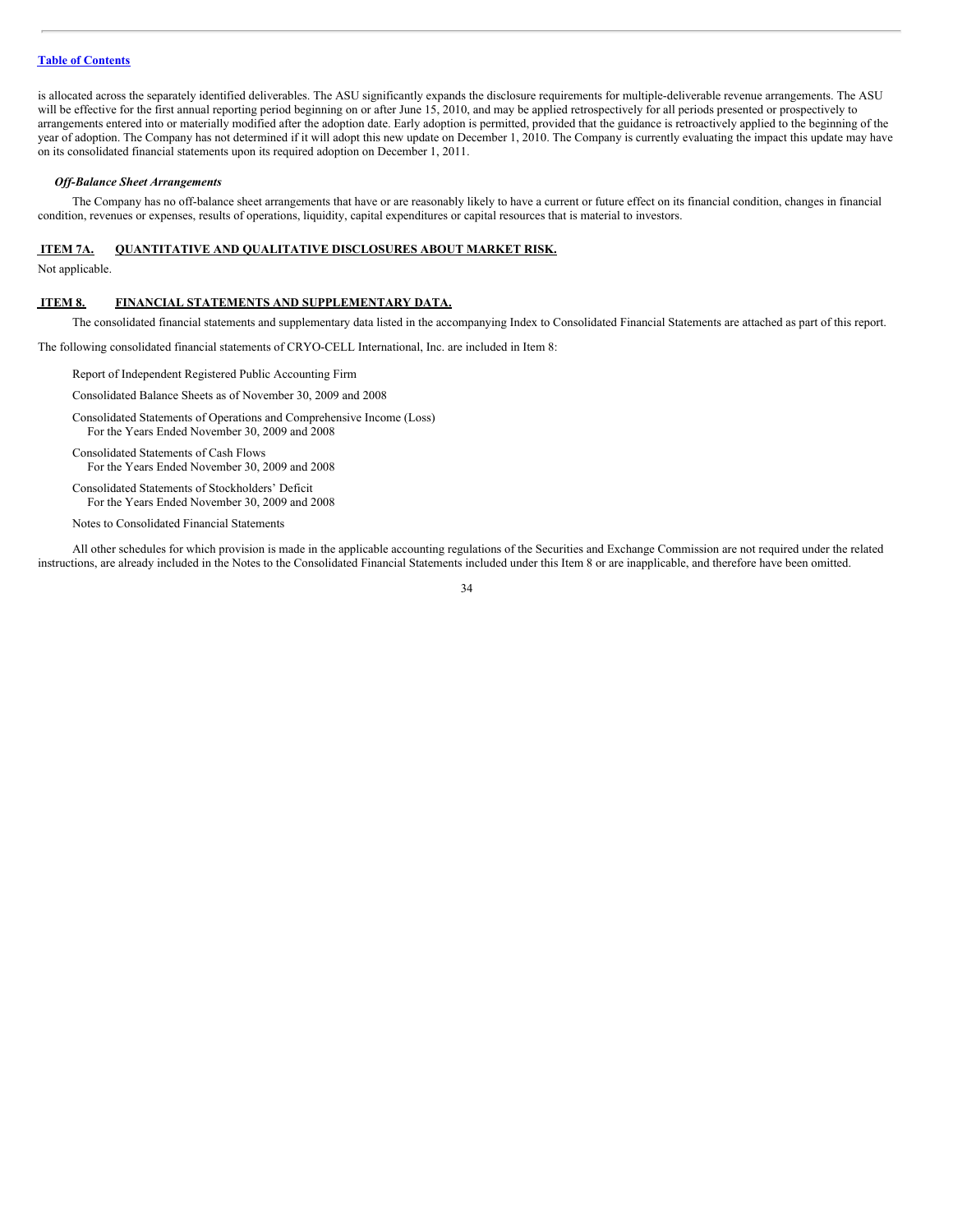# **REPORT OF INDEPENDENT REGISTERED PUBLIC ACCOUNTING FIRM**

To the Board of Directors and

Shareholders of Cryo-Cell International, Inc.

We have audited the accompanying consolidated balance sheets of **Cryo-Cell International, Inc.** and subsidiaries (a Delaware corporation) as of November 30, 2009 and 2008, and the related consolidated statements of operations and comprehensive income (loss), stockholders' deficit, and cash flows for the years then ended. These financial statements are the responsibility of the Company's management. Our responsibility is to express an opinion on these financial statements based on our audits.

We conducted our audits in accordance with the standards of the Public Company Accounting Oversight Board (United States). Those standards require that we plan and perform the audit to obtain reasonable assurance about whether the financial statements are free of material misstatement. The Company is not required to have, nor were we engaged to perform an audit of its internal control over financial reporting. Our audit included consideration of internal control over financial reporting as a basis for designing audit procedures that are appropriate in the circumstances, but not for the purpose of expressing an opinion on the effectiveness of the Company's internal control over financial reporting. Accordingly, we express no such opinion. An audit also includes examining, on a test basis, evidence supporting the amounts and disclosures in the financial statements, assessing the accounting principles used and significant estimates made by management, as well as evaluating the overall financial statement presentation. We believe that our audits provide a reasonable basis for our opinion.

In our opinion, the consolidated financial statements referred to above present fairly, in all material respects, the financial position of Cryo-Cell International, Inc. and subsidiaries as of November 30, 2009 and 2008, and the results of their operations and their cash flows for the years then ended in conformity with accounting principles generally accepted in the United States of America.

/s/ GRANT THORNTON LLP

Orlando, Florida March 1, 2010

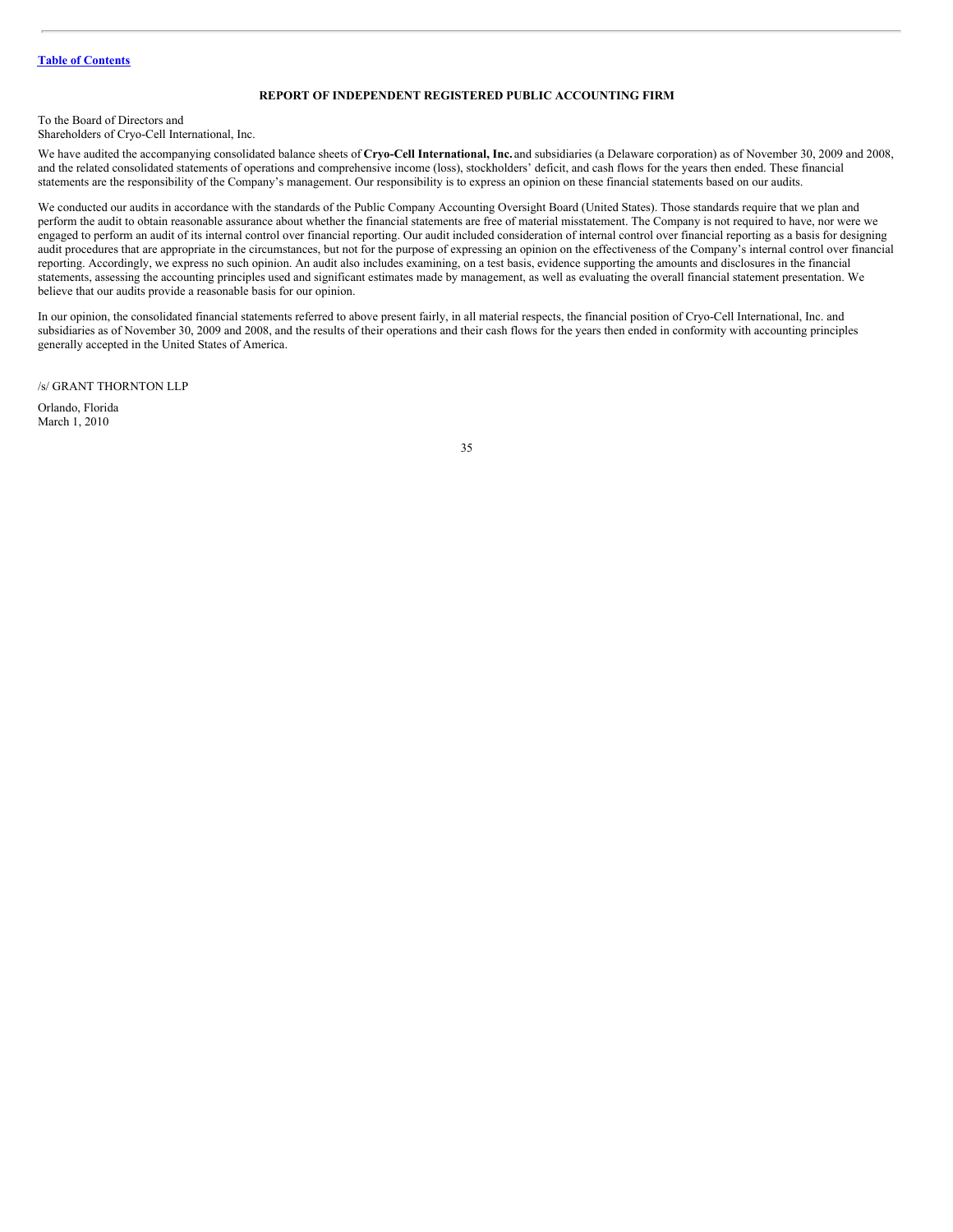# **CRYO-CELL INTERNATIONAL, INC. AND SUBSIDIARIES**

CONSOLIDATED BALANCE SHEETS

|                                                                                                                        | November 30,<br>2009     | November 30,<br>2008 |
|------------------------------------------------------------------------------------------------------------------------|--------------------------|----------------------|
| <b>ASSETS</b>                                                                                                          |                          |                      |
| <b>Current Assets</b>                                                                                                  |                          |                      |
| Cash and cash equivalents                                                                                              | \$ 6,850,765             | \$ 3,566,366         |
| Restricted cash                                                                                                        | 200,000                  | 200,000              |
| Marketable securities and other investments                                                                            | 960,000                  | 1,125,000            |
| Accounts receivable and advances (net of allowance for doubtful accounts of \$510,440 and \$766,524, respectively) (1) | 2,246,181                | 2,250,835            |
| Deferred tax assets                                                                                                    | 15,000                   | 21,000               |
| Prepaid expenses and other current assets                                                                              | 682,215                  | 521,041              |
| Total current assets                                                                                                   | 10.954.161               | 7,684,242            |
| <b>Property and Equipment-net</b>                                                                                      | 2,369,888                | 2,570,597            |
| <b>Other Assets</b>                                                                                                    |                          |                      |
| Marketable securities and other investments                                                                            | 6.404                    | 6,404                |
| Note receivable                                                                                                        | 91,758                   | 89,411               |
| Investment in Saneron CCEL Therapeutics, Inc.                                                                          | 684,000                  | 684,000              |
| Deposits and other assets                                                                                              | 501,917                  | 282,122              |
| Total other assets                                                                                                     | 1,284,079                | 1,061,937            |
| <b>Total assets</b>                                                                                                    | \$14,608,128             | \$11,316,776         |
| <b>LIABILITIES AND STOCKHOLDERS' DEFICIT</b>                                                                           |                          |                      |
| <b>Current Liabilities</b>                                                                                             |                          |                      |
| Accounts payable                                                                                                       | $\mathcal{S}$<br>750,127 | 835,670<br>S.        |
| Accrued expenses                                                                                                       | 2,130,760                | 1,226,045            |
| Deferred revenue (1)                                                                                                   | 5,449,483                | 4,939,653            |
| Total current liabilities                                                                                              | 8,330,370                | 7,001,368            |
| <b>Other Liabilities</b>                                                                                               |                          |                      |
| Deferred revenue, net of current portion (1)                                                                           | 7,407,287                | 6,996,264            |
| Deferred tax liabilities                                                                                               | 15,000                   | 21,000               |
| Long-term liability-revenue sharing agreements                                                                         | 3.750,000                | 3,750,000            |
| Deferred consulting obligation                                                                                         | 286,441                  | 382,847              |
| Total other liabilities                                                                                                | 11,458,728               | 11,150,111           |
| Commitments and Contingencies (Note 8)                                                                                 |                          |                      |
| <b>Stockholders' Deficit</b>                                                                                           |                          |                      |
| Preferred stock (\$.01 par value, 500,000 authorized and none issued)                                                  |                          |                      |
| Common stock (\$.01 par value, 20,000,000 authorized; 11,752,574 as of                                                 | 117,526                  | 117,505              |
| November 30, 2009 and 11,750,543 as of November 30, 2008 issued and outstanding)                                       |                          |                      |
| Additional paid-in capital                                                                                             | 24,588,850               | 24,682,328           |
| Treasury stock, at cost                                                                                                | (484, 535)               | (807,020)            |
| Accumulated other comprehensive loss                                                                                   | (94, 055)                | (94, 055)            |
| Accumulated deficit                                                                                                    | (29,308,756)             | (30, 733, 461)       |
| Total stockholders' deficit                                                                                            | (5,180,970)              | (6,834,703)          |
| Total liabilities and stockholders' deficit                                                                            | \$14,608,128             | \$11,316,776         |

(1) See Note 8, Licensee Income - Prior Periods

The accompanying notes are an integral part of these consolidated financial statements.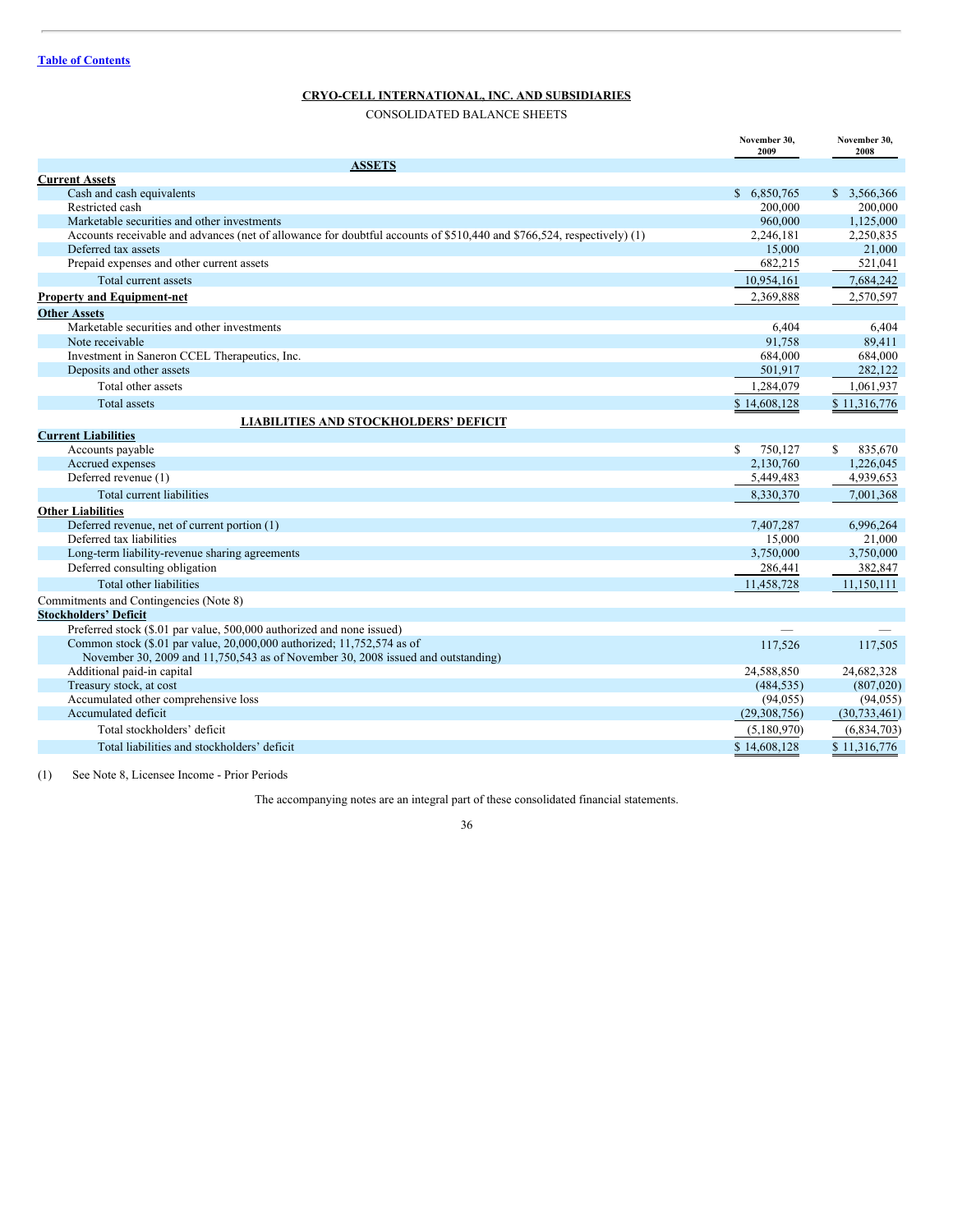# CONSOLIDATED STATEMENTS OF OPERATIONS AND COMPREHENSIVE INCOME (LOSS)

|                                                                           |              | For the Years Ended |
|---------------------------------------------------------------------------|--------------|---------------------|
|                                                                           | November 30. | November 30.        |
|                                                                           | 2009         | 2008                |
| <b>Revenue</b>                                                            | \$16,326,684 | \$17,278,058        |
| <b>Costs and Expenses:</b>                                                |              |                     |
| Cost of sales                                                             | 4,532,509    | 6,113,514           |
| Marketing, general and administrative expenses                            | 8,936,679    | 10,827,326          |
| Research, development and related engineering                             | 102,414      | 194,462             |
| Impairment of marketable securities                                       |              | 60,736              |
| Depreciation and amortization                                             | 385,978      | 408,766             |
| Safti-Cell contract cancellation costs (Note 12)                          | 696,850      |                     |
| Total costs and expenses                                                  | 14,654,430   | 17,604,804          |
| <b>Operating Income (Loss)</b>                                            | 1,672,254    | (326, 746)          |
| <b>Other Income (Expense):</b>                                            |              |                     |
| Interest income                                                           | 71,638       | 154,817             |
| Interest expense                                                          | (1,416,160)  | (1,321,771)         |
| Licensee income (1)                                                       | 1,331,553    | 1,036,965           |
| Total other income (expense)                                              | (12,969)     | (129, 989)          |
| Income (loss) before equity in losses of affiliate and income tax expense | 1,659,285    | (456, 735)          |
| Equity in losses of affiliate                                             | (112,769)    | (164, 337)          |
| Income (loss) before income tax expense                                   | 1,546,516    | (621, 072)          |
| Income tax expense - foreign $(1)$                                        | (121, 811)   | (105, 177)          |
| <b>Net Income (Loss)</b>                                                  | \$1,424,705  | (726, 249)<br>S.    |
| Net income (loss) per common share - basic                                | 0.12         | \$<br>(0.06)        |
| Weighted average common shares outstanding - basic                        | 11,751,172   | 11,725,806          |
| Net income (loss) per common share - diluted                              | 0.12         | \$<br>(0.06)        |
| Weighted average common shares outstanding - diluted                      | 11,800,989   | 11,725,806          |
| Comprehensive income (loss):                                              |              |                     |
| Net income (loss)                                                         | \$1,424,705  | (726, 249)<br>S.    |
| Unrealized gain on marketable securities                                  |              | 24,564              |
| Comprehensive income (loss)                                               | \$1,424,705  | (701, 685)<br>\$    |

(1) See Note 8, Licensee Income - Prior Periods

The accompanying notes are an integral part of these consolidated financial statements.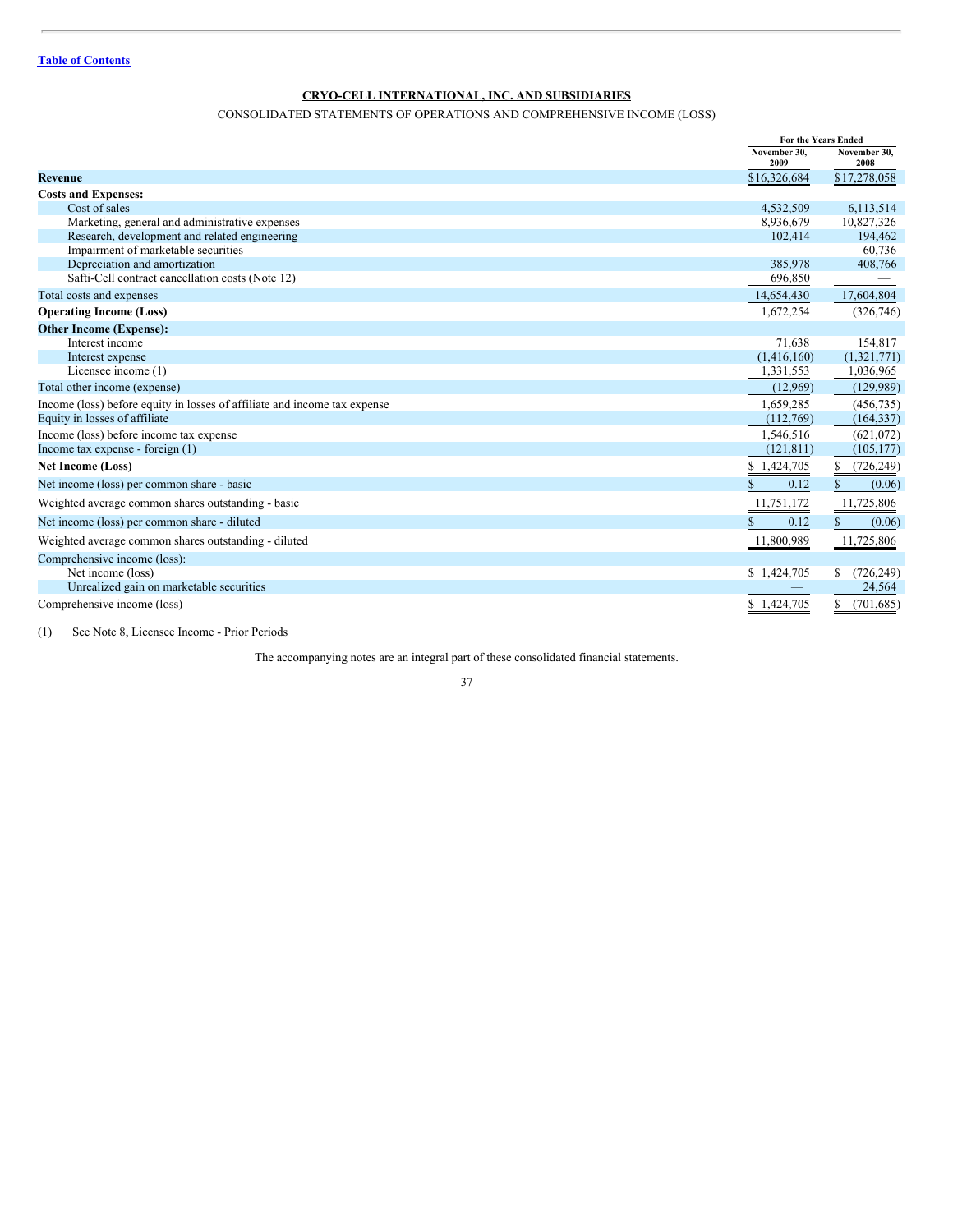CONSOLIDATED STATEMENTS OF CASH FLOWS

|                                                                                                                                               | For the Years Ended  |                        |
|-----------------------------------------------------------------------------------------------------------------------------------------------|----------------------|------------------------|
|                                                                                                                                               | November 30,<br>2009 | November 30,<br>2008   |
| <b>Cash Flows from Operating Activities:</b>                                                                                                  |                      |                        |
| Net income $(loss)$ (1)                                                                                                                       | \$1,424,705          | \$<br>(726, 249)       |
| Adjustments to reconcile net income (loss) to net cash provided by operating activities:                                                      |                      |                        |
| Depreciation and amortization expense                                                                                                         | 671,821              | 678,151                |
| Compensatory element of stock options                                                                                                         | 117,396              | 197,184                |
| Provision for doubtful accounts                                                                                                               | 488,969              | 279,315                |
| Impairment of marketable securities                                                                                                           |                      | 60,736                 |
| Equity in losses of affiliate                                                                                                                 | 112,769              | 164,337                |
| Changes in assets and liabilities:                                                                                                            |                      |                        |
| Accounts receivable and advances (1)                                                                                                          | (484, 315)           | (98, 596)              |
| Note receivable                                                                                                                               | (2,347)              | (9,323)                |
| Prepaid expenses and other current assets                                                                                                     | (161, 174)           | 49,071                 |
| Deposits and other assets                                                                                                                     | (62, 452)            | 656                    |
| Accounts payable                                                                                                                              | (85, 543)            | (1,055,931)            |
| Accrued expenses                                                                                                                              | 903,578              | (119, 913)             |
| Deferred consulting obligation                                                                                                                | (96, 406)            | (89, 897)              |
| Deferred revenue (1)                                                                                                                          | 920,853              | 1,284,622              |
| Net cash provided by operating activities                                                                                                     | 3,747,854            | 614,163                |
| Cash flows from investing activities:                                                                                                         |                      |                        |
| Purchases of property and equipment                                                                                                           | (449, 499)           | (133, 167)             |
| Purchases of marketable securities and other investments                                                                                      | (1,010,000)          | (1, 125, 000)          |
| Proceeds from sale of marketable securities and other investments                                                                             | 1,175,000            | 1,003,434              |
| Investments in patents                                                                                                                        | (178,956)            | (159, 125)             |
| Net cash used in investing activities                                                                                                         | (463, 455)           | (413, 858)             |
| Cash flows from financing activities:                                                                                                         |                      |                        |
| Proceeds from exercise of stock options                                                                                                       |                      | 1,350                  |
| Net cash provided by financing activities                                                                                                     |                      | 1,350                  |
| Increase in cash and cash equivalents                                                                                                         | 3,284,399            | 201,655                |
| Cash and cash equivalents - beginning of year                                                                                                 | 3,566,366            | 3,364,711              |
| Cash and cash equivalents - end of period                                                                                                     | \$6,850,765          | \$3,566,366            |
| Supplemental disclosure of cash flow information:                                                                                             |                      |                        |
| Cash paid for interest                                                                                                                        | \$1,352,201          | \$1,172,690            |
|                                                                                                                                               |                      |                        |
| Cash paid for income taxes - foreign                                                                                                          | \$<br>63,560         | $\mathbb{S}$<br>88,041 |
| Supplemental schedules of non-cash investing and financing activities:                                                                        |                      |                        |
| Unrealized gain as a component of marketable securities and stockholders' deficit                                                             | S                    | \$<br>24,564           |
| Reclassification between additional paid-in capital and accumulated deficit related to stock compensation expense and losses in<br>affiliates | \$                   | 75,599<br>\$           |
| Sale of Cryo-Cell common stock held by Saneron; reduction of treasury stock                                                                   | \$<br>322,485        | $\$$                   |
| Taxes payable upon net exercise of stock options                                                                                              | \$<br>1.137          | $\mathbf S$<br>14.788  |

(1) See Note 8, Licensee Income - Prior Periods

The accompanying notes are an integral part of these consolidated financial statements.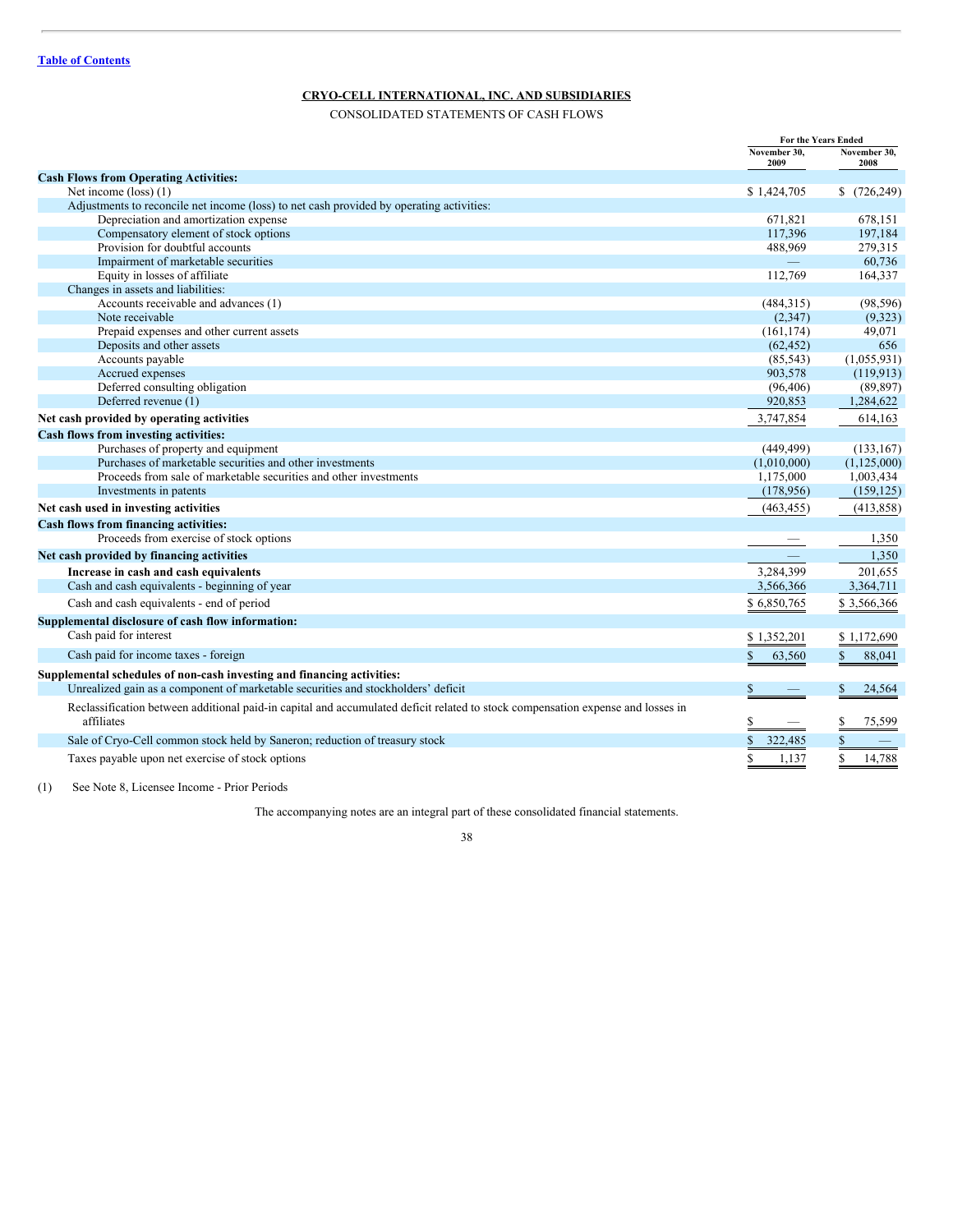CONSOLIDATED STATEMENTS OF STOCKHOLDERS' DEFICIT

| Deficit<br>Deficit<br><b>Shares</b><br>Capital<br>Stock<br>Loss<br>Amount<br>\$116,721<br>\$24,410,628<br>(\$807,020)<br>(\$118,619)<br>Balance at November 30, 2007 (1)<br>11,672,129<br>$(\$30,082,811)$<br>Effect of change in volatility on stock compensation expense<br>and losses in affiliates recorded in prior periods<br>(75, 599)<br>75,599<br>Shares issued upon exercise of stock options<br>78,414<br>759<br>759<br>Unrealized gain on marketable securities<br>24,564<br>24,564<br>Compensatory element of stock options<br>361,521<br>361,521<br>Exercise of stock options<br>25<br>1,325<br>Stock received for option exercises<br>(15, 547)<br>(726, 249)<br>Net loss $(1)$<br>Balance at November 30, 2008<br>117,505<br>24,682,328<br>(807, 020)<br>11,750,543<br>(94, 055)<br>(30, 733, 461)<br>21<br>2,031<br>Shares issued upon exercise of stock options<br>21<br>Compensatory element of stock options<br>230,165<br>Stock received for option exercises<br>(1, 158)<br>Sale of Cryo-Cell common stock held by Saneron<br>(322, 485)<br>322,485<br>Net income<br>1,424,705<br>1,424,705<br>\$117,526<br>\$24,588,850<br>\$ (484, 535)<br>(29,308,756)<br>Balance at November 30, 2009<br>11,752,574<br>(94, 055) | <b>Common Stock</b> |  | <b>Additional</b><br>Paid-In<br><b>Treasury</b> |  | Accumulated<br>Other<br>Comprehensive | Accumulated | Total<br>Stockholders' |
|--------------------------------------------------------------------------------------------------------------------------------------------------------------------------------------------------------------------------------------------------------------------------------------------------------------------------------------------------------------------------------------------------------------------------------------------------------------------------------------------------------------------------------------------------------------------------------------------------------------------------------------------------------------------------------------------------------------------------------------------------------------------------------------------------------------------------------------------------------------------------------------------------------------------------------------------------------------------------------------------------------------------------------------------------------------------------------------------------------------------------------------------------------------------------------------------------------------------------------------------|---------------------|--|-------------------------------------------------|--|---------------------------------------|-------------|------------------------|
|                                                                                                                                                                                                                                                                                                                                                                                                                                                                                                                                                                                                                                                                                                                                                                                                                                                                                                                                                                                                                                                                                                                                                                                                                                            |                     |  |                                                 |  |                                       |             |                        |
|                                                                                                                                                                                                                                                                                                                                                                                                                                                                                                                                                                                                                                                                                                                                                                                                                                                                                                                                                                                                                                                                                                                                                                                                                                            |                     |  |                                                 |  |                                       |             | \$(6,481,101)          |
|                                                                                                                                                                                                                                                                                                                                                                                                                                                                                                                                                                                                                                                                                                                                                                                                                                                                                                                                                                                                                                                                                                                                                                                                                                            |                     |  |                                                 |  |                                       |             |                        |
|                                                                                                                                                                                                                                                                                                                                                                                                                                                                                                                                                                                                                                                                                                                                                                                                                                                                                                                                                                                                                                                                                                                                                                                                                                            |                     |  |                                                 |  |                                       |             |                        |
|                                                                                                                                                                                                                                                                                                                                                                                                                                                                                                                                                                                                                                                                                                                                                                                                                                                                                                                                                                                                                                                                                                                                                                                                                                            |                     |  |                                                 |  |                                       |             |                        |
|                                                                                                                                                                                                                                                                                                                                                                                                                                                                                                                                                                                                                                                                                                                                                                                                                                                                                                                                                                                                                                                                                                                                                                                                                                            |                     |  |                                                 |  |                                       |             |                        |
|                                                                                                                                                                                                                                                                                                                                                                                                                                                                                                                                                                                                                                                                                                                                                                                                                                                                                                                                                                                                                                                                                                                                                                                                                                            |                     |  |                                                 |  |                                       |             |                        |
|                                                                                                                                                                                                                                                                                                                                                                                                                                                                                                                                                                                                                                                                                                                                                                                                                                                                                                                                                                                                                                                                                                                                                                                                                                            |                     |  |                                                 |  |                                       |             | 1,350                  |
|                                                                                                                                                                                                                                                                                                                                                                                                                                                                                                                                                                                                                                                                                                                                                                                                                                                                                                                                                                                                                                                                                                                                                                                                                                            |                     |  |                                                 |  |                                       |             | (15, 547)              |
|                                                                                                                                                                                                                                                                                                                                                                                                                                                                                                                                                                                                                                                                                                                                                                                                                                                                                                                                                                                                                                                                                                                                                                                                                                            |                     |  |                                                 |  |                                       |             | (726, 249)             |
|                                                                                                                                                                                                                                                                                                                                                                                                                                                                                                                                                                                                                                                                                                                                                                                                                                                                                                                                                                                                                                                                                                                                                                                                                                            |                     |  |                                                 |  |                                       |             | (6,834,703)            |
|                                                                                                                                                                                                                                                                                                                                                                                                                                                                                                                                                                                                                                                                                                                                                                                                                                                                                                                                                                                                                                                                                                                                                                                                                                            |                     |  |                                                 |  |                                       |             |                        |
|                                                                                                                                                                                                                                                                                                                                                                                                                                                                                                                                                                                                                                                                                                                                                                                                                                                                                                                                                                                                                                                                                                                                                                                                                                            |                     |  |                                                 |  |                                       |             | 230,165                |
|                                                                                                                                                                                                                                                                                                                                                                                                                                                                                                                                                                                                                                                                                                                                                                                                                                                                                                                                                                                                                                                                                                                                                                                                                                            |                     |  |                                                 |  |                                       |             | (1, 158)               |
|                                                                                                                                                                                                                                                                                                                                                                                                                                                                                                                                                                                                                                                                                                                                                                                                                                                                                                                                                                                                                                                                                                                                                                                                                                            |                     |  |                                                 |  |                                       |             |                        |
|                                                                                                                                                                                                                                                                                                                                                                                                                                                                                                                                                                                                                                                                                                                                                                                                                                                                                                                                                                                                                                                                                                                                                                                                                                            |                     |  |                                                 |  |                                       |             |                        |
|                                                                                                                                                                                                                                                                                                                                                                                                                                                                                                                                                                                                                                                                                                                                                                                                                                                                                                                                                                                                                                                                                                                                                                                                                                            |                     |  |                                                 |  |                                       |             | \$(5,180,970)          |

(1) See Note 8, Licensee Income - Prior Periods

The accompanying notes are an integral part of these consolidated financial statements.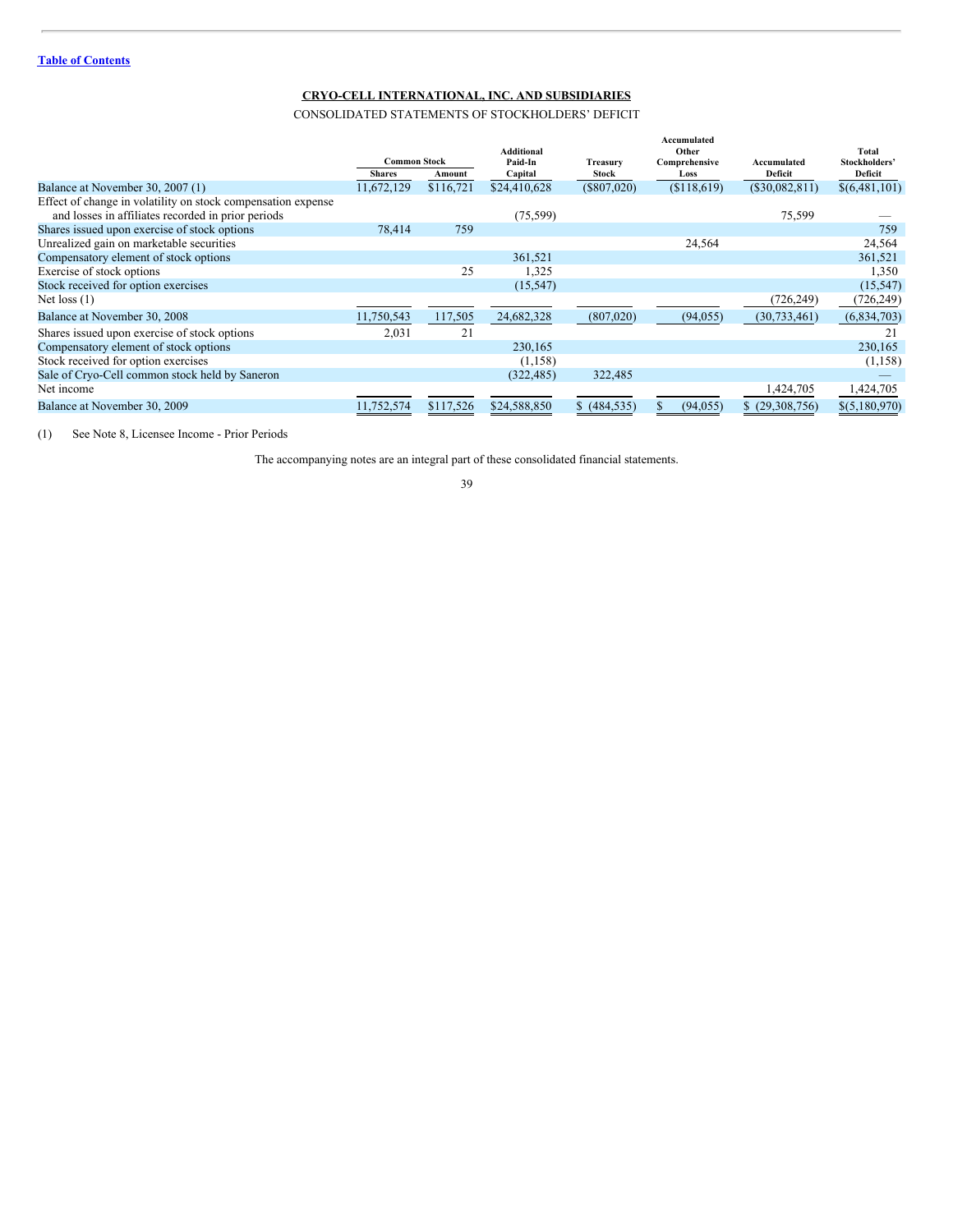## **NOTE 1 – DESCRIPTION OF BUSINESS AND SUMMARY OF CRITICAL AND SIGNIFICANT ACCOUNTING POLICIES**

## *Description of Business.*

Cryo-Cell International, Inc. ("the Company" or "Cryo-Cell") was incorporated in Delaware on September 11, 1989 and is located in Oldsmar, Florida. The Company is engaged in cellular processing and cryogenic cellular storage, with a current focus on the collection and preservation of umbilical cord (U-Cord®) blood stem cells for family use. Revenues recognized primarily represent sales of the U-Cord® program to customers. The Company's headquarters facility in Oldsmar, Florida handles all aspects of its U.S.based business operations including the processing and storage of specimens. The specimens are stored in commercially available cryogenic storage equipment. The Company has not had a third party conduct a physical inventory count of all specimens stored; however, the Company from time to time will perform a physical inventory count of specimens stored to ensure that all records are accurate.

The Company formed its then wholly owned Delaware subsidiaries, Safti-Cell, Inc., CCEL Immune System Technologies, Inc., Stem Cell Preservation Technologies, Inc. (formerly CCEL Expansion Technologies, Inc.), CCEL Bio-Therapies, Inc. and Multi-Monitoring Systems, Inc., in 1993. In 1998, the Company formed Info-Medical Technologies, Inc. In 2000, the Company formed Tumor Tissue Technology, Inc. and Stem Cell Preservation, Inc. CCEL Immune Technologies, Inc., Tumor Tissues Technology, Inc., Stem Cell Preservation, Inc., Stem Cell Preservation Technologies, Inc., Multi-Monitoring Systems, Inc. and Info-Medical Technologies, Inc. did not have operations during the fiscal years ended November 30, 2009 and 2008. As of November 30, 2009, no shares had been issued for any of these subsidiaries except for Stem Cell Preservation Technologies, Inc. During 2009, the Company sold its interest in Safti-Cell, Inc. as part of the Asset Purchase Agreement (see Note 12).

On October 10, 2001, Saneron Therapeutics, Inc. merged into one of the Company's wholly owned subsidiaries, CCEL Bio-Therapies, Inc. ("CCBT"), which then changed its name to Saneron CCEL Therapeutics, Inc. ("SCTI" or "Saneron"). As part of the merger, the Company contributed 260,000 shares of its common stock, whose fair value was \$1,924,000 and 195,000 common shares of another of its subsidiaries, Stem Cell Preservation Technologies, Inc., whose fair value was \$3,900. At the conclusion of the merger, the Company retained a 43.42% minority interest in SCTI. As of November 30, 2009 and 2008, the Company has an interest of approximately 35% in SCTI. The accompanying consolidated financial statements as of November 30, 2009 and 2008 reflect the investment in SCTI under the equity method of accounting.

#### *Basis of Presentation*

The accompanying consolidated financial statements have been prepared in accordance with accounting principles generally accepted in the United States of America.

The accompanying consolidated financial statements as of November 30, 2009 and 2008 and for the years then ended include the accounts of the Company and all of its subsidiaries. All intercompany balances have been eliminated upon consolidation.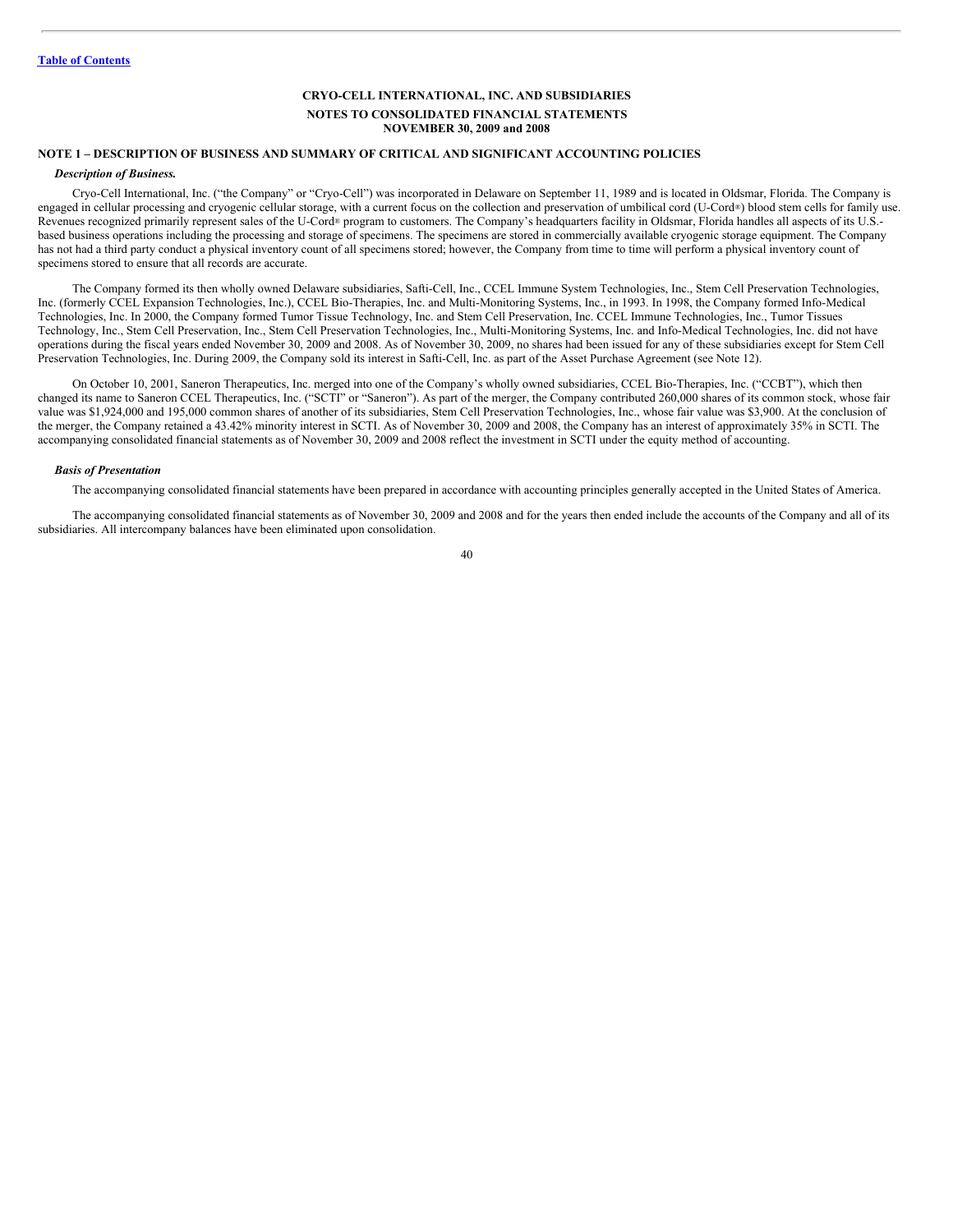#### *Concentration of Risks*

Financial instruments that potentially subject the Company to concentrations of credit risk are principally cash and cash equivalent accounts in financial institutions, which often exceed the Federal Depository Insurance (FDIC) limit. The Company places its cash with high quality financial institutions and believes it is not exposed to any significant credit risk. The Company may from time to time invest some of its cash funds in certificates of deposit and bond investments maintained by brokers who are insured under the Securities Investor Protection Corporation (SIPC). The Company believes these are conservative investments with a low risk for any loss of principal. The Company regularly assesses its marketable security investments for impairment and adjusts its investment strategy as it deems appropriate.

The Company depends on one supplier for the source of its collection kits, a critical component of the umbilical cord blood stem cell collection process. However, the Company believes that alternative manufacturing sources are available.

As of November 30, 2009 and November 30, 2008, the Company has amounts due from certain foreign license affiliates that account for approximately 43% and 48%, respectively, of accounts receivable and advances on the consolidated balance sheets.

#### *Use of Estimates*

The preparation of consolidated financial statements in conformity with accounting principles generally accepted in the United States of America requires management to make estimates and assumptions that affect the reported amounts of assets and liabilities and disclosure of contingent assets and liabilities at the date of the financial statements and the reported amounts of revenue and expenses during the reporting period. Actual results could differ from those estimates.

#### *Revenue Recognition*

The Company records revenue from processing and storage of specimens. The Company recognizes revenue from processing fees upon completion of processing and cellular storage fees ratably over the contractual storage period, as well as, other income from royalties paid by licensees related to long term storage contracts which the Company has under license agreements. Deferred revenue on the accompanying balance sheets includes the portion of the annual storage fee and the twenty-one year storage fee that is being recognized over the contractual storage period as well as royalties received from foreign licensees related to long-term storage contracts in which the Company has future obligations under the license agreement. The Company classifies deferred revenue as current if the Company expects to recognize the related revenue over the next 12 months. As of November 30, 2009 and November 30, 2008 the current portion of deferred revenue is approximately \$5,400,000 and \$5,000,000, respectively, and the long-term portion of deferred revenue is approximately \$7,400,000 and \$7,000,000, respectively. The Company also records revenue from shipping and handling billed to customers when earned. Shipping and handling costs are expensed and included in cost of sales.

#### *Revenue Sharing Agreements*

The Company maintains Revenue Sharing Agreements ("RSAs") entered into with various parties prior to 2002, whereby these parties contracted with the Company for a percentage of future storage revenues the Company generates from clients in specific geographical areas. The parties typically paid the Company a non-refundable up-front fee for the rights to these future payments. The Company recorded this up-front fee as a long-term liability in the accompanying consolidated balance sheets. Given the criteria under which these RSAs were established, cash payments from these contracts can fluctuate from period to period. All payments made to the other parties to the RSAs are recognized as interest expense. At such time as the total payments can be determined, the Company will commence amortizing these liabilities under the effective interest method (see Note 11).

<sup>41</sup>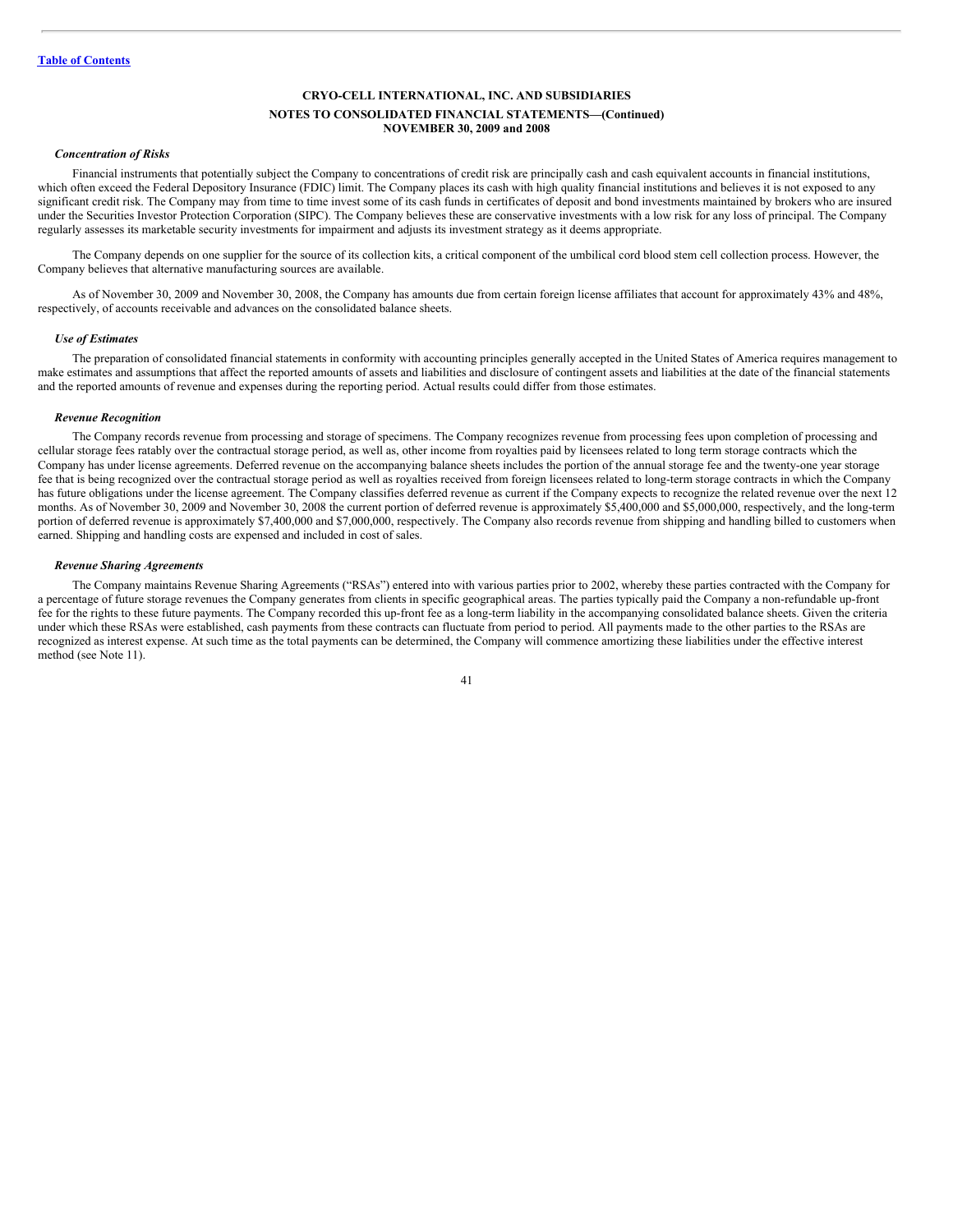#### *License and Royalty Agreements*

The Company has entered into licensing agreements with certain investors in various international markets in an attempt to capitalize on the Company's technology. The investors typically pay a licensing fee to receive Company marketing programs, technology and know-how in a selected area. The investor may be given a right to sell sublicense agreements as well. As part of the accounting for the up-front license fee paid, or payable, to the Company, revenue from the up-front license fee is recognized based on such factors as when the payment is due, collectability and when all material services or conditions relating to the sale have been substantially performed by the Company based on the terms of the agreement. The Company has fourteen active licensing agreements. The following areas each have one license agreement: Mexico, El Salvador, Guatemala, Nicaragua, Ecuador, Panama, Honduras, Venezuela, China and Pakistan. The following areas each have two license agreements: China and Germany.

In addition to the license fee, the Company earns royalties on subsequent processing and storage revenues earned by the licensee in the selected area and a fee on any sub-license agreements that are sold by the licensee where applicable, which are reflected in licensee income in the accompanying consolidated statements of operations and comprehensive income (loss). The Company also processes and stores specimens sent directly from customers of sub-licensees in Mexico, Central America, Ecuador, Pakistan and Venezuela. The fees recognized for these processing and storage services are included in revenue on the accompanying consolidated statements of operations and comprehensive income (loss). As part of the accounting for royalty revenue, the Company uses estimates and judgments based on historical processing and storage volume in determining the timing and amount of royalty revenue to recognize. The Company recognizes royalty revenue from annual and long-term storage contracts based on when the licensee would recognize its revenue for services provided. The Company periodically reviews license and royalty receivables for collectability and, if necessary, will record an expense for an allowance for uncollectible accounts. If the financial condition of the Company's sub-licensees were to deteriorate beyond the estimates, the Company may have to increase the allowance for doubtful accounts which could have a negative impact on earnings. If the licensee's customer base were to decrease, it would negatively impact the Company's ongoing license income.

## *Cash and Cash Equivalents*

Cash and cash equivalents consist of highly liquid investments with an original maturity date at acquisition of three months or less. The Company has restricted cash of \$200,000. The restricted cash is a requirement per the terms of an agreement with a company that provides third-party financing to the Company's clients.

#### *Marketable Securities and Other Investments*

The Company has certain investments in variable rate demand notes and equity securities, which are categorized as marketable securities and other investments. The Company believes these are conservative investments with a low risk for significant loss of principal. The Company regularly assesses its marketable security investments for impairments and adjusts its investment strategy, as it deems appropriate. The Company classifies certain marketable securities and other investments as current in the accompanying consolidated balance sheets based on original maturity dates of less than one year. The cost basis of the other investments has been written down to fair value. The Company recorded an impairment charge of approximately \$61,000 on one of its available for sale securities during the fiscal year ended November 30, 2008 as its decline in fair market value was determined to be other-than-temporary. Marketable securities and other investments are \$966,400 and \$1,131,400 as of November 30, 2009 and 2008.

The underlying investments of the marketable securities primarily consist of variable rate demand notes. The interest rate on these variable rate demand notes resets every seven days to adjust to current market conditions. The Company can redeem these investments at cost at any time with seven days notice. Therefore, the investments are held at cost and are classified as short-term investments on the accompanying consolidated balance sheets. The Company classifies these investments as available for sale.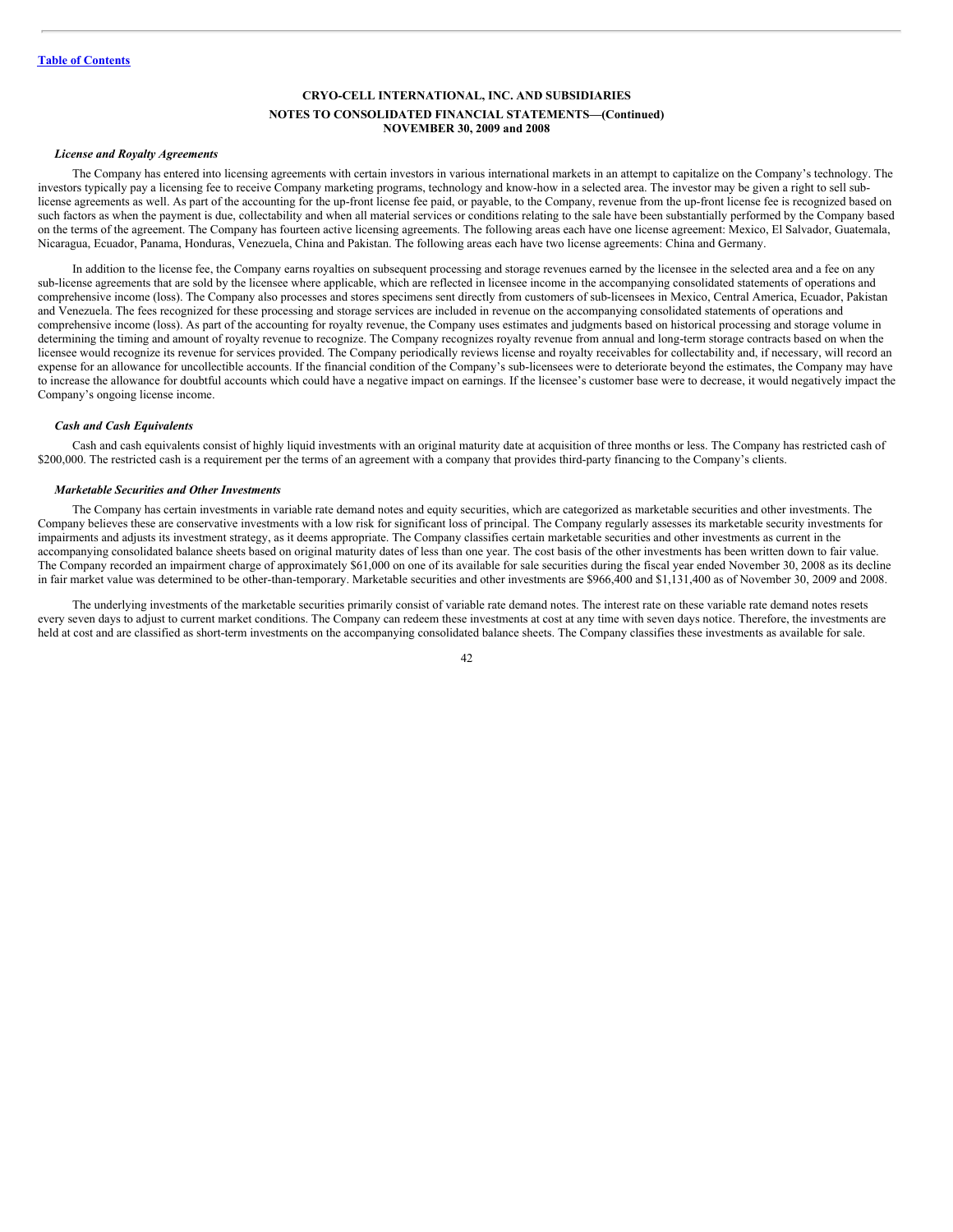#### *Accounts Receivable*

Accounts receivable consist of uncollateralized amounts due from clients that have enrolled and processed in the U-Cord and C'elle processing and storage programs and amounts due from license affiliates, and sublicensee territories and do not require collateral. Accounts receivable from clients are due within 30 days and are stated at the invoice amount, net of an allowance for doubtful accounts. Accounts outstanding longer than the contractual payment terms are considered past due. The Company determines its allowance by considering the length of time accounts receivable are past due, the Company's previous loss history, and the client's current ability to pay its obligations. Therefore, if the financial condition of the Company's clients were to deteriorate beyond the estimates, the Company may have to increase the allowance for doubtful accounts which could have a negative impact on earnings. The Company writes-off accounts receivable when they become uncollectible, and payments subsequently received on such receivables are credited to the allowance for doubtful accounts. The activity in the allowance for doubtful accounts is as follows for the years ended November 30, 2009 and 2008:

| December 1, 2007        | \$625,349  |
|-------------------------|------------|
| <b>Bad Debt Expense</b> | 279,315    |
| Write-offs              | (162, 213) |
| Recoveries              | 24,073     |
| November 30, 2008       | \$766,524  |
| <b>Bad Debt Expense</b> | 488,969    |
| Write-offs              | (807, 663) |
| Recoveries              | 62,610     |
| November 30, 2009       | \$510,440  |
|                         |            |

#### *Property and Equipment*

Property and equipment are stated at cost. Depreciation is provided primarily by the straight-line method over the estimated useful lives of the related assets. Leasehold improvements are amortized over the shorter of the respective life of the lease or the estimated useful lives of the improvements. Upon the sale or retirement of depreciable assets, the cost and related accumulated depreciation is removed from the accounts and the resulting profit or loss is reflected in income. Expenditures for maintenance, repairs and minor betterments are expensed as incurred. Estimated useful lives of property and equipment are as follows:

> Furniture and equipment 3-10 years Software 1-5 years 1.5 years

Leasehold improvements Lesser of 8-10 years or the lives of the leases

#### *Long-Lived Assets*

The Company evaluates the realizability of its long-lived assets, which requires impairment losses to be recorded on long-lived assets used in operations when indicators of impairment, such as reductions in demand or significant economic slowdowns are present. Reviews are performed to determine whether the carrying value of an asset is impaired, based on comparisons to undiscounted expected future cash flows. If this comparison indicates that there is impairment, the impaired asset is written down to fair value, which is typically calculated using: (i) quoted market prices or (ii) discounted expected future cash flows utilizing a discount rate. There was no impairment as of November 30, 2009 and 2008.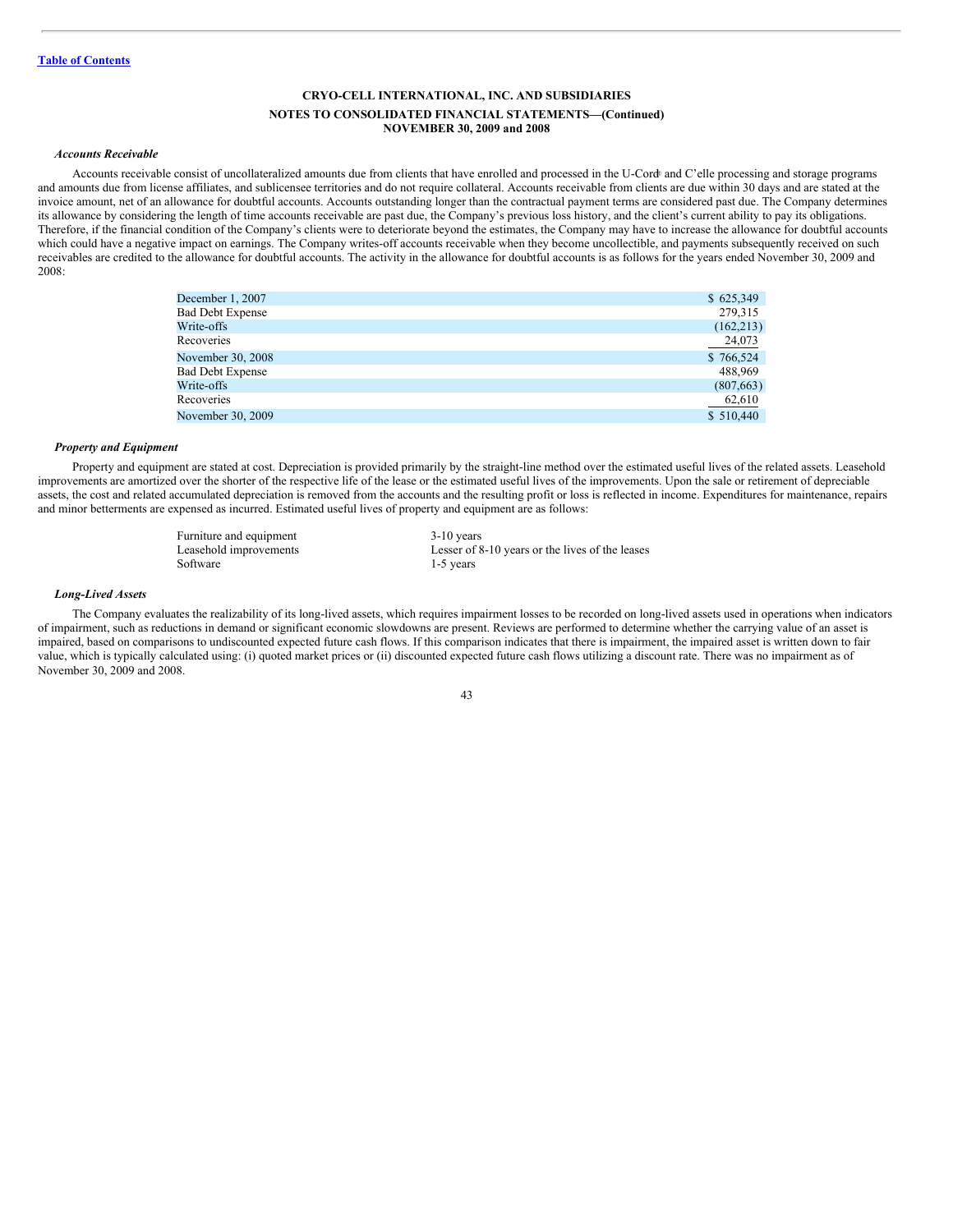#### *Patents*

The Company incurs certain legal and related costs in connection with patent applications. If a future economic benefit is anticipated from the resulting patent or an alternate future use is available to the Company, such costs are capitalized and amortized over the expected life of the patent. The Company's assessment of future economic benefit involves considerable management judgment. A different conclusion could result in the reduction of the carrying value of these assets.

Amortization expense was approximately \$22,000 in 2009 and approximately \$13,000 in 2008, respectively. Patent costs are capitalized on the date that the utility patent was filed and are amortized over a period of 20 years. Capitalized net patent costs are included in deposits and other assets in the accompanying consolidated balance sheets. Patent costs are as follows:

|                                | 2009      | 2008      |
|--------------------------------|-----------|-----------|
| Patents                        | \$435,757 | \$256,801 |
| Less: Accumulated amortization | (34, 551) | (12, 939) |
| <b>Net Patents</b>             | \$401,206 | \$243,862 |

The future amortization expenses are as follows:

| Fiscal Year |              | Amortization |
|-------------|--------------|--------------|
| 2010        | \$           | 21,613       |
| 2011        | S.           | 21,613       |
| 2012        | S.           | 21,613       |
| 2013        | S.           | 21,613       |
| 2014        | <sup>S</sup> | 21,613       |
| Thereafter  |              | \$293,141    |

#### *Investment in Saneron*

The Company made a significant investment in an entity that is involved in the area of stem cell research. The Company accounts for this investment under the equity method, and reviews annually to determine if an other than temporary impairment exists. The Company previously recorded equity in losses of affiliate until the investment balance was zero and only goodwill remained. The investment is reviewed annually to determine if an other than temporary impairment exists. The Company does not believe that an impairment exists as of November 30, 2009 and November 30, 2008. If actual future results are not consistent with the Company's assumptions and estimates, the Company may be required to record impairment charges in the future which could have a negative impact on earnings.

#### *Income Taxes*

Deferred tax assets and liabilities are recognized for the estimated future tax consequences attributable to differences between financial statement carrying amounts of existing assets and liabilities and their respective tax bases. Deferred tax assets and liabilities are measured using enacted tax rates expected to be recovered or settled. A valuation allowance covering the deferred tax assets of the Company as of November 30, 2009 and November 30, 2008, has been provided as the Company does not believe it is "more likely than not" that the future income tax benefits will be realized. The Company did not record an income tax provision or benefit during the fiscal years ended November 30, 2009 and 2008, as the provision for 2009 was offset by the utilization of net operating loss carry forwards and the benefit for 2008 was offset by an increase in the valuation allowance. The Company did not pay United States federal income taxes during the fiscal years ended November 30, 2009 and November 30, 2008 because the Company utilized their net operating loss carryforward.

The Company records foreign income taxes withheld from installment payments of non-refundable up-front license fees and royalty income earned on the processing and storage of cord blood stem cell specimens in geographic areas where the Company has license agreements. The Company recognized approximately \$122,000 and \$105,000 for the years ended November 30, 2009 and 2008, respectively, of foreign income tax expense. The increase in foreign tax expense is attributable to the increase in royalties recognized during fiscal 2009.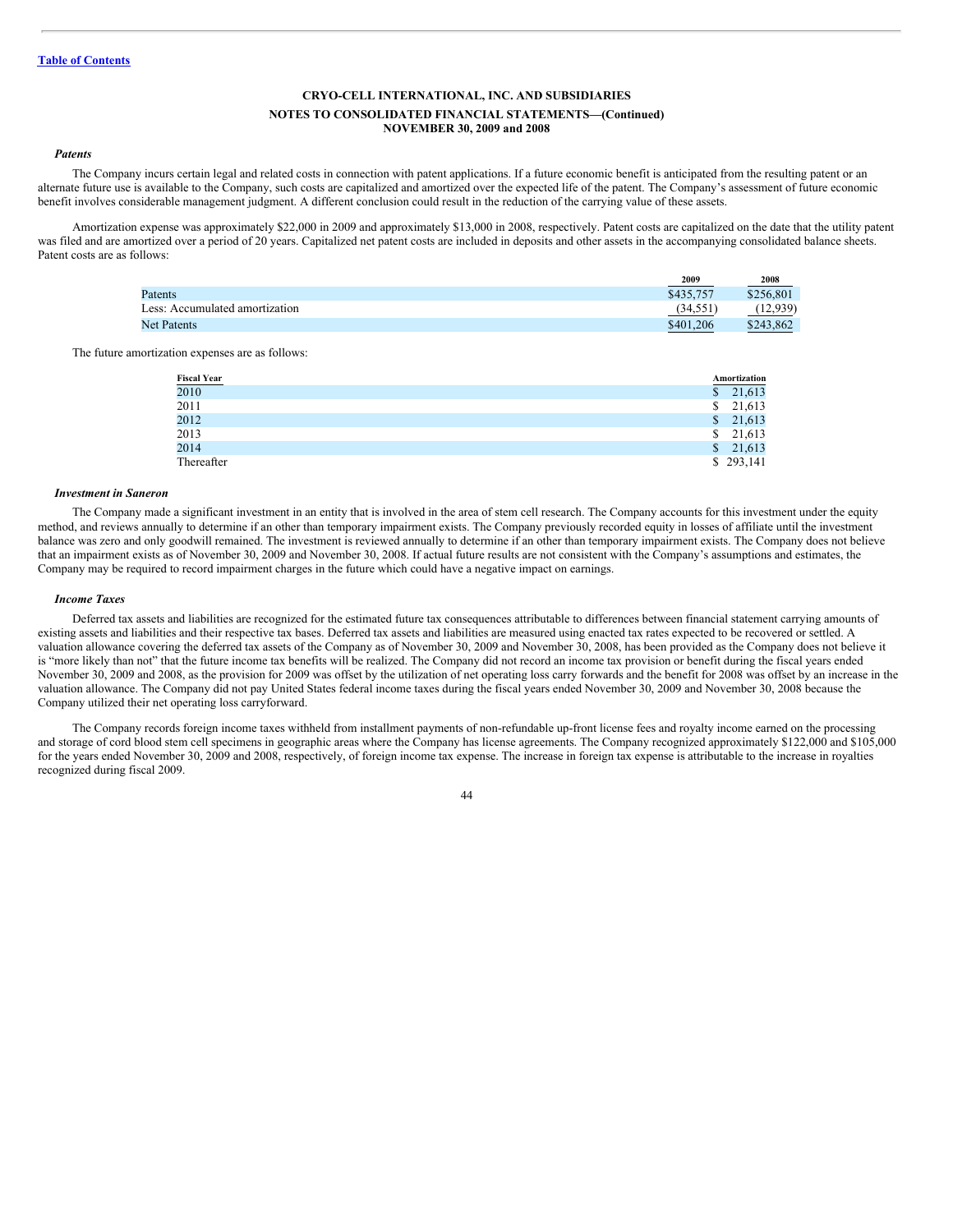## **NOTES TO CONSOLIDATED FINANCIAL STATEMENTS—(Continued) NOVEMBER 30, 2009 and 2008**

The Company recognizes the financial statement benefit of a tax position only after determining that the relevant tax authority would more likely than not sustain the position following an audit. For tax positions meeting the more-likely-than-not threshold, the amount recognized in the financial statements is the largest benefit that has a greater than 50 percent likelihood of being realized upon ultimate settlement with the relevant tax authority. Increases or decreases to the unrecognized tax benefits could result from management's belief that a position can or cannot be sustained upon examination based on subsequent information or potential lapse of the applicable statute of limitation for certain tax positions.

The Company recognizes interest and penalties related to uncertain tax positions in income tax expense. As of November 30, 2009 and 2008, the Company had no provisions for interest or penalties related to uncertain tax positions.

#### *Sales Distributor Agreements*

The Company has entered into sales distributor agreements with certain partners in various international markets in an attempt to capitalize on the Company's C'elle technology. The partners will be authorized, exclusive, independent distributors responsible for promoting, marketing and selling the C'elle service in the designated territory. The partners will receive a sales commission on the net selling price for the processing and first year of storage of the C'elle specimen. The Company has formalized agreements with distribution partners in the United Kingdom, Ireland, Italy, Greece, Venezuela and Panama.

#### *Research, Development and Related Engineering Costs*

Research, development and related engineering costs are expensed as incurred.

#### *Cost of Sales*

Cost of sales represents the associated expenses resulting from the processing, testing and storage of the U-Cord<sup>®</sup> and C'elle specimens.

#### *Advertising*

Advertising costs are expensed as incurred and are included in marketing, general and administrative expenses in the accompanying consolidated statements of operations and comprehensive income (loss). The total amount included in marketing, general and administrative expenses for the fiscal years ended November 30, 2009 and 2008 was approximately \$2,200,000 and \$3,300,000, respectively.

#### *Rent Expense*

Rent paid is expensed based on a straight-line basis over the term of the lease due to the existence of fixed escalation clauses in the leases, and are included in cost of sales and marketing, general and administrative expenses in the accompanying consolidated statements of operations and comprehensive income (loss). All leases include provisions for escalations and related costs.

#### *Fair Value of Financial Instruments*

Management uses a fair value hierarchy, which gives the highest priority to quoted prices in active markets. The fair value of financial instruments is estimated based on market trading information, where available. Absent published market values for an instrument or other assets, management uses observable market data to arrive at its estimates of fair value. Management believes that the carrying amount of cash and cash equivalents, accounts receivable and advances, notes receivable, accounts payable, accrued expenses, deferred consulting obligation and its liability associated with long term revenue sharing arrangements approximate fair value.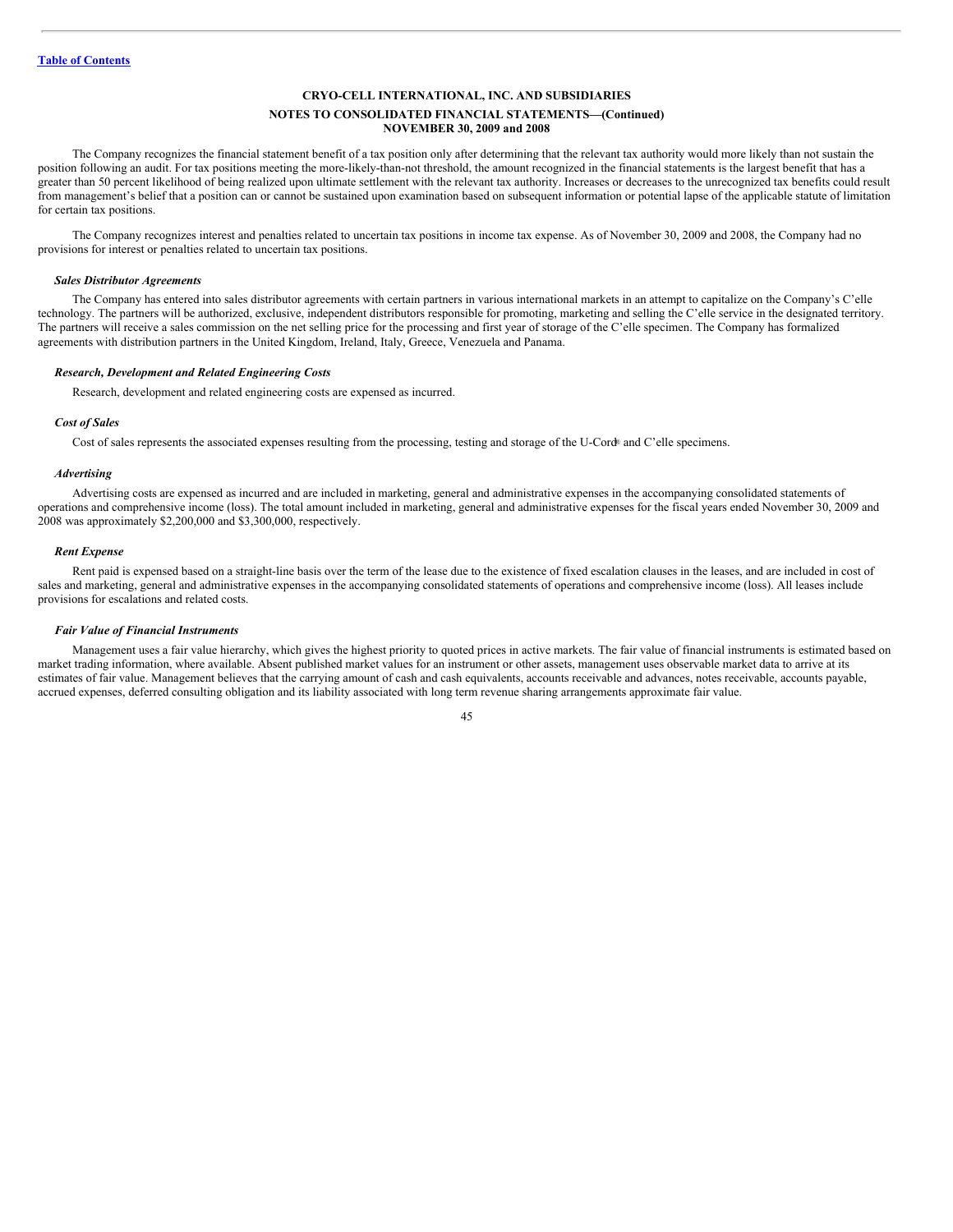#### **NOTES TO CONSOLIDATED FINANCIAL STATEMENTS—(Continued) NOVEMBER 30, 2009 and 2008**

The Company uses an accounting standard that defines fair value as an exit price, representing the amount that would be received to sell an asset or paid to transfer a liability in an orderly transaction between market participants at the measurement date. As such, fair value is a market-based measurement that should be determined based on assumptions that market participants would use in pricing an asset or liability. As a basis for considering such assumptions, the standard establishes a three-level fair value hierarchy that prioritizes the inputs used to measure fair value. The three levels of inputs used to measure fair value are as follows:

- Level 1 Quoted prices in active markets for identical assets or liabilities.
- Level 2 Observable inputs other than quoted prices included in Level 1, such as quoted prices for similar assets and liabilities in active markets; quoted prices for identical or similar assets and liabilities in markets that are not active; or other inputs that are observable or can be corroborated by observable market data.
- Level 3 Unobservable inputs that are supported by little or no market activity and that are significant to the fair value of the assets or liabilities. This includes certain pricing models, discounted cash flow methodologies and similar techniques that use significant unobservable inputs.

The following table summarizes our financial assets and liabilities measured at fair value on a recurring basis as of November 30, 2009, segregated among the appropriate levels within the fair value hierarchy:

|                               | <b>Fair Value at</b><br>November 30, |         | <b>Fair Value Measurements at</b><br>November 30, 2009 Using |         |
|-------------------------------|--------------------------------------|---------|--------------------------------------------------------------|---------|
| <b>Description</b>            | 2009                                 | Level 1 | <b>Level 2</b>                                               | Level 3 |
| Assets:                       |                                      |         |                                                              |         |
| Available-for-sale securities | 966,404                              | \$6,404 | \$960,000                                                    | $-$     |

The following is a description of the valuation techniques used for these items, as well as the general classification of such items pursuant to the fair value hierarchy:

*Available-for-sale securities* – the Company invested \$960,000 in variable rate demand notes. The investments are held at cost, which approximates fair value, and are therefore classified within Level 2 of the fair value hierarchy. The Company further invests in exchange-traded equity securities. Fair values for these investments are based on quoted prices in active markets and are therefore classified within Level 1 of the fair value hierarchy.

The Company is permitted to make an election to carry certain eligible financial assets and liabilities at fair value, even if fair value measurement has not historically been required for such assets and liabilities under U.S. GAAP. The Company made no elections to record any such assets and or liabilities at fair value.

#### *Product Warranty and Cryo-Cell Cares<sup>TM</sup> Program*

In December 2005, the Company began providing its customers enrolled under the new pricing structure with a payment warranty under which the Company agrees to pay \$50,000 to its client if the U-Cord® product retrieved is used for a stem cell transplant for the donor or an immediate family member and fails to engraft, subject to various restrictions. Additionally, under the Cryo-Cell Cares™ program the Company will pay \$10,000 to the client to offset personal expenses if the U-Cord® product is used for bone marrow reconstitution in a myeloblative transplant procedure. The product warranty and the Cryo-Cell Cares program is available to the clients who enroll under this structure for as long as the specimen is stored with the Company. The Company has not experienced any claims under the warranty program nor has it incurred costs related to these warranties. The Company does not maintain insurance for this warranty program and therefore maintains reserves to cover our estimated potential liabilities. The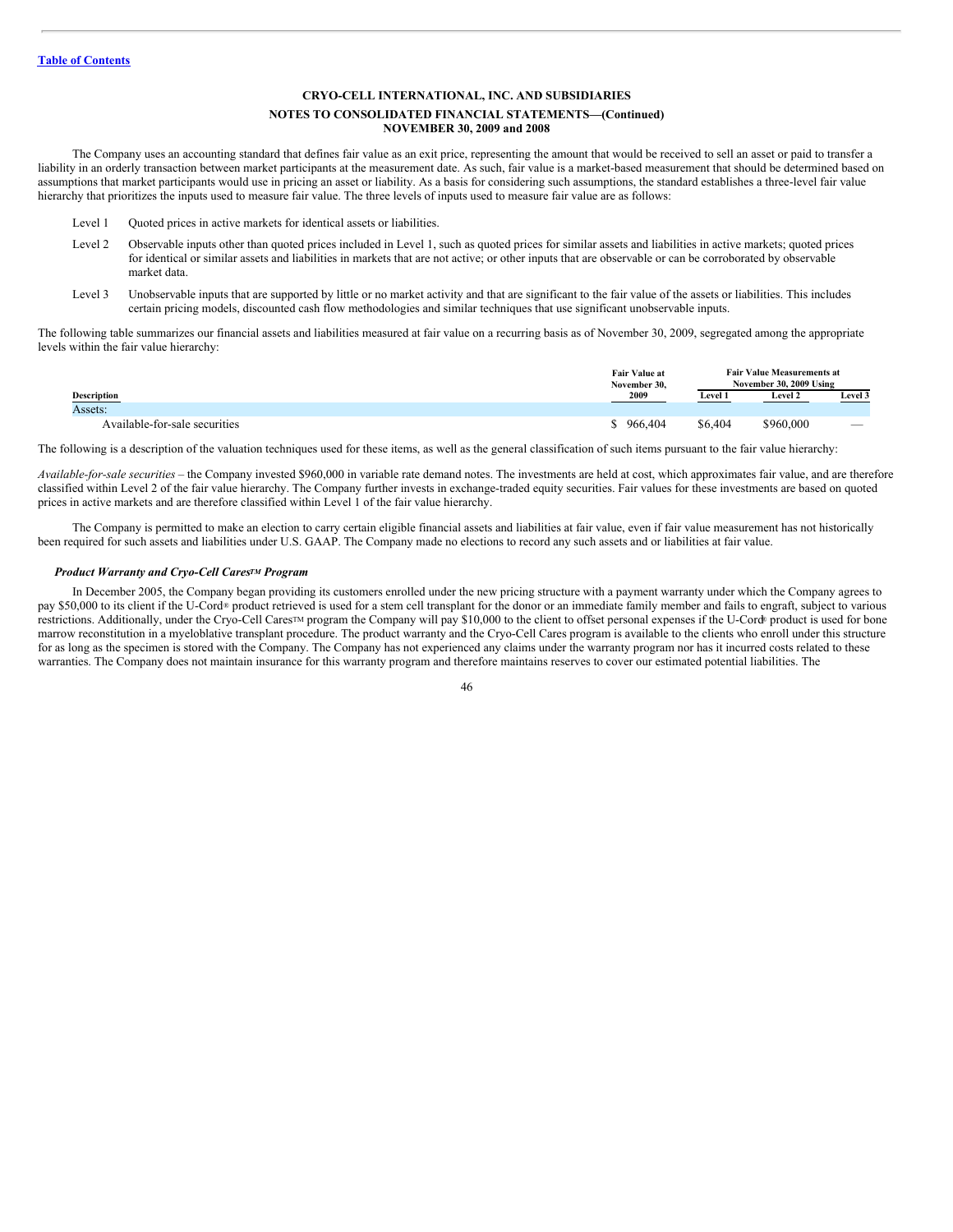## **NOTES TO CONSOLIDATED FINANCIAL STATEMENTS—(Continued) NOVEMBER 30, 2009 and 2008**

Company's reserve balance is based on the \$50,000 maximum payment and the \$10,000 maximum expense reimbursement multiplied by formulas to determine the projected number of units requiring a payout. The Company determined the estimated expected usage and engraftment failure rates based on an analysis of the historical usage and failure rates and the historical usage and failure rates in other private and public cord blood banks based on published data. The Company's estimates of expected usage and engraftment failure could change as a result of changes in actual usage rates or failure rates and such changes would require an adjustment to the established reserves. The historical usage and failure rates have been very low and a small increase in the number of transplants or engraftment failures could cause a significant increase in the estimated rates used in determining our reserve. In addition, the reserve will increase as additional U-Cord® specimens are stored which are subject to the warranty. During the fourth quarter of 2009, the Company evaluated the product warranty assumptions and determined that based on new information related to the historical usage and failure rates the product warranty accrual needed to be reduced. This was accounted for as a change in estimate. As of November 30, 2009 and November 30, 2008 the Company recorded reserves under these programs in the amounts of \$9,979 and \$104,786, respectively, which are included in accrued expenses in the accompanying consolidated balance sheets.

#### *Reclassification*

During fiscal 2009, the Company revised the consolidated balance sheet for the year ended November 30, 2008 by approximately \$330,000 to more accurately reflect current and long-term deferred revenue for storage fees collected in advance for multiple years. Previously, the Company reflected a portion of the current deferred revenue as long-term. This reclassification did not have an impact on total liabilities, stockholders' deficit, net income (loss) or net income (loss) per common share

## *Income (Loss) per Common Share*

Basic income (loss) per common share was computed by dividing net income (loss) by the weighted average number of common shares outstanding. Diluted income (loss) per common share includes the effect of all dilutive stock options. The composition of basic and diluted net income (loss) per share is as follows:

|                                                                | November 30.<br>2009 | November 30.<br>2008 |
|----------------------------------------------------------------|----------------------|----------------------|
| Numerator:                                                     |                      |                      |
| Net Income (Loss)                                              | \$1,424,705          | (726, 249)<br>S      |
| Denominator:                                                   |                      |                      |
| Weighted-average shares outstanding-basic                      | 11,751,172           | 11,725,806           |
| Dilutive common shares issuable upon exercise of stock options | 49,817               |                      |
| Weighted-average shares-diluted                                | 11,800,989           | 11,725,806           |
| Earnings (Loss) per share:                                     |                      |                      |
| Basic                                                          | 0.12                 | (0.06)               |
| Diluted                                                        | 0.12                 | (0.06)               |
|                                                                |                      |                      |

For the year ended November 30, 2009 the Company excluded the effect of 1,066,480 outstanding stock options from the computation of diluted earnings per share, as the effect of potentially dilutive shares would be anti-dilutive. For the year ended 2008, the Company excluded the effect of all outstanding options from the computation of earnings per share, as the effect of potentially dilutive shares from the outstanding stock options would be anti-dilutive. The number of outstanding options was 1,196,480 and 1,002,683 for the years ended November 30, 2009 and November 30, 2008, respectively.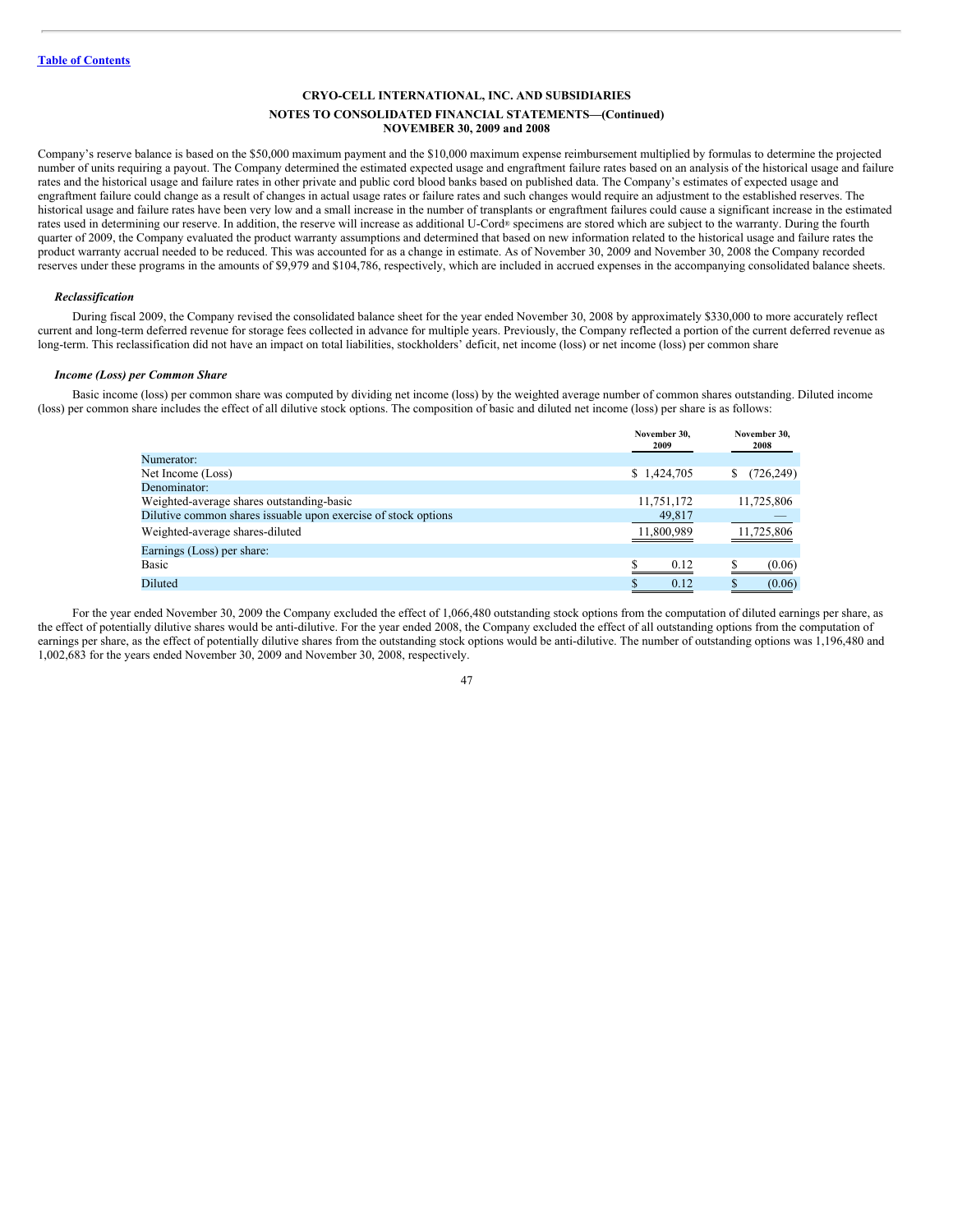#### *Stock Compensation*

As of November 30, 2009, the Company has two stock-based employee compensation plans, which are described in Note 7. The Company recognized approximately \$117,000 and \$197,000 for the years ended November 30, 2009 and 2008, respectively of stock compensation expense.

The Company recognizes stock based compensation at fair value. The fair value of stock options is determined using the Black-Scholes valuation model. The Company estimates the fair value of all stock option awards as of the grant date by applying the Black-Scholes option pricing model. The use of this valuation model involves assumptions that are judgmental and highly sensitive in the determination of compensation expense and include the expected life of the option, stock price volatility, risk-free interest rate, dividend yield, exercise price, and forfeiture rate. Forfeitures are estimated at the time of valuation and reduce expense ratably over the vesting period.

# *Recently Issued Accounting Pronouncements*

#### *Business Combinations*

In December 2007, the Financial Accounting Standards Board ("FASB") issued an accounting standard to improve the relevance, representational faithfulness, and comparability of the information that a reporting entity provides in its financial reports about a business combination and its effects. This standard establishes principles and requirements for how the acquirer recognizes the identifiable assets acquired, the liabilities assumed, and any noncontrolling interest in the acquiree, recognizes and measures goodwill or a gain from a bargain purchase, and identifies financial statement disclosures related to the business combination. This standard applies prospectively to business combinations for which the acquisition date is on or after the beginning of the first annual reporting period beginning on or after December 15, 2008. The Company will adopt this standard on December 1, 2009.

#### *Equity Method Investment Accounting Considerations*

In November 2008, the FASB issued an accounting standard to clarify the accounting for certain transactions and impairment considerations involving equity method investments. This accounting standard is effective in fiscal periods beginning on or after December 15, 2008. The Company is currently assessing the impact that this standard may have on its consolidated financial statements upon adoption on December 1, 2009.

## *Subsequent Events*

In May 2009, the FASB issued an accounting standard, which established general standards of accounting for and disclosure of events that occur after the balance sheet date but before financial statements are issued. This standard is effective for interim or annual periods ending after June 15, 2009, and accordingly, the Company adopted this standard during the third quarter ended August 31, 2009.

## *Revenue Arrangements with Multiple Deliverables*

In October 2009, the FASB issued an Accounting Standard Update ("ASU"), which addresses the accounting for multiple-deliverable arrangements to enable vendors to account for products or services separately rather than as a combined unit and modifies the manner in which the transaction consideration is allocated across the separately identified deliverables. The ASU significantly expands the disclosure requirements for multiple-deliverable revenue arrangements. The ASU will be effective for the first annual reporting period beginning on or after June 15, 2010, and may be applied retrospectively for all periods presented or prospectively to arrangements entered into or materially modified after the adoption date. Early adoption is permitted, provided that the guidance is retroactively applied to the beginning of the year of adoption. The Company has not determined if it will adopt this new update before December 1, 2010. The Company is currently evaluating the impact this update may have on its consolidated financial statements upon its required adoption on December 1, 2010.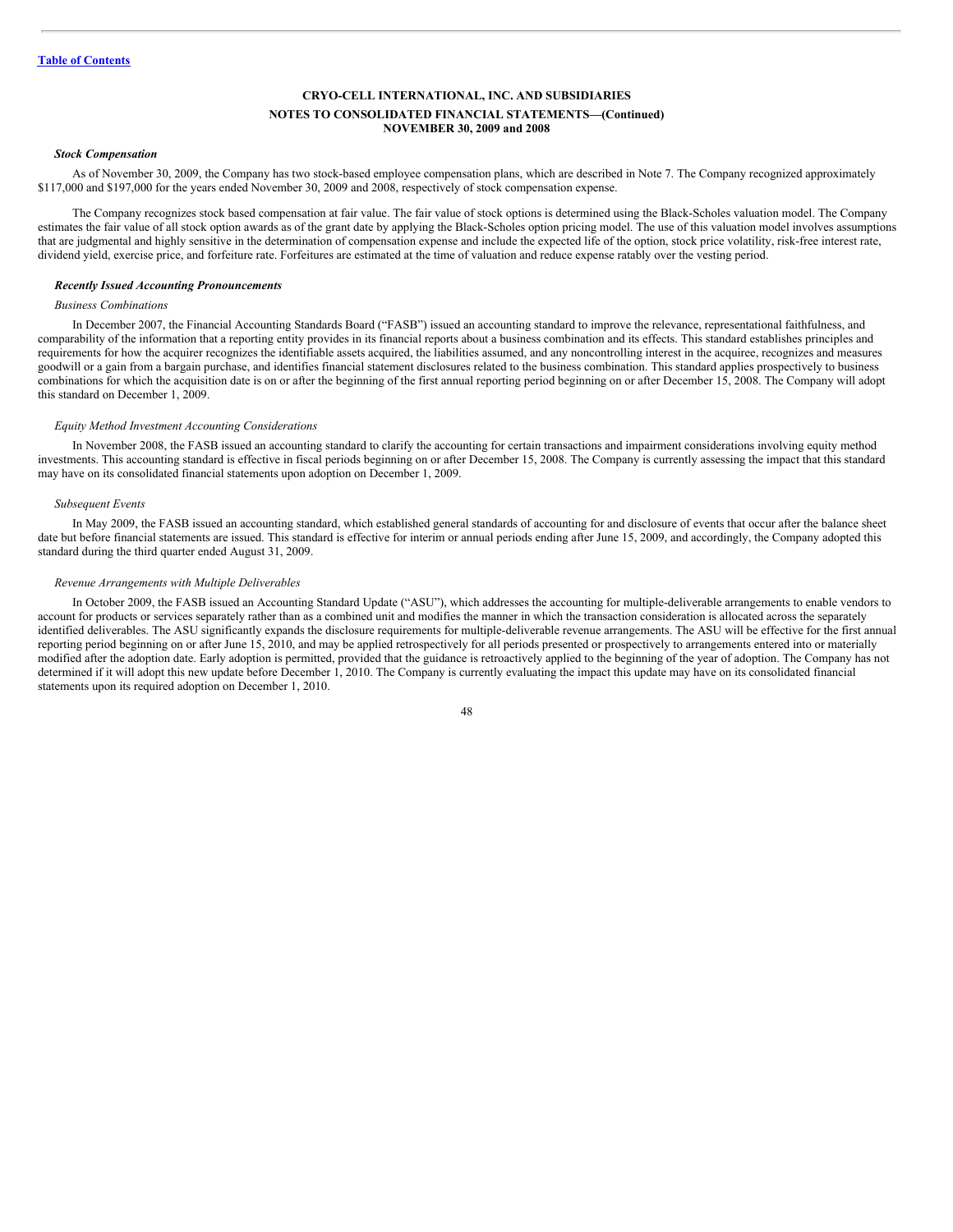# **NOTE 2 - MARKETABLE SECURITIES AND OTHER INVESTMENTS.**

#### *Marketable Securities*

The Company accounts for marketable securities and other investments at cost, fair value or considers fair value of their measurement under various accounting literature. Adjustments to the fair value in the Company's marketable securities and other investments are reflected in accumulated other comprehensive (loss) gain.

Marketable securities were \$960,000 and \$1,125,000 at November 30, 2009 and 2008, respectively. During 2008, the Company purchased variable rate demand notes. The interest rate on these variable rate demand notes resets every seven days to adjust to current market conditions. The Company can redeem these investments at cost at any time with seven days notice. Therefore, the investments are held at cost, which approximates fair value, and are classified as short-term investments on the accompanying consolidated balance sheets. The Company holds these investments as available for sale.

#### *Other Investments*

The Company uses the guidance as described above, to account for the other investments. The fair value of other investments as of November 30, 2009 and 2008 was approximately \$6,400. There was no unrealized holding loss recorded as a component of stockholders' equity on other investments as of November 30, 2009 and 2008, respectively. The cost basis of the other investments was written down to fair value and approximately \$61,000 was charged to impairment during the year ended November 30, 2008 as it was determined that the decline in fair value was other than temporary.

#### **NOTE 3 - INVESTMENTS IN AFFILIATES.**

# *Saneron CCEL Therapeutics, Inc.*

For each of the years ended November 30, 2009 and 2008, the Company had an ownership interest of approximately 35% in Saneron, which is accounted for under the equity method of accounting. During 2006, the Company ceased recording equity in losses once the investment balance was written down to the total amount of goodwill, as goodwill should not be amortized. As of November 30, 2009 and 2008, the net Saneron investment, which includes goodwill, is reflected on the consolidated balance sheets at \$684,000. During 2009 and 2008, the Company had an independent valuation performed on the Company's interest in Saneron. Management believes that these valuations accurately reflect the fair value of the Company's interest in Saneron as of November 30, 2009 and 2008 and that goodwill was not impaired during 2009 or 2008.

For the fiscal year ended November 30, 2009 and 2008, the Company recorded equity in losses of Saneron operations of approximately \$113,000 and \$164,000, respectively, related to certain Saneron stock and warrant awards that were granted by Saneron at below fair market value to certain employees, consultants and members of Saneron management who represent owners of Saneron and serve on its board of directors. The Company will continue to record equity in losses of affiliate related to stock compensation expense as this offsets additional paid-in capital and not the investment balance.

During 2008, the Company reassessed the volatility calculation utilized in the computation of equity in losses of affiliate related to certain Saneron stock and warrant awards. The Company determined that the volatility percentage that had been historically used in the calculation had been higher than the actual volatility percentage. The effect of the change in the volatility variable resulted in a cumulative decrease in equity in losses of affiliate of approximately \$35,000, which is not material to the prior period or operating results and earnings trends for the year ended November 2008. Approximately, \$17,000 was recognized as equity in losses in affiliate during fiscal 2008 and approximately \$18,000 was reported as an adjustment to prior year accumulated deficit in the Consolidated Statements of Stockholders' Deficit.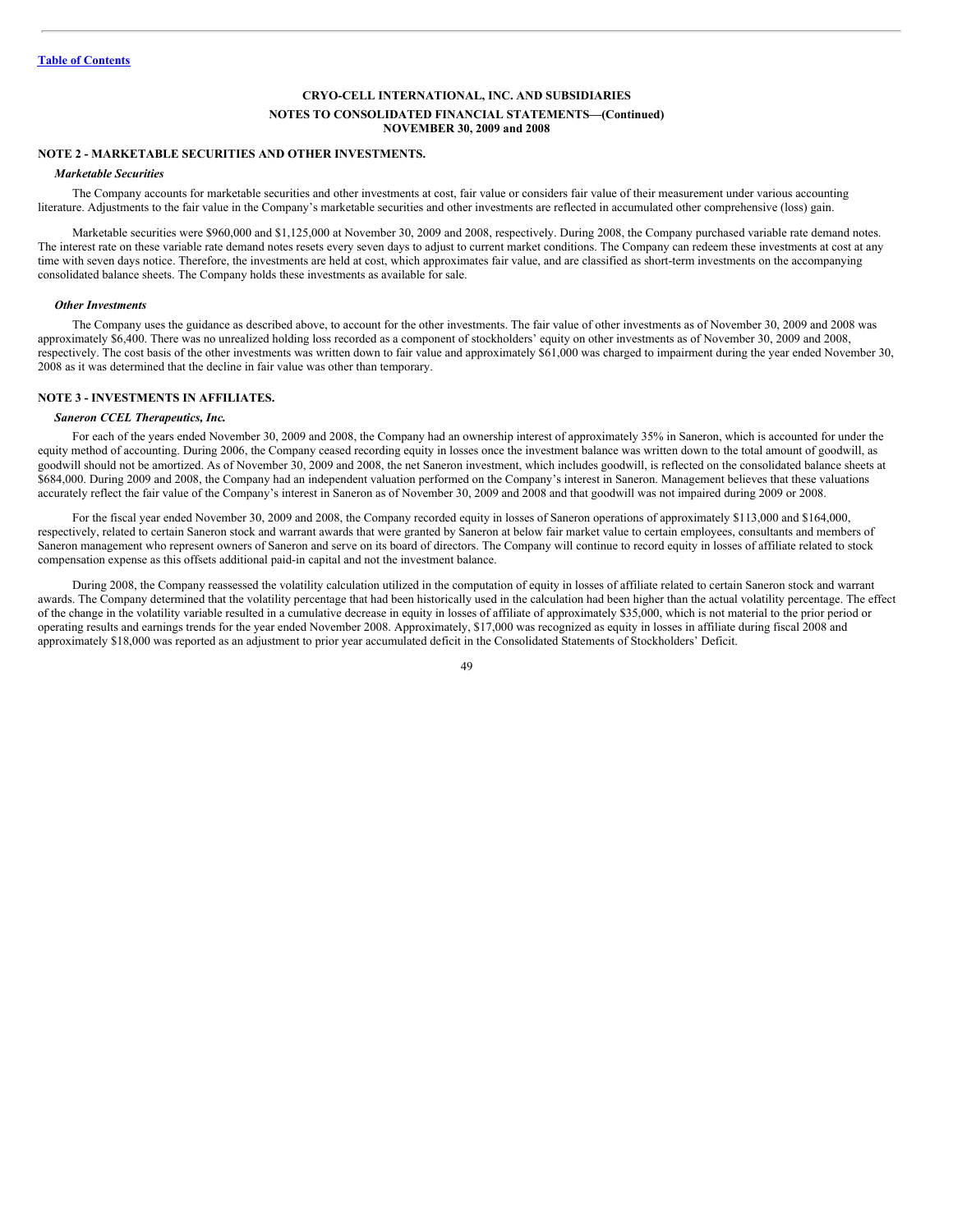## **NOTES TO CONSOLIDATED FINANCIAL STATEMENTS—(Continued) NOVEMBER 30, 2009 and 2008**

As of November 30, 2009 and 2008, the Company has classified the Company's portion of the value of Company stock held by Saneron of approximately \$485,000 and \$807,000, respectively, within stockholders' equity as treasury stock. During the third quarter of fiscal 2009, Saneron sold 99,900 shares of the Company's stock which resulted in a reclassification from treasury stock to additional paid-in capital of approximately \$322,000.

In January 2008, the Company announced that it has formalized a research and development agreement with Saneron to develop regenerative therapies utilizing Cryo-Cell's C'elle menstrual stem cell technology. Cryo-Cell and Saneron will collaborate on research in pre-clinical models for certain neurological diseases and disorders. Under terms of the agreement, the Company will provide Saneron with menstrual stem cells along with proprietary methodology associated with the technology. Saneron will provide study materials and develop research methodology for potential therapeutic applications associated with designated pre-clinical applications. Intellectual property resulting from this research collaboration will be jointly owned by the parties.

## **NOTE 4 - PROPERTY AND EQUIPMENT.**

The major classes of property and equipment are as follows:

|                                     | 2009                    | 2008        |
|-------------------------------------|-------------------------|-------------|
| Software                            | 981,439<br>$\mathbb{S}$ | 975,791     |
| Furniture and equipment             | 3,980,404               | 3,830,262   |
| Leasehold improvements              | 1,073,555               | 1,057,604   |
| Assets Held for Future Use          | 269,203                 |             |
|                                     | 6,304,601               | 5,863,657   |
| Less: Accumulated Depreciation      | (3,934,713)             | (3,293,060) |
| <b>Total Property and Equipment</b> | \$2,369,888             | \$2,570,597 |

Depreciation expense was approximately \$650,000 in 2009 and approximately \$678,000 in 2008 of which approximately \$286,000 and \$282,000 is included in cost of sales, respectively, in the accompanying consolidated statements of operations and comprehensive income (loss).

## **NOTE 5 - ACCRUED EXPENSES.**

Accrued expenses are as follows:

|                            |             | November 30. |  |  |
|----------------------------|-------------|--------------|--|--|
|                            | 2009        | 2008         |  |  |
| Legal and accounting       | 98,731      | 13.510       |  |  |
| Payroll and payroll taxes  | 418,304     | 109,770      |  |  |
| Interest expense           | 745.292     | 602,245      |  |  |
| Safti-Cell promissory note | 375,000     |              |  |  |
| General expenses           | 493.433     | 500,520      |  |  |
|                            | \$2,130,760 | \$1,226,045  |  |  |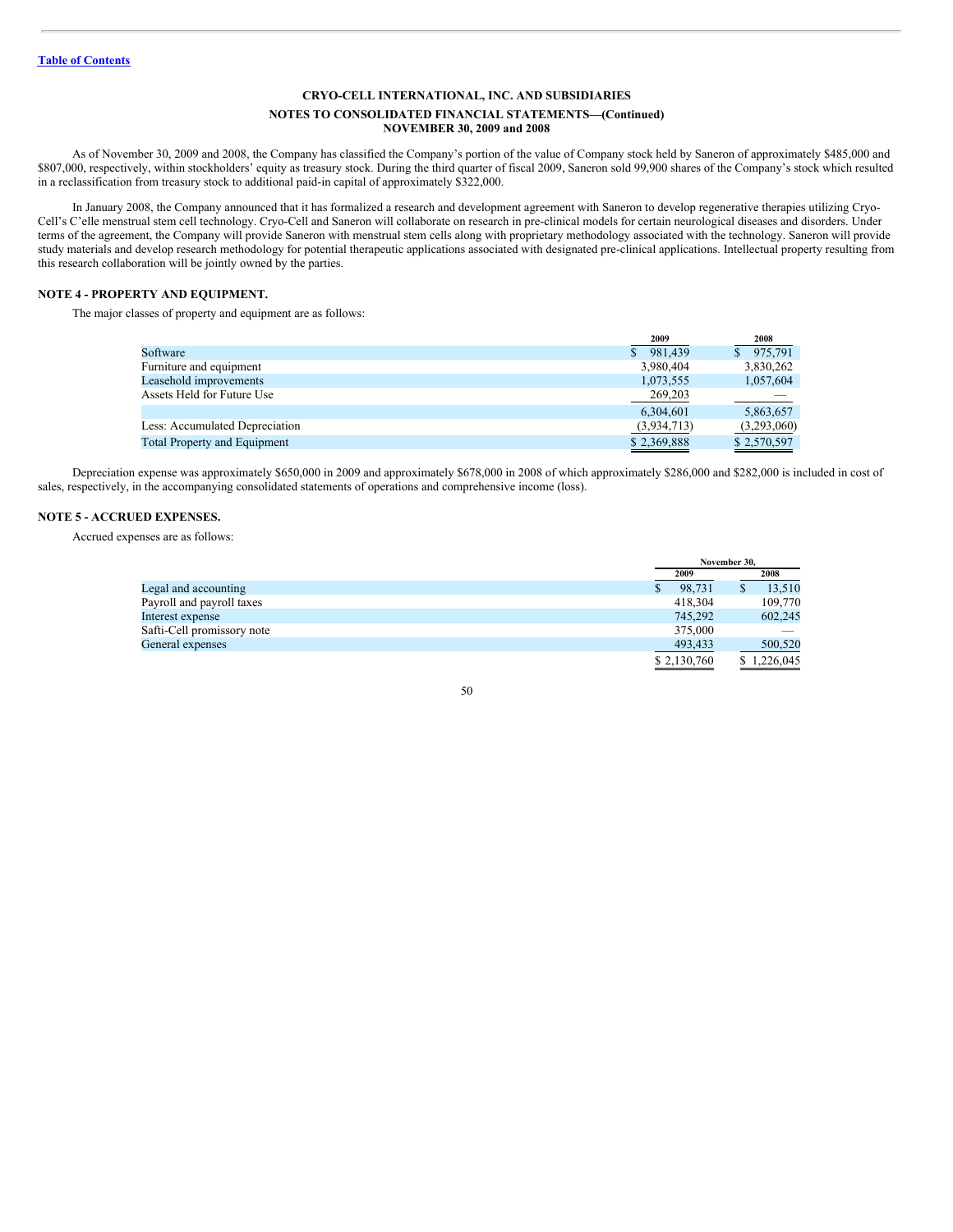# **NOVEMBER 30, 2009 and 2008**

# **NOTE 6 - INCOME TAXES.**

The Company recorded the following income tax provisions (approximate) for the years ended November 30, 2009 and 2008.

|                             | 2009      | 2008      |
|-----------------------------|-----------|-----------|
| Current:                    |           |           |
| Federal                     | S<br>__   | S         |
| <b>State</b>                |           |           |
| Foreign                     | 122,000   | 105,000   |
| Subtotal                    | 122,000   | 105,000   |
| Deferred:                   |           |           |
| Federal                     |           |           |
| State                       |           |           |
| Foreign                     |           |           |
| Subtotal                    |           |           |
| <b>Income Tax Provision</b> | \$122,000 | \$105,000 |

As of November 2009 and 2008 the approximate tax effects of temporary differences that give rise to the deferred tax assets are as follows:

|                                                 |           | 2009          |               |
|-------------------------------------------------|-----------|---------------|---------------|
|                                                 | Current   | Non-current   | Total         |
| Tax Assets:                                     |           |               |               |
| Deferred income                                 | \$225,000 | \$3,844,000   | \$4,069,000   |
| NOL's, credits, and other carryforward items    |           | 3,964,000     | 3,964,000     |
| Tax over book basis in unconsolidated affiliate |           | 1,093,000     | 1,093,000     |
| Accrued payroll                                 | 33,000    |               | 33,000        |
| Reserves and other accruals                     | 425,000   |               | 425,000       |
| Deferred compensation                           |           | 108,000       | 108,000       |
| Stock compensation                              |           | 77,000        | 77,000        |
| <b>Total Assets:</b>                            | 683,000   | 9.086,000     | 9,769,000     |
| Tax Liabilities:                                |           |               |               |
| Depreciation and amortization                   | \$        | $(\$220,000)$ | $(\$220,000)$ |
| Less: Valuation Allowance                       | (668,000) | (8,881,000)   | (9,549,000)   |
| Net Deferred Tax Asset (Liability)              | 15,000    | (\$15,000)    |               |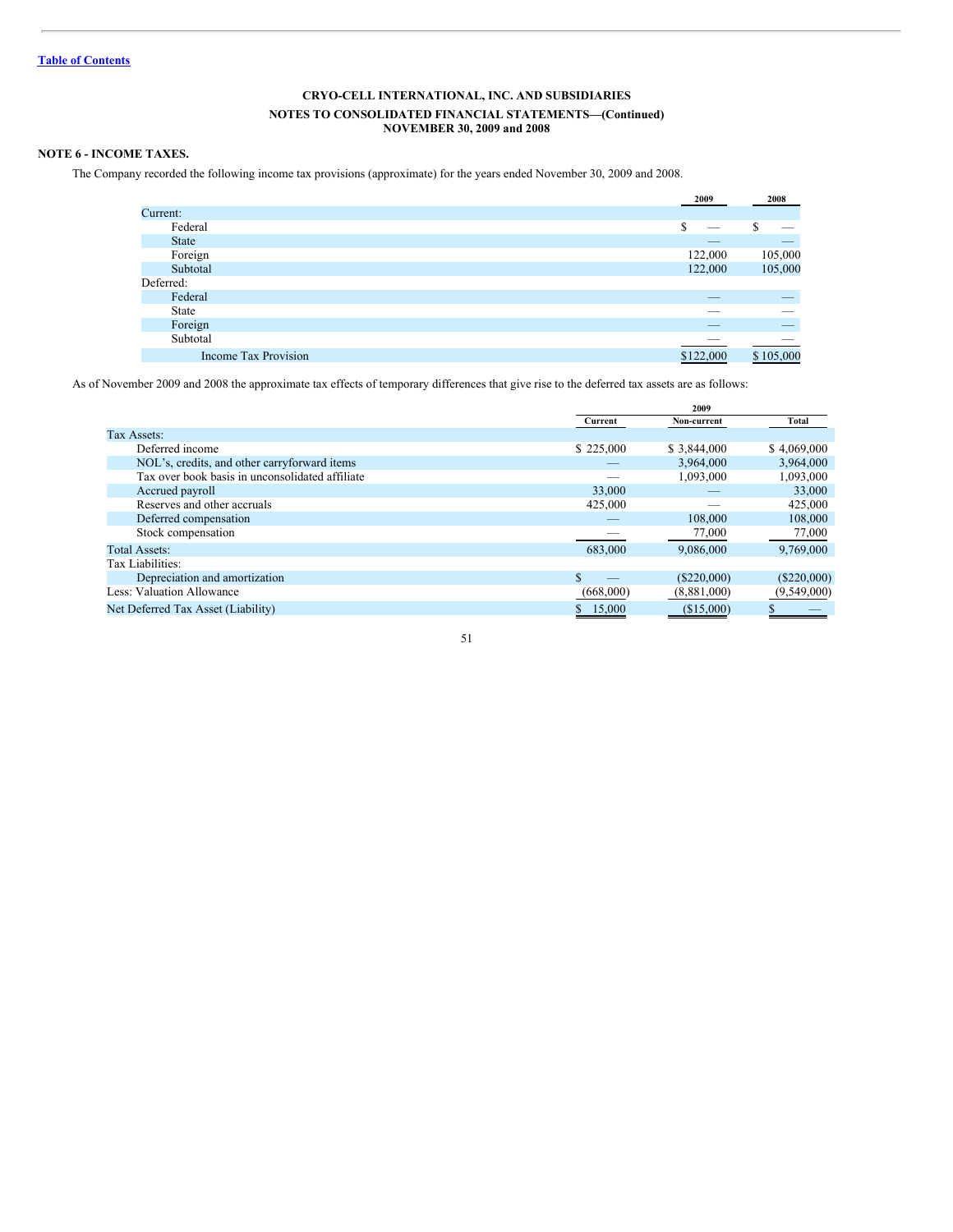|                                                 |           | 2008         |                 |
|-------------------------------------------------|-----------|--------------|-----------------|
|                                                 | Current   | Non-current  | <b>Total</b>    |
| Tax Assets:                                     |           |              |                 |
| Deferred income                                 | \$225,000 | \$ 3,535,000 | 3,760,000<br>\$ |
| NOL's, credits, and other carryforward items    |           | 5.208,000    | 5,208,000       |
| Tax over book basis in unconsolidated affiliate |           | 1,050,000    | 1,050,000       |
| Accrued payroll                                 | 19,000    |              | 19,000          |
| Reserves and other accruals                     | 496,000   |              | 496,000         |
| Deferred compensation                           |           | 144,000      | 144,000         |
| Stock compensation                              |           | 77,000       | 77,000          |
| <b>Total Assets:</b>                            | 740,000   | 10.014.000   | 10.754,000      |
| Tax Liabilities:                                |           |              |                 |
| Depreciation and amortization                   |           | (S301,000)   | $(\$301,000)$   |
| Less: Valuation Allowance                       | (719,000) | (9,734,000)  | (10, 453, 000)  |
| Net Deferred Tax Asset (Liability)              | \$21,000  | $(\$21,000)$ |                 |
|                                                 |           |              |                 |

A valuation allowance covering the deferred tax assets of the Company for November 30, 2009 and 2008, has been provided as the Company does not believe it is more likely than not that the future income tax benefits will be realized. The valuation allowance decreased by approximately (904,000) and (459,000) in 2009 and 2008. The 2009 decrease was predominantly a result of both utilization of net operating carryforwards and expiration of capital loss carryovers and the 2008 decrease was predominantly a result of the expiration of capital loss carryovers.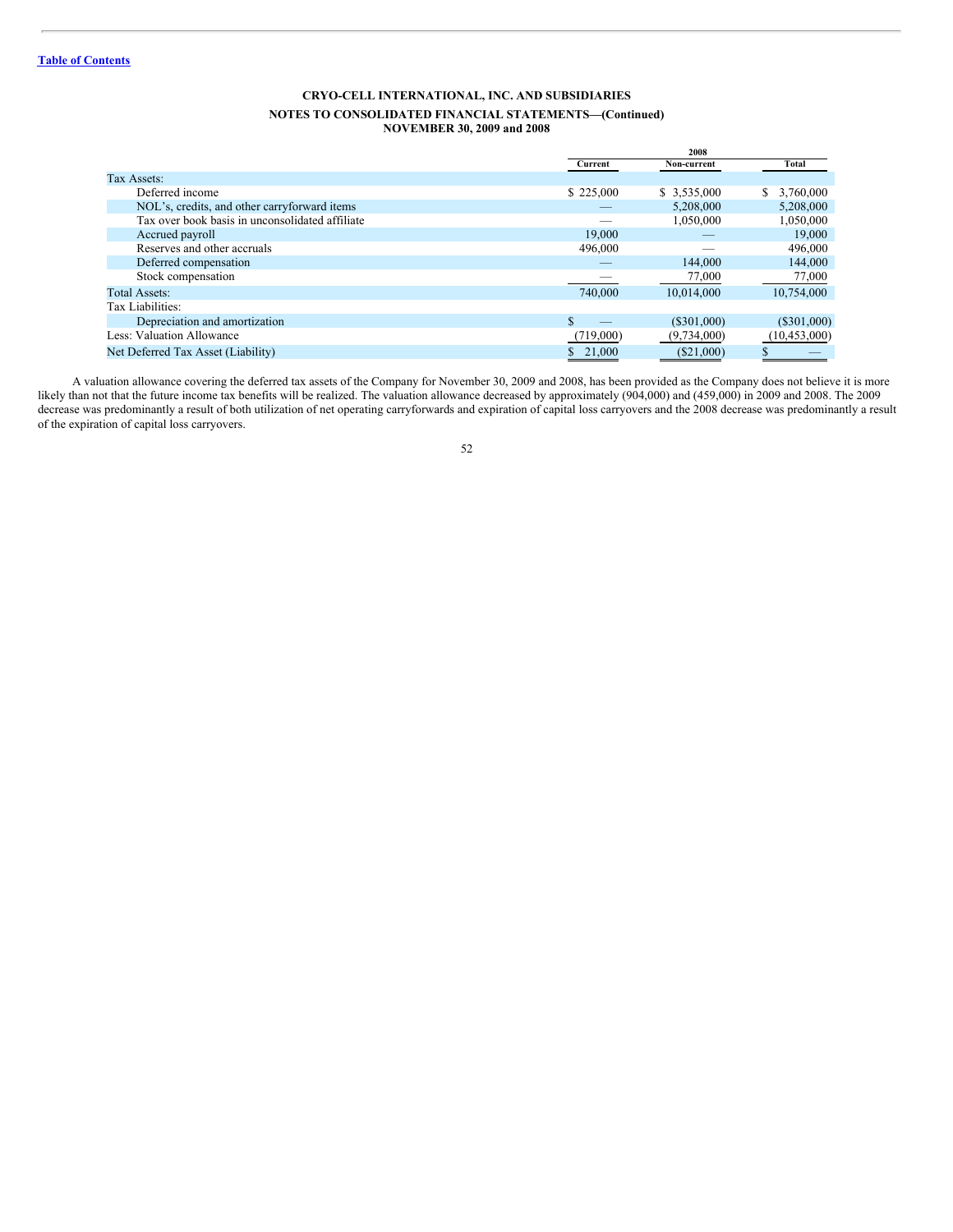#### **NOTES TO CONSOLIDATED FINANCIAL STATEMENTS—(Continued) NOVEMBER 30, 2009 and 2008**

The Company has unused U.S. net operating losses available for carryforward as of November 30, 2009 of approximately \$9,003,000 to offset future federal taxable income. The net operating loss carryfowards expire during 2020 through 2027. The Tax Reform Act of 1986 contains provisions that limit the utilization of net operating losses if there has been an "ownership change". Such an "ownership change" as described in Section 382 of the Internal Revenue code may limit the Company's utilization of its net operating loss carryforwards. Management has completed an internal analysis of potential ownership changes and has concluded that no ownership changes have occurred through November 30, 2009 which would potentially limit the utilization of the net operating losses.

A reconciliation of the income tax provision with the amount of tax computed by applying the federal statutory rate to pretax income follows:

|                                 |           | For the Years Ended November 30, 2009 |           |        |  |  |
|---------------------------------|-----------|---------------------------------------|-----------|--------|--|--|
|                                 | 2009      | $\%$                                  | 2008      | $\%$   |  |  |
| Tax at Federal Statutory Rate   | 484,000   | 34.0                                  | (252,000) | 34.0   |  |  |
| State Income Tax Effect         | 52,000    | 3.6                                   | (27,000)  | 3.6    |  |  |
| Decrease in valuation allowance | (904,000) | (63.5)                                | (459,000) | 61.9   |  |  |
| <b>Permanent Disallowances</b>  | 92,000    | 6.5                                   | 125,000   | (16.9) |  |  |
| Capital loss expirations        | 373,000   | 26.2                                  | 730,000   | (98.5) |  |  |
| Foreign tax credits             | (122,000) | (8.6)                                 | (105,000) | (14.2) |  |  |
| Foreign tax withholding         | 122,000   | 8.6                                   | 105,000   | 14.2   |  |  |
| Other                           | 25,000    | 1.8                                   | (12,000)  | 1.7    |  |  |
| Total income taxes              | \$122,000 | 8.6                                   | \$105,000 | (14.2) |  |  |

The Company recognizes the financial statement benefit of a tax position only after determining that the relevant tax authority would more likely than not sustain the position following an audit. For tax positions meeting the more-likely-than-not threshold, the amount recognized in the financial statements is the largest benefit that has a greater than 50 percent likelihood of being realized upon ultimate settlement with the relevant tax authority. Increases or decreases to the unrecognized tax benefits could result from management's belief that a position can or cannot be sustained upon examination based on subsequent information or potential lapse of the applicable statute of limitation for certain tax positions.

The Company recognizes interest and penalties related to uncertain tax positions in income tax expense. Through November 30, 2009 and 2008, the Company had no provisions for interest or penalties related to uncertain tax positions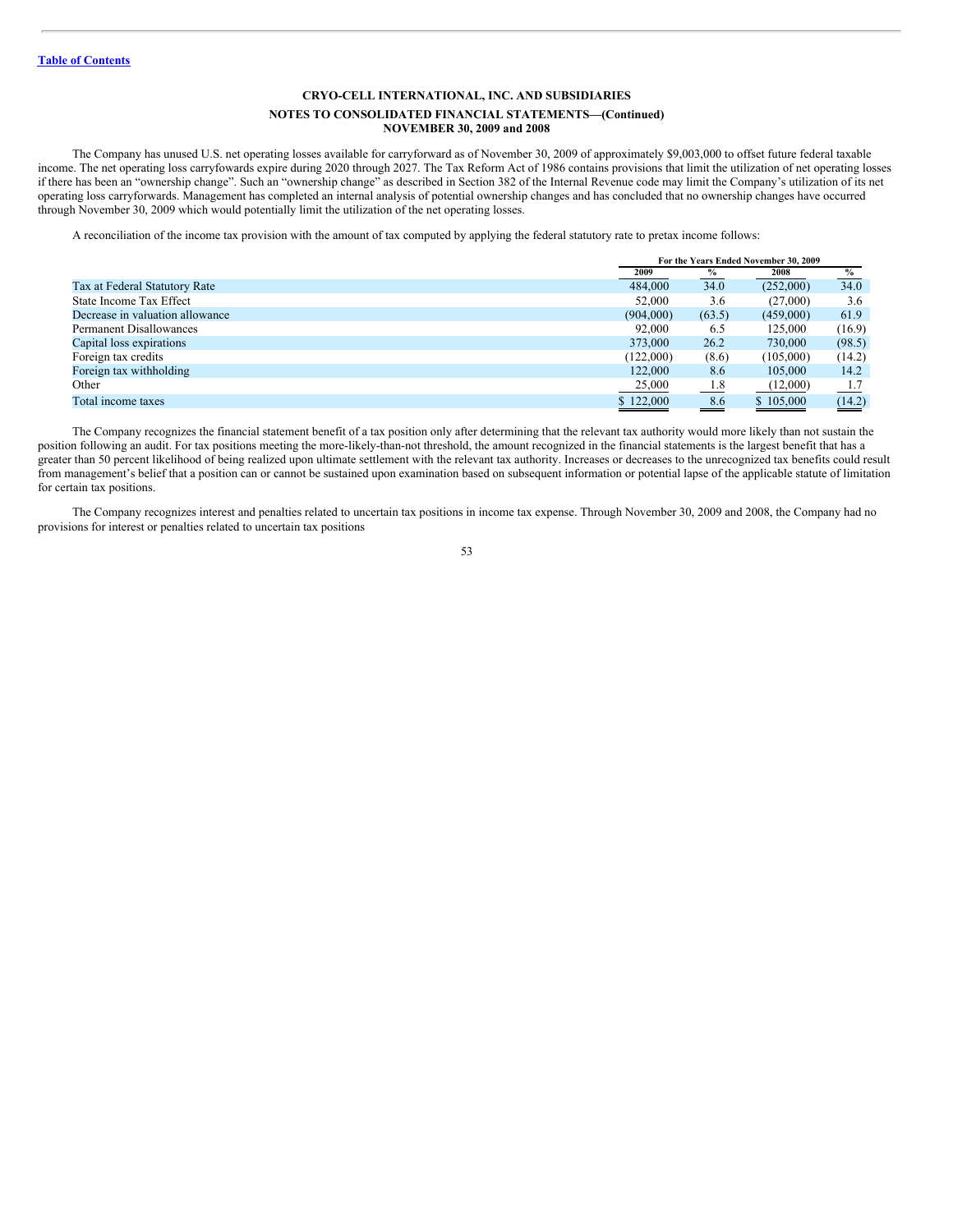#### **NOTES TO CONSOLIDATED FINANCIAL STATEMENTS—(Continued) NOVEMBER 30, 2009 and 2008**

The Company or one of its subsidiaries files income tax returns in the U.S. federal jurisdiction, and various state jurisdictions. The table below summarizes the open tax years and ongoing tax examinations in major jurisdictions as of November 30, 2009:

| Jurisdiction                       |                                        | Examination in        |
|------------------------------------|----------------------------------------|-----------------------|
| United States – Federal Income Tax | <b>Open Tax Years</b><br>$2005 - 2008$ | <b>Process</b><br>N/A |
| United States – various states     | $2004 - 2008$                          | N/A                   |

## **NOTE 7 - STOCKHOLDERS' EQUITY.**

### *Common Stock Issuances*

During the year ended November 30, 2008, the Company issued 2,500 common shares to option holders who exercised options for \$1,350. Further, during the years ended November 30, 2009 and November 30, 2008, certain option holders exercised 5,000 and 505,000 options, respectively, using the net exercise method. Under the net exercise method, the option holders surrendered 2,969 and 429,086 options, respectively, to cover the total cost of exercising the stock options resulting in new common shares of 2,031 and 75,914 net being issued. The result of a smaller number of shares being issued to the option holder caused less dilution and fewer shares used from the option plan.

#### *Employee Stock Incentive Plan*

The Company maintains the 2000 Stock Incentive Plan ("the Plan") that has reserved 2,250,000 shares of the Company's common stock for issuance pursuant to stock options or restricted stock. During 2004, the Plan was amended to allow issuance of options to certain consultants of the Company. Options issued under the Plan have a term ranging from five to seven years from the date of grant and have a vesting period ranging from immediately upon issuance to three years from the date of grant. The options are exercisable for a period of 90 days after termination. No further options will be issued under the plan.

The Company also maintains the 2006 Stock Incentive Plan (the "2006 Plan"). The 2006 Plan has reserved 1,000,000 shares of the Company's common stock for issuance pursuant to stock options, restricted stock, stock-appreciation rights (commonly referred to as "SARs"), stock awards (i.e. performance shares and performance units). The Company has issued 237,728 options from the 2006 Plan to date. As of November 30, 2009, there were 762,272 shares available for future issuance under the 2006 plan.

The fair value of each option award is estimated on the date of the grant using the Black-Scholes valuation model that uses the assumptions noted in the following table. Expected volatility is based on the historical volatility of the Company's stock. The Company uses historical data to estimate option exercise and employee termination within the valuation model. The risk-free rate for periods within the contractual life of the option is based on the U.S. Treasury yield curve in effect at the time of grant. The expected term of options granted is derived from the output of the option valuation model and represents the period of time that options granted are expected to be outstanding. Expected dividends is based on the historical trend of the Company not issuing dividends.

During 2008, the Company reassessed the volatility calculation utilized in the computation of stock compensation expense. The Company determined that the volatility percentage that had been historically used had been higher than the actual volatility percentage. The effect of the change in the volatility variable resulted in a cumulative decrease in stock compensation expense of approximately \$94,000, which is not material to the prior periods or operating results and earnings trends for the year ended November 2008. Approximately \$37,000 was recognized as stock compensation expense during fiscal 2008 and approximately \$57,000 was reported as an adjustment to prior year accumulated deficit in the Consolidated Statements of Stockholders' Deficit.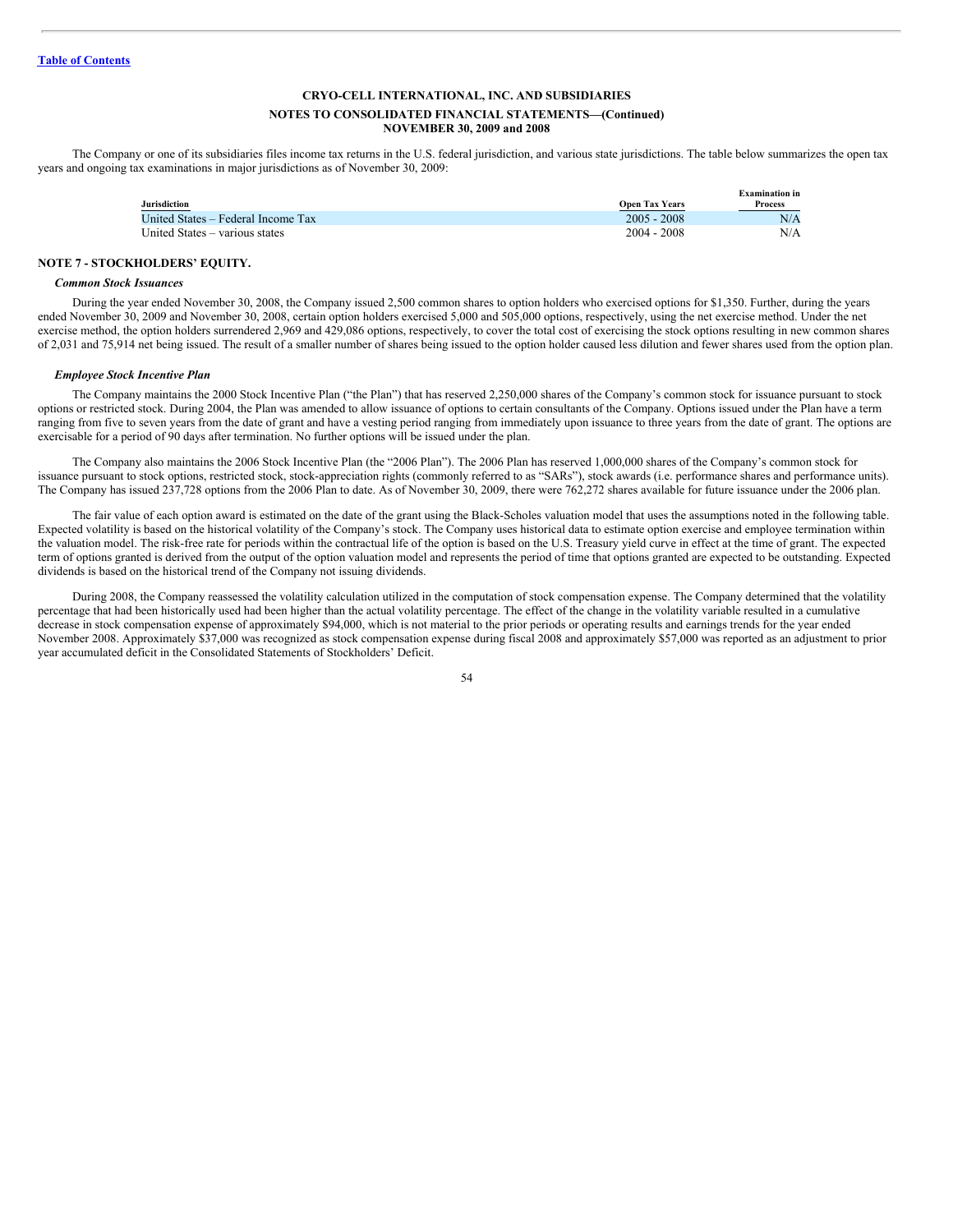## **NOTES TO CONSOLIDATED FINANCIAL STATEMENTS—(Continued) NOVEMBER 30, 2009 and 2008**

Variables used to determine the fair value of the options granted for the years ended November 30, 2009 and 2008 are as follows:

|                          | 2009    | 2008    |
|--------------------------|---------|---------|
| Weighted average values: |         |         |
| Expected dividends       | $0\%$   | $0\%$   |
| Expected volatility      | 101%    | 88%     |
| Risk free interest rate  | 2.57%   | 3.00%   |
| Expected life            | 5 years | 5 years |

## *Stock Options*

Stock option activity for the Plan and the 2006 Plan for the year ended November 30, 2009 was as follows:

|                                  | <b>Shares</b>     | Weighted<br>Average<br><b>Exercise</b><br>Price | Weighted<br>Average<br>Remaining<br>Contractual<br>Life (Years) | Aggregate<br>Intrinsic<br>Value |
|----------------------------------|-------------------|-------------------------------------------------|-----------------------------------------------------------------|---------------------------------|
| Outstanding at November 30, 2008 | 1,002,683         | \$2.88                                          | 3.05                                                            | $\theta$                        |
| Granted                          | 261,534           | 1.64                                            |                                                                 | 34,556                          |
| Exercised                        | (5,000)           | 0.77                                            |                                                                 | 4,550                           |
| Terminated                       | (62, 737)         | 1.99                                            |                                                                 | 19,876                          |
| Outstanding at November 30, 2009 | 1,196,480         | 2.66<br>S.                                      | 2.97                                                            | \$143,205<br>___                |
| Exercisable at November 30, 2009 | 913,340<br>______ | 3.01<br>S.<br>and the control of the control of | . 90                                                            | \$78,157                        |

The weighted average grant date fair value of options granted during the years ended November 30, 2009 and November 30, 2008 was \$1.25 and \$0.56, respectively.

The aggregate intrinsic value represents the total value of the difference between the Company's closing stock price on the last trading day of the period and the exercise price of the options, multiplied by the number of in-the-money stock options that would have been received by the option holders had all option holders exercised their options on November 30, 2009. The intrinsic value of the Company's stock options changes based on the closing price of the Company's stock. The aggregate intrinsic value of options exercised during the years ended November 30, 2009 and November 30, 2008 was \$4,550 and \$65,975, respectively.

Significant option groups outstanding and exercisable at November 30, 2009 and related price and contractual life information are as follows:

|                                 |             | Outstanding              |  |                       |             | Exercisable |                       |
|---------------------------------|-------------|--------------------------|--|-----------------------|-------------|-------------|-----------------------|
|                                 |             | Weighted                 |  |                       |             |             |                       |
|                                 |             | Average                  |  |                       |             |             |                       |
|                                 |             | Remaining<br>Contractual |  | Weighted<br>Average   |             |             | Weighted<br>Average   |
| <b>Range of Exercise Prices</b> | Outstanding | Life (Years)             |  | <b>Exercise Price</b> | Outstanding |             | <b>Exercise Price</b> |
| \$0.42 to \$1.00                | 120,000     | 5.52                     |  | 0.77                  | 66,674      |             | 0.78                  |
| \$1.01 to \$2.00                | 268,978     | 6.36                     |  | 1.66                  | 50,830      |             | 1.49                  |
| \$2.01 to \$3.00                | 103,000     | 3.18                     |  | 2.34                  | 91,334      |             | 2.36                  |
| \$3.01 to \$4.00                | 520,493     | 1.57                     |  | 3.20                  | 520,493     |             | 3.20                  |
| \$4.01 to \$5.00                | 184,009     | 0.18                     |  | 4.02                  | 184,009     |             | 4.02                  |
|                                 | 1,196,480   | 2.97                     |  | 2.66                  | 913,340     |             | 3.01                  |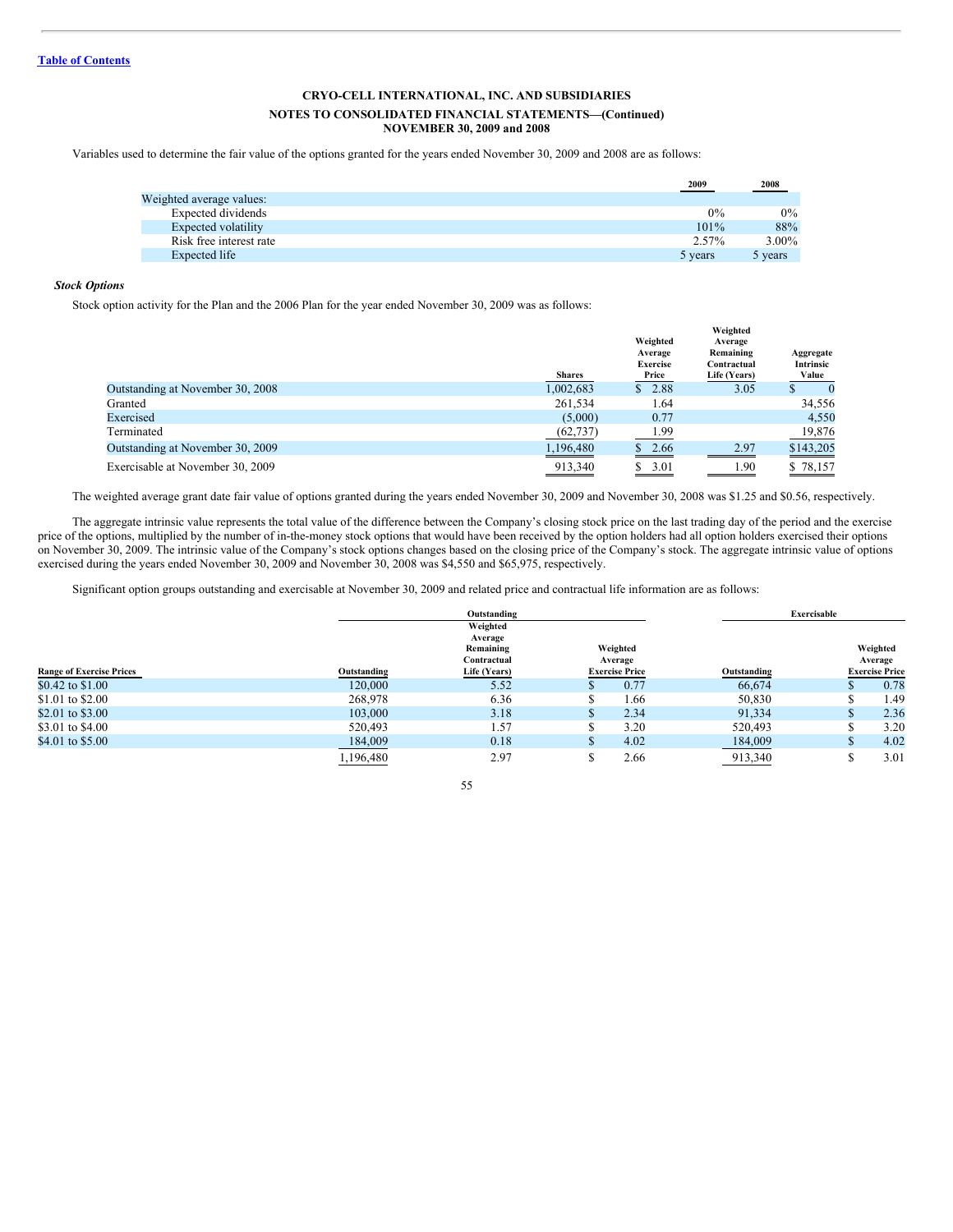A summary of the status of the Company's non-vested shares as of November 30, 2009, and changes during the year ended November 30, 2009, is presented below.

|                                 | <b>Shares</b> |   | <b>Weighted Average</b><br><b>Grant-Date</b><br><b>Fair Value</b> |
|---------------------------------|---------------|---|-------------------------------------------------------------------|
| Non-vested at November 30, 2008 | 190.951       | Φ | 1.39                                                              |
| Granted                         | 261.534       |   | 1.25                                                              |
| Vested                          | (137,625)     |   | 1.69                                                              |
| Forfeited                       | (31,720)      |   | 0.96                                                              |
| Non-vested at November 30, 2009 | 283,140       |   |                                                                   |

As of November 30, 2009, there was approximately \$155,000 of total unrecognized compensation cost related to non-vested share-based compensation arrangements granted under the Plan. The cost is expected to be recognized over a weighted-average period of 2.2 years. The total fair value of shares vested during the year ended November 30, 2009 was approximately \$232,000.

On January 22, 2008 the Delaware Chancery Court in New Castle County issued an order under which the Company was required to hold a special meeting of shareholders for the election of directors on March 4, 2008. The order provided that directors who sat on the Company's Board of Directors prior to the 2007 Annual Meeting would continue until the special meeting. This order made null and void the election of Andrew J. Filipowski as of August 2007, and as such cancelled 20,000 shares granted during 2007. Mr. Filipowski received another option grant for 20,000 shares upon his election as a director at the March 4, 2008 special meeting.

## **NOTE 8 - COMMITMENTS AND CONTINGENCIES.**

#### *Cryo-Cell De Mexico*

In June 2001, the Company entered into an agreement with Cryo-Cell de Mexico, as amended in October 2001, February 2007 and October 2009, for the exclusive license to market the Company's U-Cord® program. The license allows Cryo-Cell de Mexico to directly market and sub-license the U-Cord® program throughout Mexico, Central America and Ecuador. The Company receives royalty fees ranging from \$35 to \$75 per specimen, depending on the then current pricing structure in effect for U-Cord ®collection, processing and testing fees in Mexico. The Company also receives royalties on storage revenues based on a percentage of the amount received by Cryo-Cell de Mexico. The total royalty payments per the revised 2007 agreement are capped at \$1 million annually and \$10 million cumulatively dating back to October 15, 2001. The Company does not anticipate reaching the cumulative maximum royalty payments for a number of years.

The Company recorded royalties and sub-license fees from Cryo-Cell de Mexico in the amount of approximately \$699,000 and \$605,000 for the years ended November 30, 2009 and 2008, respectively, and this is reflected in licensee income in the accompanying consolidated statements of operations and comprehensive income (loss). In addition, the Company processes and stores specimens sent from sub-licensees in Central America, Ecuador, and to a lesser extent Mexico ("sublicensees"). Under the revised agreement effective October 2009, the sublicensees terminated the rights and obligations of their agreements with Cryo-Cell de Mexico and entered into separate storage services and license agreements with the Company for the exclusive license to market the Company's U-Cord program. Processing and storage revenues from specimens originating in these territories and stored at the Company's facility in Oldsmar, Florida totaled \$813,000 and \$628,000 for the years ended November 30, 2009 and 2008 and are reflected in revenues in the accompanying consolidated statements of operations and comprehensive income (loss).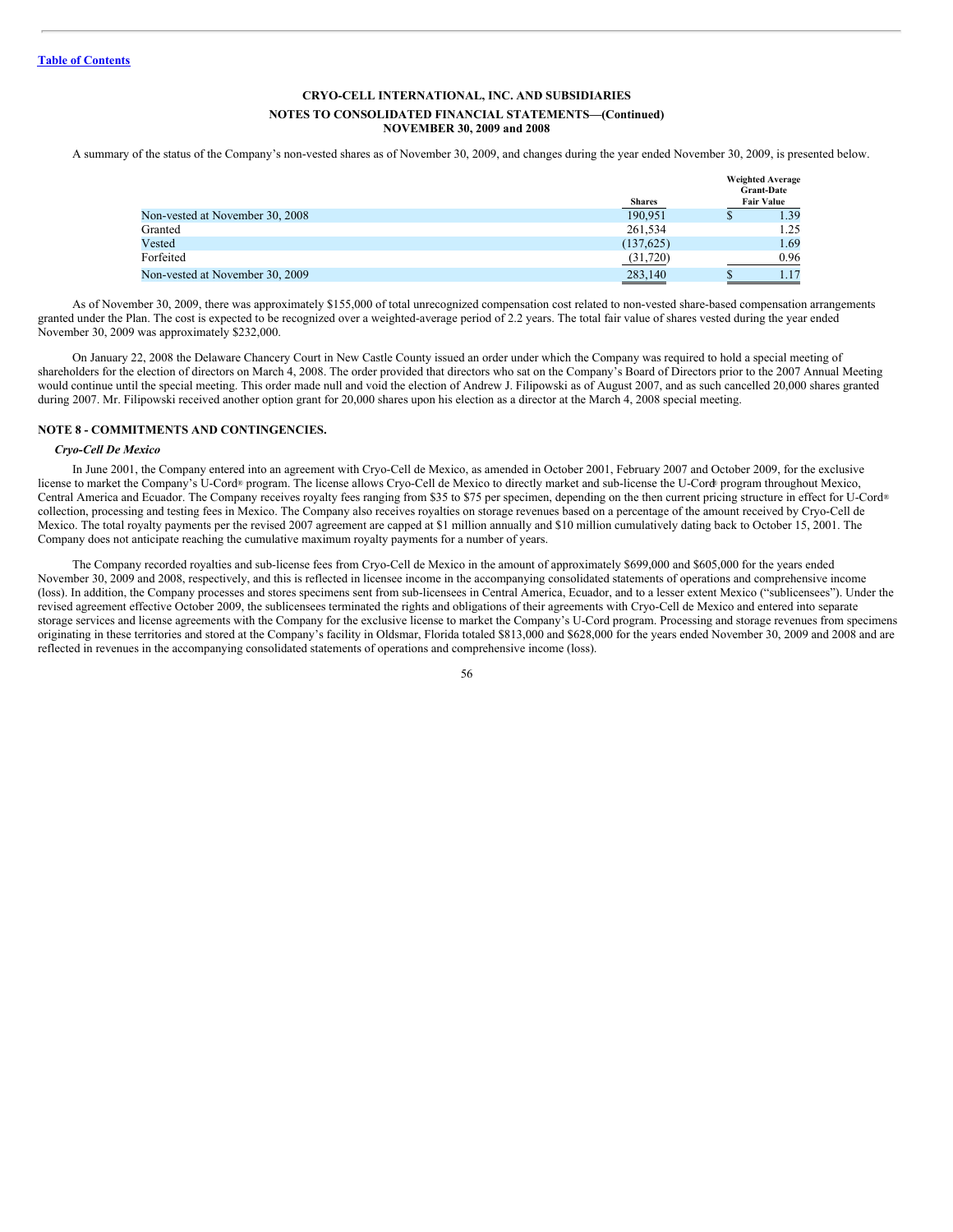## *Asia Cryo-Cell Private Limited*

On July 14, 2004, the Company entered into a definitive License and Royalty Agreement with Asia Cryo-Cell Private Limited ("ACCPL"), as amended on January 22, 2007, to establish and market its U-Cord® program in India. The up-front license fee of \$750,000 was payable by ACCPL in installments through 2007. In consideration for the up-front license fee, the Company licensed its technology, know-how and quality systems to ACCPL in 2004. The Company also receives royalty fees ranging from \$35 to \$75 per specimen, depending on the then current pricing structure in effect for cord blood collection, processing and testing fees in India. The Company also receives royalties on storage revenues of 10%. The total royalty payments per the agreement are capped at \$1 million annually and \$10 million cumulatively dating back to July 14, 2004. The Company does not anticipate reaching the cumulative maximum royalty payments for a number of years.

The Company recorded royalties and sub-license fees from ACCPL in the amount of approximately \$405,000 and \$227,000, which principally consisted of \$277,808 and \$197,965 in royalty income earned on the processing and storage of cord blood stem cell specimens for the years ended November 30, 2009 and, 2008, respectively and this is reflected in licensee income in the accompanying consolidated statements of operations and comprehensive income (loss).

On March 17, 2008, the Company entered into a definitive License and Royalty Agreement with LifeCell International Private Ltd. to establish and market its C'ell<sup>ga</sup> preservation program in India and optionally, into the countries of Bangladesh, Nepal, Pakistan and Sri Lanka. The non-refundable up-front license fee of \$250,000, before taxes, is payable by ACCPL in installments. The first installment of approximately \$89,000, net of foreign income taxes of approximately \$11,000, was paid during the second quarter of fiscal 2008. The final payments of approximately \$127,000, net of foreign income taxes of approximately \$23,000, were paid during the second and third quarters of 2009. In consideration for the up-front license fee, the Company licensed its technology, know-how and quality systems to ACCPL. In addition, the Company will receive royalty fees of 8% of the C'elle collection and processing revenues generated by ACCPL up to 10,000 specimens. In addition, the Company will receive royalty fees of 8% on storage revenues up to 10,000 specimens. Once ACCPL has processed 10,000 specimens, the parties have agreed to renegotiate the royalty fee on collection, processing and storage revenues.

On June 27, 2009, the Company amended the original definitive License and Royalty agreement with ACCPL dated July 14, 2004 and further amended the agreement on January 7, 2010. The amendments expand the licensed territory to include Bangladesh, Nepal, Sri Lanka, Bhutan, Maldives, Oman, Saudi Arabia and the United Arab Emirates. There are no incremental license fees associated with the expanded licensed territory.

## *Venezuela*

On February 20, 2008, the Company entered into an agreement with Cryo-Cell de Venezuela for storage services and the exclusive license to market the Company's U-Cord program. The agreement was amended on August 29, 2008. The license allows Cryo-Cell de Venezuela to directly market the U-Cord program throughout Venezuela and to collect and ship the specimens to the Company's facility in Oldsmar, Florida for which the Company receives a fee for processing and storage of the specimens. The initial up-front storage services and license fee is \$200,000 and is non-refundable. The Company received the first installment payment of \$100,000 during the first quarter of fiscal 2008 and the second installment payment of \$100,000 during the first quarter of fiscal 2009. The installment payments are reflected in licensee income in the accompanying consolidated statements of operations and comprehensive income (loss). Processing and storage revenue totaled approximately \$245,000 and \$109,000 for the years ended November 30, 2009 and 2008, respectively, and is reflected in revenue in the accompanying consolidated statements of operations and comprehensive income (loss).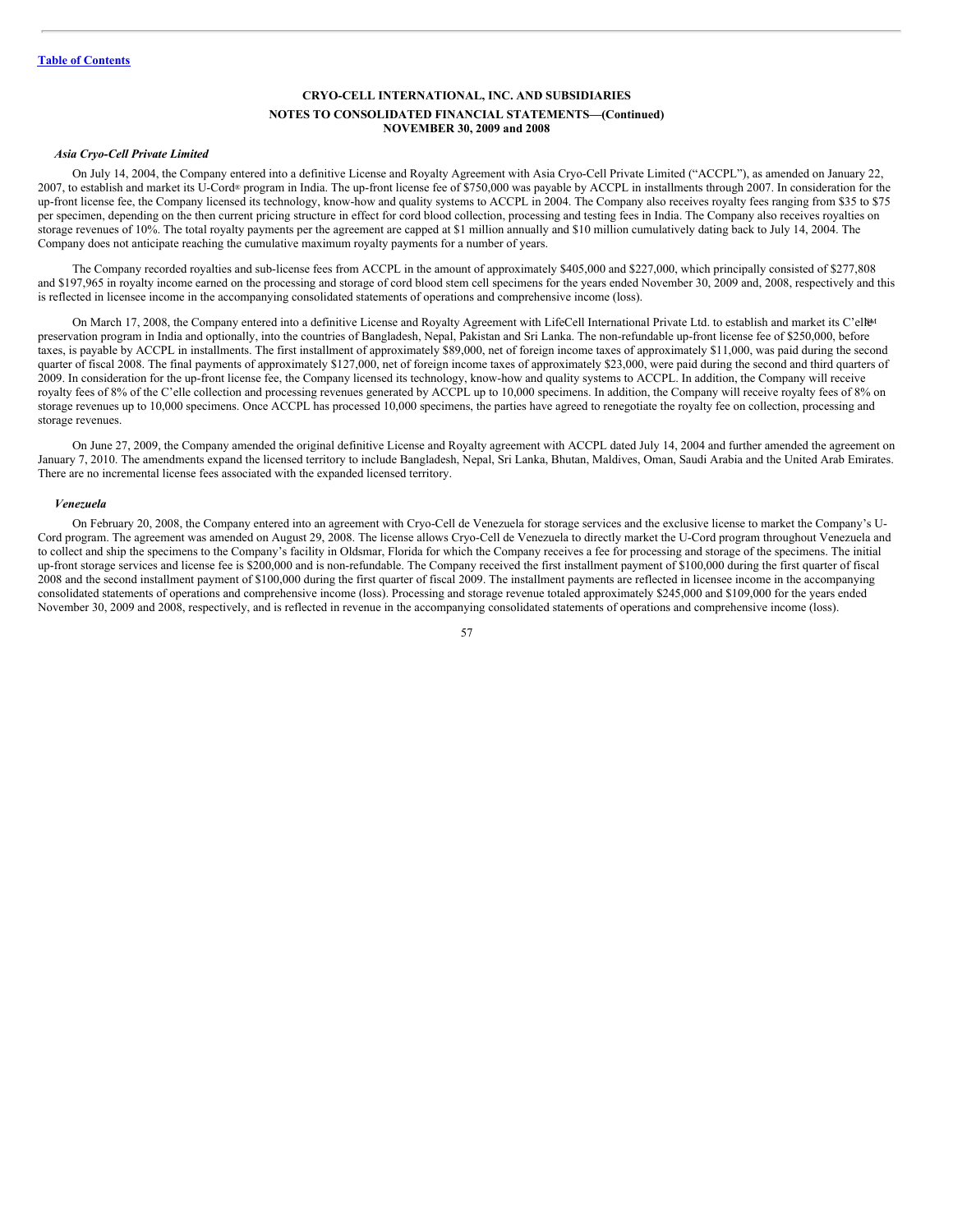## **NOTES TO CONSOLIDATED FINANCIAL STATEMENTS—(Continued) NOVEMBER 30, 2009 and 2008**

On February 22, 2010, the agreement was amended extending the territory to include Peru, Chile and Colombia to directly market the U-Cord program throughout Peru, Chile and Colombia and to collect and ship the specimens to the Company's facility in Oldsmar, Florida for which the Company will receive a fee for processing and storage of the specimens. The initial up-front storage and license fee is \$450,000 and is non-refundable. The Company received the first installment of \$125,000 during the first quarter of 2010 and the second installment of \$150,000 is due 18 months from the effective date of the amendment and the final installment of \$175,000 is due 30 months from the effective date.

#### *China*

On July 8, 2009, the Company entered into a license agreement with S-Evans Biosciences, Inc. ("SEB") to establish and market its C'ell&M preservation program in mainland China. The agreement also allows SEB to conduct research studies using Cryo-Cell's proprietary C'elle menstrual stem technology to identify future potential therapeutic applications. The Company will receive royalty fees of 15% of SEB's C'elle collection and processing revenues generated by SEB. The Company will also receive royalty fees of 15% on storage revenues. In consideration for the royalties, the Company licensed its technology, know-how and quality systems to SEB. The Company did not record royalties in fiscal 2009.

#### *Germany*

On October 1, 2009, the Company entered into a License Agreement with Innovative Medical Solutions SRL ("IMS") to establish and market the Company's U-Cord business in Germany with the option to expand the licensed territory to include Italy, Spain and France. IMS is to pay the Company an annual fee of \$20,000 per year on the anniversary of the effective date for the term of the contract. The initial term of the agreement is ten years and may be extended in five year increments by mutual agreement of the parties. The Company will receive royalties of 12% of the U-Cord collection and processing revenues generated by IMS. The Company will also receive royalty fees of 14% - 18% of IMS's storage revenues. In consideration for the annual fee, the Company licensed its technology, know-how and quality systems to IMS. The Company did not record license fees or royalties in fiscal 2009.

On October 1, 2009, the Company entered into a license agreement with IMS to establish and market the Company's C'elle preservation program in Germany with an option to expand the licensed territory to include Italy, Spain and France. IMS is to pay the Company an annual fee of \$30,000 per year on the anniversary of the effective date for the term of the contract. The initial term of the agreement is ten years and may be extended in five year increments by mutual agreement of the parties. The Company will receive royalties of 18% - 22% of the C'elle collection and processing revenues generated by IMS. The Company will also receive royalty fees of 20% - 24% of IMS's storage revenues. In consideration for the annual fee, the Company licensed its technology, know-how and quality systems to IMS. The Company did not record license fees or royalties in fiscal 2009.

#### *Nicaragua*

On January 11, 2010, the Company entered into a storage services and license agreement with Innovagen, S.A. ("Innovagen") for storage services and the exclusive license to market the Company's U-Cord program. The license allows Innovagen to directly market the U-Cord program throughout Nicaragua and to collect and ship the specimens to the Company's facility in Oldsmar, Florida for which the Company receives a fee for processing and storage of the specimens. The initial up-front storage services and license fee is \$60,000 which is to be paid in three installments over the next two years. The license fee is non-refundable.

#### *Pakistan*

On January 27, 2010, the Company entered into a storage services and license agreement with Cryo-Cell Pakistan (Pvt.) Limited ("Pakistan"), for storage services and the exclusive license to market the Company's U-Cord program. The license allows Pakistan to directly market the U-Cord program throughout Pakistan and to collect and ship the specimens to the Company's facility in Oldsmar, Florida for which the Company receives a fee for processing and storage of the specimens. The initial up-front storage services and license fee is \$100,000 and is non-refundable. The Company received the first installment payment of \$20,000 during the first quarter of fiscal 2010. The second and third installments are payable during Q1 of fiscal 2011 and 2012, respectively.

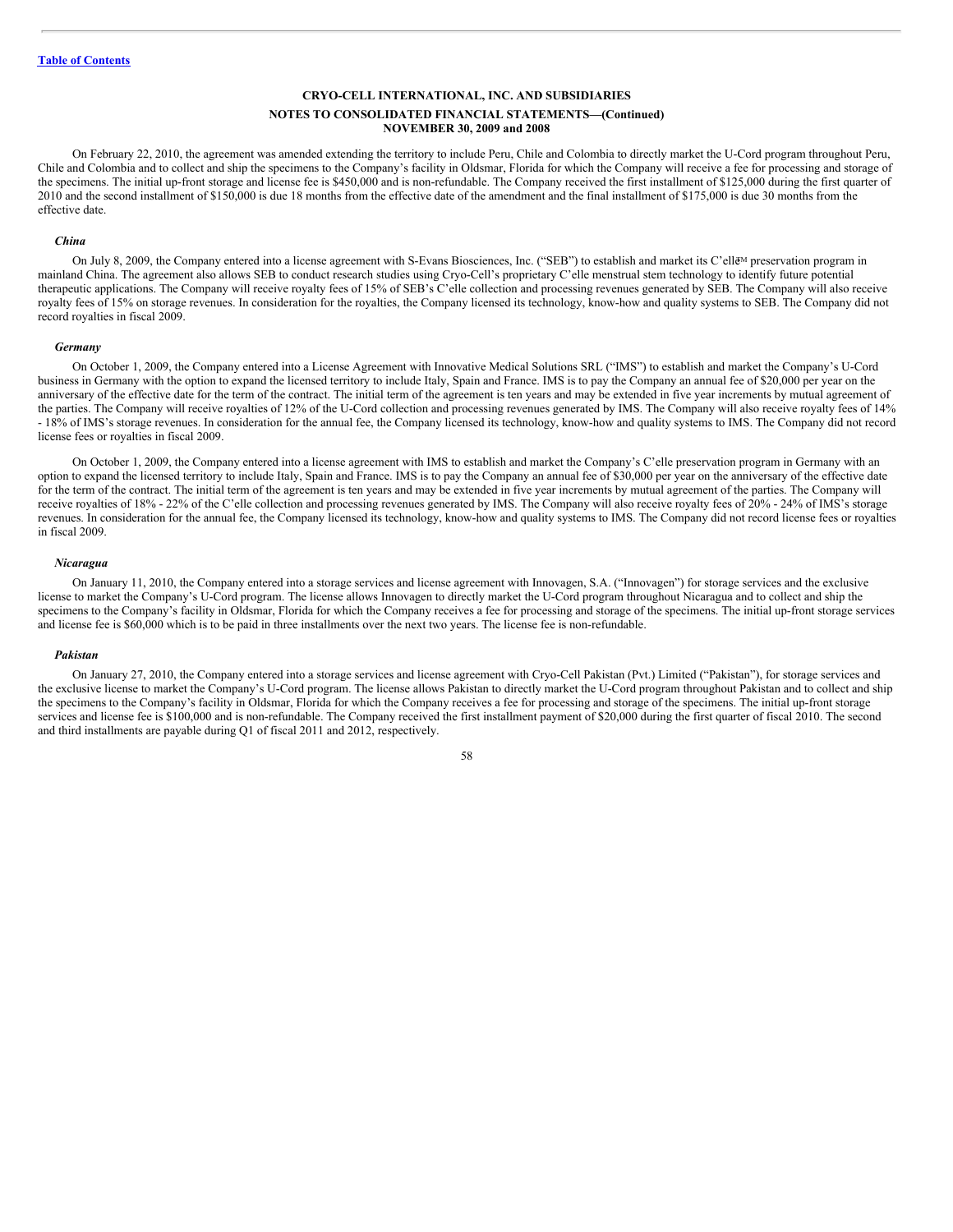#### *Licensee Income – Prior Periods*

*Sublicensee Income.* The Company records processing and storage revenues for specimens received from sublicensees, which are processed, tested and stored in the Company's facility in Oldsmar, Florida. Previously, the Company reflected payments for multi-year storage plans from the sublicensees as credits to accounts receivable. During fiscal 2009, the Company revised the consolidated balance sheet as of November 30, 2008, to reflect the credits to accounts receivable of approximately \$344,000 as deferred revenue. This adjustment did not have an impact on stockholders' deficit, net income (loss) or net income (loss) per common share.

*Licensee Income.* During 2009, the Company identified errors in licensee income related to fiscal years 2008 and 2007. Management evaluated these errors and determined that the errors were not material to the consolidated financial statements for the fiscal years ended 2008 and 2007. The Company has revised the licensee income for 2008 by approximately \$34,000 and the accumulated deficit as of November 30, 2007 by approximately \$110,000.

*Foreign Income Taxes.* The Company records foreign income taxes withheld from licensee installment payments of non-refundable up-front license fees and royalty income earned on the processing and storage of cord blood stem cell specimens in geographic areas where the Company has license agreements. The Company recognized approximately \$122,000 and \$105,000 for the years ended November 30, 2009 and 2008, respectively of foreign income tax expense. The Company revised the accompanying consolidated financial statements for the year ended November 30, 2008, to reflect foreign income taxes paid to foreign authorities as income tax expense rather than within licensee income, net, as previously reported. This reclassification did not have an impact on stockholders' deficit, net income (loss) or net income (loss) per common share.

The following are the effects on the consolidated financial statements for the year ended November 30, 2008.

|                                                                                  | <b>As Previously Reported</b> |                | <b>As Restated</b> |
|----------------------------------------------------------------------------------|-------------------------------|----------------|--------------------|
| <b>Consolidated Balance Sheet as of November 30, 2007</b>                        |                               |                |                    |
| Accumulated deficit                                                              | \$                            | (30, 192, 392) | \$(30,082,811)     |
| <b>Consolidated Balance Sheet as of November 30, 2008</b>                        |                               |                |                    |
| Accounts receivable and advances, net                                            | \$.                           | 1.906.715      | \$2,250,835        |
| Current liabilities – deferred revenue (1)                                       | \$                            | 4,609,291      | \$4.939,653        |
| Long-term liabilities $-$ deferred revenue $(1)$                                 |                               | 7.126.257      | \$6,996,264        |
| Accumulated deficit                                                              | ъ                             | (30,877,212)   | \$(30,733,461)     |
| <b>Consolidated Statement of Operations for the Year Ended November 30, 2008</b> |                               |                |                    |
| Licensee Income                                                                  | \$                            | 897.618        | \$1.036.965        |
| Income tax expense – foreign                                                     | ς                             |                | (105, 177)<br>S.   |
| <b>Consolidated Statement of Cash Flows for the Year Ended November 30, 2008</b> |                               |                |                    |
| Accounts receivable and advances                                                 | \$                            | 245,524        | S.<br>(98, 596)    |
| Deferred revenue                                                                 |                               | 974.672        | \$1,284,622        |
| Net income                                                                       | ъ.                            | (760, 419)     | (726, 249)         |

(1) Deferred revenue, as revised, also includes the reclassification of deferred revenue noted in Note 1.

#### *Employment Agreements*

The Company has employment agreements in place for certain members of management. These employment agreements, which includes severance arrangements, are for periods ranging from one to three years and contain certain provisions for severance payments in the event of termination or change of control.

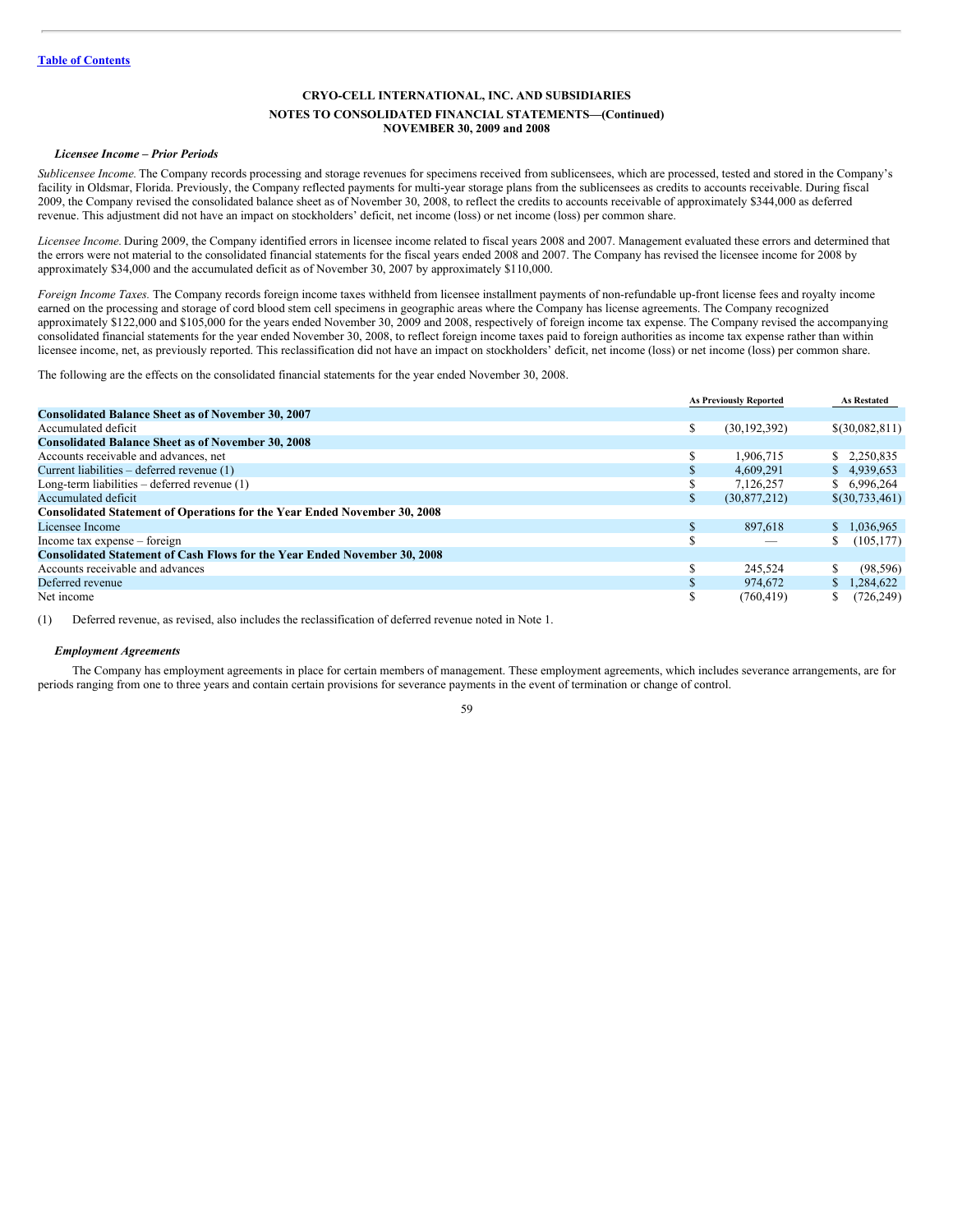### *Deferred Consulting Obligation*

The Company entered into a long-term consulting agreement with a former officer to provide future consulting services to the Company. This agreement was terminated and following negotiations, a confidential agreement was negotiated by the parties. The Company commenced payments under the terms of the new agreement during fiscal 2005. In fiscal 2009 and 2008, the Company recognized \$23,759 and \$30,251, respectively, of interest expense related to this agreement. The remaining deferred consulting obligation was \$286,441 and \$382,847, as of November 30, 2009 and 2008, respectively.

# **NOTE 9 - LEASES.**

During April 2004, the Company entered into a ten-year lease for its new corporate headquarters in Oldsmar, Florida. On June 7, 2006, the Company entered into a lease amendment, which amends the Company's lease for its principal offices in Oldsmar, Florida. The original lease covered approximately 17,600 square feet of space. Under the amendment, the Company leased an additional 9,600 square feet of space at the same location. All leases include provisions for escalations and related costs. The Company records rental expense under the straight-line method over the term of the lease. Rent charged to operations was \$285,652 and \$281,472 for the fiscal years ended November 30, 2009 and 2008, respectively and is included in cost of sales and marketing, general and administrative expenses in the consolidated statements of operations and comprehensive income (loss).

The future minimum rental payments under these operating leases are as follows:

| <b>Fiscal Year Ending November 30,</b> | Rent      |
|----------------------------------------|-----------|
| 2010                                   | \$295,715 |
| 2011                                   | \$304,612 |
| 2012                                   | \$313,781 |
| 2013                                   | \$323,255 |
| 2014                                   | \$333,064 |
| Thereafter                             | \$28,048  |

#### **NOTE 10 - RETIREMENT PLAN.**

In January 1997, the Company adopted a 401(k) retirement plan (the "401(k) Plan"), which allows eligible employees to allocate up to 15% of their salaries. In fiscal 2008, the Company implemented an employer match up to certain limits. For the years ended November 30, 2009 and November 30, 2008, the Company made matching contributions of approximately \$13,000 and \$25,000, respectively, to the 401(k) Plan.

## **NOTE 11 - REVENUE SHARING AGREEMENTS ("RSAs").**

The Company entered into RSAs prior to 2002 with various third and related parties. The Company's RSAs provide that in exchange for a non-refundable up-front payment, the Company would share for the duration of the contract a percentage of its future revenue derived from the annual storage fees charged related to a certain number of specimens that originated from specific geographical areas. The RSAs have no definitive term or termination provisions. The sharing applies to the storage fees for all specified specimens in the area up to the number covered in the contract. When the number of specimens is filled, any additional specimens stored in that area are not subject to revenue sharing. As there are empty spaces resulting from attrition, the Company agrees to fill them as soon as possible. The Company has reflected these up-front payments as long-term liabilities on the accompanying consolidated financial statements. The Company does not intend to enter into additional RSAs.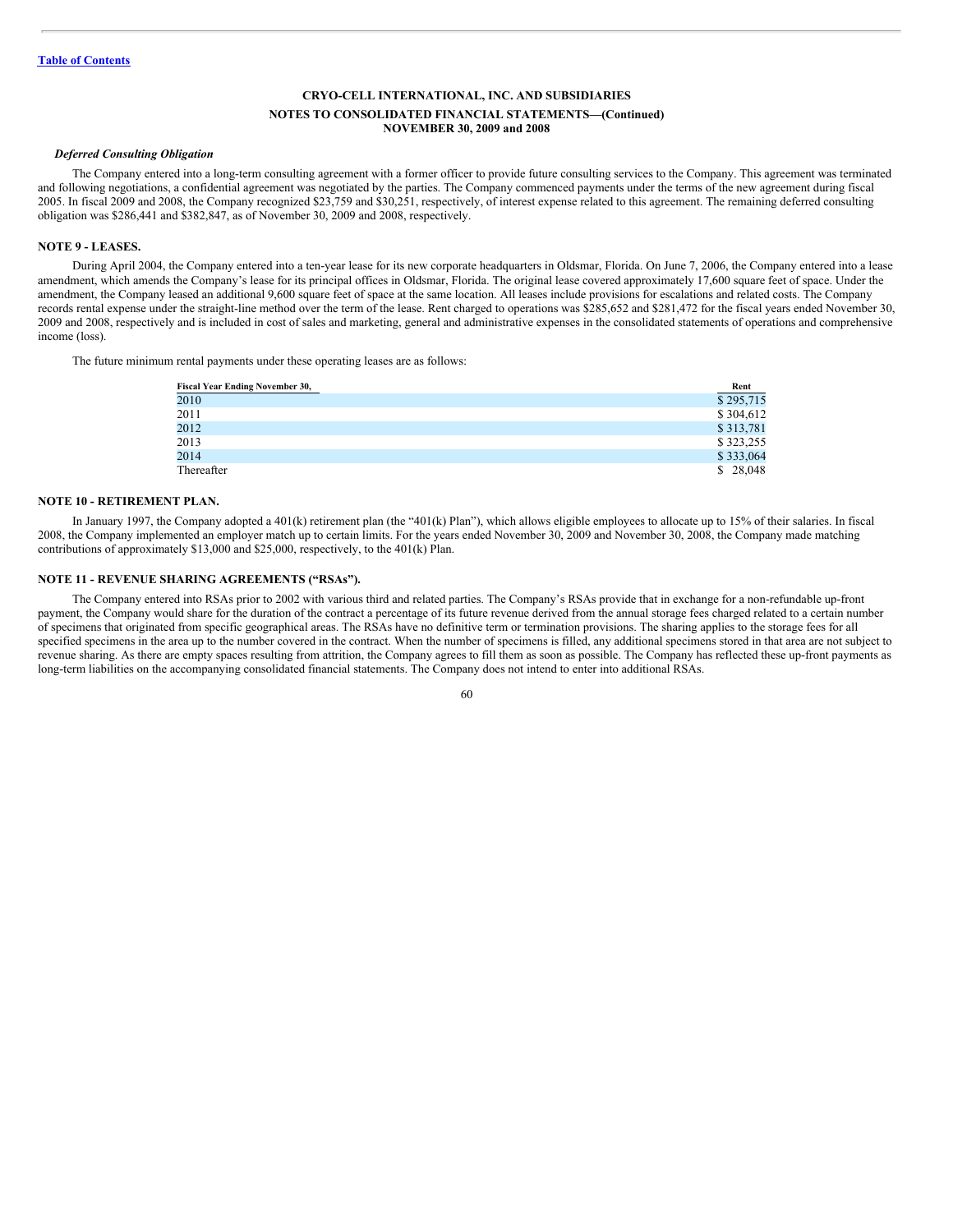## **NOTES TO CONSOLIDATED FINANCIAL STATEMENTS—(Continued) NOVEMBER 30, 2009 and 2008**

In the future, the Company could reverse the liability relating to the RSAs over an appropriate period of time, based on the Company's expectations of the total amount of payments it expects to pay to the other party under the particular revenue sharing agreement. However, the RSAs do not establish a finite term or time frame over which to estimate the total payments and the Company had not previously estimated and has concluded that it is not currently practicable to estimate the projected cash flows under the RSAs. At present, the Company intends to defer the reversal of the liability, until such time as these amounts can be determined. During the periods when the Company defers the reversal of the liability, the quarterly payments during these periods will be treated as interest expense, which will be recognized as the payments become due. In future periods, if a portion of the liability can be de-recognized based on the effective interest method, the payments will be allocated between interest and amortization of the liability. As cash is paid out to the other party during any period, the liability would be de-recognized based on the portion of the total anticipated payouts made during the period, using the effective interest method. That is, a portion of the payment would be recorded as interest expense, and the remainder would be treated as repayment of principal, which would reduce the liability.

*Florida*. On February 9, 1999, the previous agreements with the Company's Arizona Revenue Sharing investors were modified and replaced by a revenue sharing agreement for the state of Florida for a price of \$1,000,000. The revenue sharing agreement applies to net storage revenues originating from specimens from within the state of Florida. The revenue sharing agreement entitles the investors to revenues from a maximum of 33,000 storage spaces. A former member of the Board of Directors of the Company is a 50% owner of this revenue sharing agreement. The revenue sharing agreement was entered into prior to the time he became a member of the Board from which he resigned during December 2004.

*Illinois*. In 1996, the Company signed agreements with a group of investors entitling them to an on-going 50% share in the Company's portion of net storage revenues generated by specimens stored in the Illinois Masonic Medical Center for a price of \$1,000,000. The agreements were modified in 1998 to entitle the investors to a 50% share of the Company's portion of net revenues relating to specimens originating in Illinois and its contiguous states and stored in Oldsmar, Florida for a maximum of up to 33,000 storage spaces.

*New York.* On February 26, 1999, the Company entered into a modified revenue sharing agreement with Bio-Stor International, Inc. ('Bio-Stor') for the state of New York. The Company credited the \$900,000 Bio-Stor had previously paid toward the purchase of 90% of the Company's 50% portion of net storage revenues generated from the specimens originating from the Company's clients in the state of New York for up to 33,000 shared storage spaces. This agreement supersedes all other agreements between Bio-Stor and the Company.

On November 5, 1998, an agreement previously entered into with a private investor was revised. Per the terms of the original agreement, the investor had purchased 10% of a revenue sharing agreement in the state of New Jersey. The 1998 agreement transferred the \$100,000 investment such that it now applies to the state of New York. Under the revised agreement the investor will receive 10% of the 50% share in the Company's portion of net storage revenues generated by the specimens originating from the Company's clients in the state of New York for up to 33,000 spaces.

*Texas*. On May 31, 2001, the Company entered into an agreement with Red Rock Partners, an Arizona general partnership, entitling them to on-going shares in a portion of the Company's net storage revenue generated by specimens originating from within the State of Texas for a price of \$750,000. The investors are entitled to a 37.5% share of net storage revenues originating in the State of Texas to a maximum of 33,000 storage spaces. The same former member of the Board of Directors is a 50% owner of Red Rock. The revenue sharing agreement was entered into prior to the time he became a member of the Board, from which he resigned during December 2004. During fiscal 2008, Red Rock assigned 50% of their interest in the agreement to SCC Investments, Inc., an Arizona corporation. Subsequent to year end November 30, 2009, SCC Investments, Inc. assigned its interest to SCF Holdings, LLC, an Arizona limited liability company.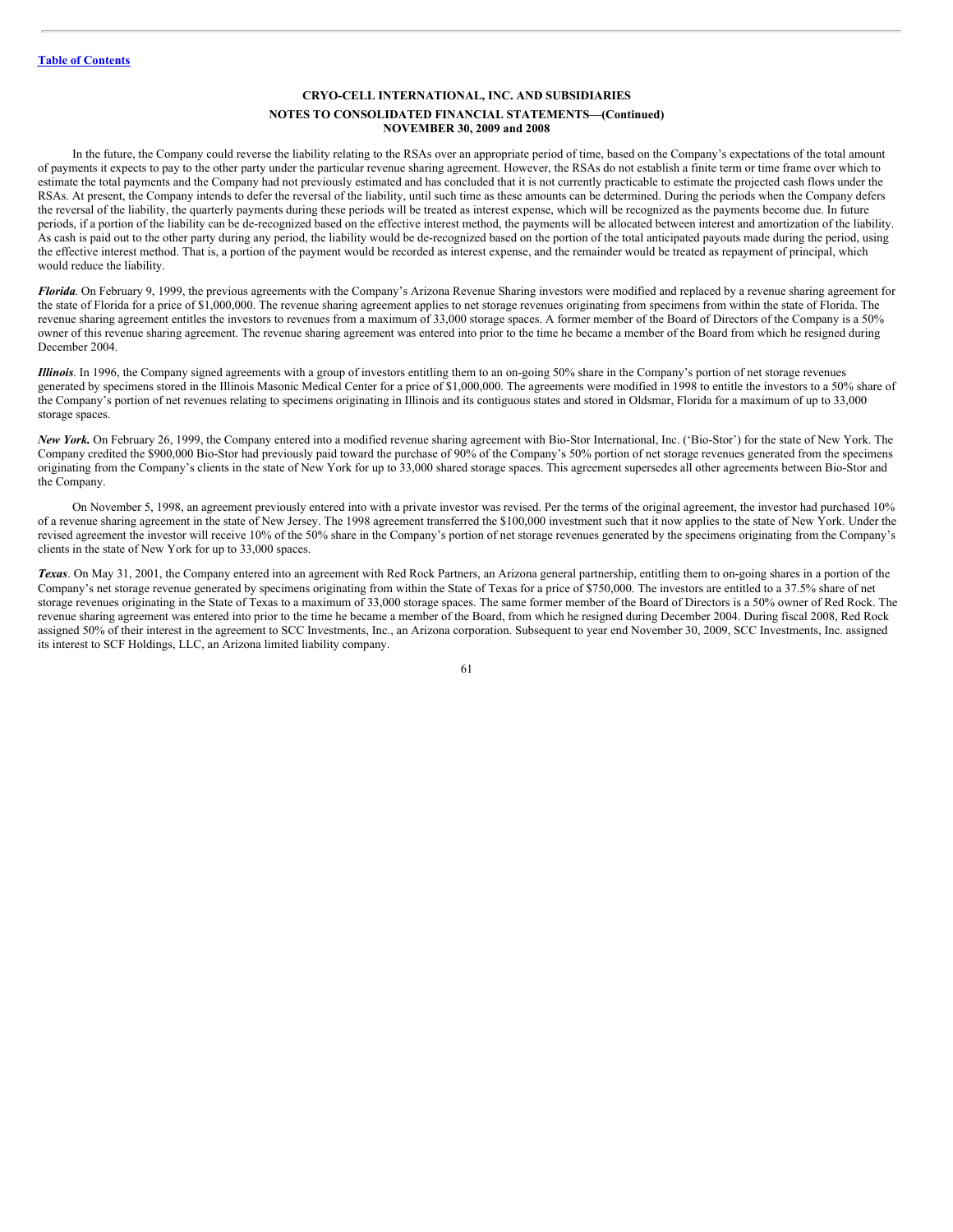The Company made total payments to all RSA holders of \$1,284,805 and \$1,145,338 for the fiscal years ended November 30, 2009 and 2008, respectively. The Company recorded an RSA accrual of \$745,127 and \$602,245 as of November 30, 2009 and 2008, respectively, which are included in accrued expenses in the accompanying consolidated statement of operations and comprehensive income (loss).

## **NOTE 12 - SAFTI-CELL.**

On September 24, 2009, the Company entered into an Asset Purchase Agreement with Red Rock Investments, LLP to purchase the assets and rights related to Safti-Cell, Inc., which was mainly cryogenic storage units, to cancel the Safti-Cell contract, as well as, to assume the remaining portion of Safti-Cell's building lease. Safti-Cell had provided back-up dual cryogenic storage of umbilical cord stem cells as part of the Company's service offering. The twenty-year storage agreement required Cryo-Cell to pay fees to Safti-Cell for each specimen stored in the facility for Cryo-Cell customers. The Asset Purchase Agreement required the Company to pay \$750,000 to Red Rock in installments of which \$53,150 have been allocated to the purchase of the cryogenic storage units and \$696,850 have been allocated to the cancellation of the contract and included in the consolidated statements of operations and comprehensive income (loss) for the year ended November 30, 2009. The first installment of \$375,000 was paid on September 24, 2009. The remaining \$375,000, which has a stated interest rate of 3.25% interest rate and is collateralized by the assets and the rights to the Safti-Cell cryogenic storage units, will be paid in equal quarterly installments of principal plus interest of approximately \$95,000 over the next twelve months and is secured by the assets purchased by the Company. All of the specimens stored at Safti-Cell were moved to the Company's laboratory for continued storage. The twenty-year storage agreement entered into in October 2001 which required Cryo-Cell to pay fees to Safti-Cell for each specimen stored in the facility for Cryo-Cell customers was terminated as a result of the Asset Purchase Agreement. The Company's total payments to Safti-Cell for storage for the fiscal years ended November 30, 2009 and 2008 were \$236,304 and \$324,210, respectively.

## **NOTE 13 - SUBSEQUENT EVENTS.**

On December 15, 2009, the Company made a payment of \$100,000 to the Museum of Science and Industry ("MOSI") for recognition on a stem cell exhibit in "The Amazing You" exhibition in Tampa, Florida. The payment was made for the exhibit to be displayed over the next five years as well as various other benefits to be received from MOSI.

## **ITEM 9. CHANGES IN AND DISAGREEMENTS WITH ACCOUNTANTS ON ACCOUNTING AND FINANCIAL DISCLOSURE.**

None.

# **ITEM 9A. CONTROLS AND PROCEDURES.**

# *Evaluation of Disclosure Controls and Procedures*

Based on their most recent review, as of the end of the period covered by this report, the Company's principal executive officer and principal financial officer have concluded that as a result of the material weakness described below in "Management's Report on Internal Control over Financial Reporting" (the results of management's assessment was reviewed with the audit committee) the Company's disclosure controls and procedures were not effective, and that information required to be disclosed by the Company in the reports that it files or submits under the Securities Exchange Act of 1934, as amended, is accumulated and communicated to the Company's management, including its principal executive officer and principal financial officer, as appropriate to allow timely decisions regarding required disclosure and are not effective to ensure that such information is recorded, processed, summarized and reported within the time periods specified in the SEC's rules and forms.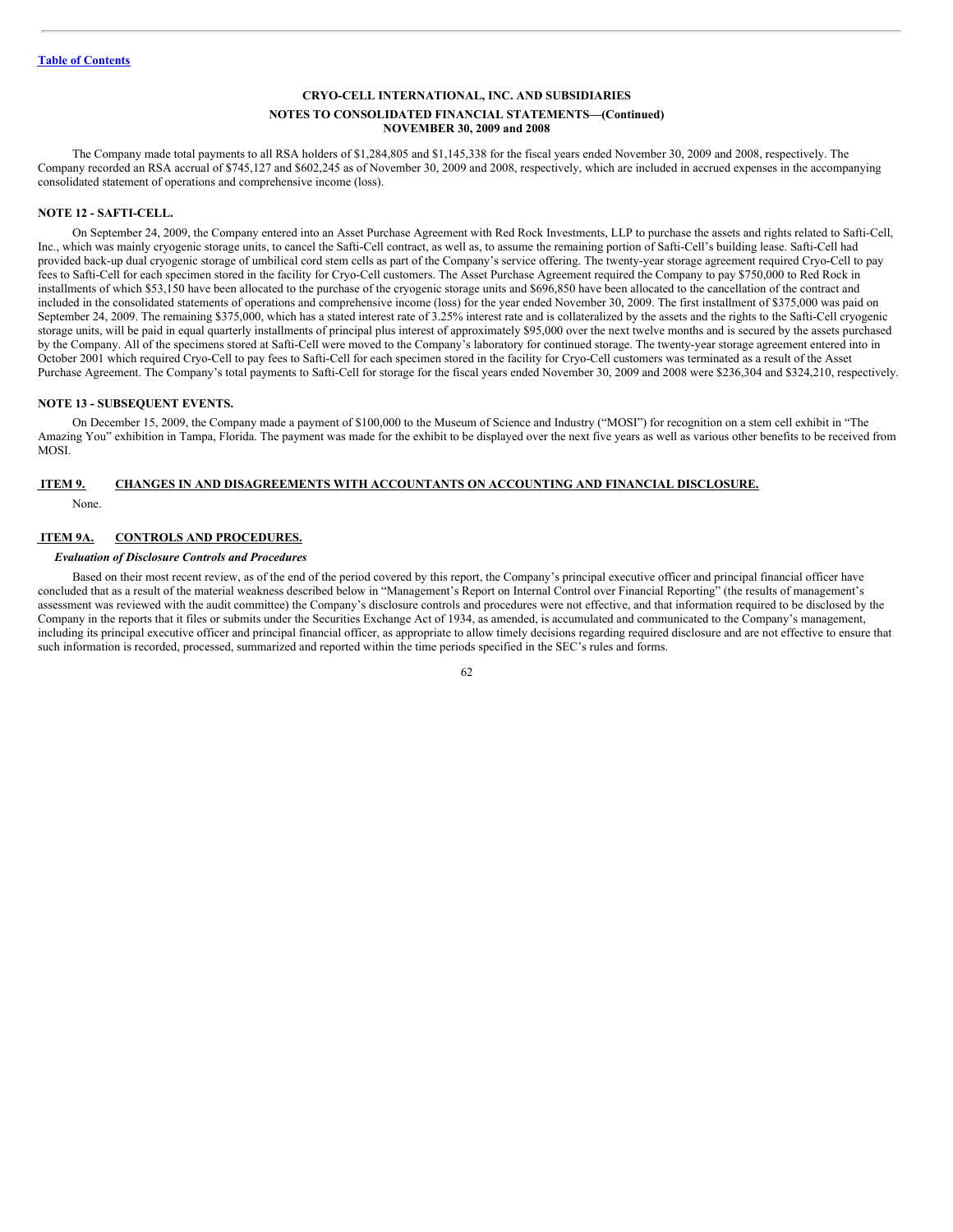## *Management's Report on Internal Control Over Financial Reporting*

Management is responsible for establishing and maintaining adequate internal control over financial reporting, as such term is defined in Exchange Act Rule 13a-15(f). Under the supervision and with the participation of our management, including our principal executive officer and principal financial officer, we conducted an evaluation of the effectiveness of our internal control over financial reporting as of November 30, 2009, based on the criteria set forth in *Internal Control—Integrated Framework* issued by the Committee of Sponsoring Organizations of the Treadway Commission. A material weakness is a control deficiency, or combination of control deficiencies, such that there is a reasonable possibility that a material misstatement of the annual or interim financial statements will not be prevented or detected on a timely basis. We have identified a material weakness in our internal controls over financial reporting as of the end of the fiscal year ended November 30, 2009. This material weakness relates to processes and procedures related to capturing information on payments received from licensees to record accounts receivable and deferred revenue properly, as well as, procedures related to the review of remitted licensee payments to determine the appropriate recording of licensee income and the deferral of the long-term storage royalties. We have taken steps to remediate this material weakness but the remediated controls were not operating for a long enough period to form a conclusion at year-end that the control weakness was remediated. Although we believe that we will be able to adequately address the above material weakness, we cannot guarantee that the measures we take will remediate the material weakness that we have identified, or that any additional material weaknesses will not arise in the future. Based on our evaluation under the criteria set forth in *Internal Control—Integrated Framework* and the material weakness described above, our management concluded that our internal control over financial reporting was not effective as of November 30, 2009.

This Annual Report does not include an attestation report of our independent registered public accounting firm regarding internal control over financial reporting. We were not required to have, nor have we engaged our independent registered public accounting firm to perform, an audit on our internal control over financial reporting pursuant to the rules of the Securities and Exchange Commission that permit us to provide only management's report in this Annual Report.

#### *Remediation*

Prior to the identification of such material weaknesses, we had already undertaken, or were in the process of undertaking, a number of steps to design and implement more effective internal controls, including:

- Restructuring of the Company's licensee agreements to work directly with each licensee;
- The addition of staffing resources with the primary responsibility being the licensee affiliates;
- Refining the estimate of licensee income going forward

#### *Changes in Internal Control Over Financial Reporting*

During the fourth quarter of fiscal 2009, the Company made a change to the Company's internal control over financial reporting. This change related to restructuring the Company's licensee agreements to work directly with each licensee to ensure that the Company is properly capturing and recording payments received from each licensee for financial reporting purposes. There were no other changes to the Company's internal control over financial reporting during the fourth quarter of fiscal 2009, or since such date that have materially affected, or are reasonably likely to materially affect, the Company's internal control over financial reporting.

## *Limitations on the Ef ectiveness of Controls*

Our management, including our CEO and CFO, does not expect that our disclosure controls and internal controls will prevent all error and all fraud. A control system, no matter how well conceived and operated, can provide only reasonable, not absolute, assurance that the objectives of the control system are met. Further, the design of a control system must reflect the fact that there are resource constraints, and the benefits of controls must be considered relative to their costs. Because of the inherent limitations in all control systems, no evaluation of controls can provide absolute assurance that all control issues and instances of fraud, if any, within the Company have been detected. These inherent limitations include the realities that judgments in decision-making can be faulty, and that breakdowns can occur because of simple error or mistake. Additionally, controls can be circumvented by the individual acts of some persons, by collusion of two or more people, or by management or board override of the control.

The design of any system of controls also is based in part upon certain assumptions about the likelihood of future events, and there can be no assurance that any design will succeed in achieving its stated goals under all potential future conditions; over time, control may become inadequate because of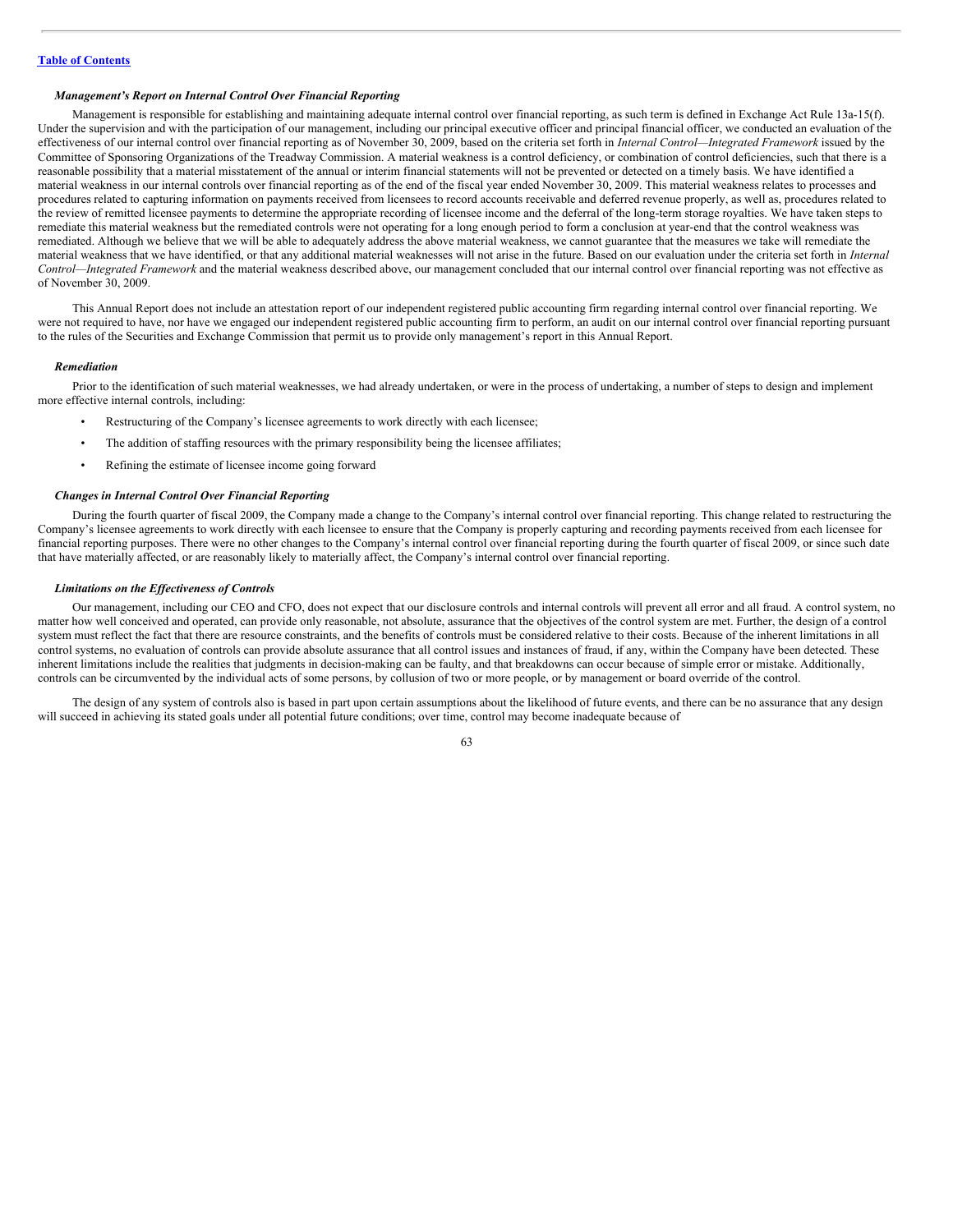changes in conditions, or the degree of compliance with the policies or procedures may deteriorate. Because of the inherent limitations in a cost-effective control system, misstatements due to error or fraud may occur and not be detected.

#### *CEO and CFO Certifications*

Appearing as exhibits 31.1 and 31.2 to this report there are Certifications of the CEO and the CFO. The Certifications are required in accordance with Section 302 of the Sarbanes-Oxley Act of 2002 (the Section 302 Certifications). This Item of this report is the information concerning the evaluation referred to in the Section 302 Certifications and this information should be read in conjunction with the Section 302 Certifications for a more complete understanding of the topics presented.

## **ITEM 9B. OTHER INFORMATION.**

Not applicable.

## **Part III**

#### **ITEM 10. DIRECTORS, EXECUTIVE OFFICERS, AND CORPORATE GOVERNANCE.**

Below are the names, ages and background of the current Board of Directors and Executive Officers of the Company.

Mercedes Walton, 56. Chairman of the Board and Chief Executive Officer. Ms. Walton has served as a director of the Company since October 2000, as Chairman since June 2002, as Interim Chief Executive Officer from April 2003 through August 2005 and as the Chief Executive Officer since September 2005. She was CEO of Ralston Hill Consulting LLC, a business development and strategic technology consulting practice, from March 2000 until August 2005. Ralston Hill Consulting specializes in the design and deployment of technology commercialization strategies. From January 2001 to September 2001, Ms. Walton was employed as the President and Chief Operating Officer of Applied Digital Solutions, Inc., a provider of e-business solutions. Ms. Walton was employed by AT&T from 1976 to 2000. She served as AT&T's Vice President-Corporate Strategy and Business Development from January 1999 to March 2000, and as its Business Development Vice President-Corporate Strategy from March 1996 to December 1998. Ms. Walton's educational achievements include a Bachelor of Arts degree from Smith College, and Masters degrees from both Harvard University and Massachusetts Institute of Technology. Prior to its acquisition by Black Box Corporation (NASDAQ:BBOX), Ms. Walton served on the Board of Directors of Norstan, Inc., which provides communications solutions and services, where she served on the Audit Committee and chaired the Corporate Governance Committee. She currently serves on the Board of Directors of SAVVIS, Inc. (NASDAQ: SVVS), which provides information technology infrastructure services for business applications, where she is a member of the Corporate Governance Committee.

Ki Yong Choi, 48. Mr. Choi has served as a director of the Company since March 2008. Mr. Choi is the founder and has been President of Cathedral Hill Associates, Inc., a company that owns and operates hotels in Seattle, Washington, La Mirada, California, and Dallas, Texas, since 1992. Mr. Choi was nominated to the board of directors pursuant to an agreement between the Company and Mr. Choi and certain of his affiliates. See "Certain Transactions."

Scott Christian, 55. Mr. Christian has served as a director of the Company since April 2003. Mr. Christian has been the Chief Executive Officer of Spanlink Communications, Inc. since October 2008 and previously was the Chief Financial Officer of Spanlink from January 2007 to October 2008. Mr. Christian was the Vice President and General Manager of Black Box Voice Services from January 2005 until November 2006.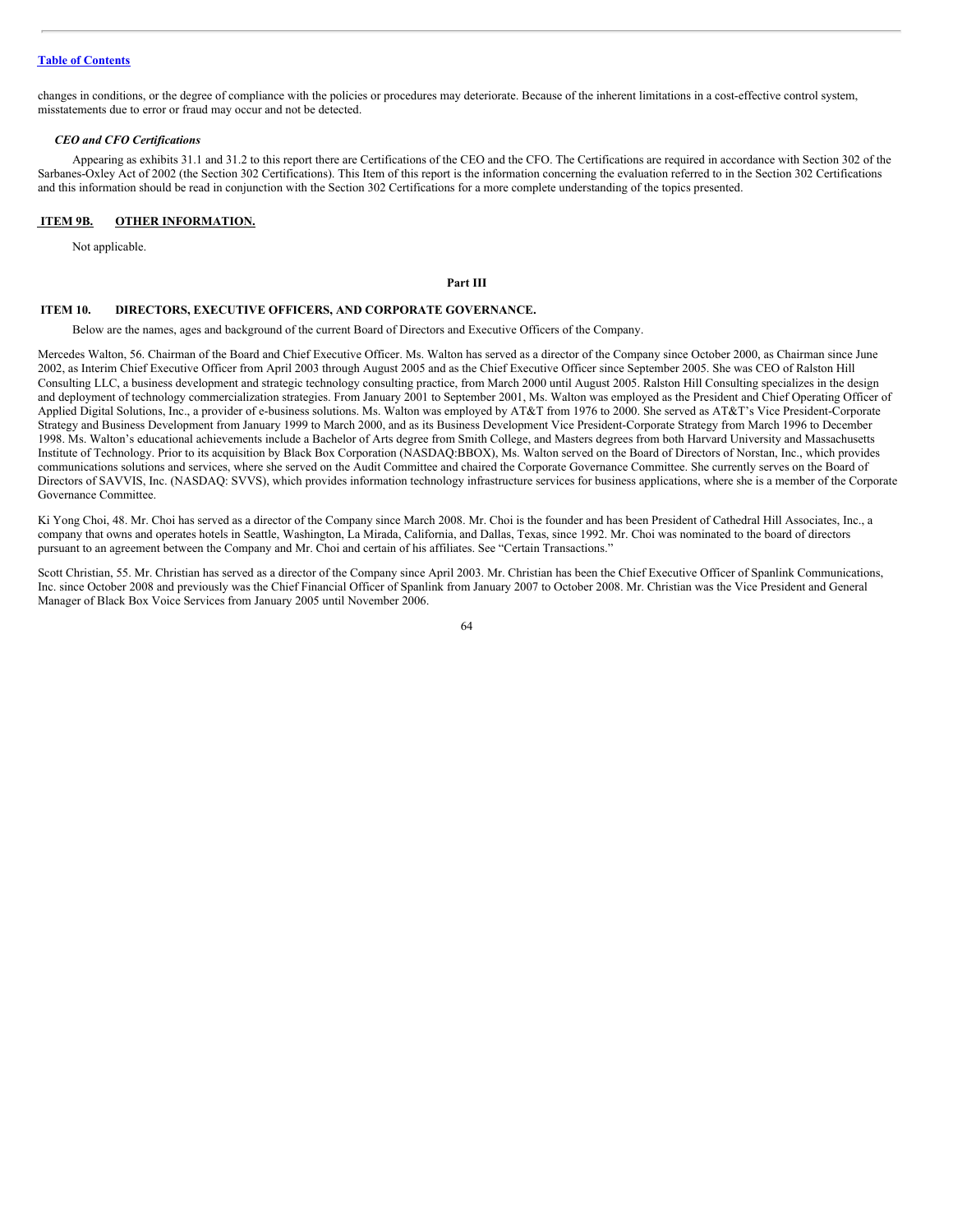He served as President and Chief Executive Officer of Norstan, Inc. from February 2004 until January 25, 2005, when Norstan was acquired by Black Box Corporation, and as a member of Norstan's Board of Directors from March 2004 until January 25, 2005. Previously, he had been Executive Vice President and Chief Financial Officer of Norstan since January 2001. Prior to its acquisition, Norstan was one of the largest independent communications solutions and services companies serving enterprise customers in North America, with revenues exceeding \$200 million. Mr. Christian served as Senior Vice President of Finance of Ceridian Corporation from April 1999 to October 2000. From April 1981 to February 1999, Mr. Christian was employed by Automatic Data Processing in a variety of capacities, including Chief Financial Officer for the Electronic Services Division from 1995 to 1999. Mr. Christian has 30 years of experience in financial management. Mr. Christian's educational achievements include a Bachelor of Arts degree from the University of Dayton, and a Master's degree from Pepperdine University.

Andrew J. Filipowski, 60. Mr. Filipowski served as a director of the Company from July 16, 2007 to January 22, 2008, and since March 2008. Since May 2003, Mr. Filipowski has been the Chairman and Chief Executive Officer of SilkRoad Equity, LLC, a private investment firm. Mr. Filipowski served as the Chairman and Chief Executive Officer of divine, inc., previously known as divine interventures, inc., an Internet services and enterprise software company, from 1999 until May 2003. In February 2003, divine, inc. filed a voluntary petition under Chapter 11 of the U.S. Bankruptcy Code. Prior to 1999, Mr. Filipowski was the Founder, Chairman and Chief Executive Officer of PLATINUM technology, inc., a worldwide provider of enterprise systems software and services, which was sold to Computer Associates International, Inc. in 1999. Mr. Filipowski was nominated to the board of directors pursuant to an agreement between the Company and Mr. Filipowski and certain of his affiliates. See "Certain Transactions."

Anthony P. Finch, 59. Mr. Finch has served as a director since March 2003. Mr. Finch has been Chief Scientific Officer of the Irish National Blood Centre and National Tissue Typing Reference Laboratory for more than the past five years. There, Mr. Finch is responsible for the direction, management, organization, integration and restructuring of the national laboratories and their ancillary services to comply with the highest pharmaceutical standards. Mr. Finch has over 30 years of experience in cell separation and cryopreservation of cellular products, with over 15 years of experience in cord blood processing. In 1993, Mr. Finch pioneered the fractionation and isolation of cord blood stem cells for small volume cryogenic storage and has developed large scale processing in line with current Good Manufacturing Practice. He has established several cord blood stem cell banks in the United States, Europe and Asia. Among numerous professional affiliations, Mr. Finch is a Fellow of both the Academy of Medical Laboratory Sciences and Institute of Biomedical Sciences, and is a member of the Cord Blood Stem Cell International Society.

John Mathews, 59. Mr. Mathews has served as a director of the Company since March 2008. Mr. Mathews has been Executive Vice President and Chief Operating Officer of Cathedral Hill Associates, Inc., a company that owns and operates hotels in Seattle, Washington, La Mirada, California, and Dallas, Texas, since 1992. Before that, Mr. Mathews worked for eight years at Hyatt Corporation, and has 35 years of experience in the hospitality industry. Mr. Mathews was nominated to the board of directors pursuant to an agreement between the Company and Mr. Choi and certain of his affiliates.

## *Other Executive Of icers*

Biographical information regarding the Company's executive officers who are not currently serving as directors of the Company is set forth below:

Jill Taymans, 40, Vice President, Finance and Chief Financial Officer. Ms. Taymans joined the Company in April 1997 serving initially as Controller and was appointed Chief Financial Officer in May 1998. Ms. Taymans graduated from the University of Maryland in 1991 with a BS in Accounting. She has worked in the accounting industry for over 18 years in both the public and private sectors. Prior to joining the Company, she served for three years as Controller for a telecommunications company in Baltimore, Maryland.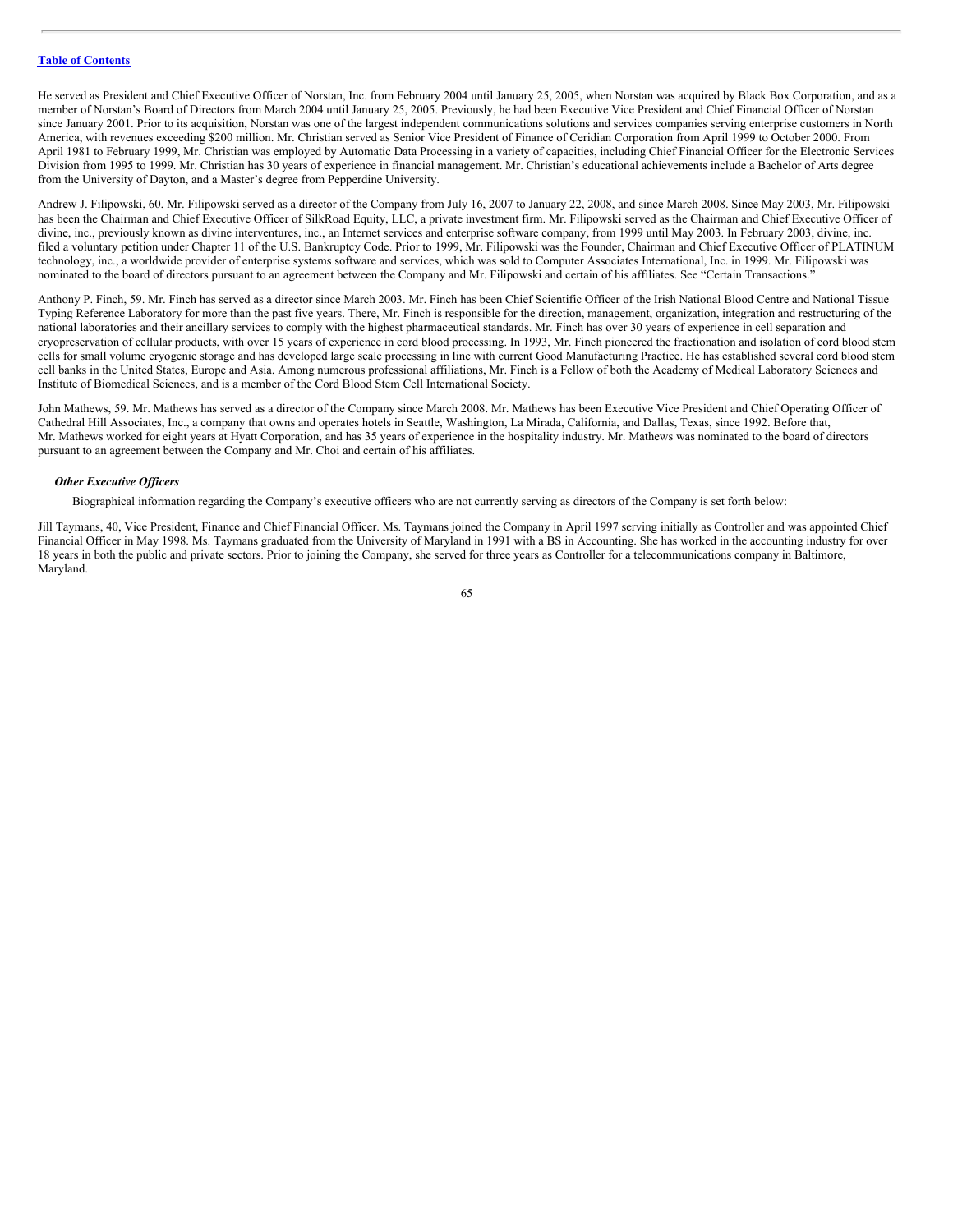Julie Allickson, Ph.D., 47, Vice President of Laboratory Operations and R&D. Dr. Allickson joined the Company in 2004 as Technical Director of Laboratory Operations and has served as the Company's Vice President of Laboratory Operations and R&D since April 2007. Dr. Allickson also has served as a member of the Cryo-Cell Medical Scientific Advisory Board since October 2006. Prior to joining the Company, she worked for the University of Miami-School of Medicine, Diabetes Research Institute since 2000 as the Laboratory Manager of the cGMP Cell Processing Facility where she had responsibility for cell processing operations, laboratory design and implementation and regulatory affairs. Prior to that time, she worked for the American Red Cross since 1989, managing the Hematopoietic Cell Processing and Platelet Serology Laboratory. Dr. Allickson has 20 years of laboratory experience and 17 years in Cellular Therapy Processing. She was one of the founding members of the International Society of Cellular Therapy in 1992, has been a member of the AABB for 17 years and is a member of the AABB Standards Committee for Cell Therapy Product Services.

#### *Audit Committee Financial Expert*

The audit committee is comprised entirely of non-employee, independent members of the board of directors, and the board of directors has determined that each of the audit committee members is able to read and understand fundamental financial statements. In addition, the board of directors has determined that at least one member of the audit committee, Mr. Scott Christian, is an "audit committee financial expert" as that term is defined in Item 407(d)(5) of Regulation S-K promulgated under the Securities and Exchange Act of 1934. Mr. Christian's relevant experience includes his service as the Chief Financial Officer of Spanlink Communications, Inc., Chief Financial Officer of Norstan, Inc., Senior Vice President of Finance of Ceridian Corporation, and Chief Financial Officer of the Electronic Services Division of Automatic Data Processing, Inc. In addition, Mr. Christian has an MBA degree from Pepperdine University.

#### *Section 16(a) Beneficial Ownership Reporting Compliance*

Section 16(a) of the Securities Exchange Act of 1934, as amended, requires our officers, directors and persons who are the beneficial owners of more than 10% of our common stock to file with the SEC initial reports of ownership and reports of changes in ownership of our common stock. Officers, directors and beneficial owners of more than 10% of our common stock are required by SEC regulations to furnish us with copies of all Section 16(a) forms they file. Based solely on a review of the copies of the Forms 3, 4 and 5 and amendments that we received with respect to transactions during fiscal 2009, we believe that all such forms were filed on a timely basis.

#### *Code of Ethics*

The Company has adopted a code of ethics for its chief executive officer and all senior financial officers, including the chief financial officer and principal accounting officer. The code of ethics is available to any shareholder, without charge, upon written request to the Company in care of the Corporate Secretary at 700 Brooker Creek Boulevard, Suite 1800, Oldsmar, Florida 34677.

## **ITEM 11. EXECUTIVE COMPENSATION.**

#### *Summary Compensation Table*

The table below summarizes the total compensation paid or earned during the fiscal year ended November 30, 2009 and November 30, 2008 by (i) the Company's Chief Executive Officer and (ii) the two other most highly compensated individuals that served as executive officers of the Company as of November 30, 2009 whose total compensation received from the Company during such fiscal year (other than non-qualified deferred compensation earnings, if any) exceeded \$100,000 (collectively, the "named executives").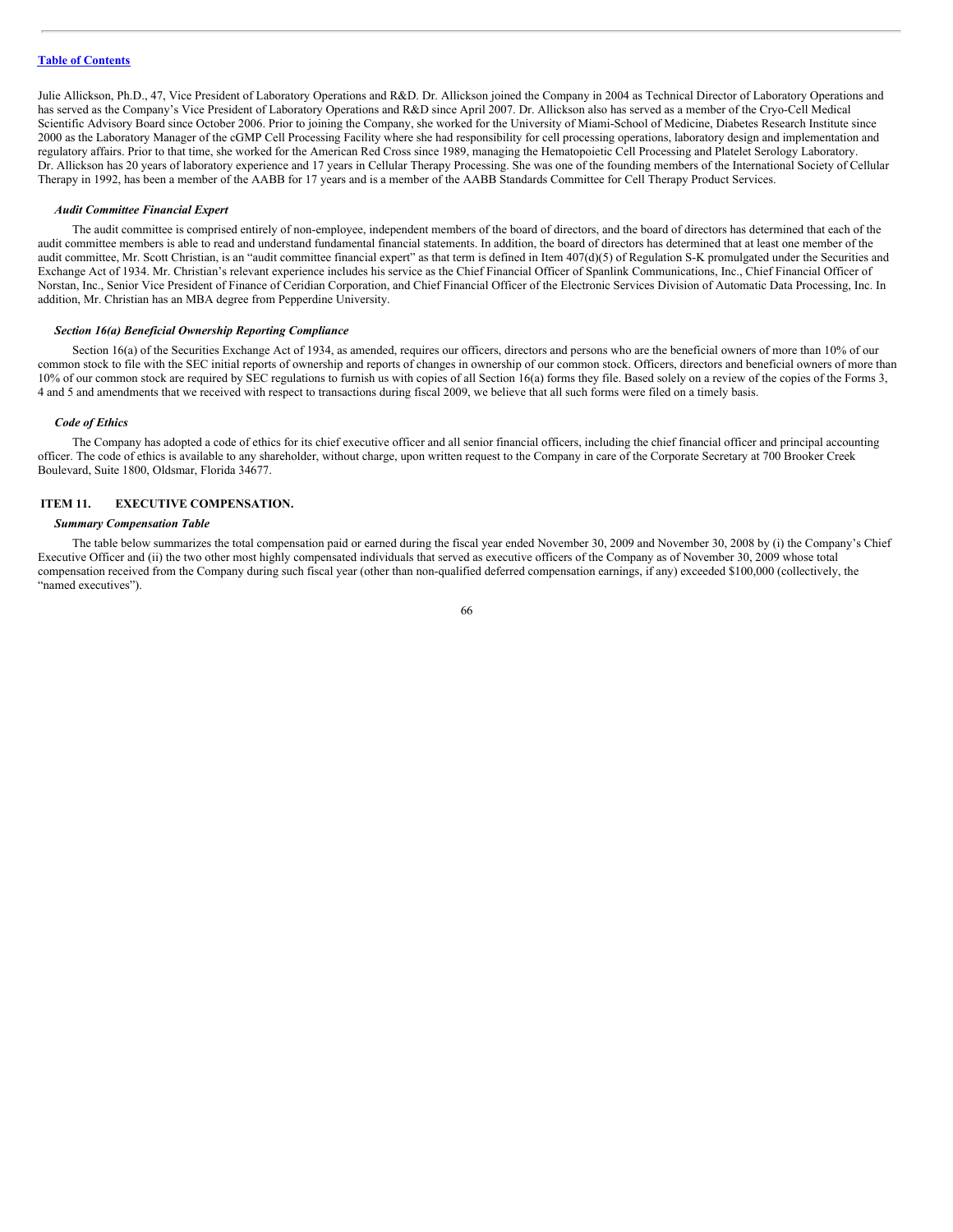# **Table of [Contents](#page-2-0)**

| <b>Name and Principal Position</b><br>Mercedes Walton              | Year         | Salary<br>(S)          | <b>Bonus</b><br>(S)         | Option<br>Awards<br>$($ S $)$ $($ 1 $)$ |     | <b>Non-Equity</b><br><b>Incentive Plan</b><br>Compensation<br>(S) |         | All Other<br>Compensation<br>(5)(2) | Total (\$)             |
|--------------------------------------------------------------------|--------------|------------------------|-----------------------------|-----------------------------------------|-----|-------------------------------------------------------------------|---------|-------------------------------------|------------------------|
| Chief Executive Officer                                            | 2009<br>2008 | \$348,100<br>\$350,600 | \$105,930<br>$\overline{0}$ | \$18,859<br>\$43,098                    |     | $\mathbf{0}$<br>$\mathbf{0}$                                      | ж       | 17,938<br>22.344                    | \$472,889<br>\$416,042 |
| Jill M. Taymans<br>Vice President Finance, Chief Financial Officer | 2009<br>2008 | \$166,217<br>\$166,217 | \$ 37,399                   | \$5,459<br>\$12,474                     |     | 0<br>0                                                            | -S<br>S | $\bf{0}$<br>$\bf{0}$                | \$209,074<br>\$178,691 |
| Julie Allickson<br>Vice President of Laboratory Operations and R&D | 2009<br>2008 | \$150,000<br>\$150,000 | \$33,750                    | 3.884<br>S.<br>\$13,941                 | - S | $\theta$<br>$\mathbf{0}$                                          | -S<br>S | $\overline{0}$<br>$\mathbf{0}$      | \$187,634<br>\$163,941 |

(1) Represents the dollar amount recognized for financial reporting purposes in fiscal 2009 and 2008. The fair value was estimated using the Black-Scholes option-pricing model. The amount reported has been adjusted to eliminate service-based forfeiture assumptions used for financial reporting purposes. See Note 7, Stockholders' Equity, to our consolidated financial statements for a discussion of our accounting for stock options and the assumptions used.

(2) Represents perquisites and other benefits, valued on the basis of aggregate incremental cost to the Company.

# *Narrative Disclosure Regarding Summary Compensation Table*

## *Compensation Philosophy*

Our executive compensation policies are designed to provide competitive levels of compensation that integrate pay with our annual objectives and long-term goals, align the long-term interests of management with those of our stockholders, reward for achieving performance objectives, recognize individual initiative and achievements, and assist us in attracting and retaining highly qualified and experienced executives. The compensation committee of our board of directors is primarily responsible for acting on our philosophical approach to executive compensation. There are three primary elements in our executive compensation program: base salary compensation, cash bonus and stock options.

Base salary compensation is based on the potential impact the individual may have on the Company, the skills and experience required by the job, comparisons with comparable companies and the performance and potential of the incumbent in the job.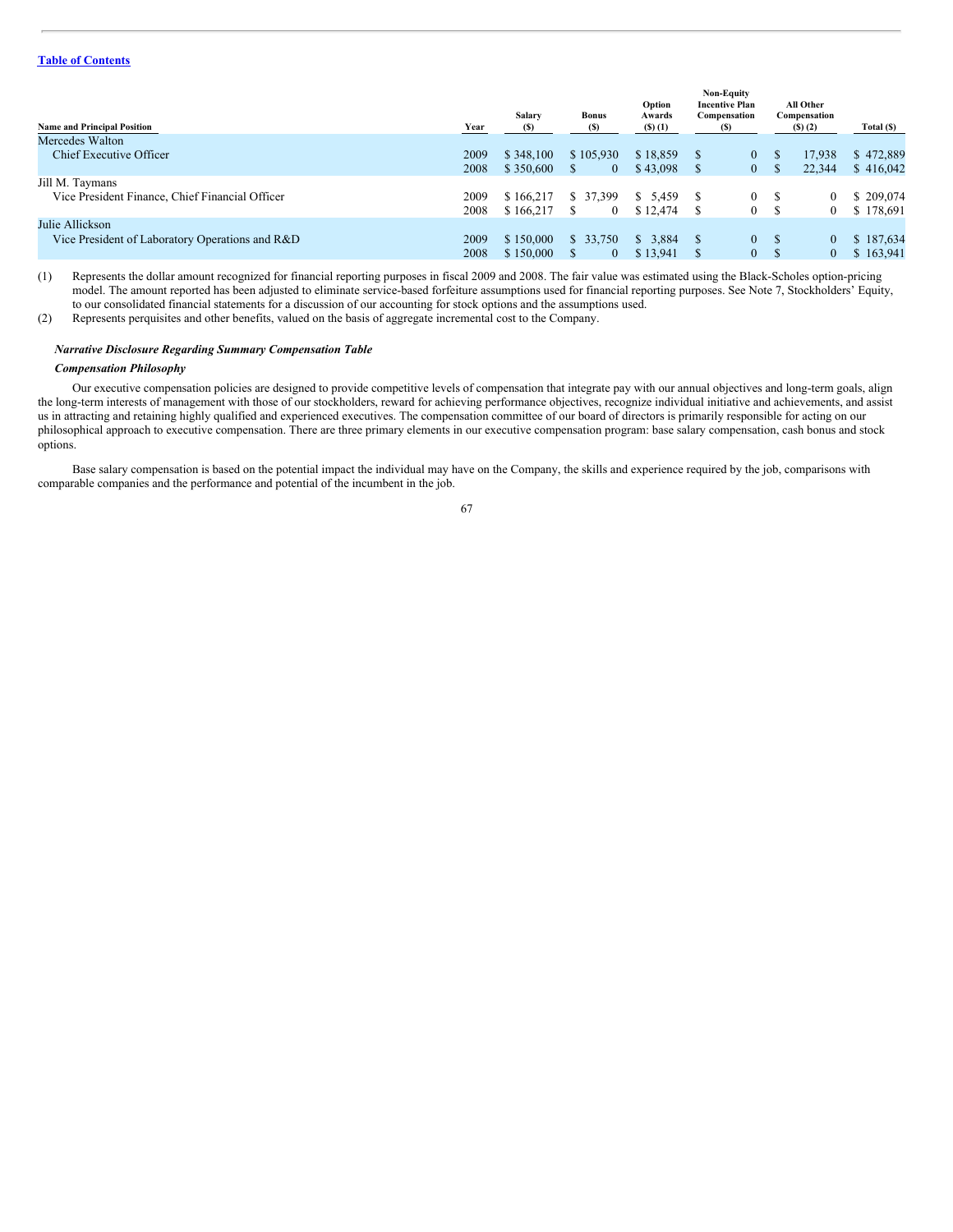Cash bonuses are designed to provide annual incentive compensation tied to the Company's financial performance and personal objectives. Performance targets are established at the beginning of each fiscal year by the compensation committee, and bonuses are paid following the end of the fiscal year based on the Company's performance relative to the targets and the executive's individual performance. Cash bonuses were accrued in fiscal 2009 payable to the named executive officers totaling \$177,079. There was not any cash bonuses paid to the named executive officers in fiscal 2008 because the Company did not meet all of the performance targets for fiscal 2008. The performance targets were based on unit growth, revenue, net income and customer satisfaction.

Stock options are granted to our executive officers in order to maintain competitive pay packages and to align management's long-term interests with those of our stockholders. The compensation committee approves stock option grants to our executives and key personnel. Awards vest and options become exercisable based upon criteria established by the compensation committee. There were 151,875 stock options awarded to the named executive officers in 2009, and no stock options were award to the named executive officers in 2008.

Overall, the compensation committee attempts to establish levels of executive compensation that it believes to be competitive with those offered by employers of comparable size, growth and profitability in the Company's industry and in general industry. In establishing the levels of the various compensation elements, the compensation committee has from time to time used the services of compensation consultants.

#### *Employment Agreements and Change in Control Arrangements*

Walton Employment Agreement. On August 15, 2005, the Company entered into a three-year employment agreement (the "Walton Employment Agreement") with Mercedes Walton as the Chairman of the Board and Chief Executive Officer effective as of September 1, 2005 (the "Commencement Date"). Previously, Ms. Walton had been interim Chief Executive Officer. The Walton Employment Agreement was amended in July 2008 to provide that the initial term would expire on November 30, 2008. The term of the Walton Employment Agreement is extended for additional one-year periods unless, at least 90 days prior to the end of the then-current term, either party notifies the other in writing of its intent not to renew the agreement. The ending date of the current term of the Walton Employment Agreement is November 30, 2010.

Ms. Walton's base salary is subject to 4%-10% annual increases effective on February 1 of each year, depending on whether corporate performance meets certain incentive standards established from time to time by the compensation committee of the Company's board of directors. In addition to base salary, the Walton Employment Agreement provides that Ms. Walton is eligible to receive annual lump-sum bonuses, at the discretion of the Company's board of directors that are available to other senior executive officers. Specifically, Ms. Walton will be eligible to receive annual bonuses in amounts of 20%, 40% or 60% of her then-current base salary depending on whether corporate performance meets certain incentive standards established from time to time by the compensation committee of the Company's board of directors. Ms. Walton is also eligible for long-term incentive awards provided to the Company's senior executives generally, on terms finally determined by the compensation committee of the Company's board of directors.

In the event the Walton Employment Agreement is terminated upon Ms. Walton's death (without any then-existing default in her performance), then Ms. Walton's estate or a designated beneficiary will be entitled to receive Ms. Walton's base salary for a 12-month period thereafter. In the event the Company terminates the Walton Employment Agreement without cause (or delivers a notice of non-renewal of the Employment Agreement), she will be entitled to receive a lump sum equal to 12 months of her then-current base salary plus an amount equal to the pro rata portion of her annual bonus for the year of termination (based on the proportion of the year during which she was employed and the pro rata results for such year). If Ms. Walton terminates the Employment Agreement for "Good Reason" (as defined in the Walton Employment Agreement), she will be entitled to continue receiving her then-current base salary for a 12-month period plus an amount equal to her annual bonus paid for the year prior to termination.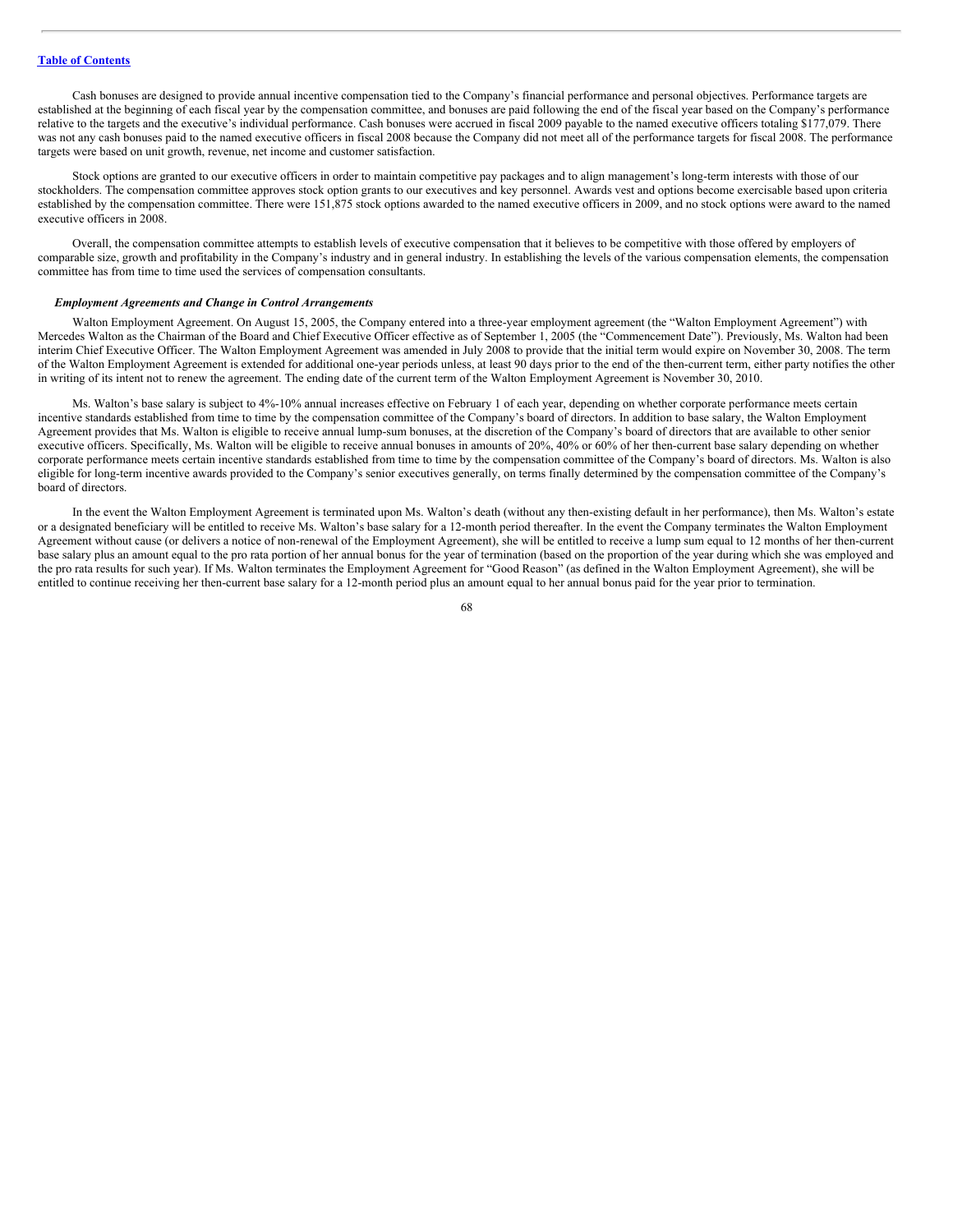In the event of a termination of Ms. Walton's employment upon a Change in Control or within two years thereafter (or prior to the Change in Control if the termination was related to the Change in Control), if the termination was initiated by the Company without cause or by Ms. Walton for any reason, Ms. Walton will be entitled to receive the following: (i) compensation in an amount equal to two times the sum of (A) 12 months of base salary as in effect on the termination date or, if greater, base salary in effect immediately prior to the Change in Control, plus (B) the average of the actual bonus payments made to Ms. Walton for the most recent two years; (ii) a pro rata portion of the annual bonus for the year in which termination occurs (based on the proportion of the year during which she was employed and the pro rata results for such year; (ii) continued benefits and perquisites for a period of two years; (iii) reimbursement for reasonable legal fees and expenses incurred in connection with the termination; and (iv) the vesting of all shares of restricted stock, long-term performance stock option awards, other stock-appreciation rights and stock options. If the present value of the payments to Ms. Walton in connection with a Change in Control are greater than the product of three times Ms. Walton's then-current base amount (under applicable tax regulations) as of the termination date (the "Parachute Limit") but not greater than 105% of the Parachute Limit, then the Employment Agreement limits the present value of the total amount of such payments to one dollar less than the Parachute Limit. If the present value of the payments to Ms. Walton in connection with a Change in Control are greater than 105% of the Parachute Limit, the Company has agreed to pay to Ms. Walton an additional amount as a "gross-up payment" to pay any applicable excise taxes.

The Walton Employment Agreement also provides that the Company will provide certain other benefits, including continued participation in all applicable Company benefit plans, payment of reasonable business expenses, and financial planning and legal expenses incurred in connection with the negotiation and execution of the Walton Employment Agreement.

In the Walton Employment Agreement, Ms. Walton has agreed not to compete with the Company or solicit its customers, clients or employees during the term of the Walton Employment Agreement and for a period of two years following the termination of Ms. Walton's employment under the Walton Employment Agreement.

Taymans Employment Agreement. On November 1, 2005, the Company entered into a one-year employment agreement with Jill M. Taymans, as the Company's Chief Financial Officer and Vice President (the "Taymans Employment Agreement"). Under the Taymans Employment Agreement, the one-year term is automatically extended for additional one-year periods unless, at least 60 days prior to the end of the then-current term, either party notifies the other in writing of its intent not to renew the agreement. The Taymans Employment Agreement was amended in July 2008 to provide that the then-current term would expire on November 30, 2008. The ending date of the current term of the Taymans Employment Agreement is November 30, 2010.

At all times during the term of the Taymans Employment Agreement (as the same may be extended), Ms. Taymans will be eligible for discretionary merit increases and adjustments in base salary, in addition to discretionary annual bonuses awarded at the discretion of the compensation committee of the Company's board of directors. The Taymans Employment Agreement provides that she will be eligible to receive long-term incentive awards provided to the Company's senior executives generally, on terms finally determined by the compensation committee of the Company's board of directors.

In the event of a termination of employment of Ms. Taymans upon or within one year of a Change in Control (as defined in the Taymans Employment Agreement), or prior to the Change in Control if the termination was related to the Change in Control, if the termination was by the Company without cause or was by Ms. Taymans due to being requested to accept without cause a demotion or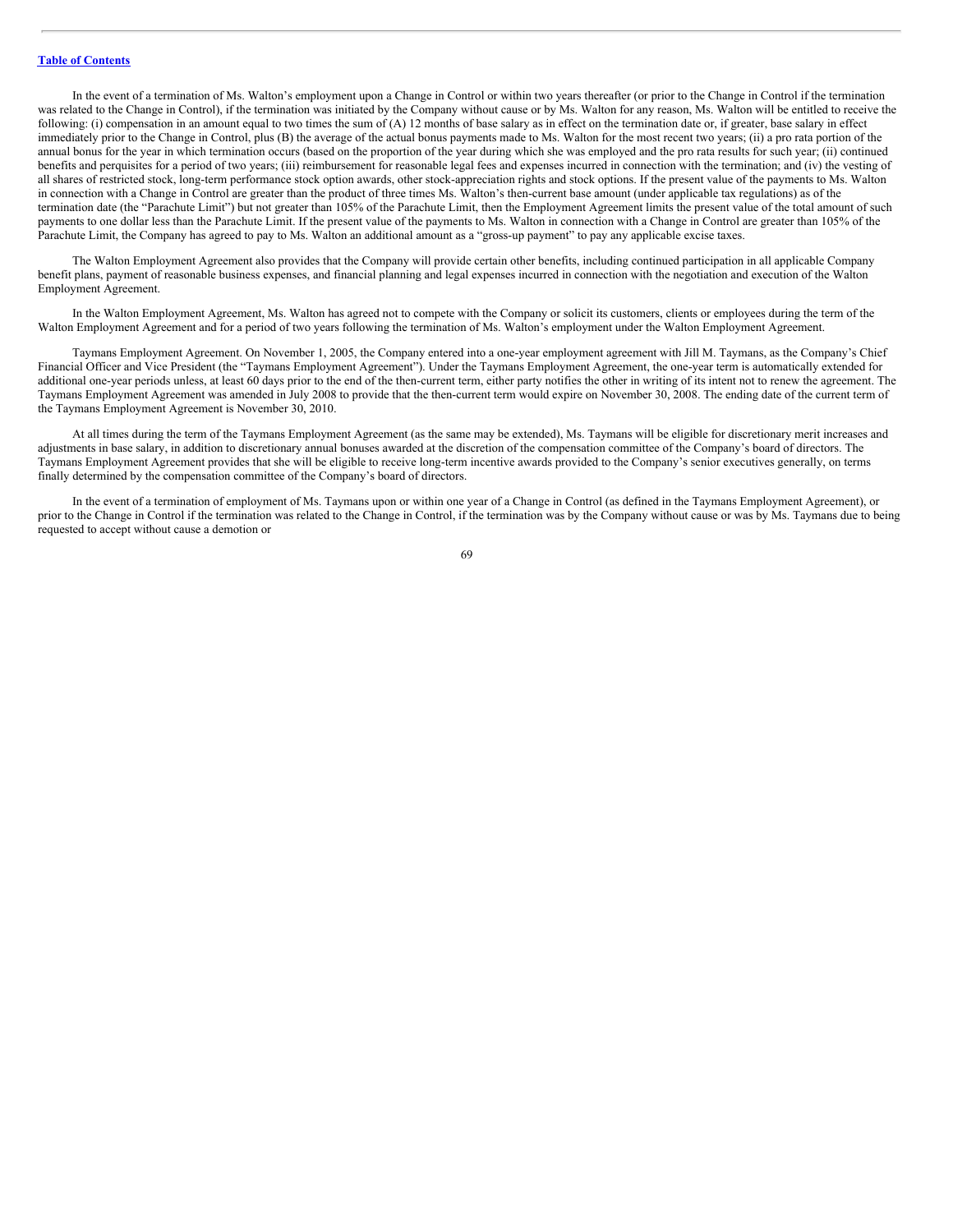relocation, Ms. Taymans will be entitled to receive the following: (i) all earned compensation through the date of termination (or, if greater, on the date immediately preceding a Change in Control); and (ii) 12 months of base salary as in effect on the termination date (or, if greater, base salary in effect immediately prior to the Change in Control).

Under the Taymans Employment Agreement, the Company will also provide Ms. Taymans with certain other benefits, including continued participation in all applicable Company benefit plans and payment of reasonable business expenses.

In the Taymans Employment Agreement, Ms. Taymans agreed not to compete with the Company or solicit its customers, clients or employees during the term of her Employment Agreement and for a 12-month period following her termination of employment under the agreement.

Allickson Employment Agreement. On March 31, 2008, the Company entered into a one-year employment agreement with Julie Allickson, as the Company's Vice President of Laboratory Operations and R&D (the "Allickson Employment Agreement"). Under the Allickson Employment Agreement, the one-year term is automatically extended for additional one-year periods unless, at least 60 days prior to the end of the then-current term, either party notifies the other in writing of its intent not to renew the agreement.

At all times during the term of the Allickson Employment Agreement (as the same may be extended), Ms. Allickson will be eligible for discretionary merit increases and adjustments in base salary, in addition to discretionary annual bonuses awarded at the discretion of the compensation committee of the Company's board of directors. The Allickson Employment Agreement provides that she will be eligible to receive long-term incentive awards provided to the Company's senior executives generally, on terms finally determined by the compensation committee of the Company's board of directors.

In the event of a termination of employment of Ms. Allickson upon or within one year of a Change in Control (as defined in the Allickson Employment Agreement), or prior to the Change in Control if the termination was related to the Change in Control, if the termination was by the Company without cause or was by Ms. Allickson due to being requested to accept without cause a demotion or relocation, Ms. Allickson will be entitled to receive the following: (i) all earned compensation through the date of termination (or, if greater, on the date immediately preceding a Change in Control); and (ii) 12 months of base salary as in effect on the termination date (or, if greater, base salary in effect immediately prior to the Change in Control).

Under the Allickson Employment Agreement, the Company will also provide Ms. Allickson with certain other benefits, including continued participation in all applicable Company benefit plans and payment of reasonable business expenses.

In the Allickson Employment Agreement, Ms. Allickson agreed not to compete with the Company or solicit its customers, clients or employees during the term of her Employment Agreement and for a 12-month period following her termination of employment under the agreement.

Order of Delaware Chancery Court. In August 2007, Mr. David Portnoy brought an action against the Company and its directors in the Delaware Chancery Court. On January 22, 2008, the Court issued an order under which the Company was required to hold a special meeting of shareholders for the election of directors on March 4, 2008, and the order provided that the members of the management slate pay their own proxy solicitation costs in connection with the special meeting; any costs to the Company of holding the special meeting; and the costs of a special master to preside over the special meeting. Approximately \$292,000 of expenses was incurred in connection with the special meeting. The director defendants sought and obtained coverage under the directors and officers' insurance policy ("D&O policy") provided by the Company and disclosed this fact to the Court. Mr. Portnoy challenged the use of the proceeds of the D&O policy by the directors, and the Court directed the defendants to show cause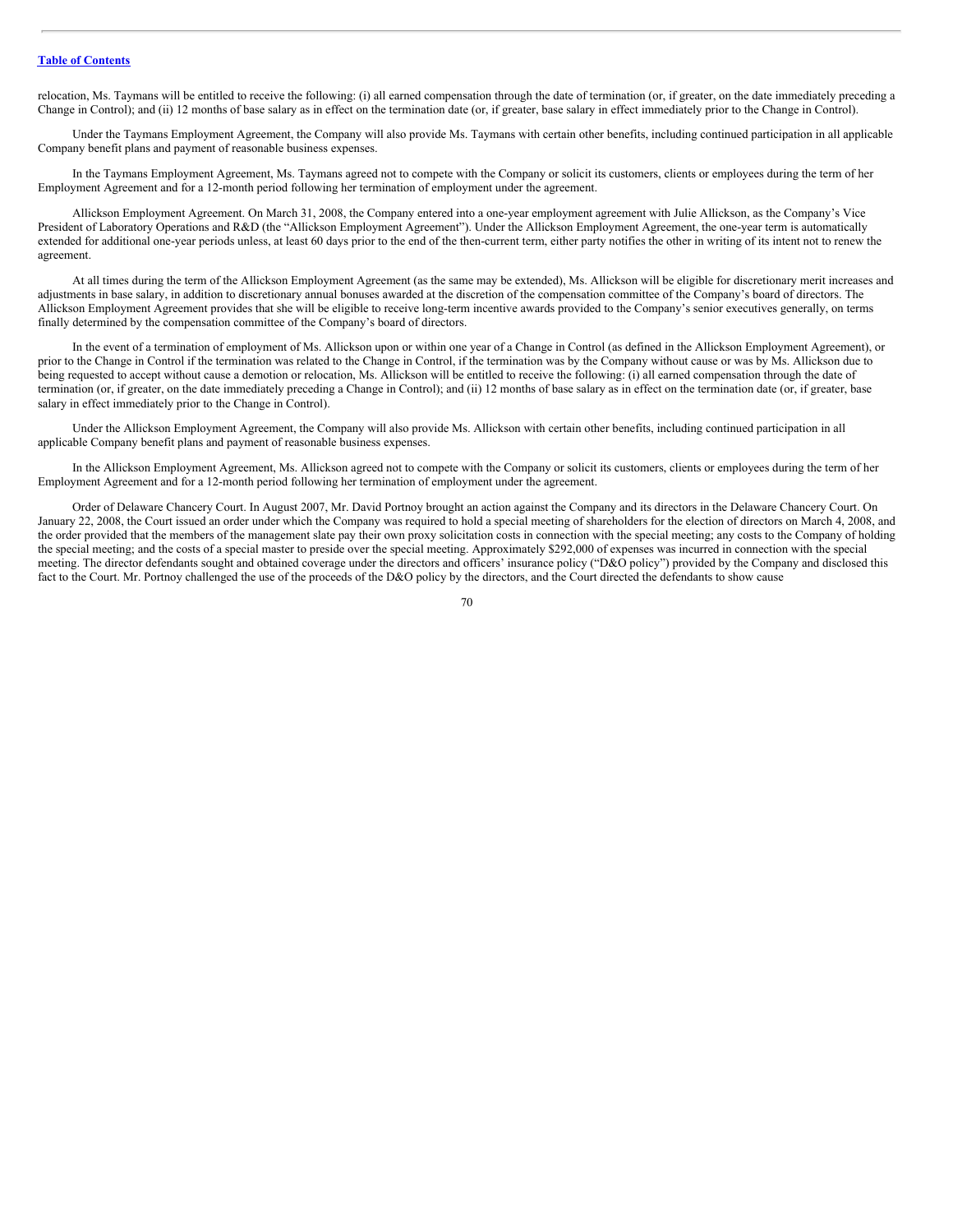# **Table of [Contents](#page-2-0)**

why the use of such proceeds was permissible. On June 18, 2008, the Court issued an order approving a stipulation under which defendants and the plaintiff agreed, without the defendants admitting any wrongdoing or misconduct, to resolve their dispute concerning the use of the proceeds of the D&O policy. Under the stipulation, the director defendants were entitled to use the proceeds of the D&O policy to obtain reimbursement for the expenses they incurred in connection with the special meeting. The annual retainer for directors Gaby Goubran, Anthony Finch and Scott Christian and the annual compensation Ms. Mercedes Walton receives as an officer of the Company will be reduced for each individual by \$5,000 per year for two years. These reductions, which are being made on a quarterly basis, are reflected in the Summary Compensation Table above for Ms. Walton and the table under "Director Compensation" below for the other directors. The Court's order provided that the case is now closed.

## *Outstanding Equity Awards at Fiscal Year-End*

The following table sets forth information concerning stock options held by the named executives at November 30, 2009:

|                 | <b>Option Awards</b> |                                                                                                                 |                                                                                                            |                                           |                               |  |
|-----------------|----------------------|-----------------------------------------------------------------------------------------------------------------|------------------------------------------------------------------------------------------------------------|-------------------------------------------|-------------------------------|--|
| Name            | <b>Grant Date</b>    | Number of<br><b>Securities</b><br>Underlying<br>Unexercised<br><b>Options</b><br>$^{(#)}$<br><b>Exercisable</b> | Number of<br><b>Securities</b><br>Underlying<br>Unexercised<br><b>Options</b><br>$^{(#)}$<br>Unexercisable | Option<br><b>Exercise</b><br>Price<br>(S) | <b>Option Expiration Date</b> |  |
| Mercedes Walton | February 1, 2005     | 128,250                                                                                                         | $\overline{\phantom{m}}$                                                                                   | \$4.02                                    | February 1, 2010              |  |
|                 | August 15, 2005      | 300,000                                                                                                         | $\overline{\phantom{m}}$                                                                                   | \$3.05                                    | August 15, 2010               |  |
|                 | April 4, 2006 (1)    | 102,076                                                                                                         | $\overline{\phantom{m}}$                                                                                   | \$3.34                                    | April 4, 2013                 |  |
|                 | August 3, 2009 (1)   | $\hspace{0.1mm}-\hspace{0.1mm}$                                                                                 | 64,125                                                                                                     | \$1.73                                    | August 3, 2016                |  |
| Jill Taymans    | February 1, 2005     | 37,125                                                                                                          |                                                                                                            | \$4.02                                    | February 1, 2010              |  |
|                 | November 1, 2005     | 20,000                                                                                                          | $\overbrace{\phantom{12332}}$                                                                              | \$ 2.61                                   | November 1, 2010              |  |
|                 | April 4, 2006 (1)    | 29,548                                                                                                          | $\overbrace{\phantom{12332}}$                                                                              | \$3.34                                    | April 4, 2013                 |  |
|                 | August 3, 2009 (1)   | –                                                                                                               | 18,563                                                                                                     | \$1.73                                    | August 3, 2016                |  |
| Julie Allickson | February 1, 2005     | 7,800                                                                                                           | $\overline{\phantom{m}}$                                                                                   | \$4.02                                    | February 1, 2010              |  |
|                 | April 4, 2006 (1)    | 18,624                                                                                                          | $\overline{\phantom{m}}$                                                                                   | \$3.34                                    | April 4, 2013                 |  |
|                 | April 18, 2007 (2)   | 15,000                                                                                                          |                                                                                                            | \$2.05                                    | April 18, 2014                |  |
|                 | August 3, 2009 (1)   |                                                                                                                 | 18,563                                                                                                     | \$1.73                                    | August 3, 2016                |  |

(1) 1/3 of the options vest one-year from the date of grant, 1/3 of the options vest two-years from the date of grant and 1/3 of the options vest three-years from the date of grant.

(2) Options vested  $1/12$  on the 1st of each month following the date of grant.

## *Director Compensation*

Directors who are employees of the Company receive no compensation for their services as directors or as members of committees. Non-employee directors are paid an annual retainer in the amount of \$12,000 and an attendance fee of \$3,000 for each board meeting and \$1,000 for each committee meeting, and are reimbursed for their reasonable expenses incurred in attending the meeting. The fee for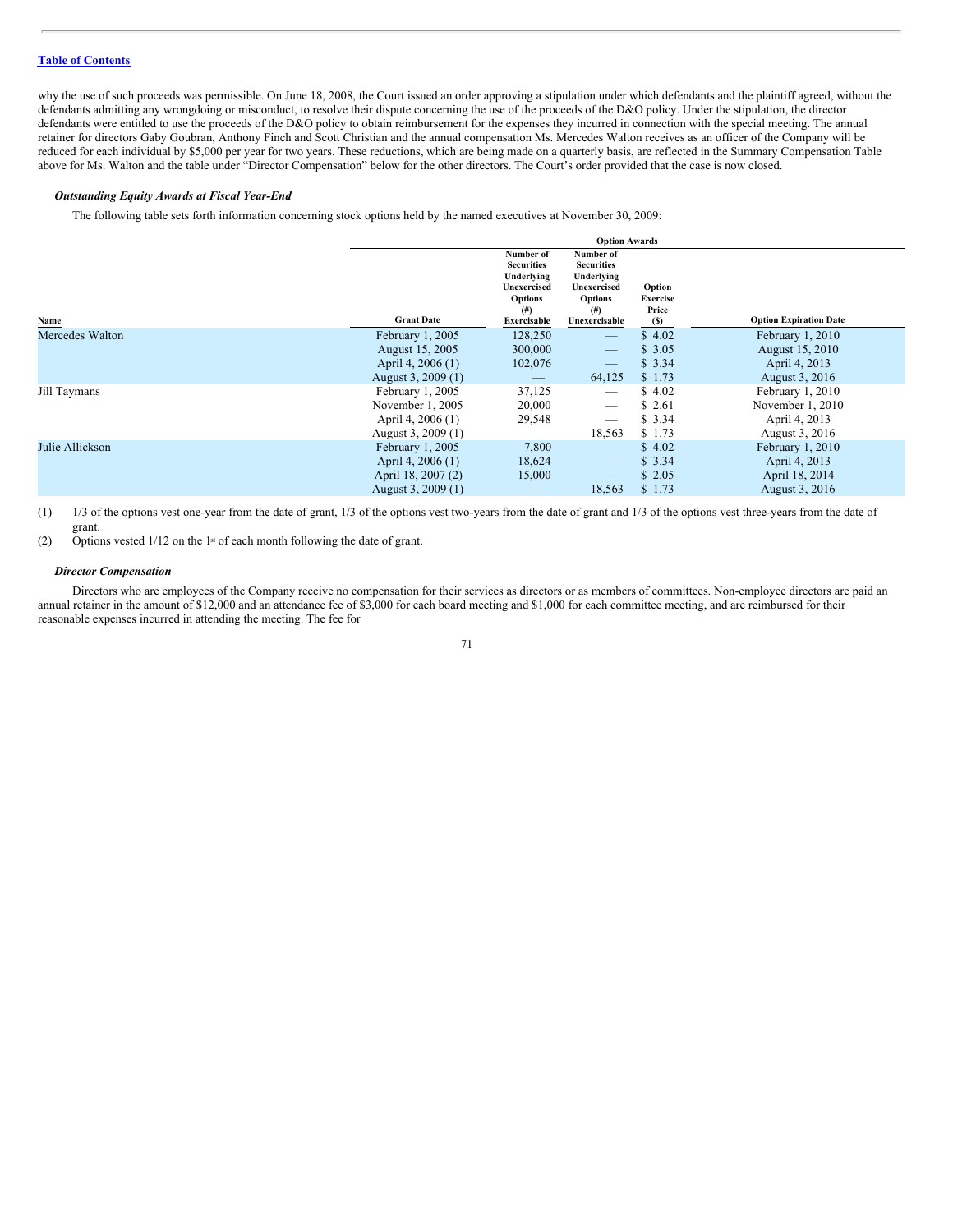participation in a board or committee meeting held by telephone conference call and lasting at least one hour is \$1,000. Each non-employee director receives an annual stock option grant in the amount of 7,500 shares on the date of the annual stockholders meeting in each year. Newly elected non-employee directors receive a stock option grant of 20,000 shares per person. All of such stock options have an exercise equal to the fair market value of the common stock on the date of grant.

The table below summarizes the compensation paid by the Company to its non-employee directors for the fiscal year ended November 30, 2009:

|                   | or Paid in  | Option                    |                                     |
|-------------------|-------------|---------------------------|-------------------------------------|
| Name              | Cash<br>(s) | Awards<br>$($ S $)$ $(1)$ | Total                               |
| Ki Yong Choi      | \$28,000    | \$6,537                   | $\frac{\text{(S)}}{\text{$}34,537}$ |
| Scott Christian   | \$19,750    | \$4,694                   | \$24,444                            |
| Andrew Filipowski | \$21,000    | \$4,694                   | \$25,694                            |
| Anthony Finch     | \$27,500    | \$4,694                   | \$27,444                            |
| Gaby Goubran (2)  | \$21,750    | \$4,694                   | \$26,444                            |
| John Mathews      | \$25,000    | \$6,537                   | \$31,537                            |

(1) Represents the dollar amount recognized for financial reporting purposes in fiscal 2009 under SFAS 123R with respect to stock options. The fair value was estimated using the Black-Scholes option-pricing model. The amount reported has been adjusted to eliminate service-based forfeiture assumptions used for financial reporting purposes. See Note 7, Stockholders' Equity, to our consolidated financial statements for a discussion of our accounting for stock options and the assumptions used.

(2) Mr. Goubran served as director until his untimely death on January 27, 2010.

# **ITEM 12. SECURITY OWNERSHIP OF CERTAIN BENEFICIAL OWNERS AND MANAGEMENT AND RELATED STOCKHOLDER MATTERS.**

The following table sets forth certain information regarding beneficial ownership of our common stock as of November 30, 2009 by (i) each person who is known by the Company to own beneficially more than 5% of the outstanding shares of our common stock, (ii) each director and director nominee of the Company, (iii) each executive officer of the Company, and (iv) all current directors and executive officers of the Company as a group. Except as otherwise indicated below, each of the stockholders named in the table has sole voting and investment power with respect to their shares of common stock, except to the extent authority is shared by spouses under applicable law.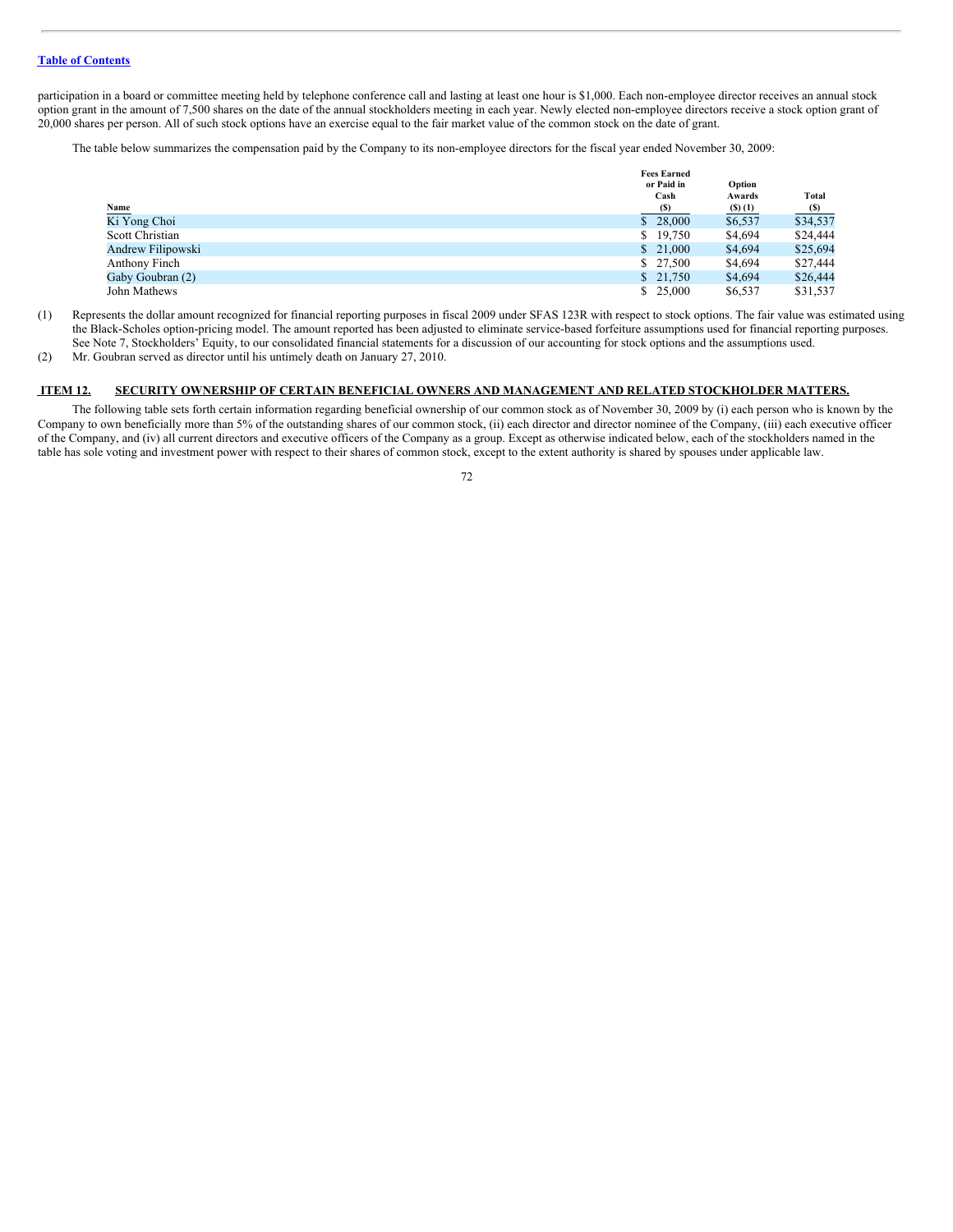# **Table of [Contents](#page-2-0)**

|                                                         | <b>Number of Shares</b>   | Percent of |
|---------------------------------------------------------|---------------------------|------------|
| Name and Address of Beneficial Owner (1)                | <b>Beneficially Owned</b> | Class(1)   |
| Current directors, nominees and executive officers:     |                           |            |
| Mercedes Walton (2)                                     | 579,983                   | 4.72%      |
| Gaby Goubran (3)                                        | 35,076                    | $\ast$     |
| Scott Christian (4)                                     | 29,776                    | *          |
| Anthony Finch (5)                                       | 127,000                   | 1.08%      |
| Ki Yong Choi (6)                                        | 2,464,429                 | 20.92%     |
| John Mathews (7)                                        | 27,500                    | $\ast$     |
| Andrew J. Filipowski (8)                                | 591,267                   | 5.02%      |
| Jill M. Taymans (9)                                     | 104.225                   | $\ast$     |
| Julie G. Allickson (10)                                 | 48,455                    | *          |
| Other beneficial owners:                                |                           |            |
| Portnoy Group (11)                                      | 1,595,040                 | 13.57%     |
| Filipowski Group(12)                                    | 623,767                   | 5.53%      |
| All current directors and executive officers as a group |                           |            |
| $(9$ persons) $(13)$                                    | 3.686,097                 | 31.90%     |

Less than  $1\%$ .

- (1) Pursuant to applicable SEC rules, the percentage of voting stock for each stockholder is calculated by dividing (i) the number of shares deemed to be beneficially held by such stockholders as November 30, 2009 by (ii) the sum of (a) 11,752,574, which is the number of shares of common stock outstanding as November 30, 2009 plus (b) the number of shares issuable upon exercise of options (which are shares that are not voting until exercised) held by such stockholder which were exercisable as of November 30, 2009 or will become exercisable within 60 days. Unless otherwise indicated, the address of each person in the table is 700 Brooker Creek Boulevard, Suite 1800, Oldsmar, Florida 34677.
- (2) Includes  $530,326$  shares subject to stock options.<br>(3) Includes  $22,500$  shares subject to stock options.
- Includes 22,500 shares subject to stock options. Mr. Goubran served as director until his untimely death on January 27, 2010.
- (4) Includes 22,500 shares subject to stock options.<br>(5) Includes 22,500 shares subject to stock options.
- Includes 22,500 shares subject to stock options.
- (6) A group consisting of Mr. Choi and UAD 7/21/01 FBO Choi Family Living Trust filed a Schedule 13D/A on April 29, 2009 ("the Schedule 13/D/A") reporting the following beneficial ownership: (i) 2,136,929 shares of common stock held directly by Mr. Choi, as to which he has the sole power to vote and dispose or direct the disposition; and (ii) 233,472 shares of common stock held by UAD 7/21/01 FBO Choi Family Living Trust, as to which Mr. Choi has the sole power to vote and dispose or direct the disposition. Beneficial ownership information is supplied per the Schedule 13/D/A. The address for Mr. Choi, as set forth in the Schedule 13D/A filed April 29, 2009, is c/o David Wilson, Davis Wright Tremaine LLP, 1201 Third Avenue, Suite 2200, Seattle WA, 98101. Also subject to 27,500 shares subject to stock options.
- (7) Includes 27,500 shares subject to stock options.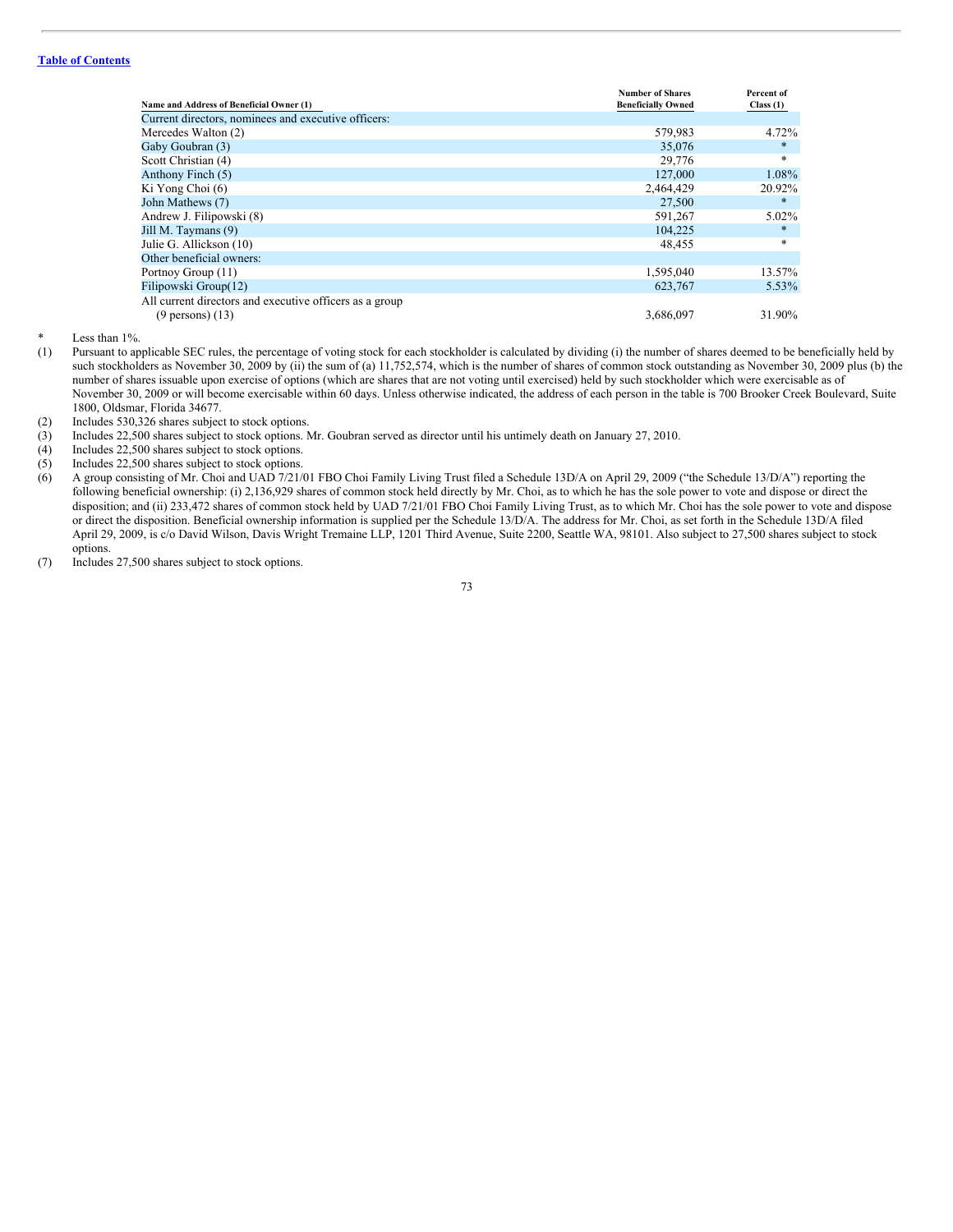- (8) Includes 27,500 shares subject to stock options.
- (9) Includes 86,673 shares subject to stock options.
- (10) Includes 46,424 shares subject to stock options.
- (11) A group consisting of David I. Portnoy, certain affiliates of Mr. Portnoy and certain other persons filed a Schedule 13D/A on November 26, 2007 (the "Schedule 13D/A"), in which they expressly affirmed their membership in the group. Mr. Portnoy may be deemed the beneficial owner of 734,546 shares of common stock, which number includes (i) 206,000 shares of common stock held directly by Mr. Portnoy, as to which he has the sole power to vote and dispose or direct the disposition; (ii) 53,850 shares of common stock held by Visual Investment Corp. ("VIC"), as to which Mr. Portnoy may be deemed the beneficial owner as the sole officer and director of VIC; (iii) 90,787 shares of common stock held by PartnerCommunity, Inc. ("PCI"), as to which Mr. Portnoy may be deemed the beneficial owner as chairman of the board and secretary of PCI and as managing member and owner of Mayim Management, LLC ("MM"), which may exercise investment and voting discretion over such shares in accordance with the agreement between PCI and MM described under Item 6 of the Fourth Amendment to the general statement of acquisition of beneficial ownership (the "Statement"), filed with the SEC on March 26, 2007; (iv) 174,430 shares of common stock held by Jamie H. Zidell, as to which Mr. Portnoy may be deemed the beneficial owner as a result of exercising investment (but not voting) discretion over such shares in accordance with the agreement between Mr. Portnoy and Mr. Zidell described under Item 6 of the Third Amendment to the Statement, filed with the SEC on February 1, 2007; (v) 183,475 shares of common stock held by Mayim Investment Limited Partnership, as to which Mr. Portnoy may be deemed the beneficial owner as the managing member of MM, which is the general partner of Mayim Management Limited Partnership, which is the general partner of Mayim Investment Limited Partnership; (vi) 119,080 shares of common stock held by the Crilly Court Trust, whose beneficiary is David W. Ruttenberg, as to which Mr. Portnoy may be deemed the beneficial owner as a result of exercising investment (but not voting) discretion over such shares in accordance with the agreement between Mr. Portnoy and Mr. Ruttenberg described under Item 6 of the Second Amendment to the Statement, filed with the SEC on June 26, 2006; (vii) 16,150 shares of common stock held by Lynne Portnoy, 143 shares of common stock held by Mr. Gilbert Portnoy and an additional 3,000 shares held jointly by Lynne Portnoy and Gilbert Portnoy, as to which Mr. Portnoy may be deemed the beneficial owner as a result of exercising investment and voting discretion over such shares in accordance with the agreement between Ms. Portnoy, Mr. Gilbert Portnoy and Mr. David Portnoy described under Item 6 of the Third Amendment to the Statement, filed with the SEC on February 1, 2007; and (viii) 14,700 shares of common stock held by Deborah Hadjaje, as to which Mr. Portnoy may be deemed the beneficial owner as a result of exercising investment (but not voting) discretion over such shares in accordance with the agreement between Deborah Hadjaje and Mr. Portnoy described under Item 6 of the Sixth Amendment to the Statement, filed with SEC on November 26, 2007. Other members of the group beneficially own the following numbers of shares, including sole power to vote and dispose or direct the disposition: (a) Mark L. Portnoy, 116,515 shares; (b) Capital Asset Fund Limited Partnership, 40,000 shares; (c) George Gains, 200,000 shares; (d) Scott D. Martin, 216,000 shares; (e) Steven Berkowitz, 150,000; (f) Craig E. Fleishman, 9,100 shares; and (g) Focus Financial Corp., 1,810 shares. Beneficial ownership information is supplied per the Schedule 13D/A. The address for Mr. Portnoy, as set forth in the Schedule 13D/A, is c/o Focus Financial Group, 52 Camden Drive, Bal Harbour, FL 33154.
- (12) A group consisting of Andrew J. Filipowski, The Andrew J. Filipowski Revocable Trust, Matthew G. Roszak and Silkroad Equity LLC filed a Schedule 13D/A on April 28, 2009, reporting the following beneficial ownership: (i) 59,500 shares of common stock held directly by Mr. Filipowski, as to which he has the sole power to vote and dispose or direct the disposition; (ii)

74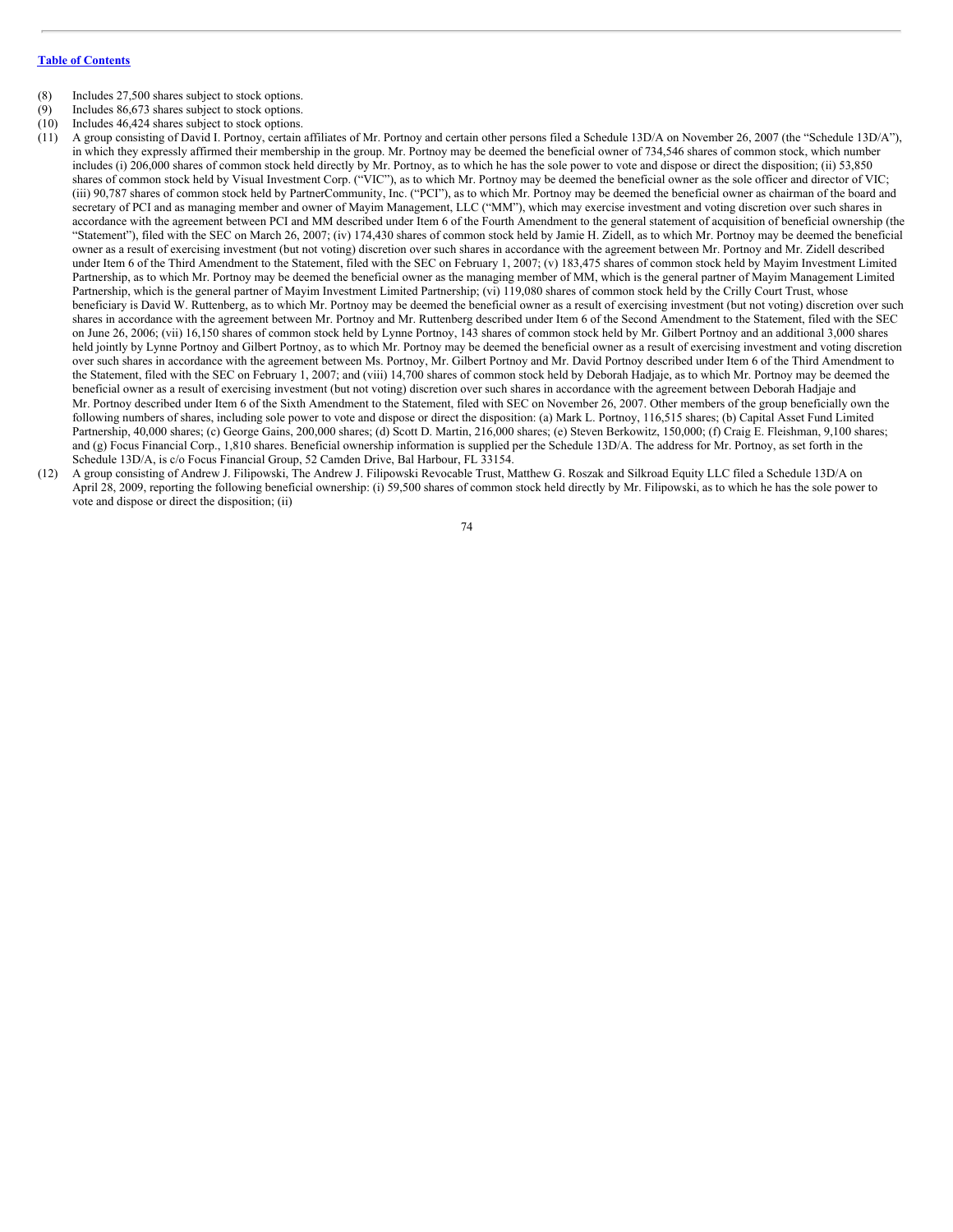180,650 shares of common stock held by Andrew J. Filipowski Revocable Trust, as to which the trust has the sole power to vote and dispose or direct the disposition; (iii) 54,000 shares of common stock held by Mr. Roszak and 6,000 shares of common stock held by Mr. Roszak's individual retirement account, as to which Mr. Roszak has the sole power to vote and dispose or direct the disposition; and (iv) 323,617 shares of common stock held by SilkRoad Equity LLC, as to which Mr. Roszak has the sole power to vote and dispose or direct the disposition as a managing member of SilkRoad Equity LLC. Beneficial ownership information is supplied per the Schedule 13D/A. The address for Mr. Filipowski, as set forth in the Schedule 13D/A, is c/o Matthew Roszak, SilkRoad Equities LLC is 111 N. Chestnut Street, Suite 200, Winston-Salem, NC 27101. Also includes 27,500 shares subject to stock options.

(13) Includes 813,423 shares subject to stock options.

#### **ITEM 13. CERTAIN RELATIONSHIPS AND RELATED TRANSACTIONS, AND DIRECTOR INDEPENDENCE.**

On January 25, 2008, the Company and Andrew J. Filipowski, the Andrew J. Filipowski Revocable Trust, Matthew G. Roszak and SilkRoad Equity LLC, all of whom are shareholders of the Company, entered into an Agreement. Among other things, the Agreement provides that the Company's Board of Directors will nominate Mr. Filipowski for election as a director of the Company at any meeting of stockholders at which directors are to be elected prior to the 2009 annual meeting of stockholders (each such meeting, a "Subsequent Meeting"). Such shareholders agreed to vote their shares in favor of the management slate of directors at the any Subsequent Meeting. Mr. Filipowski is one of these shareholders and is also a party to the Agreement in his individual capacity. For more information relating to these shareholders, see "Security Ownership of Certain Beneficial Owners and Management" in this proxy statement and the Schedule 13D/A filed by such shareholders with the SEC on August 6, 2007.

On January 14, 2008, the Company entered into an Independent Sales Distributor Agreement with Silke LLC, an entity associated with Andrew J. Filipowski, a director of the Company. Under the agreement, Silke LLC will market the Company's C'elle<sup>sM</sup> menstrual stem cell service on a commission basis. This agreement was entered into as a result of arms' length negotiations and is on the same terms as the agreements for the Company's other distributors for the C'elle service. As of the date of this Proxy Statement, the Company has not paid any compensation to Silke LLC.

On January 25, 2008, the Company and Ki Yong Choi and the UAD 7/27/01 FBO Choi Family Living Trust, all of whom are shareholders of the Company, entered into an Agreement. Among other things, the Agreement provides that the Company's Board of Directors will nominate Mr. Choi and John Mathews for election as directors of the Company at any Subsequent Meeting. Such shareholders agreed to vote their shares in favor of the management slate of directors at any Subsequent Meeting. Mr. Choi is one of these shareholders and is also a party to the Agreement in his individual capacity. For more information relating to these shareholders, see "Security Ownership of Certain Beneficial Owners and Management" in this proxy statement and the Schedule 13D/A filed by such shareholders with the SEC on July 31, 2007.

On January 16, 2008, the Company and Saneron CCEL Therapeutics, Inc. ("Saneron") entered into a research and development agreement whereby the Company and Saneron will collaborate on research utilizing the Company's C'elle menstrual stem cell technology in pre-clinical models for certain neurological diseases and disorders. Under terms of the agreement, the Company will provide Saneron with C'elle menstrual stem cells along with proprietary methodology associated with the technology. Saneron will provide study materials and develop research methodology for potential therapeutic applications associated with designated pre-clinical applications. Intellectual property resulting from this research collaboration will be jointly owned by the parties. The Company does not have any funding requirements with regard to the collaboration agreement. Cryo-Cell owns an approximately 35% equity interest in Saneron. This agreement was entered into as a result of arms' length negotiations.

75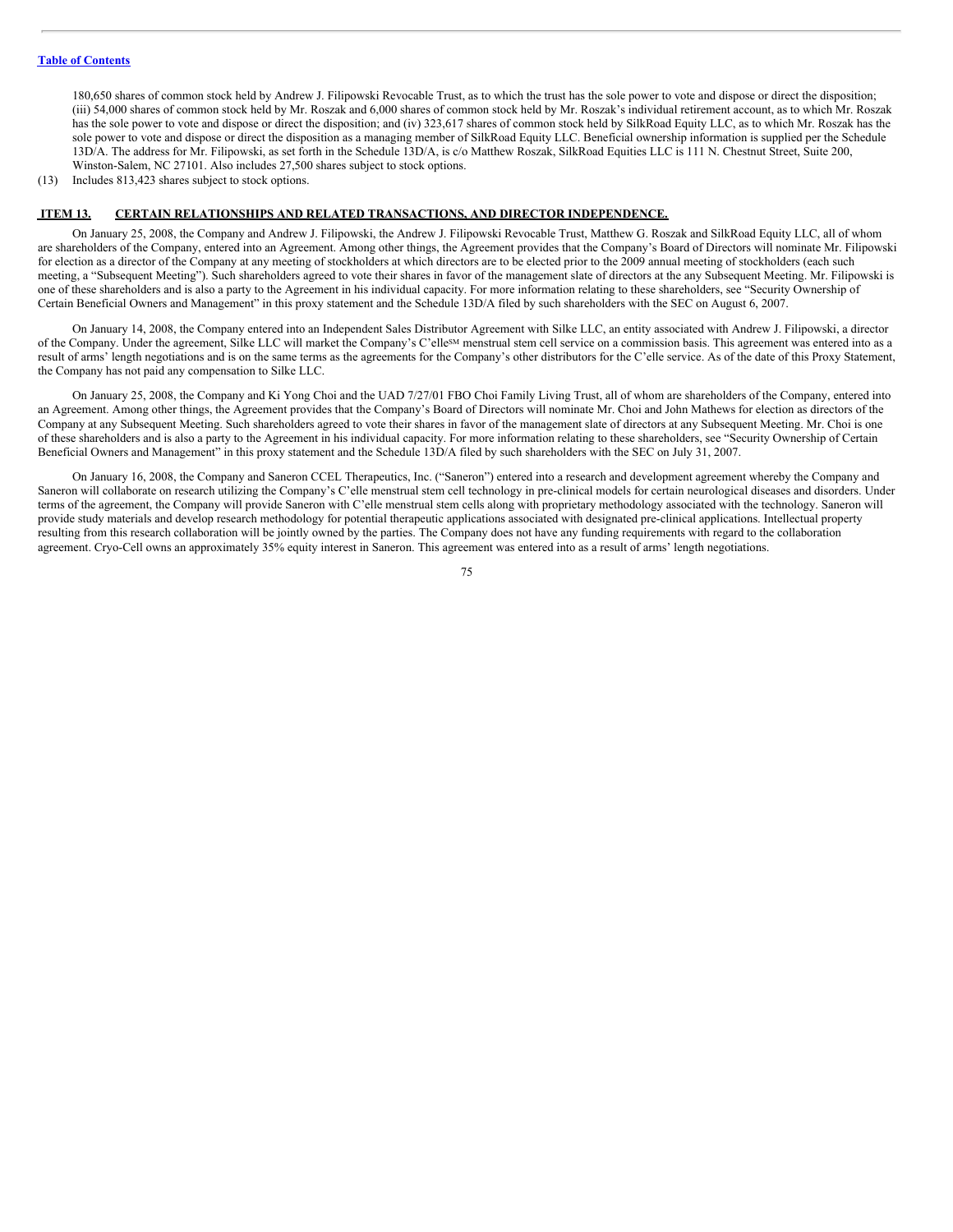# *Approval of Related Party Transactions*

Historically, the Company followed a policy of review and approval of transactions with directors, executive officers and their affiliates by the board of directors, with interested members of the board of directors abstaining from voting on approval of the transactions. Under this policy, the board of directors would approve such transactions only if they were found to be on terms no less favorable to the Company than would be available from third parties in arms-length transactions. On March 4, 2008, the Board of Directors adopted a policy that the Company will not enter into any transaction or commercial relationship with any director, director nominee, executive officer or greater than 5% stockholder of the Company.

# **ITEM 14. PRINCIPAL ACCOUNTANT FEES AND SERVICES.**

The following table presents fees for professional audit services rendered by Grant Thornton for the audit of the Company's financial statements for the fiscal years ended November 30, 2009 and November 30, 2008 and fees billed for other services rendered by Grant Thornton during these periods.

|                   | 2009      | 2008      |
|-------------------|-----------|-----------|
| <b>Audit Fees</b> | \$223,091 | \$376,251 |
| Tax Fees          | 30.918    | 120,818   |
| Other             | 23,490    | 39,960    |
| Total             | \$277,499 | \$537,029 |
|                   |           |           |

### *Audit Fees*

Audit fees consisted of the aggregate fees billed by our independent auditors for professional services rendered for the audit of the Company's annual financial statements set forth in the Company's Annual Report on Form 10-K for the years ended November 30, 2009 and November 30, 2008.

#### *Tax Fees*

Tax fees consisted of the aggregate fees billed by our independent auditors for professional services rendered for tax compliance, tax advice and tax planning for the years ended November 30, 2009 and November 30, 2008.

#### *Other Fees*

Other fees consisted of billings by our independent auditors for professional services rendered for agreed upon procedures in relation to royalty payments received from the Company's international affiliates.

The policy of the Company's audit committee is to review and pre-approve both audit and non-audit services to be provided by the independent auditors (other than with *de minimis* exceptions permitted by the Sarbanes-Oxley Act of 2002). This duty may be delegated to one or more designated members of the audit committee with any such approval reported to the committee at its next regularly scheduled meeting. All of the fees described above under the captions "Audit-Related Fees", "Tax Fees" and "Other Fees" and paid to Grant Thornton were pre-approved by the audit committee.

No services in connection with appraisal or valuation services, fairness opinions or contribution-in-kind reports were rendered by Grant Thornton. Furthermore, no work of Grant Thornton with respect to its services rendered to the Company was performed by anyone other than Grant Thornton.

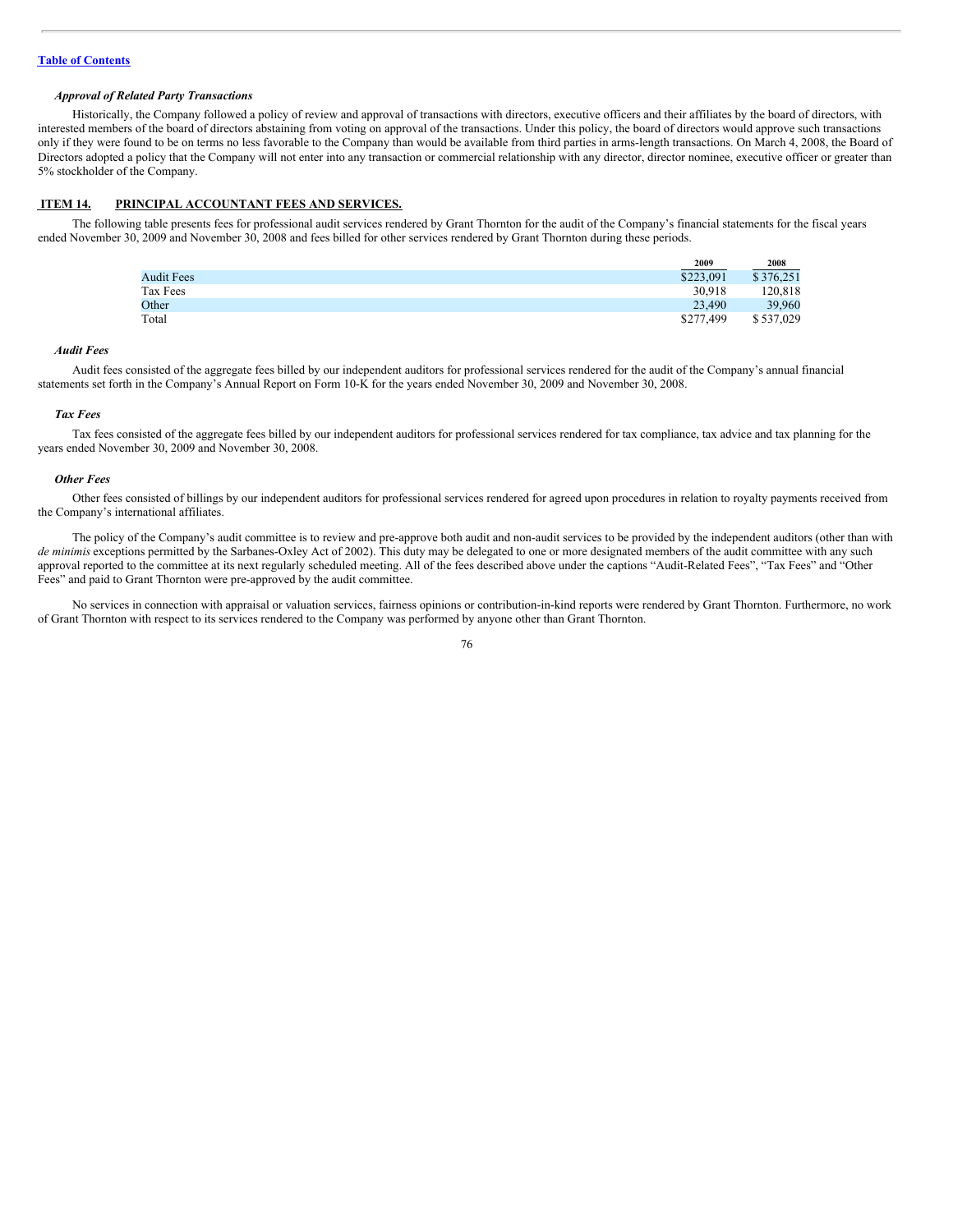**ITEM 15. EXHIBITS AND FINANCIAL STATEMENT SCHEDULES. Exhibit No. Description** 3.1 (1) Amended and Restated Certificate of Incorporation 3.2 (2) Amended and Restated By-Laws 10.6 (3) Secondary Storage Agreement with Safti-Cell, Inc. dated October 1, 2001 10.7 (3) Addendum Agreement dated November 2001 to Secondary Storage Agreement with Safti-Cell, Inc. 10.9 (4) Lease Agreement dated April 15, 2004 between Brooker Creek North, LLP and the Company 10.10 (5) \* Employment Agreement with Mercedes Walton, dated August 15, 2005 10.11 (6) \* Employment Agreement with Jill M. Taymans dated November 1, 2005. 10.12 (6)\* Forms of Stock Option Agreements under 2000 Stock Incentive Plan. 10.13 (7)\* First Lease Amendment by and between the Company and Brooker Creek North I, LLP, dated June 7, 2006. 10.14 (8) 2006 Stock Incentive Plan 10.15 (9)\* Employment Agreement dated April 1, 2007 between the Company and Julie Allickson 10.16 (10)\* Agreement dated June 4, 2007 by and among the Company and Andrew J. Filipowski, the Andrew J. Filipowski Revocable Trust and Matthew G. Roszak 10.17 (11)\* Agreement dated January 24, 2008 by and among the Company and Andrew J. Filipowski, the Andrew J. Filipowski Revocable Trust, Matthew G. Roszak and SilkRoad Equity LLC 10.18 (11)\* Agreement dated January 24, 2008 by and among the Company and Ki Yong Choi and the UAD 7/21/01 FBO Choi Family Living Trust 10.20 (12)\* Amendment dated July 16, 2007, amending Employment Agreement with Mercedes Walton, dated August 15, 2005 10.21 (13)\* Amendment dated July 18, 2008, amending Employment Agreement with Mercedes Walton, dated August 15, 2005 10.22 (13)\* Amendment dated July 18, 2008, amending Employment Agreement with Jill M. Taymans, dated November 1, 2005 10.22 (14)\* 2000 Stock Incentive Plan 10.23 (14)\* Amendment to 2000 Stock Incentive Plan dated April 6, 2004 10.24 (14)\* Amendment to 2000 Stock Incentive Plan dated August 14, 2008 10.25 (12)\* Stipulation and Order of Court of Chancery of the State of Delaware dated June 18, 2008 23 Consent of Auditors (filed herewith) 24 Power of Attorney (included on signature page) 31.1 Certification of CEO Pursuant to Section 302 of the Sarbanes-Oxley Act of 2002 (filed herewith) 31.2 Certification of CFO Pursuant to Section 302 of the Sarbanes-Oxley Act of 2002 (filed herewith) 32.1 Certification Pursuant to 18 U.S.C. Section 1350, as Adopted Pursuant to Section 906 of the Sarbanes-Oxley Act of 2002 (filed herewith) \* Compensation plans and agreements (1) Incorporated by reference to the Company's Quarterly Report on Form 10-QSB for the quarter ended May 31, 2002. (2) Incorporated by reference to the Company's Current Report on Form 8-K filed on March 10, 2008. (3) Incorporated by reference to the Company's Annual Report on Form 10-KSB for the year ended November 30, 2002. (4) Incorporated by reference to the Company's Quarterly Report on Form 10-QSB for the quarter ended May 31, 2004. (5) Incorporated by reference to the Company's Quarterly Report on Form 10-QSB filed for the quarter ended August 31, 2005. (6) Incorporated by reference to the Company's Annual Report on Form 10-KSB for the year ended November 30, 2005. (7) Incorporated to the Company's Quarterly Report on Form 10-QSB for the quarter ended May 31, 2006. (8) Incorporated by reference to Annex B to the Definitive Proxy Statement filed June 1, 2006. (9) Incorporated by reference to the Company's Quarterly Report on Form 10-Q for the quarter ended May 31, 2007. (10) Incorporated by reference to the Company's Current Report on Form 8-K filed on June 8, 2007. (11) Incorporated by reference to the Company's Current Report on Form 8-K filed on January 25, 2008. (12) Incorporated by reference to the Company's Quarterly Report on Form 10-Q for the quarter ended May 31, 2008.

**Part IV**

- (13) Incorporated by reference to the Company's Quarterly Report on Form 10-Q for the quarter ended August 31, 2008.
- (14) Incorporated by reference to the Company's Annual Report on Form 10-K for the year ended November 30, 2008.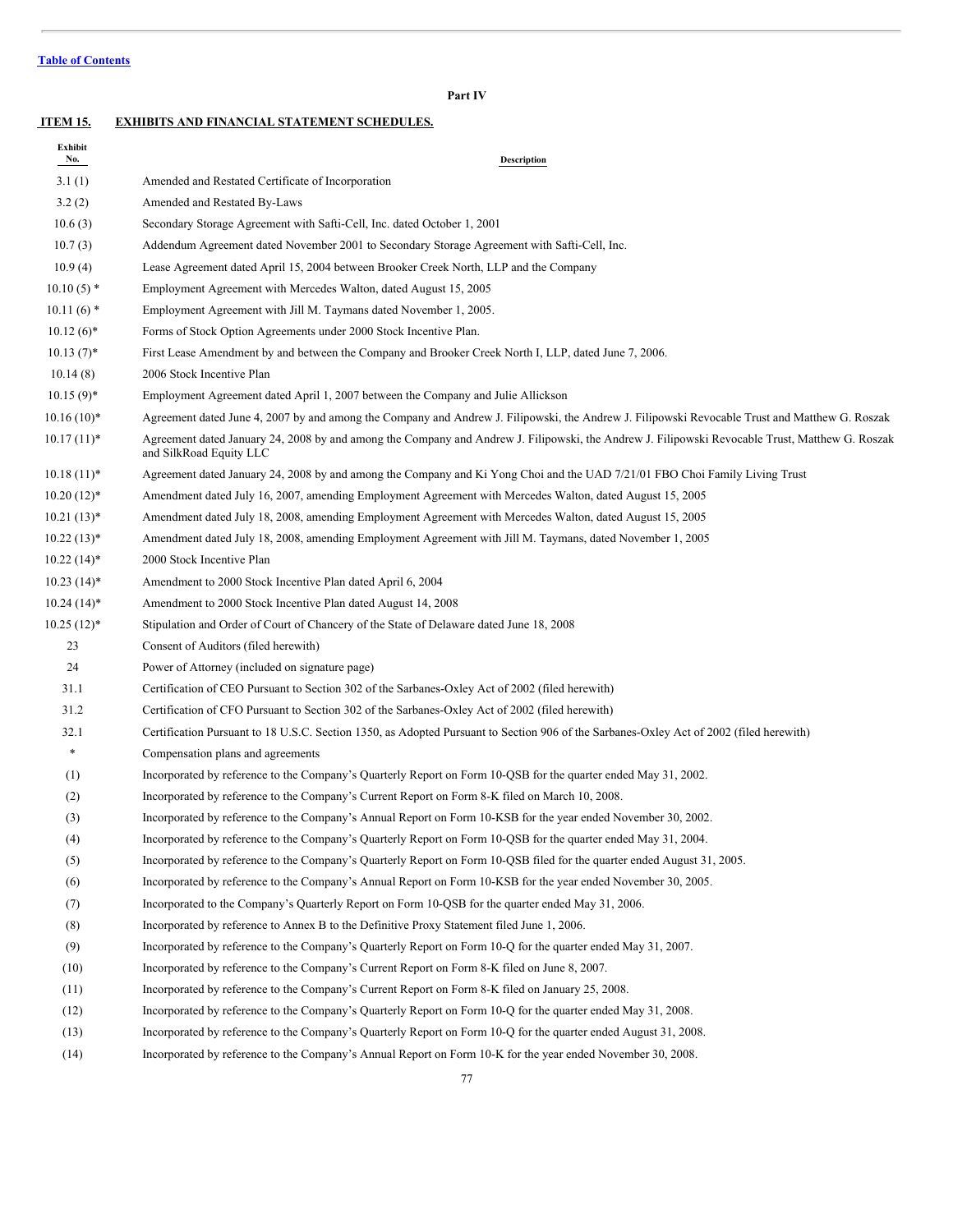# **SIGNATURES**

In accordance with Section 13 or 15(d) of the Securities Exchange Act of 1934, the registrant has duly caused this Form 10-K to be signed on its behalf by the undersigned thereunto duly authorized.

CRYO-CELL INTERNATIONAL, INC.

By: /s/ MERCEDES WALTON **Mercedes Walton, Chief Executive Officer**

Dated: March 1, 2010

# **POWER OF ATTORNEY**

Each of the undersigned officers and directors of Cryo-Cell International, Inc., hereby constitutes and appoints Mercedes Walton and Jill Taymans, each their true and lawful attorneys-in-fact and agents, for them and in their name, place and stead, in any and all capacities, to sign their names to any and all amendments to this Report on Form 10-K, and other related documents, and to cause the same to be filed with the Securities and Exchange Commission, granting unto said attorneys, full power and authority to do and perform any act and thing necessary and proper to be done in the premises, as fully to all intents and purposes as the undersigned could do if personally present, and the undersigned for himself or herself hereby ratifies and confirms all that said attorney shall lawfully do or cause to be done by virtue hereof.

In accordance with the Securities Exchange Act of 1934, this report has been signed below by the following persons in the capacities indicated:

| <b>SIGNATURE</b>                                                   | <b>TITLE</b>                                                                       | <b>DATE</b>   |
|--------------------------------------------------------------------|------------------------------------------------------------------------------------|---------------|
| <b>MERCEDES WALTON</b><br>/s/                                      | Chairman of the Board and Chief Executive Officer<br>(principal executive officer) | March 1, 2010 |
| <b>JILL TAYMANS</b><br>$\sqrt{s}$                                  | Chief Financial Officer<br>(principal financial and accounting officer)            | March 1, 2010 |
| <b>SCOTT CHRISTIAN</b><br>$\sqrt{s}$<br><b>Scott Christian</b>     | Director                                                                           | March 1, 2010 |
| <b>ANTHONY FINCH</b><br>/s/<br><b>Anthony Finch</b>                | Director                                                                           | March 1, 2010 |
| <b>KI YONG CHOI</b><br>/s/<br>Ki Yong Choi                         | Director                                                                           | March 1, 2010 |
| <b>JOHN MATHEWS</b><br>/s/<br><b>John Mathews</b>                  | Director                                                                           | March 1, 2010 |
| <b>ANDREW FILIPOWSKI</b><br>$\sqrt{s}$<br><b>Andrew Filipowski</b> | Director                                                                           | March 1, 2010 |

78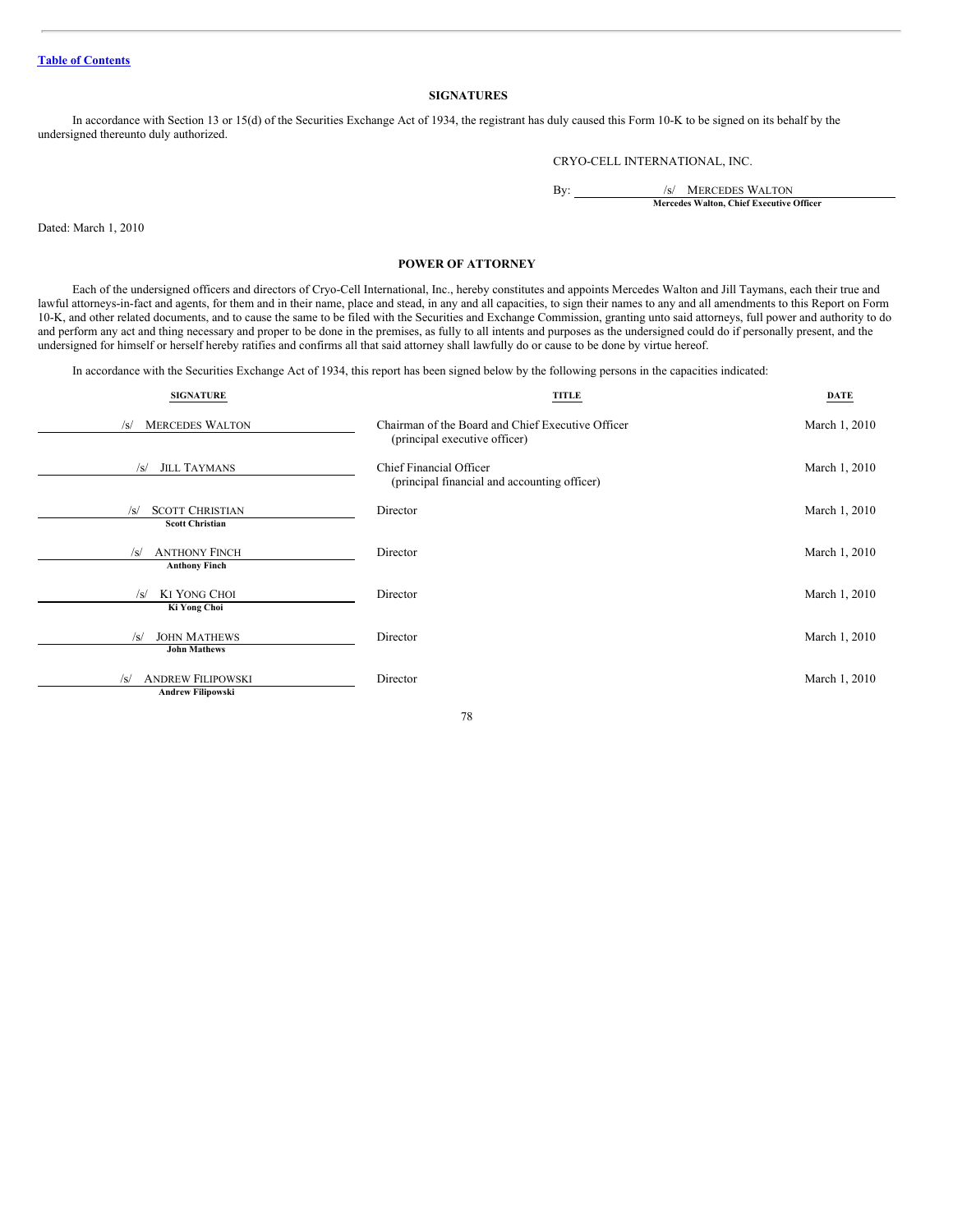# **EXHIBIT INDEX**

| Exhibit<br>No. | Description                                                                                                                                                                |
|----------------|----------------------------------------------------------------------------------------------------------------------------------------------------------------------------|
| 3.1(1)         | Amended and Restated Certificate of Incorporation                                                                                                                          |
| 3.2(2)         | Amended and Restated By-Laws                                                                                                                                               |
| 10.6(3)        | Secondary Storage Agreement with Safti-Cell, Inc. dated October 1, 2001                                                                                                    |
| 10.7(3)        | Addendum Agreement dated November 2001 to Secondary Storage Agreement with Safti-Cell, Inc.                                                                                |
| 10.9(4)        | Lease Agreement dated April 15, 2004 between Brooker Creek North, LLP and the Company                                                                                      |
| $10.10(5)$ *   | Employment Agreement with Mercedes Walton, dated August 15, 2005                                                                                                           |
| $10.11(6)$ *   | Employment Agreement with Jill M. Taymans dated November 1, 2005.                                                                                                          |
| $10.12(6)^*$   | Forms of Stock Option Agreements under 2000 Stock Incentive Plan.                                                                                                          |
| $10.13(7)^*$   | First Lease Amendment by and between the Company and Brooker Creek North I, LLP, dated June 7, 2006.                                                                       |
| 10.14(8)       | 2006 Stock Incentive Plan                                                                                                                                                  |
| $10.15(9)$ *   | Employment Agreement dated April 1, 2007 between the Company and Julie Allickson                                                                                           |
| $10.16(10)*$   | Agreement dated June 4, 2007 by and among the Company and Andrew J. Filipowski, the Andrew J. Filipowski Revocable Trust and Matthew G. Roszak                             |
| $10.17(11)^*$  | Agreement dated January 24, 2008 by and among the Company and Andrew J. Filipowski, the Andrew J. Filipowski Revocable Trust, Matthew G. Roszak<br>and SilkRoad Equity LLC |
| $10.18(11)^*$  | Agreement dated January 24, 2008 by and among the Company and Ki Yong Choi and the UAD 7/21/01 FBO Choi Family Living Trust                                                |
| $10.20(12)*$   | Amendment dated July 16, 2007, amending Employment Agreement with Mercedes Walton, dated August 15, 2005                                                                   |
| $10.21(13)*$   | Amendment dated July 18, 2008, amending Employment Agreement with Mercedes Walton, dated August 15, 2005                                                                   |
| $10.22(13)*$   | Amendment dated July 18, 2008, amending Employment Agreement with Jill M. Taymans, dated November 1, 2005                                                                  |
| $10.22(14)^*$  | 2000 Stock Incentive Plan                                                                                                                                                  |
| $10.23(14)^*$  | Amendment to 2000 Stock Incentive Plan dated April 6, 2004                                                                                                                 |
| $10.24(14)^*$  | Amendment to 2000 Stock Incentive Plan dated August 14, 2008                                                                                                               |
| $10.25(12)^*$  | Stipulation and Order of Court of Chancery of the State of Delaware dated June 18, 2008                                                                                    |
| 23             | Consent of Auditors (filed herewith)                                                                                                                                       |
| 24             | Power of Attorney (included on signature page)                                                                                                                             |
| 31.1           | Certification of CEO Pursuant to Section 302 of the Sarbanes-Oxley Act of 2002 (filed herewith)                                                                            |
| 31.2           | Certification of CFO Pursuant to Section 302 of the Sarbanes-Oxley Act of 2002 (filed herewith)                                                                            |
| 32.1           | Certification Pursuant to 18 U.S.C. Section 1350, as Adopted Pursuant to Section 906 of the Sarbanes-Oxley Act of 2002 (filed herewith)                                    |
| $\ast$         | Compensation plans and agreements                                                                                                                                          |
| (1)            | Incorporated by reference to the Company's Quarterly Report on Form 10-QSB for the quarter ended May 31, 2002.                                                             |
| (2)            | Incorporated by reference to the Company's Current Report on Form 8-K filed on March 10, 2008.                                                                             |
| (3)            | Incorporated by reference to the Company's Annual Report on Form 10-KSB for the year ended November 30, 2002.                                                              |
| (4)            | Incorporated by reference to the Company's Quarterly Report on Form 10-QSB for the quarter ended May 31, 2004.                                                             |
| (5)            | Incorporated by reference to the Company's Quarterly Report on Form 10-QSB filed for the quarter ended August 31, 2005.                                                    |
| (6)            | Incorporated by reference to the Company's Annual Report on Form 10-KSB for the year ended November 30, 2005.                                                              |
| (7)            | Incorporated to the Company's Quarterly Report on Form 10-QSB for the quarter ended May 31, 2006.                                                                          |
| (8)            | Incorporated by reference to Annex B to the Definitive Proxy Statement filed June 1, 2006.                                                                                 |
| (9)            | Incorporated by reference to the Company's Quarterly Report on Form 10-Q for the quarter ended May 31, 2007.                                                               |
| (10)           | Incorporated by reference to the Company's Current Report on Form 8-K filed on June 8, 2007.                                                                               |
| (11)           | Incorporated by reference to the Company's Current Report on Form 8-K filed on January 25, 2008.                                                                           |
| (12)           | Incorporated by reference to the Company's Quarterly Report on Form 10-Q for the quarter ended May 31, 2008.                                                               |
| (13)           | Incorporated by reference to the Company's Quarterly Report on Form 10-Q for the quarter ended August 31, 2008.                                                            |
|                |                                                                                                                                                                            |

(14) Incorporated by reference to the Company's Annual Report on Form 10-K for the year ended November 30, 2008.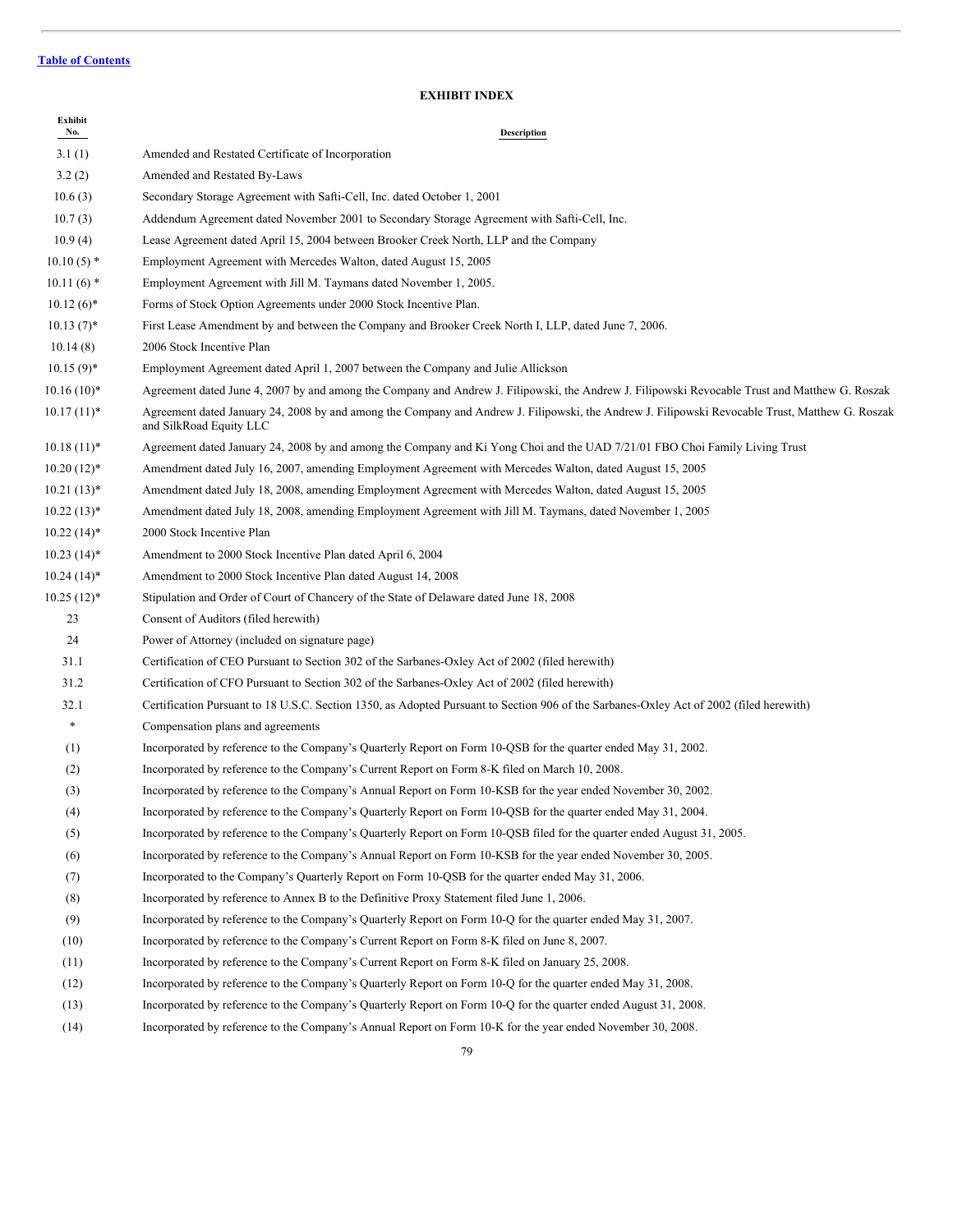# **CONSENT OF INDEPENDENT REGISTERED PUBLIC ACCOUNTING FIRM**

We have issued our report dated March 1, 2010, with respect to the consolidated financial statements included in the Annual Report of Cryo-Cell International, Inc. and subsidiaries on Form 10-K for the year ended November 30, 2009. We hereby consent to the incorporation by reference of said report in the Registration Statements of Cryo-Cell International, Inc. and subsidiaries on Forms S-8 (File No. 333-92991, effective December 17, 1999 and File No. 333-65418, effective July 19, 2001).

/s/ GRANT THORNTON LLP

Orlando, Florida March 1, 2010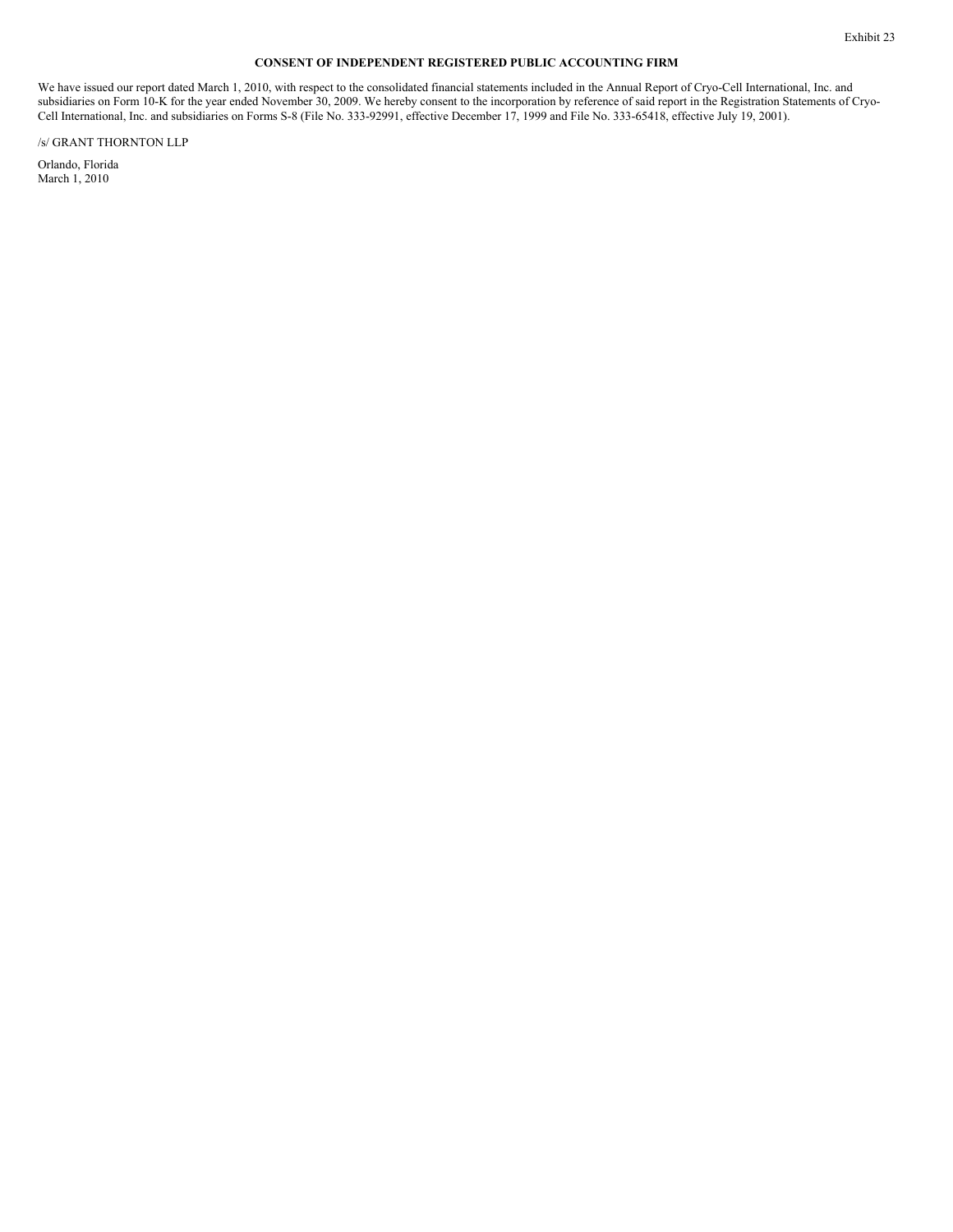# CERTIFICATION OF CHIEF EXECUTIVE OFFICER

I, Mercedes Walton, certify that:

- 1. I have reviewed this annual report on Form 10-K of Cryo-Cell International, Inc. (the "Registrant");
- 2. Based on my knowledge, this report does not contain any untrue statement of a material fact or omit to state a material fact necessary to make the statements made, in light of the circumstances under which such statements were made, not misleading with respect to the period covered by this report;
- 3. Based on my knowledge, the consolidated financial statements, and other financial information included in this report, fairly present in all material respects the financial condition, results of operations and cash flows of the registrant as of, and for, the periods presented in this report;
- 4. The Registrant's other certifying officer(s) and I are responsible for establishing and maintaining disclosure controls and procedures (as defined in Exchange Act Rules 13a-15(e) and 15d-15(e)) and internal control over financial reporting (as defined in Exchange Act Rules 13a-15(f) and 15d-15(f)) for the Registrant and have:

(a) Designed such disclosure controls and procedures, or caused such disclosure controls and procedures to be designed under our supervision, to ensure that material information relating to the Registrant, including its consolidated subsidiaries, is made known to us by others within those entities, particularly during the period in which this annual report is being prepared;

(b) Designed such internal control over financial reporting, or caused such internal control over financial reporting to be designed under our supervision, to provide reasonable assurance regarding the reliability of financial reporting and the preparation of financial statements for external purposes in accordance with generally accepted accounting principles;

(c) Evaluated the effectiveness of the Registrant's disclosure controls and procedures and presented in this report our conclusions about the effectiveness of the disclosure controls and procedures, as of the end of the period covered by this report based on such evaluation; and

(d) Disclosed in this report any change in the Registrant's internal control over financial reporting that occurred during the Registrant's most recent fiscal quarter that has materially affected, or is reasonably likely to materially affect, the Registrant's internal control over financial reporting;

5. The Registrant's other certifying officer(s) and I have disclosed, based on our most recent evaluation of internal control over financial reporting, to the Registrant's auditors and the audit committee of the Registrant's board of directors (or persons performing the equivalent functions):

(a) All significant deficiencies and material weaknesses in the design or operation of internal control over financial reporting which are reasonably likely to adversely affect the Registrant's ability to record, process, summarize and report financial information; and

(b) Any fraud, whether or not material, that involves management or other employees who have a significant role in the Registrant's internal control over financial reporting.

Dated: March 1, 2010 /s/ Mercedes Walton

Mercedes Walton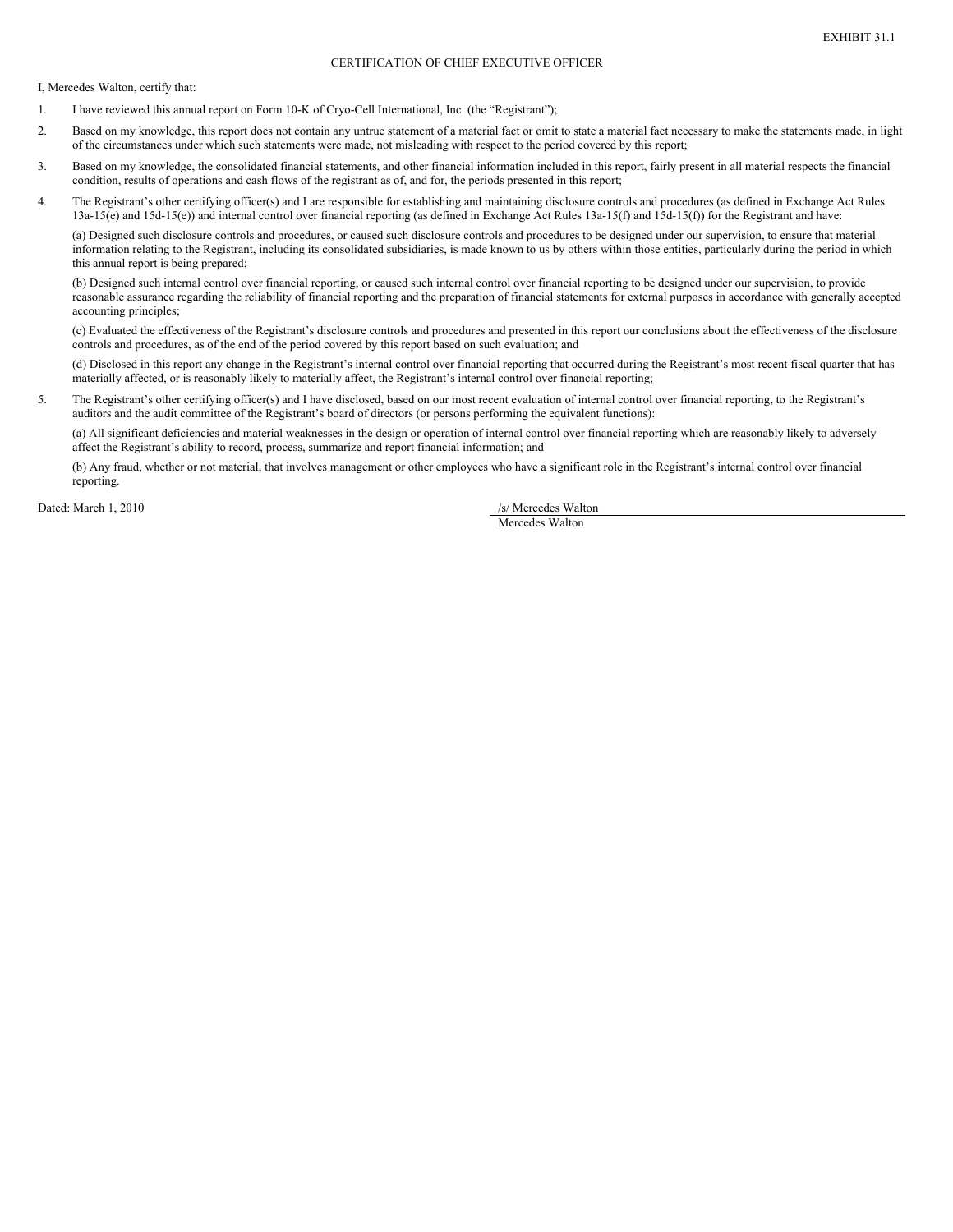# CERTIFICATION OF CHIEF FINANCIAL OFFICER

I, Jill M. Taymans, certify that:

- 1. I have reviewed this annual report on Form 10-K of Cryo-Cell International, Inc. (the "Registrant");
- 2. Based on my knowledge, this report does not contain any untrue statement of a material fact or omit to state a material fact necessary to make the statements made, in light of the circumstances under which such statements were made, not misleading with respect to the period covered by this report;
- 3. Based on my knowledge, the consolidated financial statements, and other financial information included in this report, fairly present in all material respects the financial condition, results of operations and cash flows of the registrant as of, and for, the periods presented in this report;
- 4. The Registrant's other certifying officer(s) and I are responsible for establishing and maintaining disclosure controls and procedures (as defined in Exchange Act Rules 13a-15(e) and 15d-15(e)) and internal control over financial reporting (as defined in Exchange Act Rules 13a-15(f) and 15d-15(f)) for the Registrant and have:

(a) Designed such disclosure controls and procedures, or caused such disclosure controls and procedures to be designed under our supervision, to ensure that material information relating to the Registrant, including its consolidated subsidiaries, is made known to us by others within those entities, particularly during the period in which this annual report is being prepared;

(b) Designed such internal control over financial reporting, or caused such internal control over financial reporting to be designed under our supervision, to provide reasonable assurance regarding the reliability of financial reporting and the preparation of financial statements for external purposes in accordance with generally accepted accounting principles;

(c) Evaluated the effectiveness of the Registrant's disclosure controls and procedures and presented in this report our conclusions about the effectiveness of the disclosure controls and procedures, as of the end of the period covered by this report based on such evaluation; and

(d) Disclosed in this report any change in the Registrant's internal control over financial reporting that occurred during the Registrant's most recent fiscal quarter that has materially affected, or is reasonably likely to materially affect, the Registrant's internal control over financial reporting;

5. The Registrant's other certifying officer(s) and I have disclosed, based on our most recent evaluation of internal control over financial reporting, to the Registrant's auditors and the audit committee of the Registrant's board of directors (or persons performing the equivalent functions):

(a) All significant deficiencies and material weaknesses in the design or operation of internal control over financial reporting which are reasonably likely to adversely affect the Registrant's ability to record, process, summarize and report financial information; and

(b) Any fraud, whether or not material, that involves management or other employees who have a significant role in the Registrant's internal control over financial reporting.

Dated: March 1, 2010 /s/ Jill M. Taymans

Jill M. Taymans